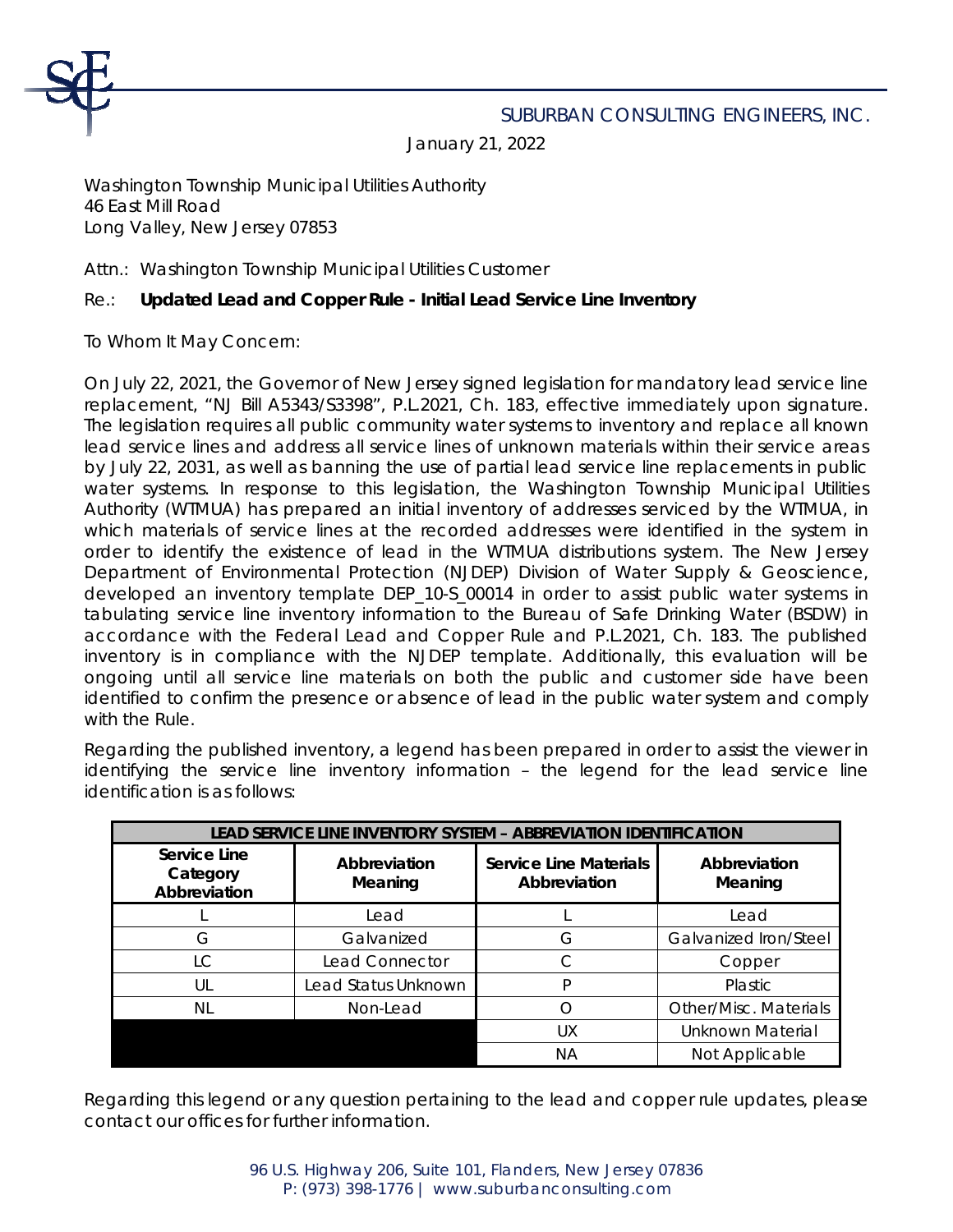| <b>Street Address</b> | <b>Zip Code</b> | <b>Town</b>                | Lot<br>(Optional) | <b>Block</b><br>(Optional) | <b>Service Line Category</b> | Suspected to be lead? (Y/N)<br>(Complete if answered UL for<br>column L) | <b>Public Service Line Materials</b> | <b>Customer Service Line Materials</b> |
|-----------------------|-----------------|----------------------------|-------------------|----------------------------|------------------------------|--------------------------------------------------------------------------|--------------------------------------|----------------------------------------|
| 10 Acorn Dr           | 07853           | Long Valley                | 50.14             | 13                         | <b>NL</b>                    |                                                                          | P                                    | P                                      |
| 5 Acorn Dr            | 07853           | ong Valley                 | 16                | 13.16                      | <b>NL</b>                    |                                                                          | P                                    | P                                      |
| 11 Acorn Dr           | 07853           | Long Valley                | 15                | 13.16                      | <b>NL</b>                    |                                                                          | p                                    | P                                      |
| Acorn Dr              | 07853           | Long Valley                | 50.16             | 13                         | <b>NL</b>                    |                                                                          | P                                    | P                                      |
| 8 Acorn Dr            | 07853           | Long Valley                | 50.15             | 13                         | N <sub>L</sub>               |                                                                          | P                                    | P                                      |
| 12 Acorn Drive        | 07853           | Long Valley                | 50.02             | 13                         | <b>NL</b>                    |                                                                          | P                                    | P                                      |
| Alden Court           | 07853           | Long Valley                | $7^{\circ}$       | 13.08                      | <b>NL</b>                    |                                                                          | P                                    | P                                      |
| 4 Alden Court         | 07853           | Long Valley                | 8                 | 13.08                      | <b>NL</b>                    |                                                                          | P                                    | P                                      |
| Alden Court           | 07853           | Long Valley                | 9                 | 13.08                      | <b>NL</b>                    |                                                                          | P                                    | P                                      |
| <b>Alden Court</b>    | 07853           | Long Valley                | 10                | 13.08                      | <b>NL</b>                    |                                                                          | P                                    | Þ                                      |
| Alden Court           | 07853           | Long Valley                | $11\,$            | 13.08                      | <b>NL</b>                    |                                                                          | P                                    | P                                      |
| Amato Court           | 07853           | Long Valley                | 16                | 13.15                      | <b>NL</b>                    |                                                                          | C                                    | P                                      |
| 4 Amato Court         | 07853           | Long Valley                | 18                | 13.15                      | <b>NL</b>                    |                                                                          | $\mathsf{C}$                         | P                                      |
| <b>Amato Court</b>    | 07853           | Long Valley                | 17                | 13.15                      | <b>NL</b>                    |                                                                          | C                                    | P                                      |
| Amato Court           | 07853           | Long Valley                | 19                | 13.15                      | <b>NL</b>                    |                                                                          | $\mathsf{C}$                         | P                                      |
| 10 Amherst Dr         | 07853           | Long Valley                | 6                 | 13.12                      | <b>NL</b>                    |                                                                          | P                                    | P                                      |
| 13 Amherst Dr         | 07853           | Long Valley                | 5                 | 13.18                      | <b>NL</b>                    |                                                                          | p                                    | P                                      |
| 14 Amherst Dr         | 07853           | Long Valley                | 55.12             | 13                         | <b>NL</b>                    |                                                                          | P                                    | P                                      |
| 16 Amherst Dr         | 07853           | Long Valley                | 55.11             | 13                         | <b>NL</b>                    |                                                                          | P                                    | P                                      |
| Amherst Dr            | 07853           | Long Valley                | 5                 | 13.12                      | <b>NL</b>                    |                                                                          | P                                    | P                                      |
| 4 Amherst Dr          | 07853           | Long Valley                | $\overline{3}$    | 13.12                      | <b>NL</b>                    |                                                                          | P                                    | P                                      |
| Amherst Dr            | 07853           | Long Valley                | $\overline{2}$    | 13.12                      | <b>NL</b>                    |                                                                          | P                                    | P                                      |
| Amherst Dr            | 07853           | Long Valley                | $\overline{3}$    | 13.11                      | <b>NL</b>                    |                                                                          | P                                    | $\sf P$                                |
| <b>Amherst Dr</b>     | 07853           | Long Valley                | $\overline{2}$    | 13.11                      | <b>NL</b>                    |                                                                          | P                                    | P                                      |
| 10 Ann Rd             | 07853           | Long Valley                | 78.13             | 20                         | <b>NL</b>                    |                                                                          | P                                    | P                                      |
| 11 Ann Rd             | 07853           | Long Valley                | 14                | 20.04                      | <b>NL</b>                    |                                                                          | P                                    | P                                      |
| 12 Ann Rd             | 07853           | Long Valley                | 78.14             | 20                         | <b>NL</b>                    |                                                                          | P                                    | P                                      |
| 14 Ann Rd             | 07853           | Long Valley                | 78.15             | 20                         | <b>NL</b>                    |                                                                          | P                                    | P                                      |
| 15 Ann Rd             | 07853           | Long Valley                | 13                | 20.04                      | <b>NL</b>                    |                                                                          | P                                    | P                                      |
| 16 Ann Rd             | 07853           | Long Valley                | 78.16             | 20                         | <b>NL</b>                    |                                                                          | P                                    | P                                      |
| 17 Ann Rd             | 07853           | ong Valley                 | 12                | 20.04                      | <b>NL</b>                    |                                                                          | P                                    | Þ                                      |
| 18 Ann Rd             | 07853           | Long Valley                | 78.17             | 20                         | <b>NL</b>                    |                                                                          | P                                    | P                                      |
| 19 Ann Rd             | 07853           | Long Valley                | 11                | 20.04                      | <b>NL</b>                    |                                                                          | P                                    | P                                      |
| 20 Ann Rd             | 07853           | Long Valley                | 78.18             | 20                         | <b>NL</b>                    |                                                                          | P                                    | P                                      |
| 21 Ann Rd             | 07853           | Long Valley                | 10                | 20.04                      | <b>NL</b>                    |                                                                          | P                                    | P                                      |
| 22 Ann Rd             | 07853           | Long Valley                | 78.19             | 20                         | <b>NL</b>                    |                                                                          | P                                    | P                                      |
| 24 Ann Rd             | 07853           | Long Valley                | 78.20             | 20                         | <b>NL</b>                    |                                                                          | P                                    | P                                      |
| 25 Ann Rd             | 07853           | Long Valley                |                   | 20.01                      | <b>NL</b>                    |                                                                          | P                                    | P                                      |
| 26 Ann Rd             | 07853           | Long Valley                | 78.21             | 20                         | <b>NL</b>                    |                                                                          | P                                    | P                                      |
| 27 Ann Rd             | 07853           | Long Valley                | 11                | 20.01                      | <b>NL</b>                    |                                                                          | P                                    | P                                      |
| 28 Ann Rd             | 07853           | Long Valley                | 78.22             | 20                         | <b>NL</b>                    |                                                                          | P                                    | P                                      |
| 29 Ann Rd             | 07853           | Long Valley                | 10                | 20.01                      | <b>NL</b>                    |                                                                          | P                                    | P                                      |
| 31 Ann Rd             | 07853           | Long Valley                | 9                 | 20.01                      | <b>NL</b>                    |                                                                          | P                                    | P                                      |
| 33 Ann Rd             | 07853           | Long Valley                | 8                 | 20.01                      | <b>NL</b>                    |                                                                          | P                                    | P                                      |
| 34 Ann Rd             | 07853           | ong Valley                 | 78.28             | 20                         | <b>NL</b>                    |                                                                          | P                                    | P                                      |
| 35 Ann Rd             | 07853           | Long Valley                | 7                 | 20.01                      | <b>NL</b>                    |                                                                          | P                                    | P                                      |
| 36 Ann Rd             | 07853           | Long Valley                | 78.29             | 20                         | <b>NL</b>                    |                                                                          | P                                    | P                                      |
| 38 Ann Rd             | 07853           | Long Valley                | 78.30             | 20                         | <b>NL</b>                    |                                                                          | P                                    | P                                      |
| 39 Ann Rd             | 07853           | Long Valley                | 12                | 20.02                      | <b>NL</b>                    |                                                                          | P                                    | P                                      |
| 40 Ann Rd             | 07853           | Long Valley                | 78.31             | 20                         | <b>NL</b>                    |                                                                          | P                                    | P                                      |
| 41 Ann Rd             | 07853           | Long Valley                | 11                | 20.02                      | <b>NL</b>                    |                                                                          | P                                    | P                                      |
| 42 Ann Rd             | 07853           | ong Valley                 | 78.32             | 20                         | <b>NL</b>                    |                                                                          | P                                    | P                                      |
| 43 Ann Rd             | 07853           | Long Valley                | 10                | 20.02                      | <b>NL</b>                    |                                                                          | P                                    | P                                      |
| 44 Ann Rd             | 07853           | Long Valley                | 78.33             | 20                         | <b>NL</b>                    |                                                                          | P                                    | P                                      |
| 45 Ann Rd             | 07853           | Long Valley                | 9                 | 20.02                      | <b>NL</b>                    |                                                                          | P                                    | P                                      |
| 46 Ann Rd             | 07853           |                            |                   | 20                         | <b>NL</b>                    |                                                                          | P                                    | P                                      |
| 47 Ann Rd             | 07853           | Long Valley<br>Long Valley | 78.34<br>8        | 20.02                      | <b>NL</b>                    |                                                                          | P                                    | P                                      |
| 48 Ann Rd             | 07853           |                            | 78.35             | 20                         | <b>NL</b>                    |                                                                          | P                                    | P                                      |
|                       |                 | Long Valley                |                   |                            |                              |                                                                          |                                      |                                        |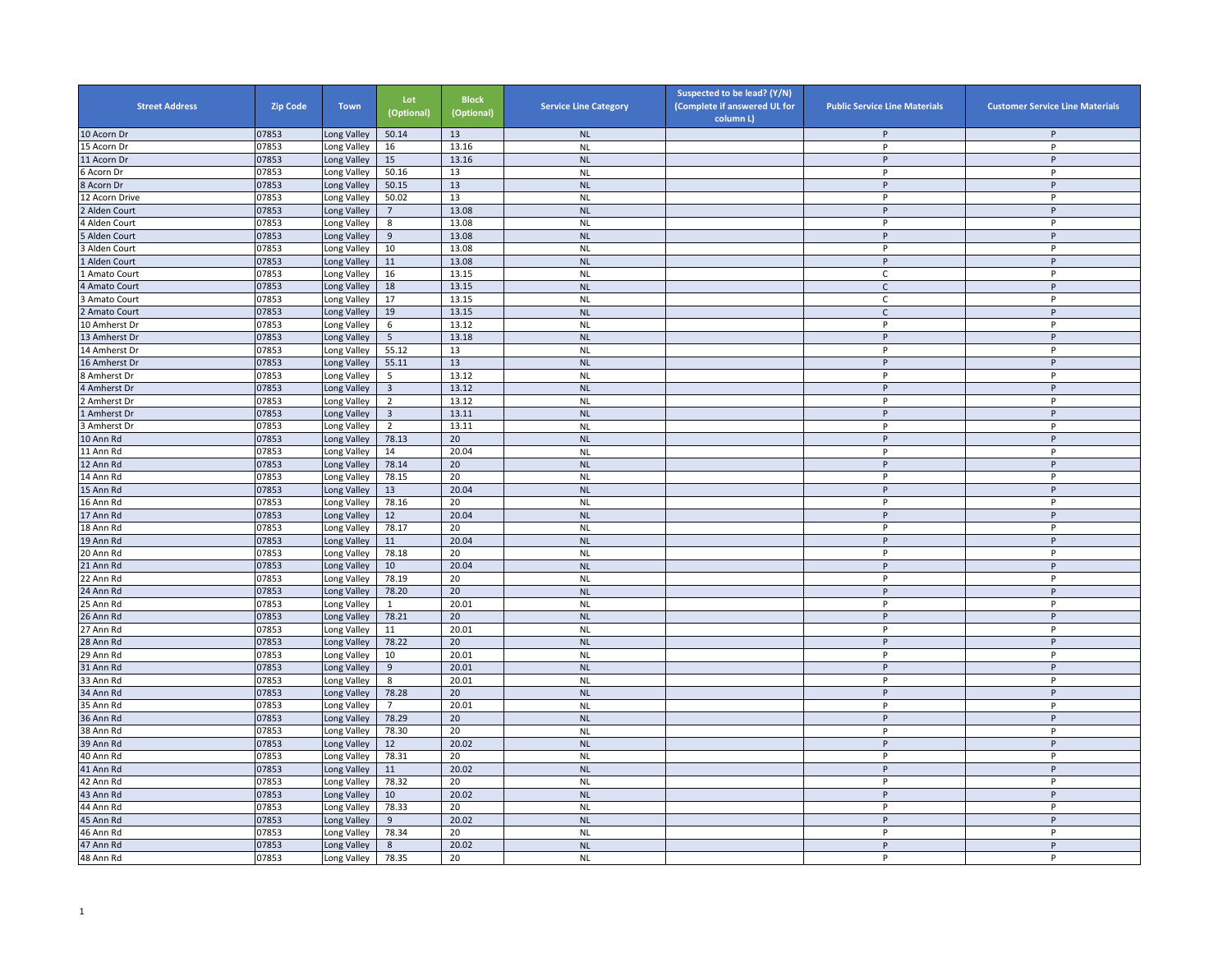| <b>Street Address</b> | <b>Zip Code</b> | <b>Town</b> | Lot<br>(Optional) | <b>Block</b><br>(Optional) | <b>Service Line Category</b> | Suspected to be lead? (Y/N)<br>(Complete if answered UL for<br>column L) | <b>Public Service Line Materials</b> | <b>Customer Service Line Materials</b> |
|-----------------------|-----------------|-------------|-------------------|----------------------------|------------------------------|--------------------------------------------------------------------------|--------------------------------------|----------------------------------------|
| 49 Ann Rd             | 07853           | ong Valley  | 7                 | 20.02                      | <b>NL</b>                    |                                                                          | P                                    | P                                      |
| 50 Ann Rd             | 07853           | ong Valley  | 78.36             | 20                         | <b>NL</b>                    |                                                                          | P                                    | P                                      |
| 51 Ann Rd             | 07853           | Long Valley | 6                 | 20.02                      | <b>NL</b>                    |                                                                          | P                                    | P                                      |
| 52 Ann Rd             | 07853           | Long Valley | 78.37             | 20                         | <b>NL</b>                    |                                                                          | P                                    | P                                      |
| 53 Ann Rd             | 07853           | Long Valley | 5 <sup>5</sup>    | 20.02                      | NL                           |                                                                          | P                                    | P                                      |
| 54 Ann Rd             | 07853           | ong Valley  | 78.52             | 20                         | <b>NL</b>                    |                                                                          | P                                    | P                                      |
| 55 Ann Rd             | 07853           | Long Valley | $\overline{4}$    | 20.02                      | <b>NL</b>                    |                                                                          | P                                    | P                                      |
| 56 Ann Rd             | 07853           | ong Valley  | 78.53             | 20                         | <b>NL</b>                    |                                                                          | P                                    | P                                      |
| 57 Ann Rd             | 07853           | Long Valley | $\overline{3}$    | 20.02                      | <b>NL</b>                    |                                                                          | P                                    | P                                      |
| 58 Ann Rd             | 07853           | Long Valley | 78.54             | 20                         | <b>NL</b>                    |                                                                          | p                                    | P                                      |
| 59 Ann Rd             | 07853           | Long Valley | $\overline{2}$    | 20.02                      | <b>NL</b>                    |                                                                          | P                                    | P                                      |
| 60 Ann Rd             | 07853           | Long Valley | 78.55             | 20                         | <b>NL</b>                    |                                                                          | $\mathsf{P}$                         | P                                      |
| 61 Ann Rd             | 07853           | Long Valley | 38                | 20.02                      | <b>NL</b>                    |                                                                          | P                                    | P                                      |
| 62 Ann Rd             | 07853           | Long Valley | 78.56             | 20                         | <b>NL</b>                    |                                                                          | P                                    | P                                      |
| 64 Ann Rd             | 07853           | ong Valley  | 78.57             | 20                         | <b>NL</b>                    |                                                                          | P                                    | P                                      |
| 66 Ann Rd             | 07853           | ong Valley  | 78.58             | 20                         | <b>NL</b>                    |                                                                          | P                                    | P                                      |
| 67 Ann Rd             | 07853           | Long Valley | 12                | 20.06                      | <b>NL</b>                    |                                                                          | P                                    | $\overline{P}$                         |
| 68 Ann Rd             | 07853           | Long Valley | 78.59             | 20                         | <b>NL</b>                    |                                                                          | P                                    | P                                      |
| 70 Ann Rd             | 07853           | Long Valley | 78.60             | 20                         | <b>NL</b>                    |                                                                          | P                                    | P                                      |
| 73 Ann Rd             | 07853           | Long Valley | 13                | 20.06                      | <b>NL</b>                    |                                                                          | P                                    | P                                      |
| 74 Ann Rd             | 07853           | Long Valley | 21.49             | 20                         | <b>NL</b>                    |                                                                          | P                                    | P                                      |
| 75 Ann Rd             | 07853           | ong Valley  | $14\,$            | 20.06                      | <b>NL</b>                    |                                                                          | p                                    | P                                      |
| 76 Ann Rd             | 07853           | ong Valley  | 21.48             | 20                         | <b>NL</b>                    |                                                                          | P                                    | P                                      |
| 77 Ann Rd             | 07853           | Long Valley | 15                | 20.06                      | <b>NL</b>                    |                                                                          | p                                    | P                                      |
| 78 Ann Rd             | 07853           | Long Valley | 21.47             | 20                         | <b>NL</b>                    |                                                                          | P                                    | $\sf P$                                |
| 79 Ann Rd             | 07853           | Long Valley | 16                | 20.06                      | <b>NL</b>                    |                                                                          | P                                    | P                                      |
| 80 Ann Rd             | 07853           | ong Valley  | 21.46             | 20                         | <b>NL</b>                    |                                                                          | P                                    | P                                      |
| 81 Ann Rd             | 07853           | Long Valley | 17                | 20.06                      | <b>NL</b>                    |                                                                          | P                                    | P                                      |
| 82 Ann Rd             | 07853           | ong Valley  | 21.45             | 20                         | <b>NL</b>                    |                                                                          | P                                    | P                                      |
| 83 Ann Rd             | 07853           | ong Valley  | 18                | 20.06                      | <b>NL</b>                    |                                                                          | P                                    | P                                      |
| 84 Ann Rd             | 07853           | ong Valley  | 21.44             | 20                         | <b>NL</b>                    |                                                                          | P                                    | P                                      |
| 3 Ann Rd              | 07853           | Long Valley | 18                | 20.04                      | <b>NL</b>                    |                                                                          | P                                    | P                                      |
| 4 Ann Rd              | 07853           | Long Valley | 78.10             | 20                         | <b>NL</b>                    |                                                                          | P                                    | P                                      |
| Ann Rd                | 07853           | Long Valley | 78.11             | 20                         | <b>NL</b>                    |                                                                          | P                                    | P                                      |
| Ann Rd                | 07853           | Long Valley | 17                | 20.04                      | <b>NL</b>                    |                                                                          | P                                    | P                                      |
| Ann Rd                | 07853           | ong Valley  | 16                | 20.04                      | <b>NL</b>                    |                                                                          | p                                    | P                                      |
| 8 Ann Rd              | 07853           | Long Valley | 78.12             | 20                         | <b>NL</b>                    |                                                                          | $\mathsf{P}$                         | $\sf P$                                |
| 9 Ann Rd              | 07853           | Long Valley | 15                | 20.04                      | <b>NL</b>                    |                                                                          | p                                    | P                                      |
| Ann Rd                | 07853           | Long Valley | 19                | 20.04                      | <b>NL</b>                    |                                                                          | P                                    | P                                      |
| Ann Rd                | 07853           | Long Valley | 78                | 20                         | <b>NL</b>                    |                                                                          | P                                    | P                                      |
| 10 Apgar Rd           | 07853           | ong Valley  | 34                | 41.02                      | UL                           | ${\sf N}$                                                                | UX                                   | <b>UX</b>                              |
| 12 Apgar Rd           | 07853           | Long Valley | 33                | 41.02                      | UL                           | ${\sf N}$                                                                | UX                                   | <b>UX</b>                              |
| 4 Apgar Rd            | 07853           | ong Valley  | 32                | 41.02                      | UL                           | ${\sf N}$                                                                | UX                                   | <b>UX</b>                              |
| 16 Apgar Rd           | 07853           | ong Valley  | 31                | 41.02                      | UL                           | ${\sf N}$                                                                | UX                                   | UX                                     |
| 18 Apgar Rd           | 07853           | ong Valley  | 30                | 41.02                      | UL                           | $\mathsf{N}$                                                             | <b>UX</b>                            | <b>UX</b>                              |
| 37 Apgar Rd           | 07853           | ong Valley  | 6                 | 61                         | UL                           | ${\sf N}$                                                                | UX                                   | UX                                     |
| 27 Apgar Rd           | 07853           | ong Valley  | 21                | 61                         | UL                           | ${\sf N}$                                                                | <b>UX</b>                            | <b>UX</b>                              |
| 13 Apgar Rd           | 07853           | ong Valley  | 20                | 61                         | UL                           | ${\sf N}$                                                                | UX                                   | <b>UX</b>                              |
| Apgar Rd              | 07853           | Long Valley | $\mathbf{1}$      | 41.02                      | UL                           | ${\sf N}$                                                                | UX                                   | <b>UX</b>                              |
| 6 Apgar Rd            | 07853           | ong Valley  | 36                | 41.02                      | UL                           | $\overline{N}$                                                           | <b>UX</b>                            | <b>UX</b>                              |
| 8 Apgar Rd            | 07853           | ong Valley  | 35                | 41.02                      | UL                           | ${\sf N}$                                                                | <b>UX</b>                            | <b>UX</b>                              |
| 10 Appletree Way      | 07853           | Long Valley | 5                 | 20.03                      | <b>NL</b>                    |                                                                          | $\mathsf C$                          | $\mathsf{C}$                           |
| 11 Appletree Way      | 07853           | Long Valley | 10                | 20.07                      | <b>NL</b>                    |                                                                          | $\mathsf{C}$                         | $\mathsf C$                            |
| 12 Appletree Way      | 07853           | Long Valley | 6                 | 20.03                      | <b>NL</b>                    |                                                                          | C                                    | C                                      |
| 15 Appletree Way      | 07853           | Long Valley | 9                 | 20.07                      | <b>NL</b>                    |                                                                          | $\mathsf{C}$                         | $\mathsf C$                            |
| ! Appletree Way       | 07853           | ong Valley  | $\mathbf{1}$      | 20.03                      | <b>NL</b>                    |                                                                          | C                                    | C                                      |
| Appletree Way         | 07853           | ong Valley  | 14                | 20.07                      | <b>NL</b>                    |                                                                          | $\mathsf{C}$                         | $\mathsf{C}$                           |
| 4 Appletree Way       | 07853           | Long Valley | $\overline{2}$    | 20.03                      | <b>NL</b>                    |                                                                          | C                                    | C                                      |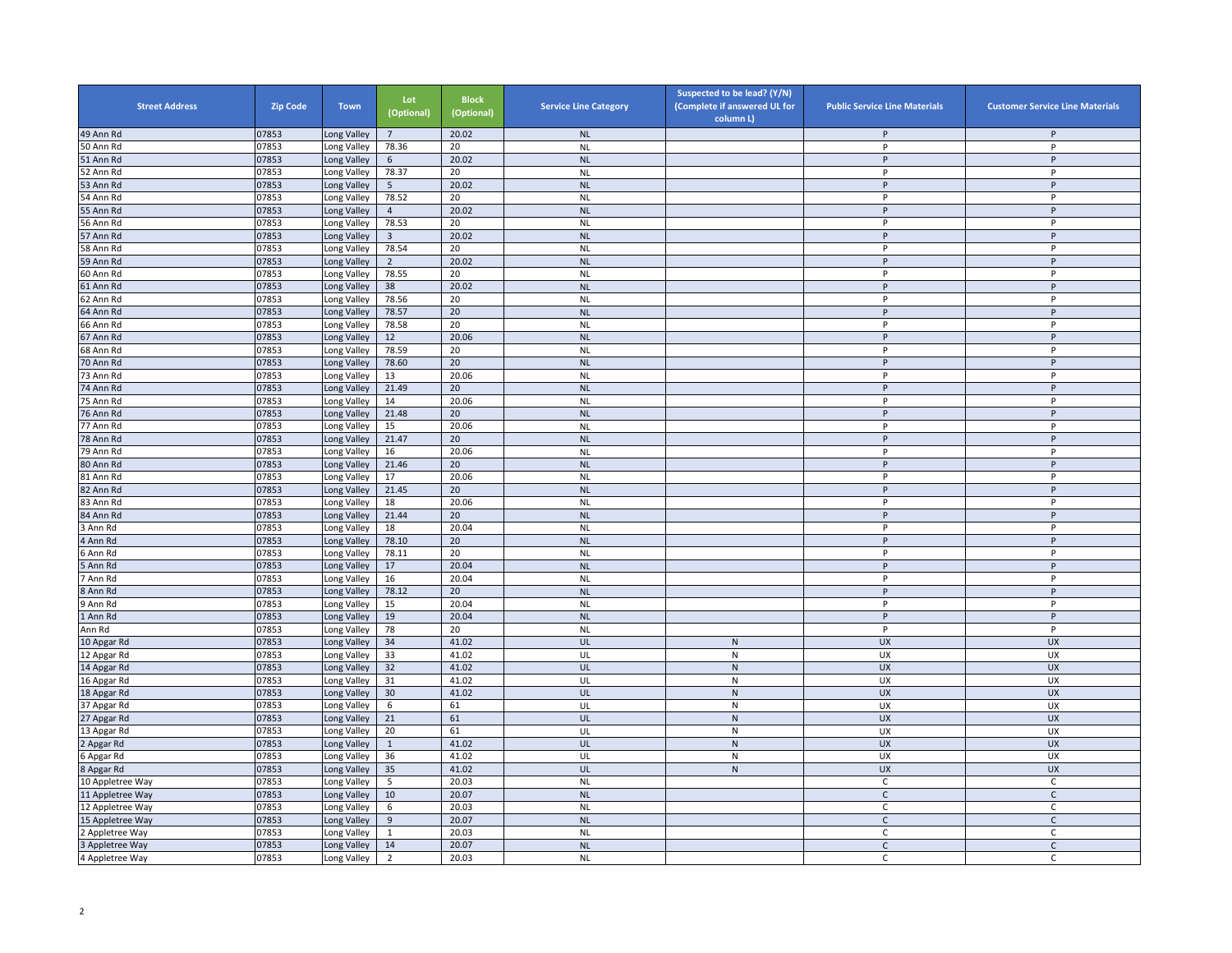| <b>Street Address</b>   | <b>Zip Code</b> | <b>Town</b> | Lot<br>(Optional) | <b>Block</b><br>(Optional) | <b>Service Line Category</b> | Suspected to be lead? (Y/N)<br>(Complete if answered UL for<br>column L) | <b>Public Service Line Materials</b> | <b>Customer Service Line Materials</b> |
|-------------------------|-----------------|-------------|-------------------|----------------------------|------------------------------|--------------------------------------------------------------------------|--------------------------------------|----------------------------------------|
| Appletree Way           | 07853           | ong Valley  | 13                | 20.07                      | <b>NL</b>                    |                                                                          | C                                    | $\mathsf{C}$                           |
| Appletree Way           | 07853           | ong Valley  | 3                 | 20.03                      | <b>NL</b>                    |                                                                          | C                                    | C                                      |
| Appletree Way           | 07853           | Long Valley | 12                | 20.07                      | <b>NL</b>                    |                                                                          | $\mathsf{C}$                         | $\mathsf{C}$                           |
| Appletree Way           | 07853           | Long Valley | $\overline{4}$    | 20.03                      | <b>NL</b>                    |                                                                          | C                                    | C                                      |
| 9 Appletree Way         | 07853           | Long Valley | 11                | 20.07                      | <b>NL</b>                    |                                                                          | $\mathsf{C}$                         | $\mathsf{C}$                           |
| 5 Arbor Wav             | 07853           | ong Valley  | 6.10              | 12                         | <b>NL</b>                    |                                                                          | C                                    | P                                      |
| 10 Arrowhead Dr         | 07853           | Long Valley | 25                | 12.02                      | <b>NL</b>                    |                                                                          | $\mathsf{C}$                         | $\mathsf C$                            |
| 11 Arrowhead Dr         | 07853           | ong Valley  | 30.17             | 12                         | <b>NL</b>                    |                                                                          | $\mathsf{C}$                         | $\mathsf{C}$                           |
| 15 Arrowhead Dr         | 07853           | Long Valley | 30.16             | 12                         | <b>NL</b>                    |                                                                          | $\mathsf{C}$                         | $\mathsf{C}$                           |
| 17 Arrowhead Dr         | 07853           | Long Valley | 30.15             | 12                         | <b>NL</b>                    |                                                                          | $\mathsf C$                          | $\mathsf{C}$                           |
| 18 Arrowhead Dr         | 07853           | Long Valley | 35                | 12.02                      | <b>NL</b>                    |                                                                          | $\mathsf{C}$                         | $\mathsf C$                            |
| 19 Arrowhead Dr         | 07853           | Long Valley | 30.14             | 12                         | <b>NL</b>                    |                                                                          | C                                    | $\mathsf{C}$                           |
| Arrowhead Dr            | 07853           | Long Valley | 30.53             | 12                         | <b>NL</b>                    |                                                                          | $\mathsf{C}$                         | $\mathsf C$                            |
| Arrowhead Dr            | 07853           | Long Valley | 21                | 12.02                      | <b>NL</b>                    |                                                                          | C                                    | C                                      |
| Arrowhead Dr            | 07853           | ong Valley  | 30.52             | 12                         | <b>NL</b>                    |                                                                          | $\mathsf{C}$                         | $\mathsf{C}$                           |
| Arrowhead Dr            | 07853           | ong Valley  | 22                | 12.02                      | <b>NL</b>                    |                                                                          | C                                    | C                                      |
| Arrowhead Dr            | 07853           | Long Valley | 30.51             | 12                         | <b>NL</b>                    |                                                                          | $\mathsf{C}$                         | $\mathsf{C}$                           |
| Arrowhead Dr            | 07853           | Long Valley | 23                | 12.02                      | <b>NL</b>                    |                                                                          | $\mathsf{C}$                         | $\mathsf{C}$                           |
| Arrowhead Dr            | 07853           | Long Valley | 30.50             | 12                         | <b>NL</b>                    |                                                                          | $\mathsf C$                          | $\mathsf C$                            |
| Arrowhead Dr            | 07853           | Long Valley | 24                | 12.02                      | <b>NL</b>                    |                                                                          | C                                    | C                                      |
| Arrowhead Dr            | 07853           | Long Valley | 30.18             | 12                         | <b>NL</b>                    |                                                                          | $\Gamma$                             | $\mathsf{C}$                           |
| 10 Ashwood Trail        | 07853           | ong Valley  | 78.41             | 20                         | <b>NL</b>                    |                                                                          | p                                    | P                                      |
| 1 Ashwood Trail         | 07853           | ong Valley  | 78.48             | 20                         | <b>NL</b>                    |                                                                          | P                                    | P                                      |
| 12 Ashwood Trail        | 07853           | Long Valley | 78.42             | 20                         | <b>NL</b>                    |                                                                          | P                                    | P                                      |
| 13 Ashwood Trail        | 07853           | Long Valley | 78.47             | 20                         | <b>NL</b>                    |                                                                          | P                                    | P                                      |
| 14 Ashwood Trail        | 07853           | Long Valley | 78.43             | 20                         | <b>NL</b>                    |                                                                          | P                                    | P                                      |
| 15 Ashwood Trail        | 07853           | ong Valley  | 78.46             | 20                         | <b>NL</b>                    |                                                                          | P                                    | P                                      |
| 16 Ashwood Trail        | 07853           | Long Valley | 78.44             | 20                         | <b>NL</b>                    |                                                                          | P                                    | P                                      |
| 17 Ashwood Trail        | 07853           | ong Valley  | 78.45             | 20                         | <b>NL</b>                    |                                                                          | P                                    | P                                      |
| Ashwood Trail           | 07853           | ong Valley  | 78.38             | 20                         | <b>NL</b>                    |                                                                          | P                                    | P                                      |
| Ashwood Trail           | 07853           | ong Valley  | 78.51             | 20                         | <b>NL</b>                    |                                                                          | P                                    | P                                      |
| Ashwood Trail           | 07853           | Long Valley | 78.39             | 20                         | <b>NL</b>                    |                                                                          | P                                    | P                                      |
| Ashwood Trail           | 07853           | Long Valley | 78.50             | 20                         | <b>NL</b>                    |                                                                          | P                                    | P                                      |
| Ashwood Trail           | 07853           | Long Valley | 78.40             | 20                         | <b>NL</b>                    |                                                                          | P                                    | P                                      |
| Ashwood Trail           | 07853           | Long Valley | 78.49             | 20                         | <b>NL</b>                    |                                                                          | P                                    | P                                      |
| Aspen Place             | 07853           | ong Valley  | 21                | 20.07                      | <b>NL</b>                    |                                                                          | $\mathsf{C}$                         | P                                      |
| Aspen Place             | 07853           | Long Valley | 27                | 20.07                      | <b>NL</b>                    |                                                                          | $\mathsf{C}$                         | $\sf P$                                |
| Aspen Place             | 07853           | Long Valley | 22                | 20.07                      | <b>NL</b>                    |                                                                          | $\mathsf{C}$                         | P                                      |
| Aspen Place             | 07853           | Long Valley | 26                | 20.07                      | <b>NL</b>                    |                                                                          | $\mathsf{C}$                         | P                                      |
| Aspen Place             | 07853           | Long Valley | 23                | 20.07                      | <b>NL</b>                    |                                                                          | C                                    | P                                      |
| Aspen Place             | 07853           | ong Valley  | 25                | 20.07                      | <b>NL</b>                    |                                                                          | $\mathsf{C}$                         | P                                      |
| Aspen Place             | 07853           | Long Valley | 24                | 20.07                      | <b>NL</b>                    |                                                                          | C                                    | P                                      |
| <b>Barrington Court</b> | 07853           | ong Valley  | 30                | 13.15                      | <b>NL</b>                    |                                                                          | $\mathsf{P}$                         | $\sf P$                                |
| <b>Barrington Court</b> | 07853           | ong Valley  | 31                | 13.15                      | <b>NL</b>                    |                                                                          | P                                    | P                                      |
| <b>Basswood Court</b>   | 07853           | ong Valley  | 3.18              | 22                         | <b>NL</b>                    |                                                                          | $\mathsf{C}$                         | $\mathsf{C}$                           |
| <b>Basswood Court</b>   | 07853           | ong Valley  | 3.17              | 22                         | <b>NL</b>                    |                                                                          | $\mathsf{C}$                         | $\mathsf{C}$                           |
| <b>Basswood Court</b>   | 07853           | ong Valley  | 3.16              | 22                         | <b>NL</b>                    |                                                                          | $\mathsf{C}$                         | $\mathsf{C}$                           |
| 78 Beacon Hill Rd       | 07853           | ong Valley  | 42                | 59                         | UL                           | N                                                                        | UX                                   | <b>UX</b>                              |
| 290 Beacon Hill Rd      | 07853           | Long Valley | 40.02             | 59                         | UL                           | $\mathsf{N}$                                                             | <b>UX</b>                            | <b>UX</b>                              |
| 282 Beacon Light Rd     | 07830           | Califon     | 40.01             | 59                         | UL                           | ${\sf N}$                                                                | <b>UX</b>                            | <b>UX</b>                              |
| 1 Beacon Light Rd       | 07830           | Califon     | 1.03              | 6.04                       | UL                           | ${\sf N}$                                                                | <b>UX</b>                            | <b>UX</b>                              |
| 5 Beacon Light Rd       | 07830           | Califon     | 1.04              | 6.04                       | UL                           | ${\sf N}$                                                                | UX                                   | UX                                     |
| 7 Beacon Light Rd       | 07830           | Califon     | 1.05              | 6.04                       | UL                           | ${\sf N}$                                                                | <b>UX</b>                            | <b>UX</b>                              |
| Beacon Light Rd         | 07830           | Califon     | 3.01              | 8.04                       | UL                           | N                                                                        | UX                                   | <b>UX</b>                              |
| Beacon Light Rd         | 07830           | Califon     | 1.02              | 6.04                       | UL                           | ${\sf N}$                                                                | <b>UX</b>                            | <b>UX</b>                              |
| 20 Beechnut Dr          | 07853           | ong Valley  | 24                | 23.06                      | <b>NL</b>                    |                                                                          | C                                    | C                                      |
| 19 Beechnut Dr          | 07853           | ong Valley  | 3.56              | 23                         | <b>NL</b>                    |                                                                          | $\mathsf{C}$                         | $\mathsf{C}$                           |
| 17 Beechnut Dr          | 07853           | Long Valley | 3.55              | 23                         | <b>NL</b>                    |                                                                          | C                                    | C                                      |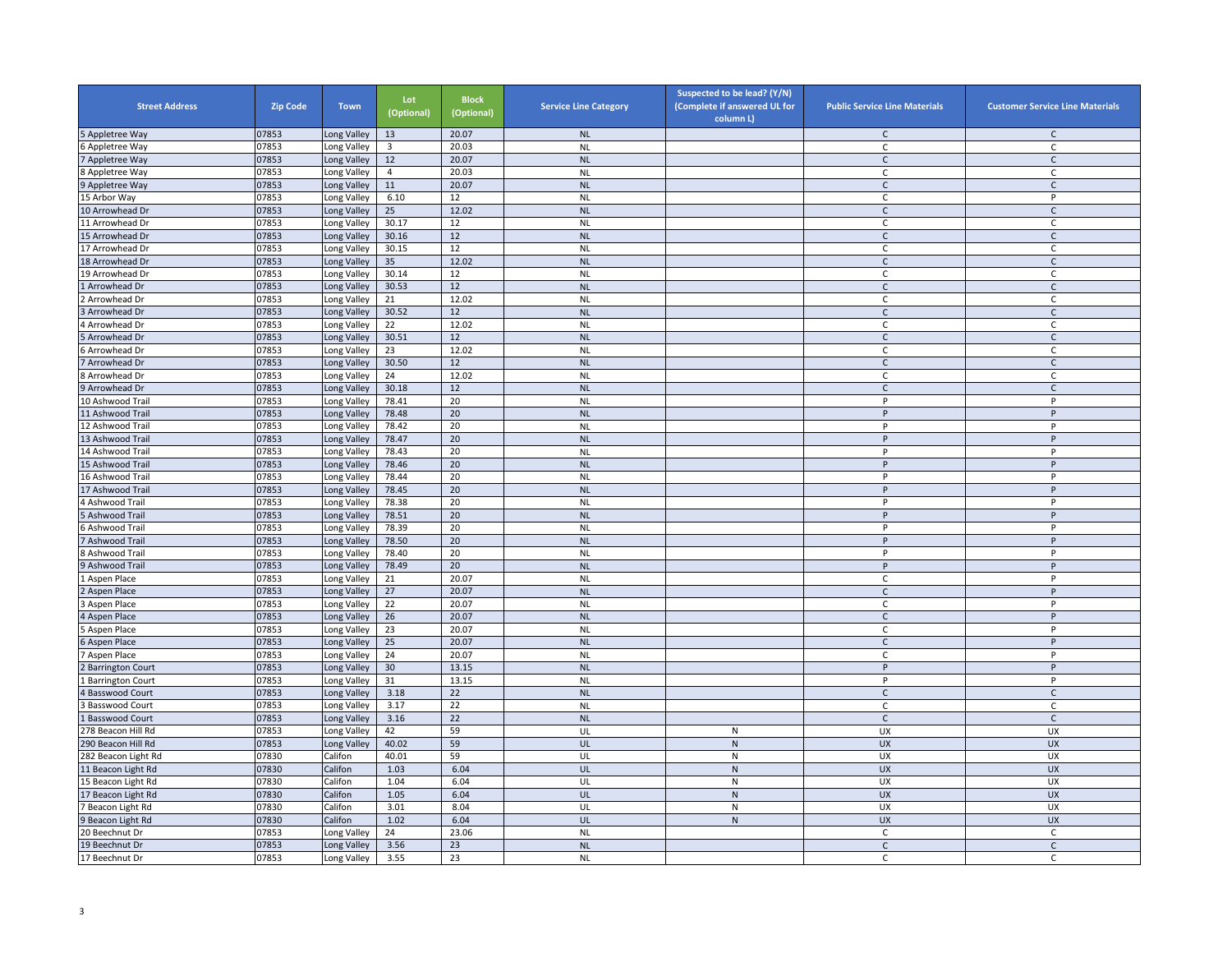| <b>Street Address</b>     | <b>Zip Code</b> | <b>Town</b>                | Lot<br>(Optional) | <b>Block</b><br>(Optional) | <b>Service Line Category</b> | Suspected to be lead? (Y/N)<br>(Complete if answered UL for<br>column L) | <b>Public Service Line Materials</b> | <b>Customer Service Line Materials</b> |
|---------------------------|-----------------|----------------------------|-------------------|----------------------------|------------------------------|--------------------------------------------------------------------------|--------------------------------------|----------------------------------------|
| 15 Beechnut Dr            | 07853           | Long Valley                | 3.54              | 23                         | <b>NL</b>                    |                                                                          | C                                    | C                                      |
| 11 Beechnut Dr            | 07853           | Long Valley                | 3.53              | 23                         | <b>NL</b>                    |                                                                          | C                                    | C                                      |
| Beechnut Dr               | 07853           | Long Valley                | 13                | 23.05                      | <b>NL</b>                    |                                                                          | $\mathsf{C}$                         | $\mathsf{C}$                           |
| Beechnut Dr               | 07853           | Long Valley                | $\mathbf{1}$      | 23.05                      | <b>NL</b>                    |                                                                          | $\mathsf{C}$                         | C                                      |
| Beechnut Dr               | 07853           | Long Valley                | 3.52              | 23                         | <b>NL</b>                    |                                                                          | $\mathsf{C}$                         | $\mathsf{C}$                           |
| Beechnut Dr               | 07853           | Long Valley                | 3.51              | 23                         | <b>NL</b>                    |                                                                          | C                                    | $\mathsf{C}$                           |
| Beechnut Dr               | 07853           | Long Valley                | 3.50              | 23                         | <b>NL</b>                    |                                                                          | $\mathsf{C}$                         | $\mathsf C$                            |
| Beechnut Dr               | 07853           | Long Valley                | 3.49              | 23                         | <b>NL</b>                    |                                                                          | C                                    | C                                      |
| <b>LO Belrose Court</b>   | 07853           | Long Valley                | 8.04              | 12.02                      | <b>NL</b>                    |                                                                          | $\mathsf{C}$                         | $\mathsf C$                            |
| 11 Belrose Court          | 07853           | Long Valley                | 10.02             | 12.02                      | <b>NL</b>                    |                                                                          | C                                    | $\mathsf{C}$                           |
| <b>Belrose Court</b>      | 07853           | Long Valley                | 8.06              | 12.02                      | <b>NL</b>                    |                                                                          | $\mathsf{C}$                         | $\mathsf C$                            |
| <b>Belrose Court</b>      | 07853           | Long Valley                | 8.05              | 12.02                      | <b>NL</b>                    |                                                                          | C                                    | C                                      |
| 10 Bentley Way            | 07853           | Long Valley                | $\overline{3}$    | 12.03                      | <b>NL</b>                    |                                                                          | $\mathsf{C}$                         | P                                      |
| 12 Bentley Way            | 07853           | Long Valley                | $\overline{2}$    | 12.03                      | <b>NL</b>                    |                                                                          | C                                    | P                                      |
| <b>Bentley Way</b>        | 07853           | Long Valley                | $\overline{4}$    | 12.03                      | <b>NL</b>                    |                                                                          | $\mathsf{C}$                         | $\sf P$                                |
| <b>Bentley Way</b>        | 07853           | Long Valley                | 5                 | 12.03                      | <b>NL</b>                    |                                                                          | C                                    | P                                      |
| <b>Bentley Way</b>        | 07853           | Long Valley                | 6                 | 12.03                      | <b>NL</b>                    |                                                                          | $\mathsf{C}$                         | P                                      |
| <b>Bentley Way</b>        | 07853           | Long Valley                | 9                 | 12.04                      | <b>NL</b>                    |                                                                          | $\mathsf{C}$                         | P                                      |
| <b>Bentley Way</b>        | 07853           |                            | $\bf 8$           | 12.04                      | <b>NL</b>                    |                                                                          | $\mathsf{C}$                         | P                                      |
| <b>Bentley Way</b>        | 07853           | Long Valley<br>Long Valley | 10                | 12.04                      | <b>NL</b>                    |                                                                          | $\mathsf{C}$                         | P                                      |
|                           |                 |                            | $\overline{7}$    | 12.04                      | <b>NL</b>                    |                                                                          |                                      | $\sf P$                                |
| <b>Bentley Way</b>        | 07853           | Long Valley                |                   |                            |                              |                                                                          | $\mathsf{C}$                         |                                        |
| <b>Birch Court</b>        | 07853           | Long Valley                | 30.49             | 12                         | <b>NL</b>                    |                                                                          | C                                    | C                                      |
| 4 Birch Court             | 07853           | Long Valley                | 30.19             | 12                         | <b>NL</b>                    |                                                                          | $\mathsf{C}$                         | $\mathsf{C}$                           |
| 138 B Black River Rd      | 07853           | Long Valley                | 4.03              | 62                         | UL                           | ${\sf N}$                                                                | UX                                   | UX                                     |
| 138 A Black River Rd      | 07853           | Long Valley                | 4.02              | 62                         | UL                           | ${\sf N}$                                                                | <b>UX</b>                            | <b>UX</b>                              |
| 116 Black River Rd        | 07853           | Long Valley                | 4.01              | 62                         | UL                           | N                                                                        | UX                                   | <b>UX</b>                              |
| 136 Black River Rd        | 07853           | Long Valley                | 13.01             | 62                         | UL                           | $\mathsf{N}$                                                             | <b>UX</b>                            | <b>UX</b>                              |
| 137 Black River Rd        | 07853           | Long Valley                | 5.04              | 63                         | UL                           | ${\sf N}$                                                                | UX                                   | <b>UX</b>                              |
| 138 Black River Rd        | 07853           | Long Valley                | 13.02             | 62                         | UL                           | ${\sf N}$                                                                | UX                                   | <b>UX</b>                              |
| 139 Black River Rd        | 07853           | Long Valley                | 5.03              | 63                         | UL                           | ${\sf N}$                                                                | UX                                   | UX                                     |
| 140 Black River Rd        | 07853           | Long Valley                | 13                | 62                         | UL                           | $\mathsf{N}$                                                             | <b>UX</b>                            | <b>UX</b>                              |
| 145 Black River Rd        | 07853           | Long Valley                | 5.02              | 63                         | UL                           | N                                                                        | UX                                   | UX                                     |
| 151 Black River Rd        | 07853           | Long Valley                | 6                 | 63                         | UL                           | ${\sf N}$                                                                | <b>UX</b>                            | <b>UX</b>                              |
| 157 Black River Rd        | 07853           | Long Valley                | 7.01              | 63                         | UL                           | $\mathsf{N}$                                                             | UX                                   | <b>UX</b>                              |
| 159 Black River Rd        | 07853           | Long Valley                | $\overline{7}$    | 63                         | UL                           | N                                                                        | <b>UX</b>                            | <b>UX</b>                              |
| 158 Black River Rd        | 07853           | Long Valley                | 14                | 62                         | UL                           | ${\sf N}$                                                                | UX                                   | <b>UX</b>                              |
| 121 Black River Rd        | 07853           | Long Valley                | $\overline{2}$    | 63                         | UL                           | ${\sf N}$                                                                | <b>UX</b>                            | <b>UX</b>                              |
| 131 Black River Rd        | 07853           | Long Valley                | 5                 | 63                         | UL                           | ${\sf N}$                                                                | UX                                   | UX                                     |
| 146 Black River Rd        | 07853           | Long Valley                | 5                 | 62                         | UL                           | $\mathsf{N}$                                                             | <b>UX</b>                            | <b>UX</b>                              |
| 112 Black River Rd        | 07853           | Long Valley                | 4                 | 62                         | UL                           | $\mathsf{N}$                                                             | UX                                   | <b>UX</b>                              |
| 147 Black River Rd        | 07853           | Long Valley                | 5.01              | 63                         | UL                           | ${\sf N}$                                                                | <b>UX</b>                            | <b>UX</b>                              |
| 114 Black River Rd        | 07853           | Long Valley                | 4.04              | 62                         | UL                           | ${\sf N}$                                                                | <b>UX</b>                            | UX                                     |
| 101 Black River Rd        | 07853           | Long Valley                | $\mathbf{1}$      | 63                         | UL                           | ${\sf N}$                                                                | <b>UX</b>                            | <b>UX</b>                              |
| 79 Black River Rd         | 07853           | Long Valley                | 28.10             | 63                         | UL                           | ${\sf N}$                                                                | UX                                   | UX                                     |
| 10 Black River Rd         | 07853           | Long Valley                | 11.01             | 61                         | UL                           | $\mathsf{N}$                                                             | <b>UX</b>                            | <b>UX</b>                              |
| 12 Black River Rd         | 07853           | Long Valley                | 10                | 61                         | UL                           | N                                                                        | <b>UX</b>                            | <b>UX</b>                              |
| 12 Black River Rd         | 07853           | Long Valley                | 10                | 61                         | UL                           | ${\sf N}$                                                                | <b>UX</b>                            | <b>UX</b>                              |
| 24 Black River Rd         | 07853           | Long Valley                | 9                 | 61                         | UL                           | $\mathsf{N}$                                                             | UX                                   | UX                                     |
| 34 Black River Rd         | 07853           | Long Valley                | $\overline{7}$    | 61                         | UL                           | $\mathsf{N}$                                                             | UX                                   | <b>UX</b>                              |
| 51 Black River Rd         | 07853           | Long Valley                | 28.04             | 63                         | UL                           | ${\sf N}$                                                                | UX                                   | UX                                     |
| 77 Black River Rd         | 07853           | Long Valley                | 28.03             | 63                         | UL                           | ${\sf N}$                                                                | <b>UX</b>                            | <b>UX</b>                              |
| 55 Black River Rd         | 07853           |                            | 28.05             | 63                         | UL                           | ${\sf N}$                                                                | UX                                   | UX                                     |
| 67 Black River Rd         |                 | Long Valley                | 28.07             |                            |                              | ${\sf N}$                                                                |                                      |                                        |
|                           | 07853           | Long Valley                |                   | 63                         | UL                           |                                                                          | <b>UX</b>                            | <b>UX</b>                              |
| 59 Black River Rd         | 07853           | Long Valley                | 28.06             | 63                         | UL                           | ${\sf N}$                                                                | UX                                   | <b>UX</b>                              |
| 69 Black River Rd         | 07853           | Long Valley                | 28.09             | 63                         | UL                           | ${\sf N}$                                                                | UX                                   | <b>UX</b>                              |
| 33 Black River Rd<br>Barn | 07853           | Long Valley                | 15                | 60                         | UL                           | ${\sf N}$                                                                | UX                                   | <b>UX</b>                              |
| 28 Black River Rd Office  | 07853           | Long Valley                | $8\phantom{1}$    | 61                         | UL                           | ${\sf N}$                                                                | <b>UX</b>                            | <b>UX</b>                              |
| 22 Black River Road       | 07853           | Long Valley                | 9.01              | 61                         | UL                           | ${\sf N}$                                                                | <b>UX</b>                            | UX                                     |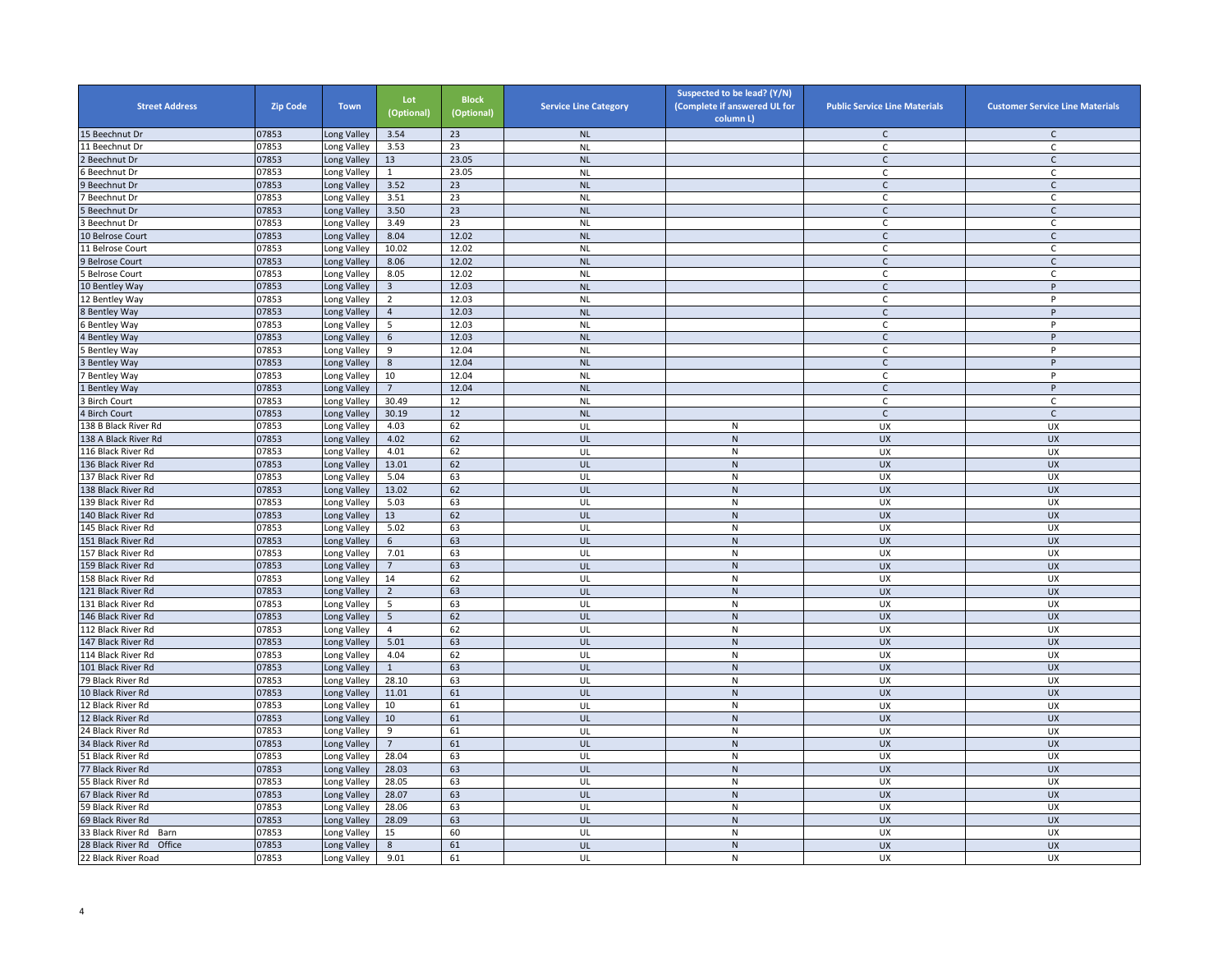| <b>Street Address</b>   | <b>Zip Code</b> | <b>Town</b> | Lot<br>(Optional) | <b>Block</b><br>(Optional) | <b>Service Line Category</b> | Suspected to be lead? (Y/N)<br>(Complete if answered UL for<br>column L) | <b>Public Service Line Materials</b> | <b>Customer Service Line Materials</b> |
|-------------------------|-----------------|-------------|-------------------|----------------------------|------------------------------|--------------------------------------------------------------------------|--------------------------------------|----------------------------------------|
| 12 Blackberry Place     | 07853           | Long Valley | 3.14              | 22                         | <b>NL</b>                    |                                                                          | C                                    | $\mathsf{C}$                           |
| 14 Blackberry Place     | 07853           | Long Valley | 3.13              | 22                         | <b>NL</b>                    |                                                                          | C                                    | $\mathsf C$                            |
| 21 Blackberry Place     | 07853           | Long Valley | 3.08              | 22                         | <b>NL</b>                    |                                                                          | $\mathsf{C}$                         | $\mathsf{C}$                           |
| 22 Blackberry Place     | 07853           | Long Valley | 3.10              | 22                         | <b>NL</b>                    |                                                                          | $\mathsf{C}$                         | $\mathsf{C}$                           |
| 23 Blackberry Place     | 07853           | Long Valley | 3.09              | 22                         | <b>NL</b>                    |                                                                          | $\mathsf{C}$                         | $\mathsf C$                            |
| 18 Blackberry Place     | 07853           | Long Valley | 3.12              | $\overline{22}$            | <b>NL</b>                    |                                                                          | $\mathsf{C}$                         | C                                      |
| 20 Blackberry Place     | 07853           | Long Valley | 3.28              | 22                         | <b>NL</b>                    |                                                                          | $\mathsf{C}$                         | $\mathsf{C}$                           |
| 16 Blackberry Place     | 07853           | Long Valley | 3.11              | $\overline{22}$            | <b>NL</b>                    |                                                                          | C                                    | $\mathsf{C}$                           |
| <b>Blackberry Place</b> | 07853           | Long Valley | $\overline{2}$    | 22.01                      | <b>NL</b>                    |                                                                          | $\mathsf{C}$                         | $\mathsf{C}$                           |
| <b>Blackberry Place</b> | 07853           | Long Valley | 1                 | 22.01                      | <b>NL</b>                    |                                                                          | $\mathsf{C}$                         | $\mathsf{C}$                           |
| <b>Blackberry Place</b> | 07853           | Long Valley | 3.06              | 22                         | <b>NL</b>                    |                                                                          | $\mathsf{C}$                         | $\mathsf{C}$                           |
| <b>Blackberry Place</b> | 07853           | Long Valley | 3.05              | 22                         | <b>NL</b>                    |                                                                          | C                                    | $\mathsf{C}$                           |
| <b>Blackberry Place</b> | 07853           | Long Valley | 3.07              | 22                         | <b>NL</b>                    |                                                                          | $\mathsf{C}$                         | $\mathsf{C}$                           |
| 10 Bolton Dr            | 07853           | Long Valley | 13                | 13.08                      | <b>NL</b>                    |                                                                          | P                                    | P                                      |
| 12 Bolton Dr            | 07853           | Long Valley | 14                | 13.08                      | <b>NL</b>                    |                                                                          | P                                    | P                                      |
| <b>Bolton Dr</b>        | 07853           | Long Valley | 6                 | 13.06                      | <b>NL</b>                    |                                                                          | P                                    | P                                      |
| <b>Bolton Dr</b>        | 07853           | Long Valley | $\overline{7}$    | 13.06                      | <b>NL</b>                    |                                                                          | P                                    | P                                      |
| <b>Bolton Dr</b>        | 07853           | Long Valley | 12                | 13.08                      | <b>NL</b>                    |                                                                          | P                                    | P                                      |
| <b>Bolton Drive</b>     | 07853           | Long Valley | 15                | 13.08                      | <b>NL</b>                    |                                                                          | P                                    | P                                      |
| 18 Briarwood Rd         | 07853           | Long Valley | 3.15              | 22                         | <b>NL</b>                    |                                                                          | $\mathsf{C}$                         | C                                      |
| 12 Briarwood Rd         | 07853           | Long Valley | 3.19              | 22                         | <b>NL</b>                    |                                                                          | $\mathsf{C}$                         | $\mathsf{C}$                           |
| 17 Briarwood Rd         | 07853           |             | 3                 | 22.01                      | <b>NL</b>                    |                                                                          | $\mathsf{C}$                         | C                                      |
|                         |                 | ong Valley  |                   |                            |                              |                                                                          |                                      |                                        |
| 10 Briarwood Rd         | 07853           | Long Valley | 3.20              | 22                         | NL                           |                                                                          | $\mathsf{C}$                         | $\mathsf C$                            |
| 11 Briarwood Rd         | 07853           | Long Valley | 6                 | 22.01                      | <b>NL</b>                    |                                                                          | C                                    | $\mathsf{C}$                           |
| 15 Briarwood Rd         | 07853           | Long Valley | $\overline{4}$    | 22.01                      | <b>NL</b>                    |                                                                          | $\mathsf{C}$                         | $\mathsf{C}$                           |
| 13 Briarwood Rd         | 07853           | Long Valley | 5                 | 22.01                      | <b>NL</b>                    |                                                                          | C                                    | $\mathsf{C}$                           |
| Briarwood Rd            | 07853           | Long Valley | 3.24              | 22                         | <b>NL</b>                    |                                                                          | $\mathsf{C}$                         | $\mathsf C$                            |
| Briarwood Rd            | 07853           | Long Valley | 3.23              | 22                         | <b>NL</b>                    |                                                                          | C                                    | C                                      |
| Briarwood Rd            | 07853           | Long Valley | 10                | 22.01                      | <b>NL</b>                    |                                                                          | $\mathsf{C}$                         | $\mathsf C$                            |
| Briarwood Rd            | 07853           | Long Valley | 11                | 22.01                      | <b>NL</b>                    |                                                                          | C                                    | C                                      |
| Briarwood Rd            | 07853           | Long Valley | $\overline{7}$    | 22.01                      | <b>NL</b>                    |                                                                          | $\mathsf{C}$                         | $\mathsf{C}$                           |
| Briarwood Rd            | 07853           | Long Valley | 9                 | 22.01                      | <b>NL</b>                    |                                                                          | C                                    | $\mathsf{C}$                           |
| Briarwood Rd            | 07853           | Long Valley | $8\phantom{1}$    | 22.01                      | <b>NL</b>                    |                                                                          | $\mathsf{C}$                         | $\mathsf{C}$                           |
| 10 Bristol Terr         | 07853           | Long Valley | $\overline{2}$    | 12.04                      | <b>NL</b>                    |                                                                          | C                                    | P                                      |
| 11 Bristol Terr         | 07853           | Long Valley | 5.01              | 12.05                      | <b>NL</b>                    |                                                                          | $\mathsf{C}$                         | P                                      |
| 12 Bristol Terr         | 07853           | Long Valley | $\mathbf{1}$      | 12.04                      | <b>NL</b>                    |                                                                          | $\mathsf{C}$                         | P                                      |
| <b>Bristol Terr</b>     | 07853           | Long Valley | 5                 | 12.05                      | <b>NL</b>                    |                                                                          | C                                    | $\sf P$                                |
| <b>Bristol Terr</b>     | 07853           | Long Valley | 5                 | 12.05                      | <b>NL</b>                    |                                                                          | C                                    | P                                      |
| <b>Bristol Terr</b>     | 07853           | Long Valley | 5                 | 12.04                      | <b>NL</b>                    |                                                                          | $\mathsf{C}$                         | P                                      |
| <b>Bristol Terr</b>     | 07853           | Long Valley | $\overline{4}$    | 12.04                      | <b>NL</b>                    |                                                                          | C.                                   | P                                      |
| <b>Bristol Terr</b>     | 07853           | Long Valley | $\overline{3}$    | 12.04                      | <b>NL</b>                    |                                                                          | $\mathsf{C}$                         | P                                      |
| <b>Bristol Terr</b>     | 07853           | Long Valley | $\mathbf{1}$      | 12.05                      | <b>NL</b>                    |                                                                          | C                                    | P                                      |
| <b>Bristol Terr</b>     | 07853           | ong Valley  | $\overline{3}$    | 12.05                      | <b>NL</b>                    |                                                                          | $\mathsf{C}$                         | P                                      |
| <b>Bristol Terr</b>     | 07853           | Long Valley | 4                 | 12.05                      | <b>NL</b>                    |                                                                          | C                                    | P                                      |
| <b>Bristol Terr</b>     | 07853           | Long Valley | 6                 | 12.04                      | <b>NL</b>                    |                                                                          | $\mathsf{C}$                         | P                                      |
| <b>Bristol Terr</b>     | 07853           | Long Valley | $\overline{2}$    | 12.05                      | <b>NL</b>                    |                                                                          | C                                    | P                                      |
| 23 Brooklawn Dr         | 07853           | Long Valley | 11                | 13.01                      | <b>NL</b>                    |                                                                          | $\mathsf{C}$                         | $\mathsf{C}$                           |
| 21 Brooklawn Dr         | 07853           | Long Valley | 12                | 13.01                      | <b>NL</b>                    |                                                                          | C                                    | $\mathsf{C}$                           |
| 19 Brooklawn Dr         | 07853           | Long Valley | 13                | 13.01                      | <b>NL</b>                    |                                                                          | $\mathsf{C}$                         | $\mathsf{C}$                           |
| 17 Brooklawn Dr         | 07853           | Long Valley | 14                | 13.01                      | <b>NL</b>                    |                                                                          | C                                    | C                                      |
| 15 Brooklawn Dr         | 07853           | Long Valley | 15                | 13.01                      | <b>NL</b>                    |                                                                          | $\mathsf{C}$                         | $\mathsf C$                            |
| 11 Brooklawn Dr         | 07853           | Long Valley | 16                | 13.01                      | <b>NL</b>                    |                                                                          | $\mathsf C$                          | $\mathsf{C}$                           |
| 10 Brooklawn Dr         | 07853           | Long Valley | 5                 | 13.02                      | <b>NL</b>                    |                                                                          | $\mathsf{C}$                         | $\mathsf{C}$                           |
| 16 Brooklawn Dr         | 07853           | Long Valley | 14                | 13.02                      | <b>NL</b>                    |                                                                          | C                                    | C                                      |
| Brooklawn Dr            | 07853           |             | 17                | 13.01                      | <b>NL</b>                    |                                                                          | $\mathsf{C}$                         | $\mathsf{C}$                           |
|                         | 07853           | Long Valley |                   | 13.01                      | <b>NL</b>                    |                                                                          |                                      |                                        |
| Brooklawn Dr            |                 | Long Valley | 18                | 13.01                      |                              |                                                                          | C<br>$\mathsf{C}$                    | C<br>$\mathsf{C}$                      |
| Brooklawn Dr            | 07853           | Long Valley | 19                |                            | <b>NL</b>                    |                                                                          |                                      |                                        |
| Brooklawn Dr            | 07853           | Long Valley | 20                | 13.01                      | <b>NL</b>                    |                                                                          | C                                    | C                                      |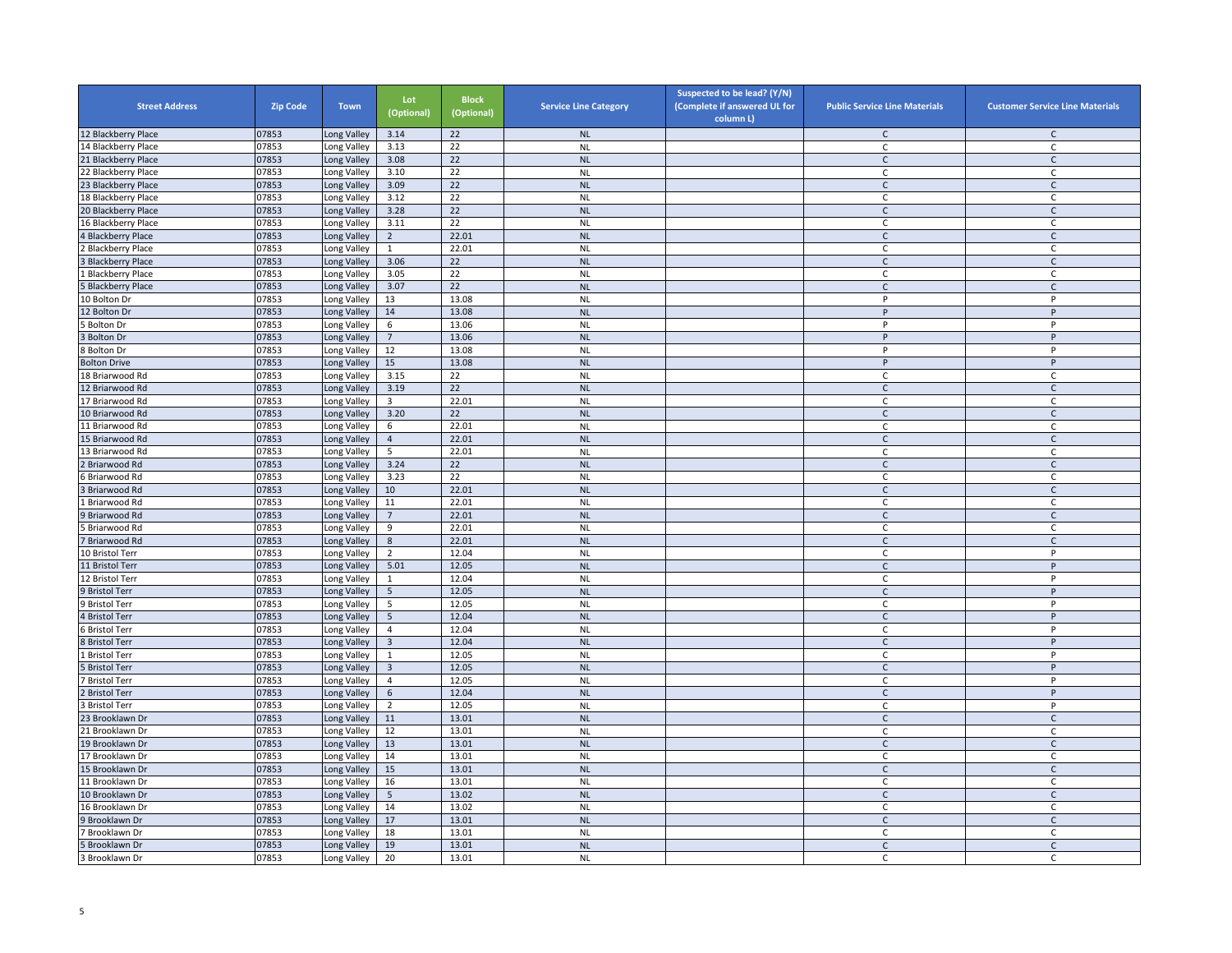| <b>Street Address</b>          | <b>Zip Code</b> | <b>Town</b> | Lot<br>(Optional) | <b>Block</b><br>(Optional) | <b>Service Line Category</b> | Suspected to be lead? (Y/N)<br>(Complete if answered UL for<br>column L) | <b>Public Service Line Materials</b> | <b>Customer Service Line Materials</b> |
|--------------------------------|-----------------|-------------|-------------------|----------------------------|------------------------------|--------------------------------------------------------------------------|--------------------------------------|----------------------------------------|
| Brooklawn Dr                   | 07853           | ong Valley  | $\mathbf{1}$      | 13.02                      | <b>NL</b>                    |                                                                          | C                                    | C                                      |
| Brooklawn Dr                   | 07853           | ong Valley  | 2                 | 13.02                      | <b>NL</b>                    |                                                                          | C                                    | C                                      |
| Brooklawn Dr                   | 07853           | Long Valley | $\overline{3}$    | 13.02                      | <b>NL</b>                    |                                                                          | $\mathsf{C}$                         | $\mathsf{C}$                           |
| Brooklawn Dr                   | 07853           | Long Valley | $\overline{4}$    | 13.02                      | <b>NL</b>                    |                                                                          | $\mathsf{C}$                         | C                                      |
| <b>Brookside Dr</b>            | 07853           | Long Valley | 9                 | 36.02                      | UL                           | $\mathsf{N}$                                                             | <b>UX</b>                            | <b>UX</b>                              |
| <b>Brookside Dr</b>            | 07853           | Long Valley | 8                 | 36.02                      | UL                           | N                                                                        | <b>UX</b>                            | <b>UX</b>                              |
| Brookside Dr                   | 07853           | Long Valley | $\overline{7}$    | 36.02                      | UL                           | ${\sf N}$                                                                | <b>UX</b>                            | <b>UX</b>                              |
| <b>Brookside Dr</b>            | 07853           | Long Valley | 6                 | 36.02                      | UL                           | ${\sf N}$                                                                | UX                                   | UX                                     |
| 10 Buttonwood Dr               | 07853           | Long Valley | 17                | 20.07                      | NL                           |                                                                          | $\mathsf{C}$                         | $\sf P$                                |
| 11 Buttonwood Dr               | 07853           | Long Valley | $\overline{4}$    | 20.08                      | <b>NL</b>                    |                                                                          | $\mathsf{C}$                         | P                                      |
| 12 Buttonwood Dr               | 07853           | Long Valley | 18                | 20.07                      | <b>NL</b>                    |                                                                          | $\mathsf{C}$                         | P                                      |
| 14 Buttonwood Dr               | 07853           | Long Valley | 19                | 20.07                      | <b>NL</b>                    |                                                                          | C                                    | P                                      |
| 15 Buttonwood Dr               | 07853           | Long Valley | $\overline{3}$    | 20.08                      | <b>NL</b>                    |                                                                          | $\mathsf{C}$                         | P                                      |
| 16 Buttonwood Dr               | 07853           | Long Valley | 20                | 20.07                      | <b>NL</b>                    |                                                                          | C                                    | P                                      |
| 17 Buttonwood Dr               | 07853           | Long Valley | $\overline{2}$    | 20.08                      | <b>NL</b>                    |                                                                          | $\mathsf{C}$                         | P                                      |
| 19 Buttonwood Dr               | 07853           | Long Valley | 1                 | 20.08                      | <b>NL</b>                    |                                                                          | C                                    | P                                      |
| <b>Buttonwood Dr</b>           | 07853           | Long Valley | 8                 | 20.08                      | <b>NL</b>                    |                                                                          | $\mathsf{C}$                         | P                                      |
| <b>Buttonwood Dr</b>           | 07853           | Long Valley | $\overline{7}$    | 20.08                      | <b>NL</b>                    |                                                                          | $\mathsf{C}$                         | P                                      |
| <b>Buttonwood Dr</b>           | 07853           | Long Valley | $\,$ 6 $\,$       | 20.08                      | <b>NL</b>                    |                                                                          | $\mathsf{C}$                         | P                                      |
| <b>Buttonwood Dr</b>           | 07853           | Long Valley | 16                | 20.07                      | <b>NL</b>                    |                                                                          | $\mathsf{C}$                         | P                                      |
| <b>Buttonwood Dr</b>           | 07853           | Long Valley | 5                 | 20.08                      | <b>NL</b>                    |                                                                          | $\mathsf{C}$                         | $\sf P$                                |
| 11 Cambridge Dr                | 07853           | ong Valley  | 14                | 13.13                      | <b>NL</b>                    |                                                                          | P                                    | p                                      |
| 15 Cambridge Dr                | 07853           | Long Valley | 13                | 13.13                      | <b>NL</b>                    |                                                                          | P                                    | P                                      |
| 14 Cambridge Dr                | 07853           | Long Valley | $\overline{7}$    | 13.11                      | <b>NL</b>                    |                                                                          | P                                    | Þ                                      |
| 17 Cambridge Dr                | 07853           | Long Valley | 12                | 13.13                      | <b>NL</b>                    |                                                                          | P                                    | P                                      |
| 10 Cambridge Dr                | 07853           | Long Valley | 5                 | 13.11                      | <b>NL</b>                    |                                                                          | P                                    | P                                      |
| Cambridge Dr                   | 07853           | Long Valley | $\mathbf{1}$      | 13.13                      | <b>NL</b>                    |                                                                          | P                                    | P                                      |
| Cambridge Dr                   | 07853           | Long Valley | 18                | 13.13                      | <b>NL</b>                    |                                                                          | P                                    | P                                      |
| Cambridge Dr                   | 07853           | Long Valley | 17                | 13.13                      | <b>NL</b>                    |                                                                          | P                                    | P                                      |
| Cambridge Dr                   | 07853           | Long Valley | 16                | 13.13                      | <b>NL</b>                    |                                                                          | P                                    | P                                      |
| Cambridge Dr                   | 07853           | Long Valley | 15                | 13.13                      | <b>NL</b>                    |                                                                          | P                                    | P                                      |
| Cambridge Dr                   | 07853           | Long Valley | $\overline{4}$    | 13.11                      | <b>NL</b>                    |                                                                          | P                                    | P                                      |
| Cambridge Dr                   | 07853           | Long Valley | $\mathbf{1}$      | 13.12                      | <b>NL</b>                    |                                                                          | P                                    | P                                      |
| 12 Cambridge Drive             | 07853           | Long Valley | 6                 | 13.11                      | <b>NL</b>                    |                                                                          | P                                    | P                                      |
| Carl Ln                        | 07853           | Long Valley | $\overline{4}$    | 35.01                      | UL                           | $\mathsf{N}$                                                             | <b>UX</b>                            | <b>UX</b>                              |
| Carl Ln                        | 07853           | Long Valley | 3                 | 35.01                      | UL                           | $\mathsf{N}$                                                             | UX                                   | UX                                     |
| Carl Ln                        | 07853           | Long Valley | $\overline{2}$    | 35.02                      | UL                           | ${\sf N}$                                                                | <b>UX</b>                            | <b>UX</b>                              |
| Carl Ln                        | 07853           | Long Valley | $\mathbf{1}$      | 35.02                      | UL                           | ${\sf N}$                                                                | UX                                   | UX                                     |
| 11 Carolyn Place               | 07853           | Long Valley | 19                | 41.02                      | UL                           | ${\sf N}$                                                                | <b>UX</b>                            | <b>UX</b>                              |
| 15 Carolyn Place               | 07853           | Long Valley | 18                | 41.02                      | UL                           | N                                                                        | UX                                   | <b>UX</b>                              |
| 17 Carolyn Place               | 07853           | Long Valley | 17                | 41.02                      | UL                           | ${\sf N}$                                                                | <b>UX</b>                            | <b>UX</b>                              |
| 16 Carolyn Place               | 07853           | ong Valley  | 16                | 41.02                      | UL                           | $\overline{\mathsf{N}}$                                                  | <b>UX</b>                            | UX                                     |
| 14 Carolyn Place               | 07853           | Long Valley | 15                | 41.02                      | UL                           | ${\sf N}$                                                                | <b>UX</b>                            | <b>UX</b>                              |
| 12 Carolyn Place               | 07853           | Long Valley | 14                | 41.02                      | UL                           | ${\sf N}$                                                                | UX                                   | UX                                     |
|                                | 07853           | Long Valley | 22                | 41.02                      | UL                           | ${\sf N}$                                                                | <b>UX</b>                            | <b>UX</b>                              |
| Carolyn Place<br>Carolyn Place | 07853           | Long Valley | 21                | 41.02                      | UL                           | N                                                                        | UX                                   | <b>UX</b>                              |
|                                | 07853           |             | 20                | 41.02                      | UL                           | ${\sf N}$                                                                | <b>UX</b>                            | <b>UX</b>                              |
| Carolyn Place                  |                 | Long Valley |                   | 41.02                      |                              |                                                                          | UX                                   | UX                                     |
| Carolyn Place                  | 07853           | Long Valley | 13                |                            | UL                           | N                                                                        |                                      |                                        |
| 10 Carriage Hill Dr            | 07853           | Long Valley | 32                | 42.02                      | UL                           | ${\sf N}$                                                                | <b>UX</b>                            | <b>UX</b>                              |
| 11 Carriage Hill Dr            | 07853           | Long Valley | 14                | 42.04<br>42.02             | UL<br>UL                     | ${\sf N}$                                                                | UX<br>UX                             | UX<br><b>UX</b>                        |
| 12 Carriage Hill Dr            | 07853           | Long Valley | 33                |                            |                              | ${\sf N}$                                                                |                                      |                                        |
| Carriage Hill Dr               | 07853           | Long Valley | 28                | 42.02                      | UL                           | ${\sf N}$                                                                | UX                                   | UX                                     |
| Carriage Hill Dr               | 07853           | Long Valley | 29                | 42.02                      | UL                           | ${\sf N}$                                                                | <b>UX</b>                            | <b>UX</b>                              |
| Carriage Hill Dr               | 07853           | Long Valley | 30                | 42.02                      | UL                           | N                                                                        | UX                                   | <b>UX</b>                              |
| Carriage Hill Dr               | 07853           | ong Valley  | 31                | 42.02                      | UL                           | ${\sf N}$                                                                | UX                                   | <b>UX</b>                              |
| Carriage Hill Dr               | 07853           | ong Valley  | 13                | 42.04                      | UL                           | ${\sf N}$                                                                | UX                                   | UX                                     |
| Carriage Hill Dr               | 07853           | Long Valley | 12                | 42.04                      | UL                           | ${\sf N}$                                                                | <b>UX</b>                            | <b>UX</b>                              |
| Carriage Hill Dr               | 07853           | Long Valley | 11                | 42.04                      | UL                           | ${\sf N}$                                                                | <b>UX</b>                            | UX                                     |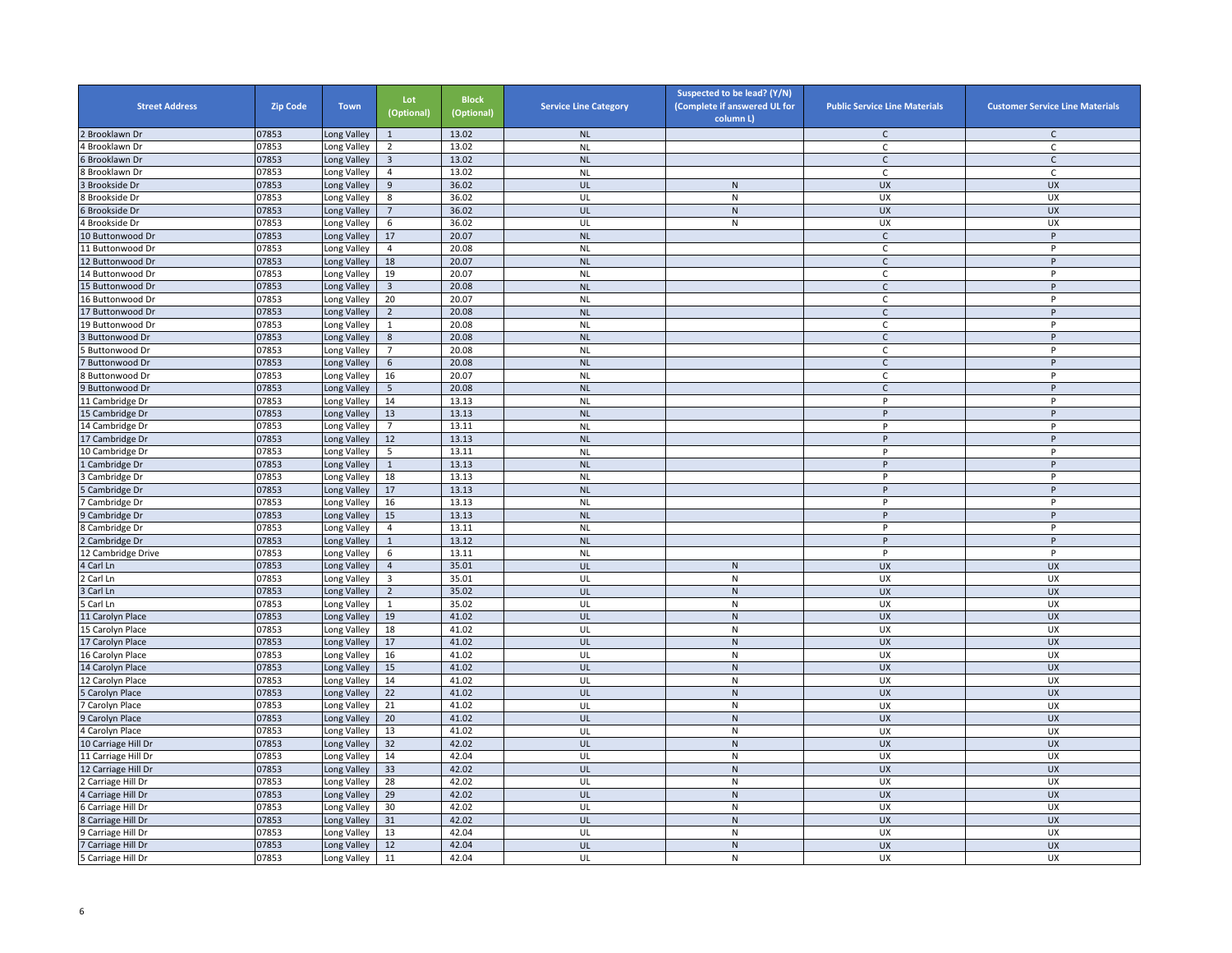| <b>Street Address</b>  | <b>Zip Code</b> | <b>Town</b> | Lot<br>(Optional) | <b>Block</b><br>(Optional) | <b>Service Line Category</b> | Suspected to be lead? (Y/N)<br>(Complete if answered UL for<br>column L) | <b>Public Service Line Materials</b> | <b>Customer Service Line Materials</b> |
|------------------------|-----------------|-------------|-------------------|----------------------------|------------------------------|--------------------------------------------------------------------------|--------------------------------------|----------------------------------------|
| Carriage Hill Dr       | 07853           | ong Valley  | 10                | 42.04                      | UL                           | $\mathsf{N}$                                                             | <b>UX</b>                            | <b>UX</b>                              |
| 5 Carriage Hill Drive  | 07853           | ong Valley  | 15                | 42.04                      | UL                           | N                                                                        | UX                                   | <b>UX</b>                              |
| <b>Catherine Court</b> | 07853           | Long Valley | 42.01             | 20.10                      | <b>NL</b>                    |                                                                          | $\mathsf{C}$                         | P                                      |
| Catherine Court        | 07853           | Long Valley | 42.02             | 20.10                      | <b>NL</b>                    |                                                                          | C                                    | P                                      |
| <b>Catherine Court</b> | 07853           | Long Valley | 42.06             | 20.10                      | <b>NL</b>                    |                                                                          | $\mathsf{C}$                         | P                                      |
| Catherine Court        | 07853           | Long Valley | 42.07             | 20.10                      | <b>NL</b>                    |                                                                          | C                                    | P                                      |
| Catherine Court        | 07853           | Long Valley | 42.03             | 20.10                      | <b>NL</b>                    |                                                                          | $\mathsf{C}$                         | P                                      |
| Catherine Court        | 07853           | Long Valley | 42.04             | 20.10                      | <b>NL</b>                    |                                                                          | C                                    | P                                      |
| Catherine Court        | 07853           | Long Valley | 42.05             | 20.10                      | NL                           |                                                                          | $\mathsf{C}$                         | $\sf P$                                |
| Cedar Court            | 07853           | Long Valley | 6                 | 13.02                      | <b>NL</b>                    |                                                                          | $\mathsf{C}$                         | $\mathsf{C}$                           |
| Cedar Court            | 07853           | Long Valley | $7\overline{ }$   | 13.02                      | <b>NL</b>                    |                                                                          | $\mathsf{C}$                         | $\mathsf{C}$                           |
| Cedar Court            | 07853           | Long Valley | 8                 | 13.02                      | <b>NL</b>                    |                                                                          | C                                    | C                                      |
| Cedar Court            | 07853           | Long Valley | 9                 | 13.02                      | <b>NL</b>                    |                                                                          | $\mathsf{C}$                         | $\mathsf{C}$                           |
| Cedar Court            | 07853           | Long Valley | 10                | 13.02                      | <b>NL</b>                    |                                                                          | C                                    | C                                      |
| Cedar Court            | 07853           | Long Valley | 11                | 13.02                      | <b>NL</b>                    |                                                                          | $\mathsf{C}$                         | $\mathsf C$                            |
| Cedar Court            | 07853           | Long Valley | 12                | 13.02                      | <b>NL</b>                    |                                                                          | C                                    | C                                      |
| Cedar Court            | 07853           | Long Valley | 13                | 13.02                      | <b>NL</b>                    |                                                                          | $\mathsf{C}$                         | $\mathsf{C}$                           |
| 10 Cherry Street       | 07853           | Long Valley | 3.60              | 23                         | <b>NL</b>                    |                                                                          | $\mathsf{C}$                         | $\mathsf{C}$                           |
| 16 Cherry Street       | 07853           | Long Valley | 3.59              | 23                         | <b>NL</b>                    |                                                                          | $\mathsf{C}$                         | $\mathsf{C}$                           |
| 17 Cherry Street       | 07853           | Long Valley | 3.58              | 23                         | <b>NL</b>                    |                                                                          | $\mathsf{C}$                         | $\mathsf{C}$                           |
| 15 Cherry Street       | 07853           | Long Valley | 3.57              | 23                         | <b>NL</b>                    |                                                                          | $\mathsf{C}$                         | $\mathsf{C}$                           |
| Cherry Street          | 07853           | ong Valley  | 25                | 23.06                      | <b>NL</b>                    |                                                                          | C                                    | $\mathsf{C}$                           |
| <b>Cherry Street</b>   | 07853           | Long Valley | 26                | 23.06                      | <b>NL</b>                    |                                                                          | $\mathsf{C}$                         | $\mathsf{C}$                           |
| Cherry Street          | 07853           | Long Valley | $\mathbf{1}$      | 23.06                      | <b>NL</b>                    |                                                                          | C                                    | $\mathsf C$                            |
| Cherry Street          | 07853           | Long Valley | $\overline{2}$    | 23.06                      | <b>NL</b>                    |                                                                          | C                                    | C                                      |
| Cherry Street          | 07853           | Long Valley | 3.64              | 23                         | <b>NL</b>                    |                                                                          | $\mathsf{C}$                         | $\mathsf{C}$                           |
| <b>Cherry Street</b>   | 07853           | Long Valley | 3.63              | 23                         | <b>NL</b>                    |                                                                          | $\mathsf{C}$                         | $\mathsf C$                            |
| Cherry Street          | 07853           | Long Valley | 3.62              | 23                         | <b>NL</b>                    |                                                                          | C                                    | C                                      |
| <b>Cherry Street</b>   | 07853           | Long Valley | 3.61              | 23                         | <b>NL</b>                    |                                                                          | $\mathsf C$                          | $\mathsf{C}$                           |
| 10 Chestnut Street     | 07853           | Long Valley | 50.10             | 13                         | <b>NL</b>                    |                                                                          | P                                    | P                                      |
| 14 Chestnut Street     | 07853           | Long Valley | 50.09             | 13                         | <b>NL</b>                    |                                                                          | P                                    | P                                      |
| Chestnut Street        | 07853           | Long Valley | 50.01             | 13                         | <b>NL</b>                    |                                                                          | P                                    | P                                      |
| <b>Chestnut Street</b> | 07853           | Long Valley | 50.05             | 13                         | <b>NL</b>                    |                                                                          | P                                    | P                                      |
| <b>Chestnut Street</b> | 07853           | Long Valley | 50.06             | 13                         | <b>NL</b>                    |                                                                          | P                                    | P                                      |
| <b>Chestnut Street</b> | 07853           | Long Valley | 50.11             | 13                         | <b>NL</b>                    |                                                                          | P                                    | P                                      |
| Chestnut Street        | 07853           | Long Valley | 50.12             | 13                         | <b>NL</b>                    |                                                                          | P                                    | P                                      |
| <b>Chestnut Street</b> | 07853           | Long Valley | 50.13             | 13                         | <b>NL</b>                    |                                                                          | P                                    | P                                      |
| 18 Cindy Ln            | 07853           | Long Valley | 39                | 12.01                      | <b>NL</b>                    |                                                                          | $\mathsf{C}$                         | C                                      |
| 16 Cindy Ln            | 07853           | Long Valley | 40                | 12.01                      | <b>NL</b>                    |                                                                          | $\mathsf{C}$                         | $\mathsf{C}$                           |
| 11 Cindy Ln            | 07853           | Long Valley | 3                 | 12.02                      | <b>NL</b>                    |                                                                          | C                                    | C                                      |
| 12 Cindy Ln            | 07853           | Long Valley | 42                | 12.01                      | <b>NL</b>                    |                                                                          | $\mathsf{C}$                         | $\mathsf{C}$                           |
| 14 Cindy Ln            | 07853           | ong Valley  | 41                | 12.01                      | <b>NL</b>                    |                                                                          | C                                    | C                                      |
| 10 Cindy Ln            | 07853           | Long Valley | 43                | 12.01                      | <b>NL</b>                    |                                                                          | $\mathsf{C}$                         | $\mathsf{C}$                           |
|                        | 07853           |             | $\overline{2}$    | 12.02                      | <b>NL</b>                    |                                                                          | C                                    | C                                      |
| 15 Cindy Ln            | 07853           | Long Valley | 50                | 12.01                      | <b>NL</b>                    |                                                                          |                                      | $\mathsf{C}$                           |
| Cindy Ln               | 07853           | Long Valley | 6                 | 12.02                      | <b>NL</b>                    |                                                                          | $\mathsf{C}$<br>C.                   |                                        |
| Cindy Ln               |                 | Long Valley |                   | 12.02                      | <b>NL</b>                    |                                                                          |                                      | C                                      |
| Cindy Ln               | 07853           | Long Valley | 5                 |                            |                              |                                                                          | $\mathsf{C}$                         | $\mathsf{C}$                           |
| Cindy Ln               | 07853           | Long Valley | 4                 | 12.02                      | <b>NL</b>                    |                                                                          | C                                    | C                                      |
| Cindy Ln               | 07853           | Long Valley | 51                | 12.01                      | <b>NL</b>                    |                                                                          | $\mathsf{C}$                         | $\mathsf{C}$                           |
| Cindy Ln               | 07853           | Long Valley | $\overline{7}$    | 12.02                      | <b>NL</b>                    |                                                                          | $\mathsf C$                          | $\mathsf{C}$                           |
| 11 Clearview Dr        | 07853           | Long Valley | 4.06              | 34                         | UL                           | ${\sf N}$                                                                | UX                                   | <b>UX</b>                              |
| 15 Clearview Dr        | 07853           | Long Valley | 4.07              | 34                         | UL                           | ${\sf N}$                                                                | <b>UX</b>                            | UX                                     |
| 14 Clearview Dr        | 07853           | Long Valley | 4.08              | 34                         | UL                           | ${\sf N}$                                                                | <b>UX</b>                            | <b>UX</b>                              |
| Clearview Dr           | 07853           | Long Valley | 4.03              | 34                         | UL                           | N                                                                        | UX                                   | <b>UX</b>                              |
| Clearview Dr           | 07853           | ong Valley  | 4.04              | 34                         | UL                           | ${\sf N}$                                                                | UX                                   | <b>UX</b>                              |
| Clearview Dr           | 07853           | ong Valley  | 4.11              | 34                         | UL                           | ${\sf N}$                                                                | UX                                   | UX                                     |
| Clearview Dr           | 07853           | Long Valley | 4.12              | 34                         | UL                           | ${\sf N}$                                                                | <b>UX</b>                            | <b>UX</b>                              |
| Clearview Dr           | 07853           | Long Valley | 4.13              | 34                         | UL                           | ${\sf N}$                                                                | <b>UX</b>                            | UX                                     |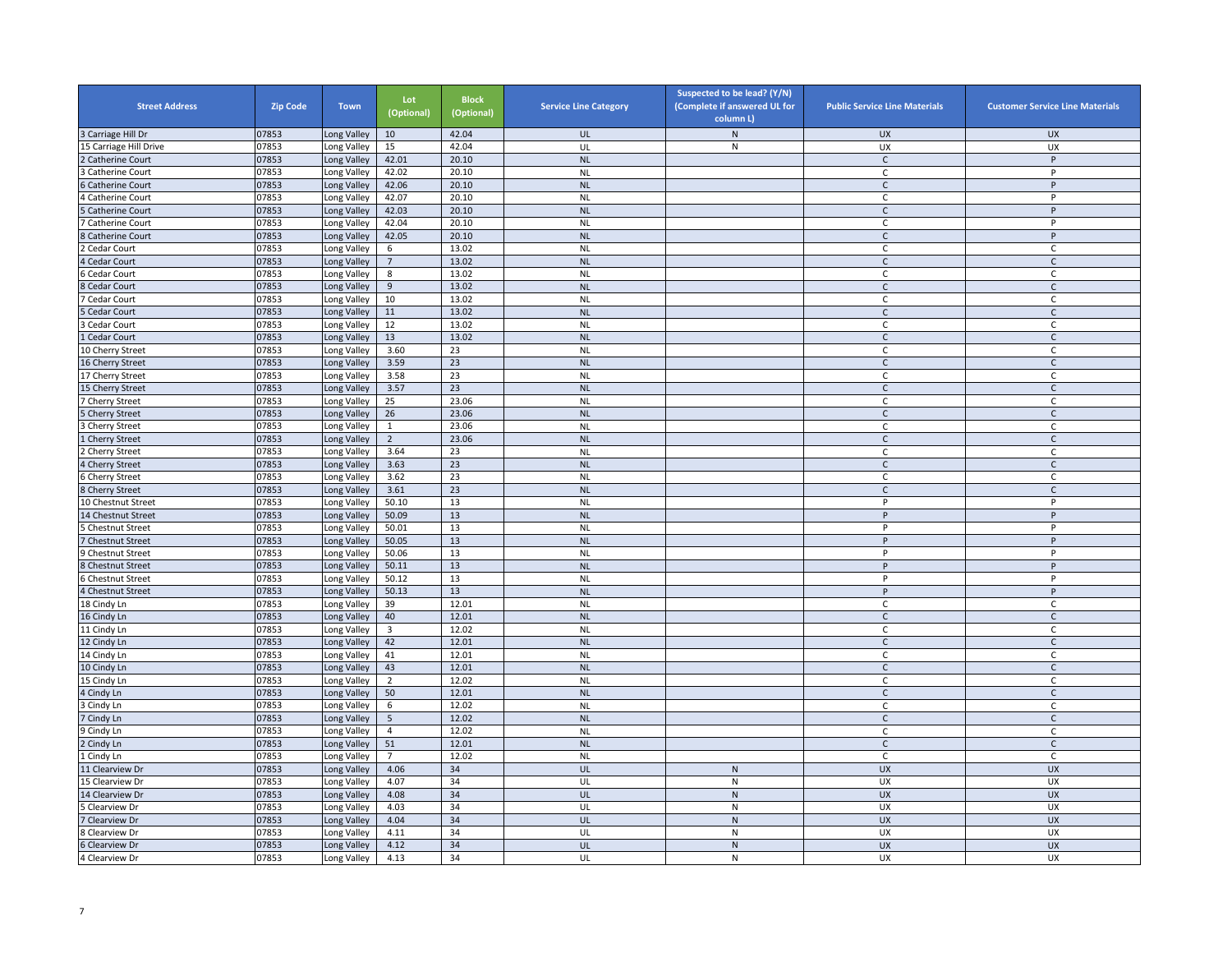| <b>Street Address</b>             | <b>Zip Code</b> | <b>Town</b> | Lot<br>(Optional) | <b>Block</b><br>(Optional) | <b>Service Line Category</b> | Suspected to be lead? (Y/N)<br>(Complete if answered UL for<br>column L) | <b>Public Service Line Materials</b> | <b>Customer Service Line Materials</b> |
|-----------------------------------|-----------------|-------------|-------------------|----------------------------|------------------------------|--------------------------------------------------------------------------|--------------------------------------|----------------------------------------|
| 3 Clearview Dr                    | 07853           | Long Valley | 4.02              | 34                         | UL                           | $\mathsf{N}$                                                             | <b>UX</b>                            | <b>UX</b>                              |
| 9 Clearview Dr                    | 07853           | Long Valley | 4.05              | 34                         | UL                           | ${\sf N}$                                                                | UX                                   | UX                                     |
| 12 Coddington Ln                  | 07830           | Califon     | $\overline{2}$    | 6.07                       | UL                           | $\mathsf{N}$                                                             | <b>UX</b>                            | <b>UX</b>                              |
| 10 Coddington Ln                  | 07830           | Califon     | $\overline{3}$    | 6.07                       | UL                           | $\mathsf{N}$                                                             | <b>UX</b>                            | UX                                     |
| 16 Coddington Ln                  | 07830           | Califon     | 12                | 58                         | UL                           | ${\sf N}$                                                                | <b>UX</b>                            | <b>UX</b>                              |
| 4 Coddington Ln                   | 07830           | Califon     | $\mathbf{1}$      | 6.07                       | UL                           | ${\sf N}$                                                                | UX                                   | UX                                     |
| Coddington Ln                     | 07830           | Califon     | 1.22              | 6.04                       | UL                           | ${\sf N}$                                                                | <b>UX</b>                            | <b>UX</b>                              |
| Coddington Ln                     | 07830           | Califon     | 5                 | 6.07                       | UL                           | ${\sf N}$                                                                | UX                                   | UX                                     |
| Coddington Ln                     | 07830           | Califon     | $\overline{4}$    | 6.07                       | UL                           | ${\sf N}$                                                                | <b>UX</b>                            | <b>UX</b>                              |
| Coddington Ln                     | 07830           | Califon     | 6                 | 6.07                       | UL                           | ${\sf N}$                                                                | UX                                   | UX                                     |
| Coddington Ln                     | 07830           | Califon     | 1.23              | 6.04                       | UL                           | ${\sf N}$                                                                | <b>UX</b>                            | <b>UX</b>                              |
| Coddington Ln                     | 07830           | Califon     | 1.21              | 6.04                       | UL                           | ${\sf N}$                                                                | <b>UX</b>                            | <b>UX</b>                              |
| Coddington Ln                     | 07830           | Califon     | 1.20              | 6.04                       | UL                           | ${\sf N}$                                                                | <b>UX</b>                            | <b>UX</b>                              |
| Corine Court                      | 07853           | Long Valley | 22                | 11.07                      | <b>NL</b>                    |                                                                          | C                                    | P                                      |
| Corine Court                      | 07853           | Long Valley | 27                | 11.07                      | <b>NL</b>                    |                                                                          | $\mathsf{C}$                         | P                                      |
| Corine Court                      | 07853           | Long Valley | 23                | 11.07                      | <b>NL</b>                    |                                                                          | C                                    | P                                      |
| Corine Court                      | 07853           | Long Valley | 24                | 11.07                      | <b>NL</b>                    |                                                                          | $\mathsf{C}$                         | P                                      |
| Corine Court                      | 07853           | Long Valley | 25                | 11.07                      | <b>NL</b>                    |                                                                          | C                                    | P                                      |
| Corine Court                      | 07853           | Long Valley | 26                | 11.07                      | <b>NL</b>                    |                                                                          | $\mathsf{C}$                         | P                                      |
| 1 Crest Dr                        | 07853           | Long Valley | 51.40             | 13                         | <b>NL</b>                    |                                                                          | C                                    | C                                      |
| 15 Crest Dr                       | 07853           | Long Valley | 51.41             | 13                         | <b>NL</b>                    |                                                                          | $\mathsf{C}$                         | C                                      |
| 17 Crest Dr                       | 07853           | Long Valley | 51.42             | 13                         | <b>NL</b>                    |                                                                          | $\mathsf C$                          | $\mathsf C$                            |
| 18 Crest Dr                       | 07853           | Long Valley | 51.43             | 13                         | <b>NL</b>                    |                                                                          | $\mathsf{C}$                         | $\mathsf C$                            |
| 16 Crest Dr                       | 07853           | Long Valley | 51.44             | 13                         | $\sf NL$                     |                                                                          | C                                    | $\mathsf C$                            |
| 14 Crest Dr                       | 07853           | Long Valley | 51.45             | 13                         | <b>NL</b>                    |                                                                          | $\mathsf{C}$                         | $\mathsf{C}$                           |
| 12 Crest Dr                       | 07853           | Long Valley | 51.46             | 13                         | <b>NL</b>                    |                                                                          | C                                    | C                                      |
| 10 Crest Dr                       | 07853           | Long Valley | 51.47             | 13                         | <b>NL</b>                    |                                                                          | $\mathsf{C}$                         | $\mathsf{C}$                           |
| Crest Dr                          | 07853           | Long Valley | 51.35             | 13                         | <b>NL</b>                    |                                                                          | $\mathsf{C}$                         | $\mathsf C$                            |
| <b>Crest Dr</b>                   | 07853           | Long Valley | 51.36             | 13                         | $\sf NL$                     |                                                                          | $\mathsf{C}$                         | $\mathsf C$                            |
| Crest Dr                          | 07853           | Long Valley | 51.37             | 13                         | <b>NL</b>                    |                                                                          | C                                    | C                                      |
| Crest Dr                          | 07853           | Long Valley | 51.38             | 13                         | <b>NL</b>                    |                                                                          | $\mathsf{C}$                         | $\mathsf C$                            |
| 9 Crest Dr                        | 07853           | Long Valley | 51.39             | 13                         | <b>NL</b>                    |                                                                          | $\mathsf{C}$                         | $\mathsf C$                            |
| 8 Crest Dr                        | 07853           | Long Valley | 51.48             | 13                         | <b>NL</b>                    |                                                                          | $\mathsf{C}$                         | $\mathsf{C}$                           |
| Crest Dr                          | 07853           | Long Valley | 51.49             | 13                         | <b>NL</b>                    |                                                                          | C                                    | C                                      |
| Crest Dr                          | 07853           | Long Valley | 51.50             | 13                         | <b>NL</b>                    |                                                                          | $\mathsf{C}$                         | $\mathsf{C}$                           |
| Crest Dr                          | 07853           | Long Valley | 51.51             | 13                         | <b>NL</b>                    |                                                                          | $\mathsf C$                          | $\mathsf C$                            |
| 11 Dairy Lane                     | 07853           | Long Valley | 46.39             | 28                         | UL                           | ${\sf N}$                                                                | UX                                   | <b>UX</b>                              |
| <b>Dairy Lane</b>                 | 07853           | Long Valley | 46.38             | 28                         | UL                           | ${\sf N}$                                                                | UX                                   | UX                                     |
| Dairy Lane                        | 07853           | Long Valley | 46.37             | 28                         | UL                           | N                                                                        | <b>UX</b>                            | <b>UX</b>                              |
| Dairy Lane                        | 07853           | Long Valley | 46.36             | 28                         | UL                           | ${\sf N}$                                                                | UX                                   | UX                                     |
| Dairy Lane                        | 07853           | Long Valley | 46.35             | 28                         | UL                           | ${\sf N}$                                                                | <b>UX</b>                            | <b>UX</b>                              |
| Dairy Lane                        | 07853           | Long Valley | 46.34             | 28                         | UL                           | ${\sf N}$                                                                | UX                                   | UX                                     |
| 10 Deer Path                      | 07853           | Long Valley | 36                | 13.02                      | <b>NL</b>                    |                                                                          | $\mathsf{C}$                         | $\mathsf C$                            |
| 12 Deer Path                      | 07853           | Long Valley | 37                | 13.02                      | <b>NL</b>                    |                                                                          | $\mathsf C$                          | C                                      |
| 11 Deer Path                      | 07853           | Long Valley | 38                | 13.02                      | <b>NL</b>                    |                                                                          | $\mathsf{C}$                         | $\mathsf{C}$                           |
| Deer Path                         | 07853           | Long Valley | 32                | 13.02                      | <b>NL</b>                    |                                                                          | C                                    | C                                      |
| Deer Path                         | 07853           | Long Valley | 33                | 13.02                      | <b>NL</b>                    |                                                                          | $\mathsf{C}$                         | $\mathsf{C}$                           |
| Deer Path                         | 07853           | Long Valley | 34                | 13.02                      | <b>NL</b>                    |                                                                          | $\mathsf{C}$                         | C                                      |
| Deer Path                         | 07853           | Long Valley | 35                | 13.02                      | <b>NL</b>                    |                                                                          | $\mathsf{C}$                         | $\mathsf{C}$                           |
| Deer Path                         | 07853           | Long Valley | 39                | 13.02                      | <b>NL</b>                    |                                                                          | $\mathsf C$                          | $\mathsf C$                            |
| Deer Path                         | 07853           | Long Valley | 40                | 13.02                      | <b>NL</b>                    |                                                                          | $\mathsf{C}$                         | $\mathsf{C}$                           |
| Deer Path                         | 07853           | Long Valley | 41                | 13.02                      | $\sf NL$                     |                                                                          | $\mathsf C$                          | $\mathsf{C}$                           |
| Deer Path                         | 07853           | Long Valley | 42                | 13.02                      | <b>NL</b>                    |                                                                          | $\mathsf{C}$                         | $\mathsf{C}$                           |
| 11 Dege Farm Rd                   | 07830           | Califon     | 1.09              | 6.04                       | UL                           | N                                                                        | <b>UX</b>                            | <b>UX</b>                              |
|                                   |                 | Califon     | $6\,$             | 6.08                       | UL                           | ${\sf N}$                                                                | <b>UX</b>                            | UX                                     |
| 12 Dege Farm Rd                   | 07830<br>07830  | Califon     |                   | 6.04                       | UL                           |                                                                          |                                      |                                        |
| 7 Dege Farm Rd<br>15 Dege Farm Rd | 07830           | Califon     | 1.11<br>1.10      | 6.04                       | UL                           | ${\sf N}$<br>${\sf N}$                                                   | UX<br><b>UX</b>                      | UX<br><b>UX</b>                        |
|                                   |                 |             | $\overline{7}$    |                            | UL                           | $\mathsf{N}$                                                             |                                      |                                        |
| 14 Dege Farm Rd                   | 07830           | Califon     |                   | 6.08                       |                              |                                                                          | UX                                   | UX                                     |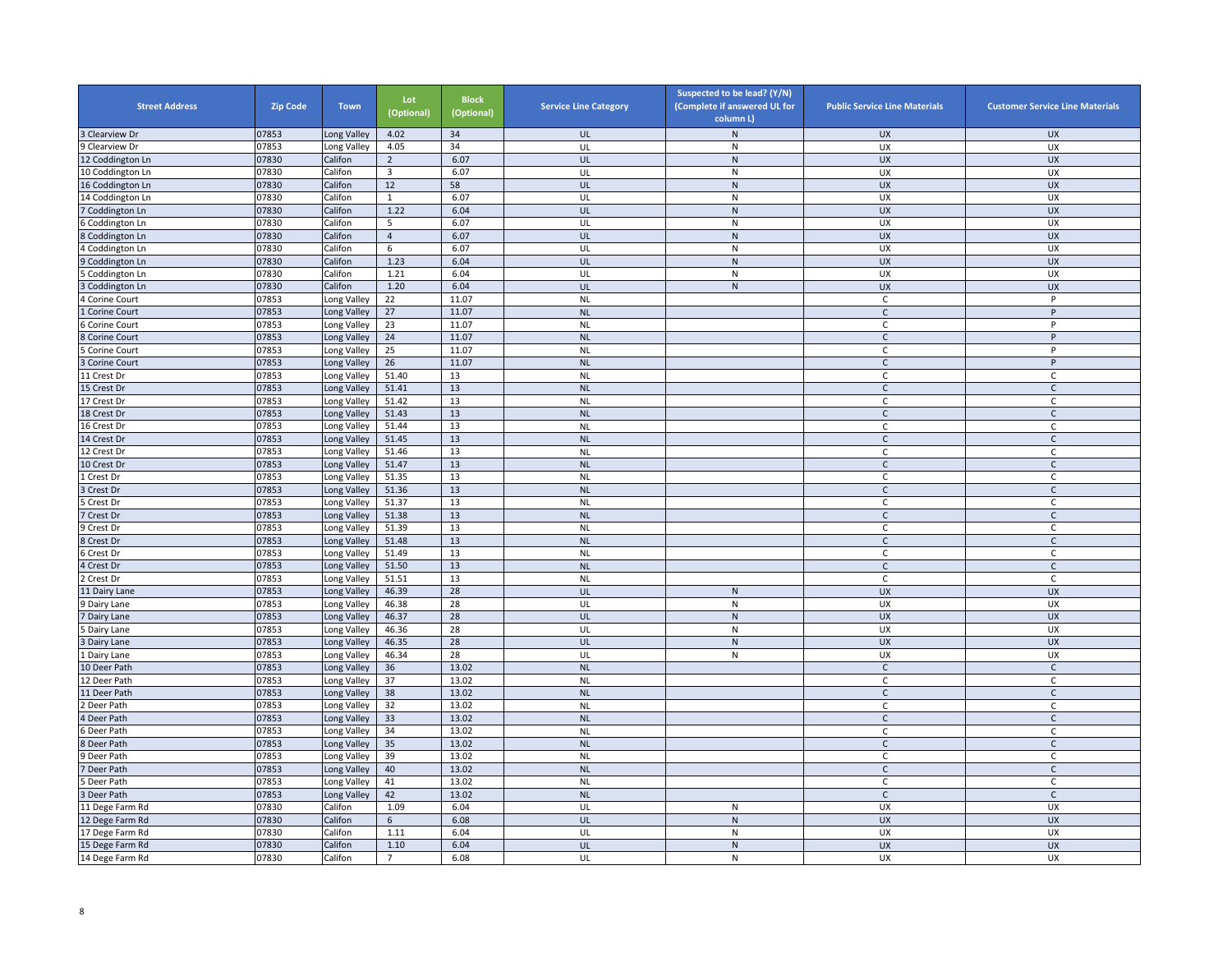| <b>Street Address</b> | <b>Zip Code</b> | <b>Town</b> | Lot<br>(Optional) | <b>Block</b><br>(Optional) | <b>Service Line Category</b> | Suspected to be lead? (Y/N)<br>(Complete if answered UL for<br>column L) | <b>Public Service Line Materials</b> | <b>Customer Service Line Materials</b> |
|-----------------------|-----------------|-------------|-------------------|----------------------------|------------------------------|--------------------------------------------------------------------------|--------------------------------------|----------------------------------------|
| 10 Dege Farm Rd       | 07830           | Califon     | 5                 | 6.08                       | UL                           | $\mathsf{N}$                                                             | <b>UX</b>                            | <b>UX</b>                              |
| 19 Dege Farm Rd       | 07830           | Califon     | 1.12              | 6.04                       | UL                           | ${\sf N}$                                                                | UX                                   | UX                                     |
| 8 Dege Farm Rd        | 07830           | Califon     | $\overline{4}$    | 6.08                       | UL                           | $\mathsf{N}$                                                             | <b>UX</b>                            | <b>UX</b>                              |
| Dege Farm Rd          | 07830           | Califon     | 1.07              | 6.04                       | UL                           | $\mathsf{N}$                                                             | <b>UX</b>                            | UX                                     |
| Dege Farm Rd          | 07830           | Califon     | $\overline{2}$    | 6.08                       | UL                           | ${\sf N}$                                                                | <b>UX</b>                            | <b>UX</b>                              |
| Dege Farm Rd          | 07830           | Califon     | $\mathbf{1}$      | 6.08                       | UL                           | ${\sf N}$                                                                | UX                                   | UX                                     |
| Dege Farm Rd          | 07830           | Califon     | $\overline{3}$    | 6.08                       | UL                           | ${\sf N}$                                                                | <b>UX</b>                            | <b>UX</b>                              |
| Dege Farm Rd          | 07830           | Califon     | 1.08              | 6.04                       | UL                           | ${\sf N}$                                                                | UX                                   | UX                                     |
| Dege Farm Rd          | 07830           | Califon     | 1.06              | 6.04                       | UL                           | ${\sf N}$                                                                | <b>UX</b>                            | <b>UX</b>                              |
| Dellwood Dr           | 07853           | Long Valley | 15                | 36.04                      | UL                           | ${\sf N}$                                                                | UX                                   | UX                                     |
| Dellwood Dr           | 07853           | Long Valley | 14                | 36.04                      | UL                           | N                                                                        | <b>UX</b>                            | <b>UX</b>                              |
| Dellwood Dr           | 07853           | Long Valley | 13                | 36.04                      | UL                           | ${\sf N}$                                                                | UX                                   | UX                                     |
| Dellwood Dr           | 07853           | Long Valley | 12                | 36.04                      | UL                           | $\mathsf{N}$                                                             | <b>UX</b>                            | UX                                     |
| Dellwood Dr           | 07853           | Long Valley | 11                | 36.04                      | UL                           | ${\sf N}$                                                                | UX                                   | UX                                     |
| Dellwood Dr           | 07853           | Long Valley | 10                | 36.04                      | UL                           | ${\sf N}$                                                                | UX                                   | <b>UX</b>                              |
| Dellwood Dr           | 07853           | Long Valley | 9                 | 36.04                      | UL                           | ${\sf N}$                                                                | UX                                   | <b>UX</b>                              |
| Dellwood Dr           | 07853           | Long Valley | 8                 | 36.04                      | UL                           | $\mathsf{N}$                                                             | <b>UX</b>                            | <b>UX</b>                              |
| 1 Delmar Terr         | 07853           | Long Valley | 6                 | 36.05                      | UL                           | ${\sf N}$                                                                | UX                                   | UX                                     |
| 0 Delmar Terr         | 07853           | Long Valley | 20                | 36.04                      | UL                           | ${\sf N}$                                                                | <b>UX</b>                            | <b>UX</b>                              |
| <b>Delmar Terr</b>    | 07853           | Long Valley | $\overline{2}$    | 36.05                      | UL                           | $\mathsf{N}$                                                             | <b>UX</b>                            | <b>UX</b>                              |
| Delmar Terr           | 07853           | Long Valley | $\overline{3}$    | 36.05                      | UL                           | $\mathsf{N}$                                                             | <b>UX</b>                            | <b>UX</b>                              |
|                       |                 |             | $\overline{4}$    | 36.05                      | UL                           | ${\sf N}$                                                                |                                      | UX                                     |
| Delmar Terr           | 07853           | ong Valley  |                   |                            |                              |                                                                          | UX                                   |                                        |
| <b>Delmar Terr</b>    | 07853           | Long Valley | 5                 | 36.05                      | UL                           | ${\sf N}$                                                                | <b>UX</b>                            | <b>UX</b>                              |
| Delmar Terr           | 07853           | Long Valley | 19                | 36.04                      | UL                           | $\mathsf{N}$                                                             | UX                                   | UX                                     |
| <b>Delmar Terr</b>    | 07853           | Long Valley | 18                | 36.04                      | UL                           | ${\sf N}$                                                                | <b>UX</b>                            | <b>UX</b>                              |
| Delmar Terr           | 07853           | Long Valley | 17                | 36.04                      | UL                           | $\mathsf{N}$                                                             | <b>UX</b>                            | <b>UX</b>                              |
| Delmar Terr           | 07853           | Long Valley | 16                | 36.04                      | UL                           | N                                                                        | <b>UX</b>                            | <b>UX</b>                              |
| 1 Devon Rd            | 07853           | Long Valley | $\overline{7}$    | 13.04                      | $\sf NL$                     |                                                                          | P                                    | P                                      |
| 10 Devon Rd           | 07853           | Long Valley | 5                 | 13.06                      | <b>NL</b>                    |                                                                          | P                                    | P                                      |
| Devon Rd              | 07853           | Long Valley | 5                 | 13.04                      | <b>NL</b>                    |                                                                          | P                                    | P                                      |
| Devon Rd              | 07853           | Long Valley | 6                 | 13.04                      | <b>NL</b>                    |                                                                          | P                                    | P                                      |
| Devon Rd              | 07853           | Long Valley | $\overline{4}$    | 13.06                      | <b>NL</b>                    |                                                                          | P                                    | P                                      |
| Devon Rd              | 07853           | Long Valley | $\overline{3}$    | 13.05                      | <b>NL</b>                    |                                                                          | P                                    | P                                      |
| Devon Rd              | 07853           | Long Valley | $\overline{2}$    | 13.05                      | <b>NL</b>                    |                                                                          | P                                    | P                                      |
| Devon Rd              | 07853           | Long Valley | $\overline{3}$    | 13.06                      | <b>NL</b>                    |                                                                          | P                                    | P                                      |
| Devon Rd              | 07853           | Long Valley | $\overline{2}$    | 13.06                      | <b>NL</b>                    |                                                                          | P                                    | P                                      |
| 10 Dogwood Dr         | 07853           | Long Valley | 3.33              | 23                         | <b>NL</b>                    |                                                                          | $\mathsf{C}$                         | $\mathsf{C}$                           |
| 2 Dogwood Dr          | 07853           | Long Valley | 3.34              | 23                         | <b>NL</b>                    |                                                                          | $\mathsf{C}$                         | $\mathsf C$                            |
| 6 Dogwood Dr          | 07853           | Long Valley | 3.35              | 23                         | <b>NL</b>                    |                                                                          | $\mathsf{C}$                         | $\mathsf C$                            |
| 18 Dogwood Dr         | 07853           | Long Valley | 3.36              | 23                         | <b>NL</b>                    |                                                                          | $\mathsf{C}$                         | $\mathsf{C}$                           |
| 20 Dogwood Dr         | 07853           | Long Valley | 3.37              | 23                         | <b>NL</b>                    |                                                                          | $\mathsf{C}$                         | $\mathsf C$                            |
| 17 Dogwood Dr         | 07853           | Long Valley | 4.08              | 23                         | <b>NL</b>                    |                                                                          | C                                    | C                                      |
| 5 Dogwood Dr          | 07853           | Long Valley | 4.07              | 23                         | <b>NL</b>                    |                                                                          | $\mathsf{C}$                         | $\mathsf C$                            |
| 1 Dogwood Dr          | 07853           | Long Valley | 4.06              | 23                         | <b>NL</b>                    |                                                                          | $\mathsf{C}$                         | C                                      |
| Dogwood Dr            | 07853           | Long Valley | 3.31              | 23                         | <b>NL</b>                    |                                                                          | $\mathsf{C}$                         | $\mathsf C$                            |
| Dogwood Dr            | 07853           | Long Valley | 3.32              | 23                         | <b>NL</b>                    |                                                                          | $\mathsf{C}$                         | C                                      |
| Dogwood Dr            | 07853           | Long Valley | 4.05              | 23                         | <b>NL</b>                    |                                                                          | $\mathsf{C}$                         | $\mathsf{C}$                           |
| Dogwood Dr            | 07853           | Long Valley | 4.04              | 23                         | <b>NL</b>                    |                                                                          | $\mathsf{C}$                         | C                                      |
| Dogwood Dr            | 07853           | Long Valley | 4.03              | 23                         | <b>NL</b>                    |                                                                          | $\mathsf{C}$                         | $\mathsf{C}$                           |
| 10 Doolittle Ln       | 07853           | Long Valley | 1.10              | 62                         | UL                           | $\mathsf{N}$                                                             | UX                                   | UX                                     |
| Doolittle Ln          | 07853           | Long Valley | 1.12              | 62                         | UL                           | $\overline{N}$                                                           | UX                                   | UX                                     |
| Doolittle Ln          | 07853           | Long Valley | 1.14              | 62                         | UL                           | ${\sf N}$                                                                | UX                                   | UX                                     |
| Doolittle Ln          | 07853           | Long Valley | 1.11              | 62                         | UL                           | ${\sf N}$                                                                | <b>UX</b>                            | <b>UX</b>                              |
| <b>I</b> Doolittle Ln | 07853           | Long Valley | 1.13              | 62                         | UL                           | ${\sf N}$                                                                | UX                                   | UX                                     |
| 21 Dorset Rd          | 07853           | Long Valley | $8\phantom{1}$    | 13.06                      | <b>NL</b>                    |                                                                          | P                                    | P                                      |
| 20 Dorset Rd          | 07853           | Long Valley | 10                | 13.07                      | <b>NL</b>                    |                                                                          | P                                    | P                                      |
| 22 Dorset Rd          | 07853           | Long Valley | 11                | 13.07                      | <b>NL</b>                    |                                                                          | P                                    | P                                      |
| 24 Dorset Rd          | 07853           | Long Valley | 12                | 13.07                      | <b>NL</b>                    |                                                                          | P                                    | P                                      |
|                       |                 |             |                   |                            |                              |                                                                          |                                      |                                        |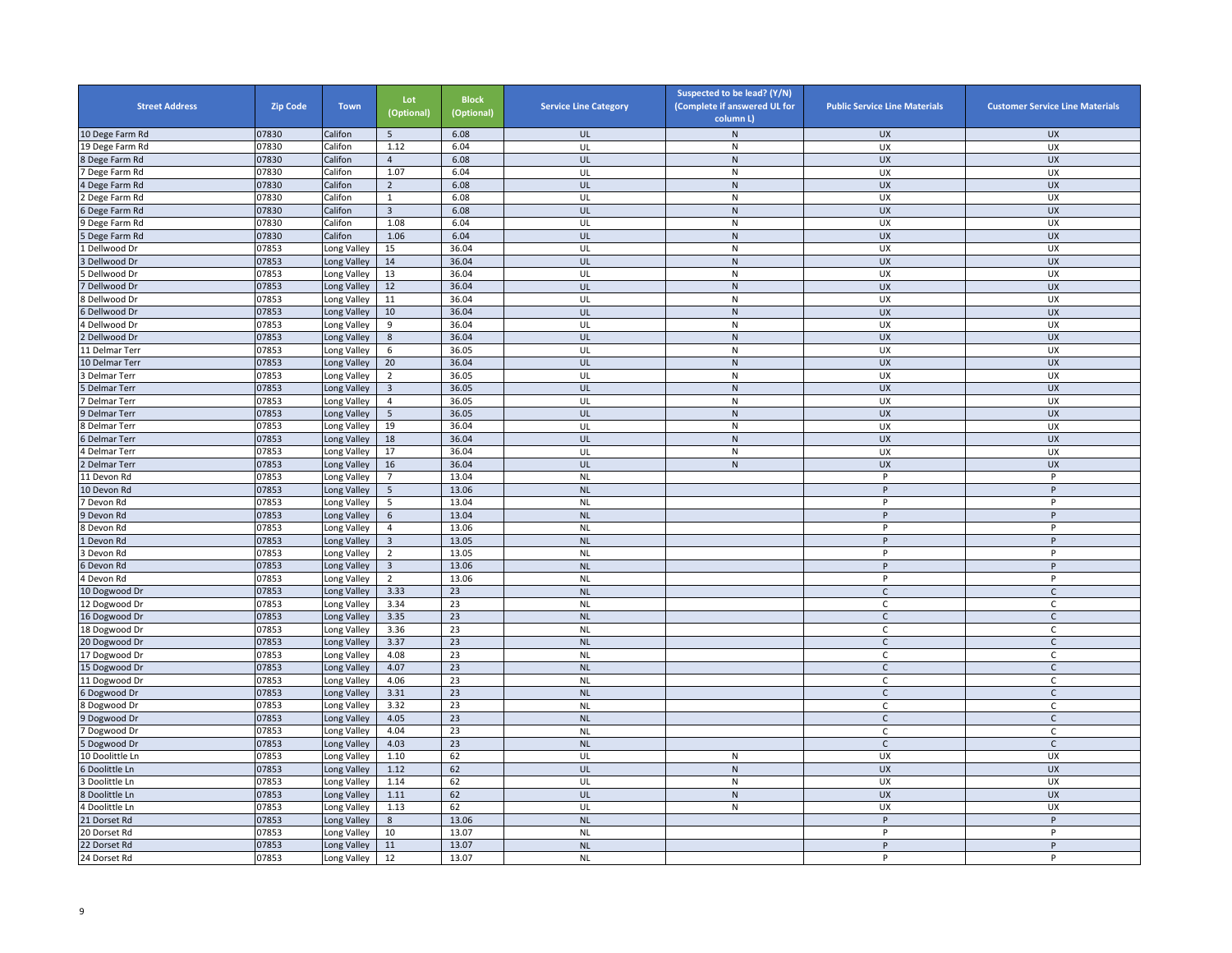| <b>Street Address</b> | <b>Zip Code</b> | <b>Town</b> | Lot<br>(Optional) | <b>Block</b><br>(Optional) | <b>Service Line Category</b> | Suspected to be lead? (Y/N)<br>(Complete if answered UL for<br>column L) | <b>Public Service Line Materials</b> | <b>Customer Service Line Materials</b> |
|-----------------------|-----------------|-------------|-------------------|----------------------------|------------------------------|--------------------------------------------------------------------------|--------------------------------------|----------------------------------------|
| 26 Dorset Rd          | 07853           | ong Valley  | 13                | 13.07                      | <b>NL</b>                    |                                                                          | P                                    | P                                      |
| 28 Dorset Rd          | 07853           | ong Valley  | 14                | 13.07                      | <b>NL</b>                    |                                                                          | P                                    | P                                      |
| 33 Dorset Rd          | 07853           | Long Valley | $\mathbf{1}$      | 13.09                      | <b>NL</b>                    |                                                                          | p                                    | P                                      |
| 31 Dorset Rd          | 07853           | Long Valley | $\overline{2}$    | 13.09                      | <b>NL</b>                    |                                                                          | P                                    | P                                      |
| 29 Dorset Rd          | 07853           | Long Valley | $\overline{3}$    | 13.09                      | <b>NL</b>                    |                                                                          | P                                    | P                                      |
| 5 Dorset Rd           | 07853           | Long Valley | 5                 | 13.08                      | <b>NL</b>                    |                                                                          | P                                    | P                                      |
| 23 Dorset Rd          | 07853           | Long Valley | 6                 | 13.08                      | <b>NL</b>                    |                                                                          | P                                    | P                                      |
| 11 Dorset Rd          | 07853           | Long Valley | 5                 | 13.05                      | <b>NL</b>                    |                                                                          | P                                    | P                                      |
| 15 Dorset Rd          | 07853           | Long Valley | $\overline{4}$    | 13.05                      | NL                           |                                                                          | P                                    | P                                      |
| 19 Dorset Rd          | 07853           | Long Valley | $\mathbf{1}$      | 13.06                      | <b>NL</b>                    |                                                                          | P                                    | P                                      |
| 16 Dorset Rd          | 07853           | Long Valley | $8\phantom{1}$    | 13.07                      | <b>NL</b>                    |                                                                          | P                                    | P                                      |
| 14 Dorset Rd          | 07853           | Long Valley | $\overline{7}$    | 13.07                      | <b>NL</b>                    |                                                                          | P                                    | P                                      |
| 12 Dorset Rd          | 07853           | Long Valley | 6                 | 13.07                      | <b>NL</b>                    |                                                                          | P                                    | P                                      |
| 10 Dorset Rd          | 07853           | Long Valley | 5                 | 13.07                      | <b>NL</b>                    |                                                                          | P                                    | P                                      |
| Dorset Rd             | 07853           | Long Valley | 10                | 13.05                      | <b>NL</b>                    |                                                                          | $\sf P$                              | P                                      |
| Dorset Rd             | 07853           | Long Valley | 9                 | 13.05                      | <b>NL</b>                    |                                                                          | $\sf P$                              | P                                      |
| Dorset Rd             | 07853           | Long Valley | 8                 | 13.05                      | <b>NL</b>                    |                                                                          | P                                    | P                                      |
| Dorset Rd             | 07853           | Long Valley | $\overline{7}$    | 13.05                      | <b>NL</b>                    |                                                                          | P                                    | P                                      |
| Dorset Rd             | 07853           | Long Valley | $\,$ 6 $\,$       | 13.05                      | <b>NL</b>                    |                                                                          | P                                    | P                                      |
| Dorset Rd             | 07853           | Long Valley | $\overline{4}$    | 13.07                      | <b>NL</b>                    |                                                                          | P                                    | P                                      |
| Dorset Rd             | 07853           | Long Valley | $\overline{3}$    | 13.07                      | <b>NL</b>                    |                                                                          | $\sf P$                              | $\sf P$                                |
| Dorset Rd             | 07853           | ong Valley  | $\overline{2}$    | 13.07                      | <b>NL</b>                    |                                                                          | P                                    | p                                      |
| Dorset Rd             | 07853           | Long Valley | $\mathbf{1}$      | 13.07                      | <b>NL</b>                    |                                                                          | P                                    | P                                      |
| 18 Dorset Road        | 07853           | Long Valley | 9                 | 13.07                      | <b>NL</b>                    |                                                                          | P                                    | Þ                                      |
| 38 Douglas Dr         | 07853           | Long Valley | 9                 | 41                         | UL                           | ${\sf N}$                                                                | <b>UX</b>                            | <b>UX</b>                              |
| 36 Douglas Dr         | 07853           | Long Valley | 10                | 41                         | UL                           | ${\sf N}$                                                                | UX                                   | UX                                     |
| 34 Douglas Dr         | 07853           | Long Valley | 11                | 41                         | UL                           | ${\sf N}$                                                                | <b>UX</b>                            | <b>UX</b>                              |
| 32 Douglas Dr         | 07853           | Long Valley | 12                | 41                         | UL                           | $\overline{\mathsf{N}}$                                                  | UX                                   | UX                                     |
| 30 Douglas Dr         | 07853           | Long Valley | 13                | 41                         | UL                           | ${\sf N}$                                                                | UX                                   | <b>UX</b>                              |
| 28 Douglas Dr         | 07853           | Long Valley | 14                | 41                         | UL                           | ${\sf N}$                                                                | UX                                   | UX                                     |
| 26 Douglas Dr         | 07853           | Long Valley | 15                | 41                         | UL                           | ${\sf N}$                                                                | <b>UX</b>                            | <b>UX</b>                              |
| 24 Douglas Dr         | 07853           | Long Valley | 16                | 41                         | UL                           | ${\sf N}$                                                                | UX                                   | UX                                     |
| 22 Douglas Dr         | 07853           | Long Valley | 17                | 41                         | UL                           | ${\sf N}$                                                                | UX                                   | <b>UX</b>                              |
| 20 Douglas Dr         | 07853           | Long Valley | 18                | 41                         | UL                           | N                                                                        | UX                                   | UX                                     |
| 18 Douglas Dr         | 07853           | Long Valley | 19                | 41                         | UL                           | $\mathsf{N}$                                                             | <b>UX</b>                            | <b>UX</b>                              |
| 16 Douglas Dr         | 07853           | Long Valley | 3.06              | 41                         | UL                           | ${\sf N}$                                                                | UX                                   | UX                                     |
| 14 Douglas Dr         | 07853           | Long Valley | 3.05              | 41                         | UL                           | ${\sf N}$                                                                | <b>UX</b>                            | <b>UX</b>                              |
| 12 Douglas Dr         | 07853           | Long Valley | 3.04              | 41                         | UL                           | ${\sf N}$                                                                | UX                                   | UX                                     |
| 10 Douglas Dr         | 07853           | Long Valley | 3.03              | 41                         | UL                           | ${\sf N}$                                                                | <b>UX</b>                            | <b>UX</b>                              |
| 11 Douglas Dr         | 07853           | Long Valley | 11                | 41.01                      | UL                           | ${\sf N}$                                                                | UX                                   | <b>UX</b>                              |
| 15 Douglas Dr         | 07853           | Long Valley | 12                | 41.01                      | UL                           | ${\sf N}$                                                                | <b>UX</b>                            | <b>UX</b>                              |
| 19 Douglas Dr         | 07853           | ong Valley  | 13                | 41.01                      | UL                           | $\overline{\mathsf{N}}$                                                  | <b>UX</b>                            | UX                                     |
| 21 Douglas Dr         | 07853           | Long Valley | 14                | 41.01                      | UL                           | ${\sf N}$                                                                | <b>UX</b>                            | <b>UX</b>                              |
| 23 Douglas Dr         | 07853           | Long Valley | 15                | 41.01                      | UL                           | ${\sf N}$                                                                | UX                                   | UX                                     |
| 25 Douglas Dr         | 07853           | Long Valley | 16                | 41.01                      | UL                           | ${\sf N}$                                                                | <b>UX</b>                            | <b>UX</b>                              |
| 27 Douglas Dr         | 07853           | Long Valley | 17                | 41.01                      | UL                           | ${\sf N}$                                                                | UX                                   | <b>UX</b>                              |
| 29 Douglas Dr         | 07853           | Long Valley | 18                | 41.01                      | UL                           | ${\sf N}$                                                                | <b>UX</b>                            | <b>UX</b>                              |
| 31 Douglas Dr         | 07853           | Long Valley | 19                | 41.01                      | UL                           | N                                                                        | UX                                   | UX                                     |
| 33 Douglas Dr         | 07853           | Long Valley | 20                | 41.01                      | UL                           | ${\sf N}$                                                                | UX                                   | <b>UX</b>                              |
| 35 Douglas Dr         | 07853           | Long Valley | 21                | 41.01                      | UL                           | ${\sf N}$                                                                | UX                                   | UX                                     |
| 37 Douglas Dr         | 07853           | Long Valley | 22                | 41.01                      | UL                           | $\overline{\mathsf{N}}$                                                  | UX                                   | <b>UX</b>                              |
| Douglas Dr            | 07853           | Long Valley | 8                 | 41.01                      | UL                           | ${\sf N}$                                                                | UX                                   | UX                                     |
| Douglas Dr            | 07853           | Long Valley | 9                 | 41.01                      | UL                           | ${\sf N}$                                                                | <b>UX</b>                            | <b>UX</b>                              |
| Douglas Dr            | 07853           | Long Valley | 10                | 41.01                      | UL                           | N                                                                        | UX                                   | <b>UX</b>                              |
| 10 E Fox Hill Rd      | 07853           | ong Valley  | 10                | 38                         | UL                           | ${\sf N}$                                                                | UX                                   | <b>UX</b>                              |
| 27 E Fox Hill Rd      | 07853           | ong Valley  | 1.12              | 40                         | UL                           | ${\sf N}$                                                                | UX                                   | UX                                     |
| 25 E Fox Hill Rd      | 07853           | Long Valley | 1.13              | 40                         | UL                           | $\overline{\mathsf{N}}$                                                  | <b>UX</b>                            | <b>UX</b>                              |
| 62 E Mill Rd          | 07853           | Long Valley | 18.02             | 28                         | UL                           | ${\sf N}$                                                                | <b>UX</b>                            | UX                                     |
|                       |                 |             |                   |                            |                              |                                                                          |                                      |                                        |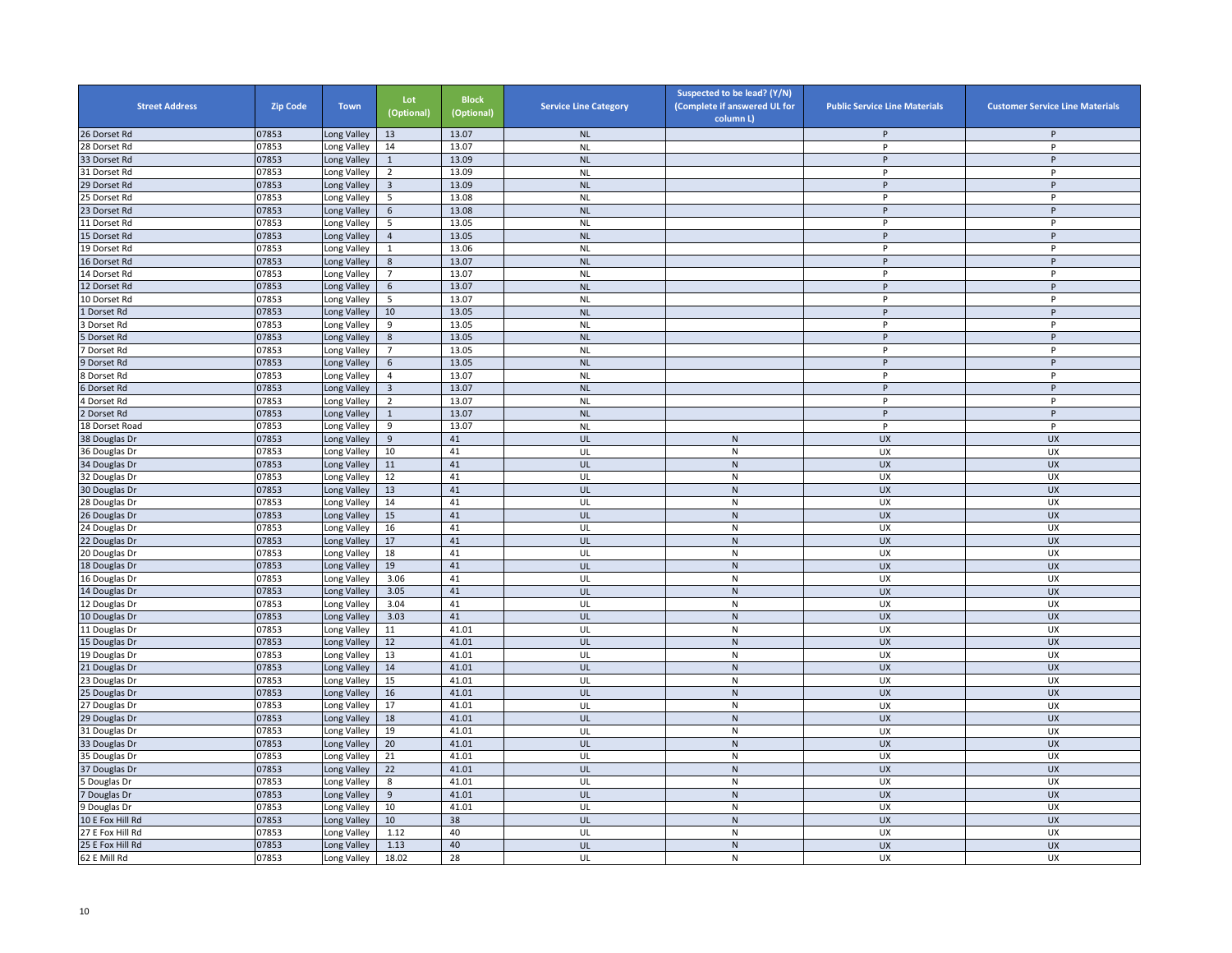| <b>Street Address</b> | <b>Zip Code</b> | <b>Town</b> | Lot<br>(Optional) | <b>Block</b><br>(Optional) | <b>Service Line Category</b> | Suspected to be lead? (Y/N)<br>(Complete if answered UL for<br>column L) | <b>Public Service Line Materials</b> | <b>Customer Service Line Materials</b> |
|-----------------------|-----------------|-------------|-------------------|----------------------------|------------------------------|--------------------------------------------------------------------------|--------------------------------------|----------------------------------------|
| 62 E Mill Rd          | 07853           | Long Valley | 18.02             | 28                         | UL                           | ${\sf N}$                                                                | <b>UX</b>                            | <b>UX</b>                              |
| 62 E Mill Rd          | 07853           | Long Valley | 18.02             | 28                         | UL                           | ${\sf N}$                                                                | UX                                   | UX                                     |
| 19 E Mill Rd          | 07853           | Long Valley | 19                | 35                         | UL                           | N                                                                        | <b>UX</b>                            | <b>UX</b>                              |
| 19 E Mill Rd          | 07853           | Long Valley | 19                | 35                         | UL                           | N                                                                        | UX                                   | UX                                     |
| 35 E Mill Rd          | 07853           | Long Valley | 6.01              | 35                         | UL                           | ${\sf N}$                                                                | <b>UX</b>                            | <b>UX</b>                              |
| 67 E Mill Rd          | 07853           | Long Valley | 31.02             | 35.01                      | UL                           | $\mathsf{N}$                                                             | UX                                   | UX                                     |
| 67 E Mill Rd          | 07853           | Long Valley | 31.02             | 35.01                      | UL                           | ${\sf N}$                                                                | <b>UX</b>                            | <b>UX</b>                              |
| 67 E Mill Rd          | 07853           | Long Valley | 31.02             | 35.01                      | UL                           | ${\sf N}$                                                                | UX                                   | UX                                     |
| 67 E Mill Rd          | 07853           | Long Valley | 31.02             | 35.01                      | UL                           | ${\sf N}$                                                                | <b>UX</b>                            | <b>UX</b>                              |
| 67 E Mill Rd          | 07853           | Long Valley | 31.02             | 35.01                      | UL                           | ${\sf N}$                                                                | UX                                   | UX                                     |
| 67 E Mill Rd          | 07853           | Long Valley | 31.02             | 35.01                      | UL                           | ${\sf N}$                                                                | <b>UX</b>                            | UX                                     |
| 67 E Mill Rd          | 07853           | Long Valley | 31.02             | 35.01                      | UL                           | $\mathsf{N}$                                                             | UX                                   | UX                                     |
| 67 E Mill Rd          | 07853           | Long Valley | 31.02             | 35.01                      | UL                           | ${\sf N}$                                                                | UX                                   | UX                                     |
| 46 E Mill Rd          | 07853           | Long Valley | 19                | 28                         | UL                           | ${\sf N}$                                                                | UX                                   | UX                                     |
| 46 E Mill Rd          | 07853           | Long Valley | 19                | 28                         | UL                           | ${\sf N}$                                                                | <b>UX</b>                            | <b>UX</b>                              |
| 46 E Mill Rd          | 07853           | Long Valley | 19                | 28                         | UL                           | ${\sf N}$                                                                | UX                                   | UX                                     |
| 46 E Mill Rd          | 07853           | Long Valley | 19                | 28                         | UL                           | ${\sf N}$                                                                | <b>UX</b>                            | <b>UX</b>                              |
| 3 E Mill Rd           | 07853           | Long Valley | 15.01             | 35                         | UL                           | N                                                                        | <b>UX</b>                            | UX                                     |
| 7 E Mill Rd           | 07853           | Long Valley | 15.02             | 35                         | UL                           | ${\sf N}$                                                                | <b>UX</b>                            | <b>UX</b>                              |
| 38 E Springtown Rd    | 07853           | Long Valley | 3.07              | 23                         | UL                           | ${\sf N}$                                                                | UX                                   | UX                                     |
| 136 E Springtown Rd   | 07853           | Long Valley | 3.08              | 23                         | UL                           | N                                                                        | <b>UX</b>                            | <b>UX</b>                              |
| 134 E Springtown Rd   | 07853           | Long Valley | 3.09              | 23                         | UL                           | ${\sf N}$                                                                | UX                                   | UX                                     |
| 104 E Springtown Rd   | 07853           | Long Valley | 4.01              | 23                         | UL                           | N                                                                        | <b>UX</b>                            | <b>UX</b>                              |
| 112 E Springtown Rd   | 07853           | Long Valley | 5.05              | 23                         | UL                           | N                                                                        | UX                                   | UX                                     |
| 116 E Springtown Rd   | 07853           | Long Valley | 5                 | 23                         | UL                           | N                                                                        | <b>UX</b>                            | <b>UX</b>                              |
| 114 E Springtown Rd   | 07853           | Long Valley | 5.06              | 23                         | UL                           | ${\sf N}$                                                                | UX                                   | UX                                     |
| 110 E Springtown Rd   | 07853           | Long Valley | 5.04              | 23                         | UL                           | ${\sf N}$                                                                | <b>UX</b>                            | <b>UX</b>                              |
| 10 Eagle Nest Ln      | 07853           | Long Valley | 21.37             | 20                         |                              |                                                                          | P                                    | P                                      |
| 12 Eagle Nest Ln      | 07853           | Long Valley | 21.36             | 20                         | <b>NL</b><br>NL              |                                                                          | P                                    | P                                      |
| 11 Eagle Nest Ln      | 07853           | Long Valley | 21.35             | 20                         | <b>NL</b>                    |                                                                          | P                                    | P                                      |
|                       | 07853           |             | 21.30             | 20                         | <b>NL</b>                    |                                                                          | P                                    | P                                      |
| L Eagle Nest Ln       | 07853           | Long Valley | 21.41             | 20                         |                              |                                                                          | P                                    | P                                      |
| Eagle Nest Ln         | 07853           | Long Valley | 21.40             | 20                         | <b>NL</b><br><b>NL</b>       |                                                                          | P                                    | P                                      |
| 4 Eagle Nest Ln       |                 | Long Valley | 21.32             | 20                         | <b>NL</b>                    |                                                                          | P                                    | P                                      |
| Eagle Nest Ln         | 07853           | Long Valley |                   |                            |                              |                                                                          | P                                    | P                                      |
| Eagle Nest Ln         | 07853           | Long Valley | 21.39             | 20<br>20                   | <b>NL</b>                    |                                                                          | P                                    | P                                      |
| <b>Eagle Nest Ln</b>  | 07853           | Long Valley | 21.38<br>21.31    | 20                         | <b>NL</b>                    |                                                                          | Þ                                    | P                                      |
| <b>Eagle Nest Ln</b>  | 07853           | Long Valley |                   |                            | NL                           |                                                                          | P                                    | P                                      |
| Eagle Nest Ln         | 07853           | Long Valley | 21.33             | 20                         | <b>NL</b>                    |                                                                          |                                      |                                        |
| 9 Eagle Nest Ln       | 07853           | Long Valley | 21.34             | 20                         | <b>NL</b>                    |                                                                          | P                                    | P                                      |
| 11 East Maple Ave     | 07853           | Long Valley | 3.03              | 27                         | UL                           | ${\sf N}$                                                                | UX                                   | UX                                     |
| 15 East Maple Ave     | 07853           | Long Valley | 3.04              | 27                         | UL                           | ${\sf N}$                                                                | <b>UX</b>                            | <b>UX</b>                              |
| 19 East Maple Ave     | 07853           | Long Valley | 3.05              | 27                         | UL                           | $\mathsf{N}$                                                             | UX                                   | UX                                     |
| 25 East Maple Ave     | 07853           | Long Valley | $\overline{3}$    | 27                         | UL                           | ${\sf N}$                                                                | UX                                   | <b>UX</b>                              |
| 26 East Maple Ave     | 07853           | Long Valley | 29.01             | 25                         | UL                           | ${\sf N}$                                                                | UX                                   | UX                                     |
| 24 East Maple Ave     | 07853           | Long Valley | 29.03             | 25                         | UL                           | N                                                                        | <b>UX</b>                            | <b>UX</b>                              |
| 20 East Maple Ave     | 07853           | Long Valley | 31                | 25                         | UL                           | N                                                                        | <b>UX</b>                            | UX                                     |
| 18 East Maple Ave     | 07853           | Long Valley | 32                | 25                         | UL                           | ${\sf N}$                                                                | <b>UX</b>                            | UX                                     |
| 16 East Maple Ave     | 07853           | Long Valley | 34                | 25                         | UL                           | ${\sf N}$                                                                | UX                                   | UX                                     |
| 14 East Maple Ave     | 07853           | Long Valley | 38                | 25                         | UL                           | ${\sf N}$                                                                | <b>UX</b>                            | <b>UX</b>                              |
| 12 East Maple Ave     | 07853           | Long Valley | 39                | 25                         | UL                           | ${\sf N}$                                                                | UX                                   | UX                                     |
| 10 East Maple Ave     | 07853           | Long Valley | 40                | 25                         | UL                           | N                                                                        | <b>UX</b>                            | <b>UX</b>                              |
| 21 East Maple Ave     | 07853           | Long Valley | 3.06              | 27                         | UL                           | ${\sf N}$                                                                | UX                                   | UX                                     |
| East Maple Ave        | 07853           | Long Valley | $\mathbf{1}$      | 27                         | UL                           | ${\sf N}$                                                                | <b>UX</b>                            | <b>UX</b>                              |
| 7 East Maple Ave      | 07853           | Long Valley | $\overline{2}$    | 27                         | UL                           | $\mathsf{N}$                                                             | UX                                   | UX                                     |
| <b>East Maple Ave</b> | 07853           | Long Valley | 3.02              | 27                         | UL                           | ${\sf N}$                                                                | UX                                   | UX                                     |
| East Maple Ave        | 07853           | Long Valley | 43                | 25                         | UL                           | ${\sf N}$                                                                | UX                                   | UX                                     |
| <b>East Maple Ave</b> | 07853           | Long Valley | 44                | 25                         | UL                           | ${\sf N}$                                                                | <b>UX</b>                            | <b>UX</b>                              |
| 4 East Maple Ave      | 07853           | Long Valley | 42                | 25                         | UL                           | $\mathsf{N}$                                                             | UX                                   | UX                                     |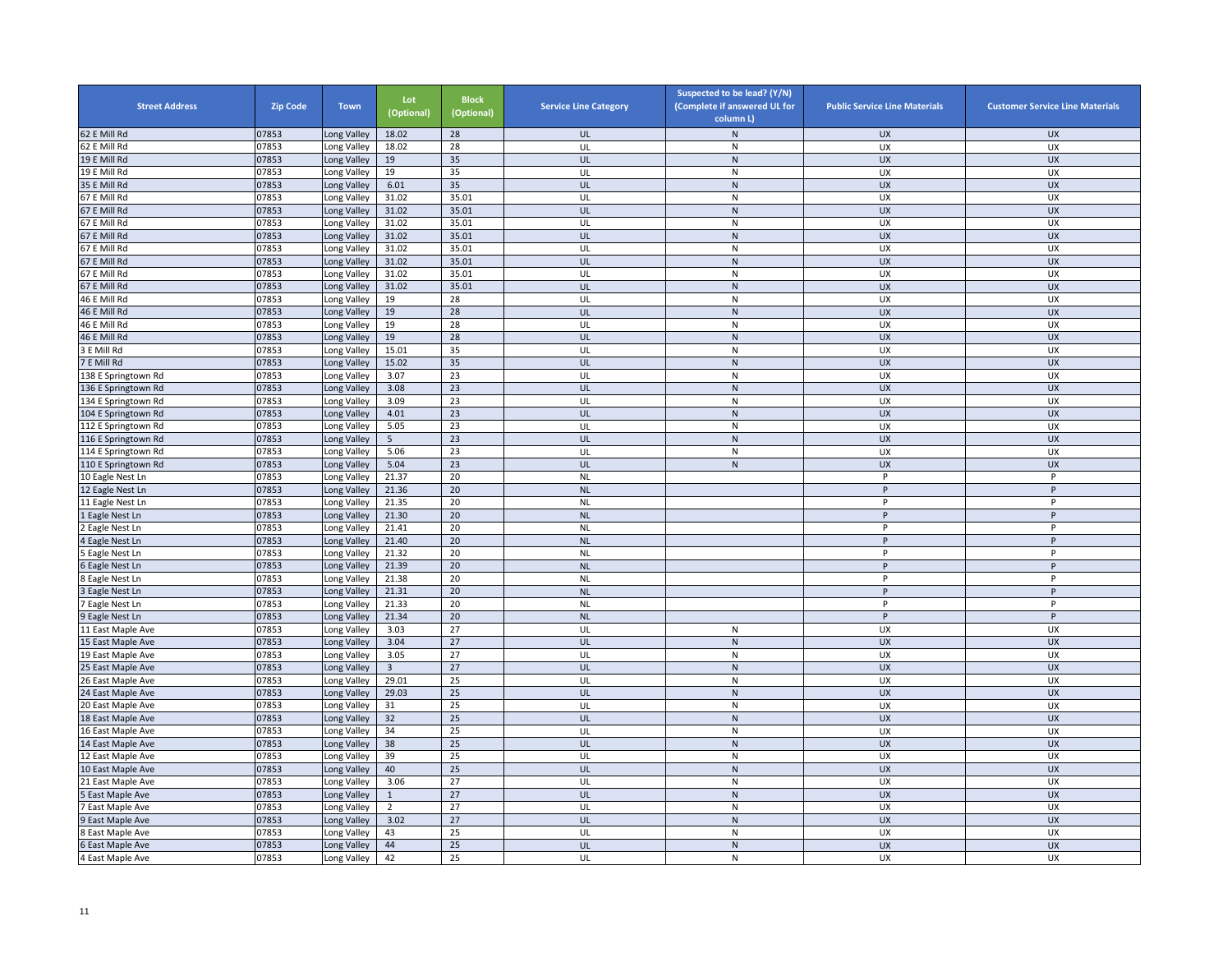| <b>Street Address</b>                  | <b>Zip Code</b> | <b>Town</b>                | Lot<br>(Optional) | <b>Block</b><br>(Optional) | <b>Service Line Category</b> | Suspected to be lead? (Y/N)<br>(Complete if answered UL for<br>column L) | <b>Public Service Line Materials</b> | <b>Customer Service Line Materials</b> |
|----------------------------------------|-----------------|----------------------------|-------------------|----------------------------|------------------------------|--------------------------------------------------------------------------|--------------------------------------|----------------------------------------|
| East Maple Ave                         | 07853           | Long Valley                | 45                | 25                         | UL                           | $\mathsf{N}$                                                             | <b>UX</b>                            | <b>UX</b>                              |
| 46 East Mill Rd                        | 07853           | Long Valley                |                   |                            | UL                           | ${\sf N}$                                                                | UX                                   | UX                                     |
| 115 East Mill Rd                       | 07853           | Long Valley                | 43.01             | 36                         | UL                           | ${\sf N}$                                                                | <b>UX</b>                            | <b>UX</b>                              |
| 115 East Mill Rd                       | 07853           | Long Valley                | 43.01             | 36                         | UL                           | ${\sf N}$                                                                | UX                                   | UX                                     |
| 25 East Mill Rd                        | 07853           | Long Valley                | 21                | 35                         | UL                           | $\overline{N}$                                                           | <b>UX</b>                            | <b>UX</b>                              |
| 37 East Mill Rd                        | 07853           | Long Valley                | 6.03              | 35                         | UL                           | ${\sf N}$                                                                | UX                                   | UX                                     |
| 39 East Mill Rd                        | 07853           | Long Valley                | 6.02              | 35                         | UL                           | ${\sf N}$                                                                | <b>UX</b>                            | <b>UX</b>                              |
| 41 East Mill Rd                        | 07853           | Long Valley                | 6.04              | 35                         | UL                           | ${\sf N}$                                                                | UX                                   | UX                                     |
| 42 East Mill Rd                        | 07853           | Long Valley                | 19.01             | 28                         | UL                           | ${\sf N}$                                                                | <b>UX</b>                            | <b>UX</b>                              |
| 40 East Mill Rd                        | 07853           | Long Valley                | 20                | 28                         | UL                           | ${\sf N}$                                                                | UX                                   | UX                                     |
| 38 East Mill Rd                        | 07853           | Long Valley                | 21                | 28                         | UL                           | ${\sf N}$                                                                | <b>UX</b>                            | <b>UX</b>                              |
| 36 East Mill Rd                        | 07853           | Long Valley                | 23                | 28                         | UL                           | ${\sf N}$                                                                | <b>UX</b>                            | <b>UX</b>                              |
| 34 East Mill Rd                        | 07853           | Long Valley                | 24                | 28                         | UL                           | ${\sf N}$                                                                | <b>UX</b>                            | <b>UX</b>                              |
| 30 East Mill Rd                        | 07853           | ong Valley                 | 25                | 28                         | UL                           | ${\sf N}$                                                                | UX                                   | UX                                     |
| 16 East Mill Rd                        | 07853           | Long Valley                | 27                | 28                         | UL                           | ${\sf N}$                                                                | <b>UX</b>                            | <b>UX</b>                              |
| 12 East Mill Rd                        | 07853           | Long Valley                | 28                | 28                         | UL                           | ${\sf N}$                                                                | UX                                   | UX                                     |
| 10 East Mill Rd                        | 07853           | Long Valley                | 29                | 28                         | UL                           | ${\sf N}$                                                                | <b>UX</b>                            | <b>UX</b>                              |
| 74 East Mill Rd                        | 07853           | Long Valley                | 18                | 28                         | UL                           | ${\sf N}$                                                                | <b>UX</b>                            | UX                                     |
| 43 East Mill Rd                        | 07853           | Long Valley                | 22                | 35                         | UL                           | ${\sf N}$                                                                | <b>UX</b>                            | <b>UX</b>                              |
| 59 East Mill Rd                        | 07853           | Long Valley                | 11012             | 35.01                      | UL                           | ${\sf N}$                                                                | UX                                   | UX                                     |
| 59 East Mill Rd                        | 07853           | Long Valley                | 1104              | 35.01                      | UL                           | ${\sf N}$                                                                | <b>UX</b>                            | <b>UX</b>                              |
| 59 East Mill Rd                        | 07853           | Long Valley                | 2104              | 35.01                      | UL                           | ${\sf N}$                                                                | UX                                   | UX                                     |
| 59 East Mill Rd                        | 07853           | Long Valley                | 1203              | 35.01                      | UL                           | ${\sf N}$                                                                | <b>UX</b>                            | <b>UX</b>                              |
| 59 East Mill Rd                        | 07853           | Long Valley                | 1204              | 35.01                      | UL                           | N                                                                        | UX                                   | UX                                     |
| 59 East Mill Rd                        | 07853           | Long Valley                | 3101              | 35.01                      | UL                           | ${\sf N}$                                                                | <b>UX</b>                            | <b>UX</b>                              |
| 59 East Mill Rd                        | 07853           | Long Valley                | 3102              | 35.01                      | UL                           | ${\sf N}$                                                                | UX                                   | UX                                     |
| 59 East Mill Rd                        | 07853           | Long Valley                | 3103              | 35.01                      | UL                           | ${\sf N}$                                                                | <b>UX</b>                            | <b>UX</b>                              |
| 59 East Mill Rd                        | 07853           | Long Valley                | 3104              | 35.01                      | UL                           | ${\sf N}$                                                                | UX                                   | UX                                     |
| 59 East Mill Rd                        | 07853           | Long Valley                | 4102              | 35.01                      | UL                           | ${\sf N}$                                                                | <b>UX</b>                            | <b>UX</b>                              |
| 59 East Mill Rd                        | 07853           | Long Valley                | 4103              | 35.01                      | UL                           | ${\sf N}$                                                                | <b>UX</b>                            | UX                                     |
| 59 East Mill Rd                        | 07853           | Long Valley                | 21012             | 35.01                      | UL                           | ${\sf N}$                                                                | <b>UX</b>                            | <b>UX</b>                              |
| 59 East Mill Rd                        | 07853           | Long Valley                | 2103              | 35.01                      | UL                           | ${\sf N}$                                                                | <b>UX</b>                            | UX                                     |
| 59 East Mill Rd                        | 07853           | Long Valley                | 4200              | 35.01                      | UL                           | ${\sf N}$                                                                | <b>UX</b>                            | <b>UX</b>                              |
| 59 East Mill Rd                        | 07853           | Long Valley                | 3203              | 35.01                      | UL                           | ${\sf N}$                                                                | UX                                   | UX                                     |
| 69 East Mill Rd                        | 07853           | ong Valley                 | 32                | 35.01                      | UL                           | N                                                                        | <b>UX</b>                            | <b>UX</b>                              |
| 71 East Mill Rd                        | 07853           | Long Valley                | 19                | 36.01                      | UL                           | ${\sf N}$                                                                | UX                                   | UX                                     |
| 75 East Mill Rd                        | 07853           | Long Valley                | $\mathbf{1}$      | 36.01                      | UL                           | ${\sf N}$                                                                | <b>UX</b>                            | <b>UX</b>                              |
| 83 East Mill Rd                        | 07853           | Long Valley                | $\overline{2}$    | 36.02                      | UL                           | ${\sf N}$                                                                | UX                                   | UX                                     |
| 81 East Mill Rd                        | 07853           | Long Valley                | $\overline{2}$    | 36.01                      | UL                           | ${\sf N}$                                                                | <b>UX</b>                            | <b>UX</b>                              |
| 11 East Mill Rd                        | 07853           | Long Valley                | 17                | 35                         | UL                           | ${\sf N}$                                                                | UX                                   | UX                                     |
| 59 East Mill Rd                        | 07853           | Long Valley                | 1103              | 35.01                      | UL                           | ${\sf N}$                                                                | <b>UX</b>                            | <b>UX</b>                              |
| 59 East Mill Rd                        | 07853           | Long Valley                | 12012             | 35.01                      | UL                           | ${\sf N}$                                                                | UX                                   | UX                                     |
| 59 East Mill Rd                        | 07853           | Long Valley                | 2201              | 35.01                      | UL                           | ${\sf N}$                                                                | UX                                   | <b>UX</b>                              |
| 59 East Mill Rd                        | 07853           | Long Valley                | 22034             | 35.01                      | UL                           | ${\sf N}$                                                                | UX                                   | UX                                     |
| 59 East Mill Rd                        | 07853           | Long Valley                | 3202              | 35.01                      | UL                           | ${\sf N}$                                                                | <b>UX</b>                            | <b>UX</b>                              |
| 59 East Mill Rd                        | 07853           | Long Valley                | 3201              | 35.01                      | UL                           | $\mathsf{N}$                                                             | <b>UX</b>                            | UX                                     |
| 59 East Mill Rd                        | 07853           | Long Valley                | 3204              | 35.01                      | UL                           | ${\sf N}$                                                                | <b>UX</b>                            | <b>UX</b>                              |
| 85 East Mill Rd                        | 07853           | Long Valley                | $\mathbf{1}$      | 36.02                      | UL                           | ${\sf N}$                                                                | UX                                   | UX                                     |
| East Mill Rd                           | 07853           | Long Valley                | 14                | 35                         | UL                           | ${\sf N}$                                                                | <b>UX</b>                            | <b>UX</b>                              |
| East Mill Rd                           | 07853           | Long Valley                | 16                | 35                         | UL                           | ${\sf N}$                                                                | UX                                   | UX                                     |
| East Mill Rd                           | 07853           | Long Valley                | 30                | 28                         | UL                           | ${\sf N}$                                                                | <b>UX</b>                            | <b>UX</b>                              |
| East Mill Rd                           | 07853           | Long Valley                | 31                | 28                         | UL                           | ${\sf N}$                                                                | UX                                   | UX                                     |
| 4 East Mill Rd                         | 07853           | Long Valley                | 32                | 28                         | UL                           | ${\sf N}$                                                                | <b>UX</b>                            | <b>UX</b>                              |
| 46 East Mill Road                      | 07853           | Long Valley                |                   |                            | UL                           | ${\sf N}$                                                                | UX                                   | <b>UX</b>                              |
| 46 East Mill Road                      | 07853           | Long Valley                |                   |                            | UL                           | ${\sf N}$                                                                | UX                                   | <b>UX</b>                              |
|                                        | 07853           |                            |                   |                            | UL                           | ${\sf N}$                                                                | UX                                   | UX                                     |
| 46 East Mill Road<br>46 East Mill Road | 07853           | ong Valley.<br>Long Valley |                   |                            | UL                           | $\overline{\mathsf{N}}$                                                  | <b>UX</b>                            | <b>UX</b>                              |
|                                        |                 |                            |                   |                            | UL                           |                                                                          | <b>UX</b>                            |                                        |
| 46 East Mill Road                      | 07853           | Long Valley                |                   |                            |                              | ${\sf N}$                                                                |                                      | UX                                     |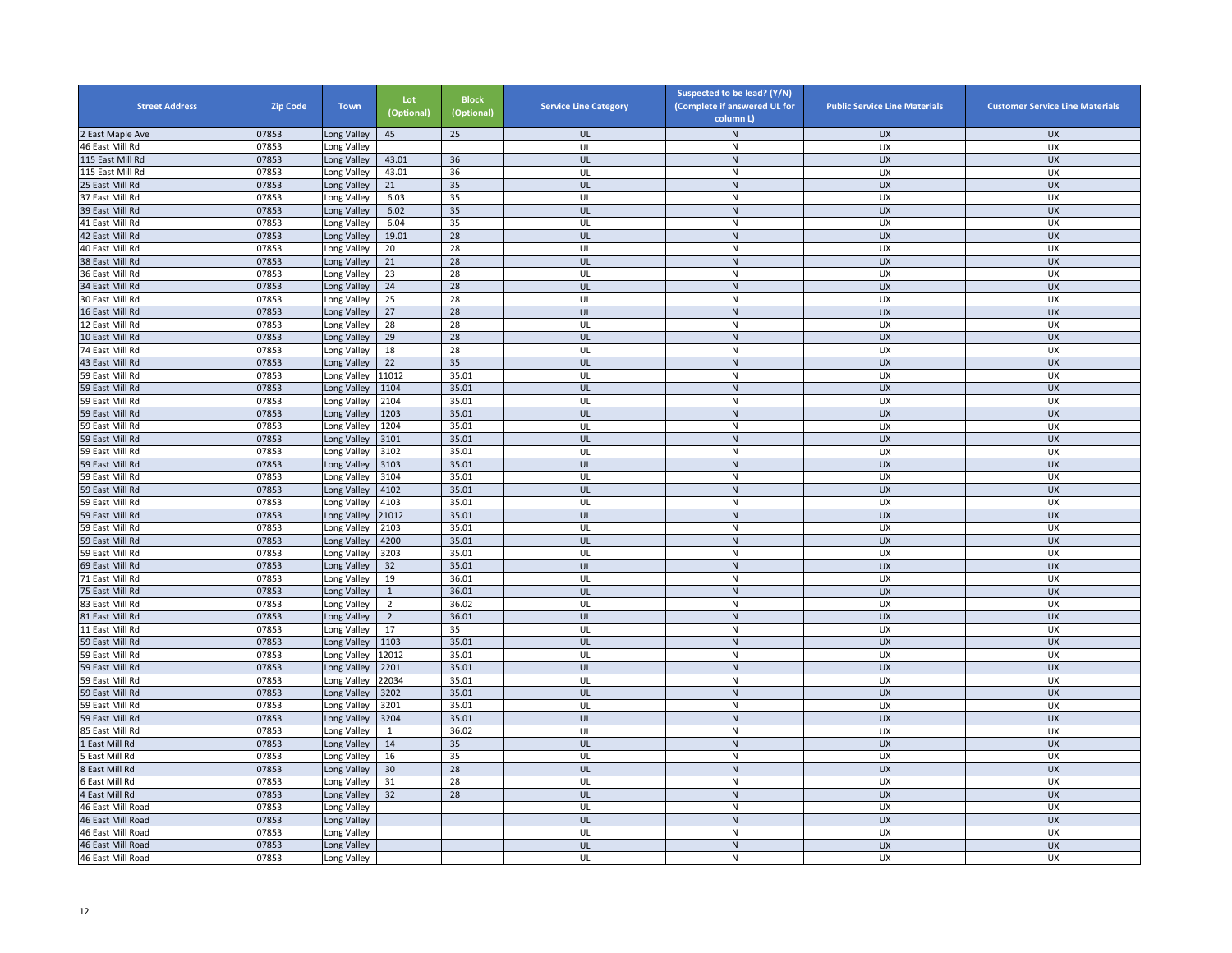| <b>Street Address</b>   | <b>Zip Code</b> | <b>Town</b> | Lot<br>(Optional) | <b>Block</b><br>(Optional) | <b>Service Line Category</b> | Suspected to be lead? (Y/N)<br>(Complete if answered UL for<br>column L) | <b>Public Service Line Materials</b> | <b>Customer Service Line Materials</b> |
|-------------------------|-----------------|-------------|-------------------|----------------------------|------------------------------|--------------------------------------------------------------------------|--------------------------------------|----------------------------------------|
| 46 East Mill Road       | 07853           | Long Valley |                   |                            | UL                           | ${\sf N}$                                                                | <b>UX</b>                            | <b>UX</b>                              |
| 46 East Mill Road       | 07853           | Long Valley |                   |                            | UL                           | ${\sf N}$                                                                | UX                                   | UX                                     |
| 46 East Mill Road       | 07853           | Long Valley |                   |                            | UL                           | ${\sf N}$                                                                | <b>UX</b>                            | <b>UX</b>                              |
| 46 East Mill Road       | 07853           | Long Valley |                   |                            | UL                           | $\mathsf{N}$                                                             | <b>UX</b>                            | UX                                     |
| 46 East Mill Road       | 07853           | Long Valley |                   |                            | UL                           | ${\sf N}$                                                                | UX                                   | <b>UX</b>                              |
| 46 East Mill Road       | 07853           | Long Valley |                   |                            | UL                           | $\mathsf{N}$                                                             | UX                                   | UX                                     |
| 46 East Mill Road       | 07853           | Long Valley |                   |                            | UL                           | N                                                                        | <b>UX</b>                            | <b>UX</b>                              |
| 46 East Mill Road       | 07853           | Long Valley |                   |                            | UL                           | ${\sf N}$                                                                | UX                                   | UX                                     |
| 46 East Mill Road       | 07853           | Long Valley |                   |                            | UL                           | ${\sf N}$                                                                | <b>UX</b>                            | <b>UX</b>                              |
| 46 East Mill Road       | 07853           | Long Valley |                   |                            | UL                           | $\mathsf{N}$                                                             | <b>UX</b>                            | <b>UX</b>                              |
| 46 East Mill Road       | 07853           | Long Valley |                   |                            | UL                           | ${\sf N}$                                                                | <b>UX</b>                            | <b>UX</b>                              |
| 46 East Mill Road       | 07853           | Long Valley |                   |                            | UL                           | ${\sf N}$                                                                | UX                                   | UX                                     |
| 46 East Mill Road       | 07853           | Long Valley |                   |                            | UL                           | $\mathsf{N}$                                                             | <b>UX</b>                            | <b>UX</b>                              |
| 14 East Valley Brook Rd | 07853           | Long Valley | 3.02              | 35                         | UL                           | ${\sf N}$                                                                | UX                                   | UX                                     |
| 18 East Valley Brook Rd | 07853           | Long Valley | 3.03              | 35                         | UL                           | ${\sf N}$                                                                | UX                                   | <b>UX</b>                              |
| 20 East Valley Brook Rd | 07853           | Long Valley | 3.04              | 35                         | UL                           | N                                                                        | UX                                   | UX                                     |
| 30 East Valley Brook Rd | 07853           | Long Valley | 3.13              | 35                         | UL                           | $\mathsf{N}$                                                             | <b>UX</b>                            | <b>UX</b>                              |
| 40 East Valley Brook Rd | 07853           | Long Valley | 3.15              | 35                         | UL                           | ${\sf N}$                                                                | UX                                   | UX                                     |
| 36 East Valley Brook Rd | 07853           | Long Valley | 3.14              | 35                         | UL                           | ${\sf N}$                                                                | <b>UX</b>                            | <b>UX</b>                              |
| 37 East Valley Brook Rd | 07853           | Long Valley | $\mathbf{1}$      | 38                         | UL                           | ${\sf N}$                                                                | UX                                   | UX                                     |
| East Valley Brook Rd    | 07853           | Long Valley | $\overline{4}$    | 35                         | UL                           | ${\sf N}$                                                                | UX                                   | <b>UX</b>                              |
| 10 Elm Court            | 07853           | Long Valley | 19                | 23.06                      | <b>NL</b>                    |                                                                          | C                                    | $\mathsf{C}$                           |
| Elm Court               | 07853           | Long Valley | 15                | 23.06                      | <b>NL</b>                    |                                                                          | $\mathsf{C}$                         | $\mathsf{C}$                           |
| 4 Elm Court             | 07853           | Long Valley | 16                | 23.06                      | <b>NL</b>                    |                                                                          | $\mathsf{C}$                         | C                                      |
| Elm Court               | 07853           | Long Valley | 17                | 23.06                      | <b>NL</b>                    |                                                                          | C                                    | C                                      |
| <b>Elm Court</b>        | 07853           | Long Valley | 18                | 23.06                      | <b>NL</b>                    |                                                                          | C                                    | C                                      |
| Elm Court               | 07853           | ong Valley  | 20                | 23.06                      | <b>NL</b>                    |                                                                          | $\mathsf{C}$                         | $\mathsf C$                            |
| Elm Court               | 07853           | Long Valley | 21                | 23.06                      | <b>NL</b>                    |                                                                          | C                                    | C                                      |
| Elm Court               | 07853           | Long Valley | 22                | 23.06                      | <b>NL</b>                    |                                                                          | $\mathsf{C}$                         | $\mathsf{C}$                           |
| Elm Court               | 07853           | Long Valley | 23                | 23.06                      | <b>NL</b>                    |                                                                          | $\Gamma$                             | $\epsilon$                             |
| <b>Emily Place</b>      | 07853           | Long Valley | 46                | 11                         | <b>NL</b>                    |                                                                          | $\mathsf{C}$                         | P                                      |
| <b>Emily Place</b>      | 07853           | Long Valley | 45                | 11                         | <b>NL</b>                    |                                                                          | C                                    | P                                      |
| Emily Place             | 07853           | Long Valley | 44                | 11                         | <b>NL</b>                    |                                                                          | C                                    | P                                      |
| <b>Emily Place</b>      | 07853           | Long Valley | 43                | 11                         | <b>NL</b>                    |                                                                          | $\mathsf{C}$                         | P                                      |
| 5 Evita Terr            | 07853           | Long Valley | 31                | 11.04                      | <b>NL</b>                    |                                                                          | $\mathsf{C}$                         | P                                      |
| 11 Evita Terr           | 07853           | Long Valley | 29                | 11.04                      | <b>NL</b>                    |                                                                          | $\mathsf C$                          | P                                      |
| 16 Evita Terr           | 07853           | Long Valley | 38                | 11.04                      | <b>NL</b>                    |                                                                          | $\mathsf{C}$                         | P                                      |
| 17 Evita Terr           | 07853           | Long Valley | 32                | 11.04                      | <b>NL</b>                    |                                                                          | $\mathsf{C}$                         | P                                      |
| 18 Evita Terr           | 07853           | Long Valley | 37                | 11.04                      | <b>NL</b>                    |                                                                          | $\mathsf{C}$                         | P                                      |
| 10 Evita Terr           | 07853           | Long Valley | $\mathbf{1}$      | 11.06                      | <b>NL</b>                    |                                                                          | C                                    | P                                      |
| 13 Evita Terr           | 07853           | Long Valley | 30                | 11.04                      | <b>NL</b>                    |                                                                          | $\mathsf{C}$                         | P                                      |
| 14 Evita Terr           | 07853           | Long Valley | 39                | 11.04                      | <b>NL</b>                    |                                                                          | C.                                   | P                                      |
| 6 Evita Terr            | 07853           | Long Valley | $\bf 8$           | 11.06                      | <b>NL</b>                    |                                                                          | $\mathsf{C}$                         | P                                      |
| Evita Terr              | 07853           | Long Valley | $\overline{7}$    | 11.06                      | <b>NL</b>                    |                                                                          | C                                    | P                                      |
| 9 Evita Terr            | 07853           | Long Valley | 28                | 11.04                      | <b>NL</b>                    |                                                                          | $\mathsf{C}$                         | P                                      |
| 3 Evita Terr            | 07853           | Long Valley | 25                | 11.04                      | <b>NL</b>                    |                                                                          | C                                    | P                                      |
| Evita Terr              | 07853           | Long Valley | 26                | 11.04                      | <b>NL</b>                    |                                                                          | $\mathsf{C}$                         | P                                      |
| Evita Terr              | 07853           | Long Valley | 27                | 11.04                      | <b>NL</b>                    |                                                                          | $\mathsf{C}$                         | P                                      |
| 8 Evita Terr            | 07853           | Long Valley | 9                 | 11.06                      | <b>NL</b>                    |                                                                          | $\mathsf{C}$                         | P                                      |
| 361-A Fairmount Rd      | 07853           | Long Valley | 30                | 59                         | UL                           | ${\sf N}$                                                                | UX                                   | UX                                     |
| 259 Fairmount Rd        | 07853           | Long Valley | 8                 | 59                         | UL                           | ${\sf N}$                                                                | <b>UX</b>                            | <b>UX</b>                              |
| 104 Fairmount Rd        | 07853           | Long Valley | 9                 | 35                         | UL                           | ${\sf N}$                                                                | UX                                   | UX                                     |
| 219 Fairmount Rd        | 07853           | Long Valley | $\overline{2}$    | 39                         | UL                           | ${\sf N}$                                                                | <b>UX</b>                            | <b>UX</b>                              |
| 221 Fairmount Rd        | 07853           | Long Valley | 3                 | 39                         | UL                           | $\mathsf{N}$                                                             | <b>UX</b>                            | <b>UX</b>                              |
| 226 Fairmount Rd        | 07853           | ong Valley  | 12                | 38                         | UL                           | ${\sf N}$                                                                | <b>UX</b>                            | UX                                     |
| 208 Fairmount Rd        | 07853           | Long Valley | 14                | 38                         | UL                           | ${\sf N}$                                                                | UX                                   | UX                                     |
| 290 Fairmount Rd        | 07853           | Long Valley | 27                | 40                         | UL                           | ${\sf N}$                                                                | <b>UX</b>                            | <b>UX</b>                              |
| 390 Fairmount Rd        | 07853           | Long Valley | 2                 | 60                         | UL                           | $\mathsf{N}$                                                             | UX                                   | UX                                     |
|                         |                 |             |                   |                            |                              |                                                                          |                                      |                                        |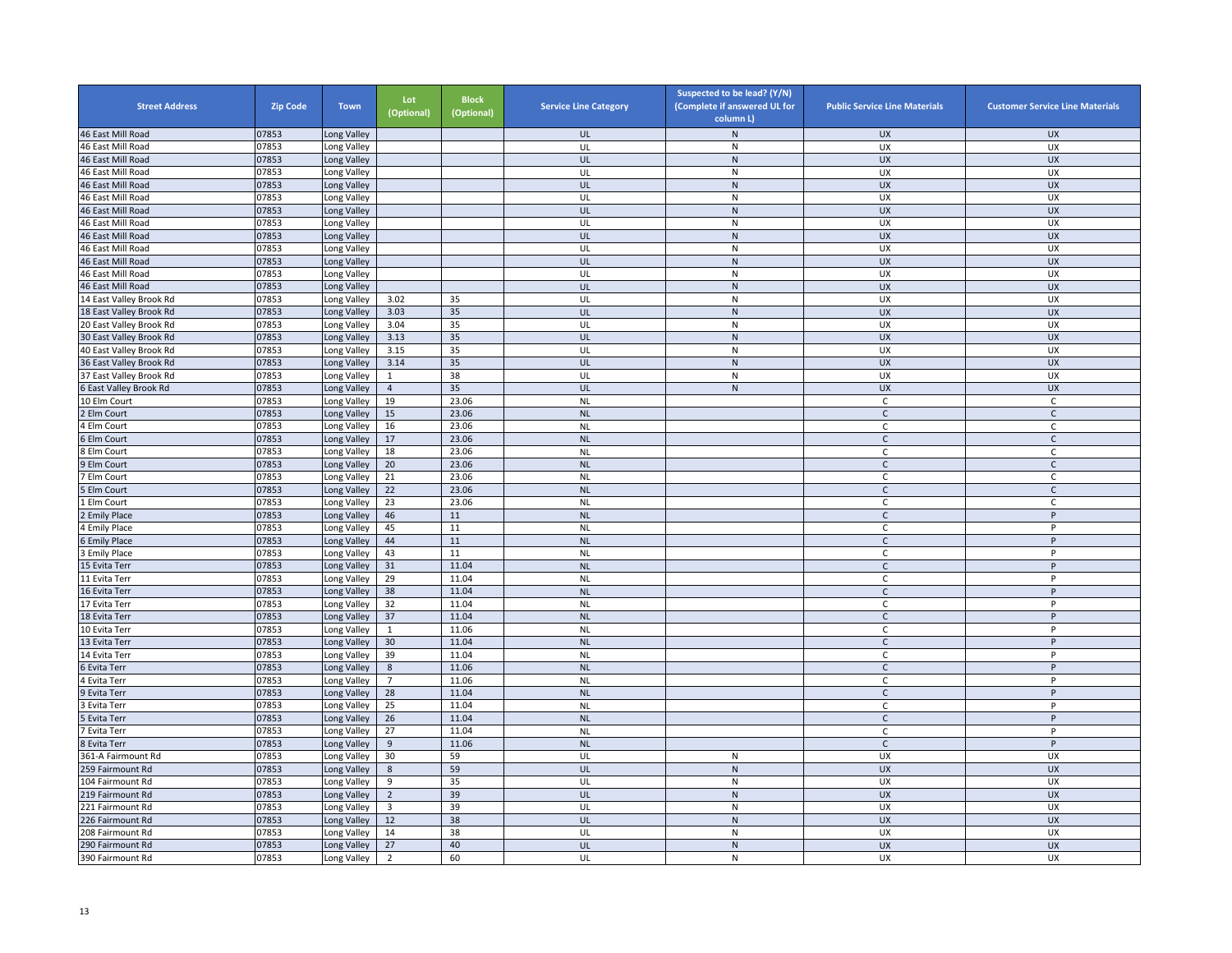| <b>Street Address</b> | <b>Zip Code</b> | <b>Town</b> | Lot<br>(Optional) | <b>Block</b><br>(Optional) | <b>Service Line Category</b> | Suspected to be lead? (Y/N)<br>(Complete if answered UL for<br>column L) | <b>Public Service Line Materials</b> | <b>Customer Service Line Materials</b> |
|-----------------------|-----------------|-------------|-------------------|----------------------------|------------------------------|--------------------------------------------------------------------------|--------------------------------------|----------------------------------------|
| 326 Fairmount Rd      | 07853           | Long Valley | 25                | 40                         | UL                           | $\mathsf{N}$                                                             | <b>UX</b>                            | <b>UX</b>                              |
| 327 Fairmount Rd      | 07853           | Long Valley | 17                | 59                         | UL                           | ${\sf N}$                                                                | UX                                   | UX                                     |
| 328 Fairmount Rd      | 07853           | Long Valley | 24                | 40                         | UL                           | $\mathsf{N}$                                                             | <b>UX</b>                            | <b>UX</b>                              |
| 329 Fairmount Rd      | 07853           | Long Valley | 19.01             | 59                         | UL                           | $\mathsf{N}$                                                             | UX                                   | <b>UX</b>                              |
| 331 Fairmount Rd      | 07853           | Long Valley | 19                | 59                         | UL                           | ${\sf N}$                                                                | <b>UX</b>                            | <b>UX</b>                              |
| 333 Fairmount Rd      | 07853           | Long Valley | 19.02             | 59                         | UL                           | $\mathsf{N}$                                                             | UX                                   | UX                                     |
| 334 Fairmount Rd      | 07853           | Long Valley | 22                | 40                         | UL                           | ${\sf N}$                                                                | <b>UX</b>                            | <b>UX</b>                              |
| 335 Fairmount Rd      | 07853           | Long Valley | 20                | 59                         | UL                           | ${\sf N}$                                                                | UX                                   | UX                                     |
| 336 Fairmount Rd      | 07853           | Long Valley | 21                | 40                         | UL                           | ${\sf N}$                                                                | <b>UX</b>                            | <b>UX</b>                              |
| 337 Fairmount Rd      | 07853           | Long Valley | 21                | 59                         | UL                           | ${\sf N}$                                                                | UX                                   | UX                                     |
| 338 Fairmount Rd      | 07853           | Long Valley | 20                | 40                         | UL                           | ${\sf N}$                                                                | <b>UX</b>                            | <b>UX</b>                              |
| 339 Fairmount Rd      | 07853           | Long Valley | 22                | 59                         | UL                           | $\mathsf{N}$                                                             | <b>UX</b>                            | <b>UX</b>                              |
| 340 Fairmount Rd      | 07853           | Long Valley | 19                | 40                         | UL                           | ${\sf N}$                                                                | UX                                   | <b>UX</b>                              |
| 342 Fairmount Rd      | 07853           | Long Valley | 18                | 40                         | UL                           | N                                                                        | UX                                   | UX                                     |
| 345 Fairmount Rd      | 07853           | Long Valley | 25                | 59                         | UL                           | ${\sf N}$                                                                | <b>UX</b>                            | <b>UX</b>                              |
| 47 Fairmount Rd       | 07853           | Long Valley | 26                | 59                         | UL                           | ${\sf N}$                                                                | UX                                   | UX                                     |
| 356 Fairmount Rd      | 07853           | Long Valley | 9                 | 60                         | UL                           | $\mathsf{N}$                                                             | <b>UX</b>                            | <b>UX</b>                              |
| 357 Fairmount Rd      | 07853           | Long Valley | 28                | 59                         | UL                           | N                                                                        | <b>UX</b>                            | <b>UX</b>                              |
| 358 Fairmount Rd      | 07853           | Long Valley | 8                 | 60                         | UL                           | ${\sf N}$                                                                | <b>UX</b>                            | <b>UX</b>                              |
| 361 Fairmount Rd      | 07853           | Long Valley | 31                | 59                         | UL                           | ${\sf N}$                                                                | UX                                   | UX                                     |
| 363 Fairmount Rd      | 07853           | Long Valley | 32                | 59                         | UL                           | ${\sf N}$                                                                | <b>UX</b>                            | <b>UX</b>                              |
| 372 Fairmount Rd      | 07853           | Long Valley | 6                 | 60                         | UL                           | ${\sf N}$                                                                | UX                                   | UX                                     |
| 375 Fairmount Rd      | 07853           | Long Valley | 34                | 59                         | UL                           | ${\sf N}$                                                                | <b>UX</b>                            | <b>UX</b>                              |
| 362 Fairmount Rd      | 07853           | Long Valley | $\overline{7}$    | 60                         | UL                           | $\mathsf{N}$                                                             | UX                                   | UX                                     |
| 387 Fairmount Rd      | 07853           |             | 38                | 59                         | UL                           | ${\sf N}$                                                                | UX                                   | <b>UX</b>                              |
| 392 Fairmount Rd      | 07853           | Long Valley | $\overline{3}$    | 60                         | UL                           | $\mathsf{N}$                                                             | UX                                   | <b>UX</b>                              |
|                       |                 | Long Valley |                   | 59                         |                              |                                                                          |                                      |                                        |
| 397 Fairmount Rd      | 07853           | Long Valley | 39                |                            | UL                           | $\mathsf{N}$                                                             | UX                                   | <b>UX</b>                              |
| 350 Fairmount Rd      | 07853           | Long Valley | 14                | 40                         | UL                           | ${\sf N}$                                                                | UX                                   | UX                                     |
| 332 Fairmount Rd      | 07853           | Long Valley | 10.02             | 40                         | UL                           | ${\sf N}$                                                                | UX                                   | <b>UX</b>                              |
| 359 Fairmount Rd      | 07853           | Long Valley | 30.01             | 59                         | UL                           | $\mathsf{N}$                                                             | UX                                   | <b>UX</b>                              |
| 377 Fairmount Rd      | 07853           | Long Valley | 35                | 59                         | UL                           | ${\sf N}$                                                                | <b>UX</b>                            | <b>UX</b>                              |
| 385 Fairmount Rd      | 07853           | Long Valley | 37                | 59                         | UL                           | $\mathsf{N}$                                                             | UX                                   | UX                                     |
| 230 Fairmount Rd      | 07853           | Long Valley | 12.01             | 38                         | UL                           | ${\sf N}$                                                                | <b>UX</b>                            | <b>UX</b>                              |
| '74 Fairmount Rd      | 07853           | Long Valley | 28.01             | 40                         | UL                           | ${\sf N}$                                                                | UX                                   | UX                                     |
| 51 Fairmount Rd       | 07853           | Long Valley | 5                 | 59                         | UL                           | $\mathsf{N}$                                                             | <b>UX</b>                            | <b>UX</b>                              |
| 278 Fairmount Rd      | 07853           | Long Valley | 28.02             | 40                         | UL                           | ${\sf N}$                                                                | UX                                   | UX                                     |
| 286 Fairmount Rd      | 07853           | Long Valley | 27.02             | 40                         | UL                           | N                                                                        | UX                                   | <b>UX</b>                              |
| 294 Fairmount Rd      | 07853           | Long Valley | 26.01             | 40                         | UL                           | ${\sf N}$                                                                | UX                                   | UX                                     |
| 292 Fairmount Rd      | 07853           | Long Valley | 27.01             | 40                         | UL                           | N                                                                        | <b>UX</b>                            | <b>UX</b>                              |
| 76 Fairmount Rd       | 07853           | Long Valley | 28                | 40                         | UL                           | ${\sf N}$                                                                | <b>UX</b>                            | <b>UX</b>                              |
| 296 Fairmount Rd      | 07853           | Long Valley | 26.02             | 40                         | UL                           | ${\sf N}$                                                                | UX                                   | <b>UX</b>                              |
| 14 Fairmount Rd       | 07853           | Long Valley | 13                | 35                         | UL                           | ${\sf N}$                                                                | UX                                   | UX                                     |
| 67 Fairmount Rd       | 07853           | Long Valley | 1.03              | 34                         | UL                           | ${\sf N}$                                                                | UX                                   | <b>UX</b>                              |
| 6 Fairmount Rd        | 07853           | Long Valley | 12                | 35                         | UL                           | ${\sf N}$                                                                | UX                                   | UX                                     |
| 20 Fairmount Rd       | 07853           | Long Valley | 20                | 35                         | UL                           | $\mathsf{N}$                                                             | <b>UX</b>                            | <b>UX</b>                              |
| 51 Fairmount Rd       | 07853           | Long Valley | 1.05              | 34                         | UL                           | N                                                                        | <b>UX</b>                            | <b>UX</b>                              |
| 63 Fairmount Rd       | 07853           | Long Valley | 1.04              | 34                         | UL                           | ${\sf N}$                                                                | <b>UX</b>                            | <b>UX</b>                              |
| 66 Fairmount Rd       | 07853           | Long Valley | 11                | 35                         | UL                           | $\mathsf{N}$                                                             | UX                                   | UX                                     |
| 68 Fairmount Rd       | 07853           | Long Valley | 10                | 35                         | UL                           | ${\sf N}$                                                                | UX                                   | <b>UX</b>                              |
| 69 Fairmount Rd       | 07853           | Long Valley | 1.02              | 34                         | UL                           | ${\sf N}$                                                                | UX                                   | UX                                     |
| 41 Fairmount Rd       | 07853           | Long Valley | 1.07              | 34                         | UL                           | ${\sf N}$                                                                | <b>UX</b>                            | <b>UX</b>                              |
| 39 Fairmount Rd       | 07853           | Long Valley | 1.06              | 34                         | UL                           | ${\sf N}$                                                                | UX                                   | UX                                     |
| 75 Fairmount Rd       | 07853           | Long Valley | 1.09              | 34                         | UL                           | $\mathsf{N}$                                                             | <b>UX</b>                            | <b>UX</b>                              |
| 79 Fairmount Rd       | 07853           | Long Valley | 1.10              | 34                         | UL                           | $\mathsf{N}$                                                             | <b>UX</b>                            | <b>UX</b>                              |
| 37 Fairmount Rd       | 07853           | Long Valley | $\mathbf{1}$      | 34                         | UL                           | ${\sf N}$                                                                | UX                                   | <b>UX</b>                              |
| Fairmount Rd          | 07853           | Long Valley | 1.08              | 34                         | UL                           | $\mathsf{N}$                                                             | UX                                   | <b>UX</b>                              |
| Fairmount Rd          | 07853           | Long Valley | $\mathbf{1}$      | 39                         | UL                           | ${\sf N}$                                                                | <b>UX</b>                            | <b>UX</b>                              |
| Fairmount Rd          | 07853           | Long Valley | 8                 | 35                         | UL                           | N                                                                        | UX                                   | UX                                     |
|                       |                 |             |                   |                            |                              |                                                                          |                                      |                                        |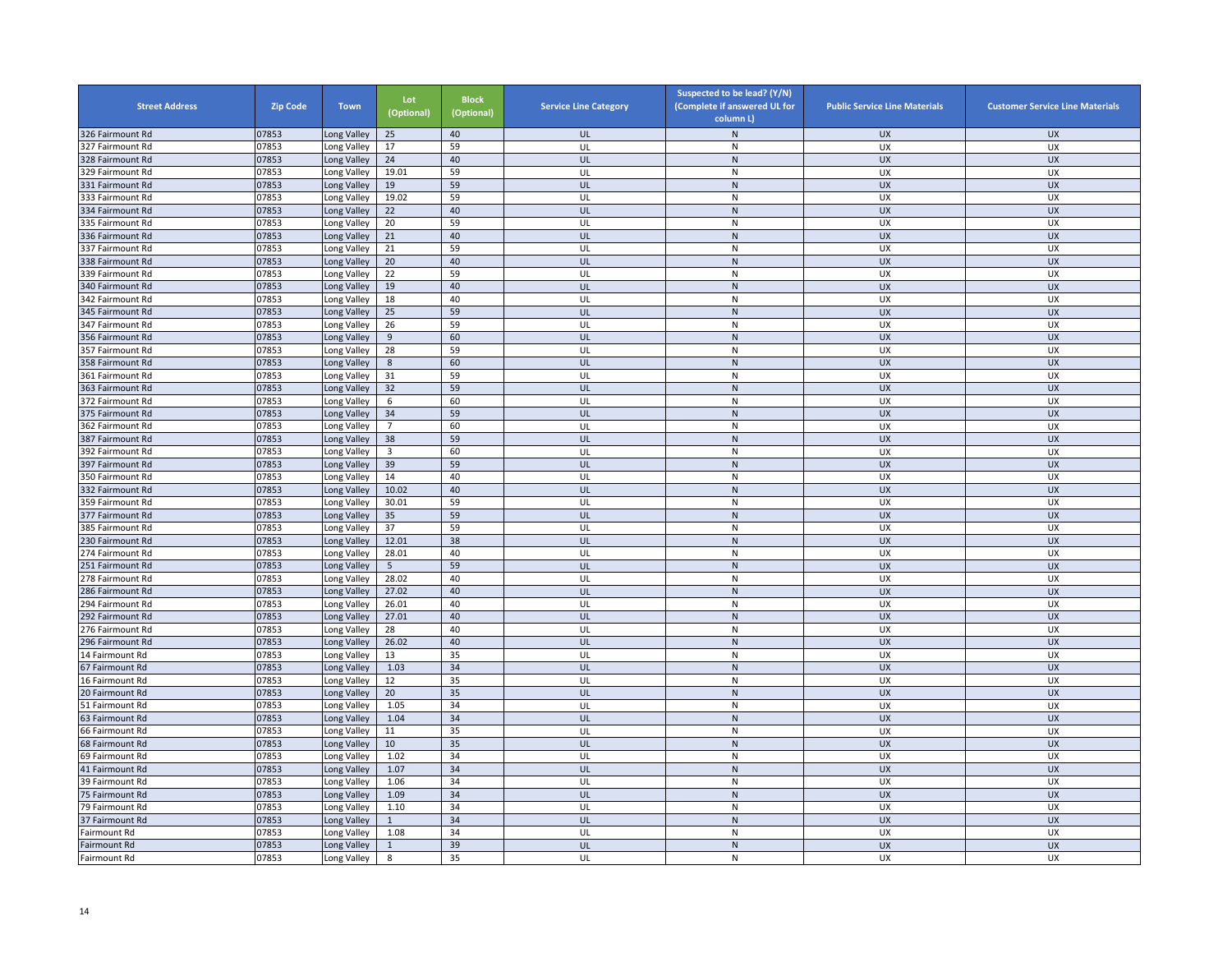| <b>Street Address</b>  | <b>Zip Code</b> | <b>Town</b>              | Lot<br>(Optional) | <b>Block</b><br>(Optional) | <b>Service Line Category</b> | Suspected to be lead? (Y/N)<br>(Complete if answered UL for<br>column L) | <b>Public Service Line Materials</b> | <b>Customer Service Line Materials</b> |
|------------------------|-----------------|--------------------------|-------------------|----------------------------|------------------------------|--------------------------------------------------------------------------|--------------------------------------|----------------------------------------|
| Fairmount Rd           | 07853           | ong Valley               | 6                 | 35                         | UL                           | N                                                                        | UX                                   | <b>UX</b>                              |
| 334 Fairmount Rd B     | 07853           | Long Valley              | 10.03             | 40                         | UL                           | ${\sf N}$                                                                | UX                                   | UX                                     |
| Fairmount Road         | 07853           | Long Valley              | 1.01              | 34                         | UL                           | $\mathsf{N}$                                                             | <b>UX</b>                            | <b>UX</b>                              |
| Fairmount Road         | 07853           | Long Valley              | 1.01              | 34                         | UL                           | N                                                                        | <b>UX</b>                            | UX                                     |
| 102 Fairview Ave       | 07853           | Long Valley              | 10.01             | 25                         | UL                           | ${\sf N}$                                                                | <b>UX</b>                            | <b>UX</b>                              |
| 100 Fairview Ave       | 07853           | ong Valley               | 12                | 25                         | UL                           | N                                                                        | UX                                   | UX                                     |
| 104 Fairview Ave       | 07853           | Long Valley              | 10.02             | 25                         | UL                           | ${\sf N}$                                                                | <b>UX</b>                            | <b>UX</b>                              |
| 122 Fairview Ave       | 07853           | ong Valley               | 9.05              | 25                         | UL                           | ${\sf N}$                                                                | UX                                   | UX                                     |
| 120 Fairview Ave       | 07853           | Long Valley              | 9.04              | 25                         | UL                           | ${\sf N}$                                                                | <b>UX</b>                            | UX                                     |
| 116 Fairview Ave       | 07853           | Long Valley              | 9.06              | 25                         | UL                           | ${\sf N}$                                                                | UX                                   | UX                                     |
| 151 Fairview Ave       | 07853           | Long Valley              | 61.03             | 28                         | UL                           | ${\sf N}$                                                                | <b>UX</b>                            | <b>UX</b>                              |
| 155 Fairview Ave       | 07853           | Long Valley              | 61.05             | 28                         | UL                           | ${\sf N}$                                                                | <b>UX</b>                            | <b>UX</b>                              |
| 158 Fairview Ave       | 07853           | ong Valley               | 8.02              | 25                         | UL                           | $\mathsf{N}$                                                             | <b>UX</b>                            | <b>UX</b>                              |
| 156 Fairview Ave       | 07853           | ong Valley               | 8.03              | 25                         | UL                           | ${\sf N}$                                                                | UX                                   | UX                                     |
| 152 Fairview Ave       | 07853           | Long Valley              | 8.04              | 25                         | UL                           | ${\sf N}$                                                                | <b>UX</b>                            | <b>UX</b>                              |
| 153 Fairview Ave       | 07853           | Long Valley              | 61.04             | 28                         | UL                           | ${\sf N}$                                                                | UX                                   | UX                                     |
| 42 Fairview Ave        | 07853           | Long Valley              | 46                | 28                         | UL                           | $\mathsf{N}$                                                             | <b>UX</b>                            | <b>UX</b>                              |
| 42 Fairview Ave        | 07853           | Long Valley              | 46                | 28                         | UL                           | ${\sf N}$                                                                | <b>UX</b>                            | UX                                     |
| 42 Fairview Ave        | 07853           |                          | 46                | 28                         | UL                           | N                                                                        | <b>UX</b>                            | <b>UX</b>                              |
|                        | 07853           | ong Valley<br>ong Valley | 46                | 28                         |                              | ${\sf N}$                                                                | UX                                   | UX                                     |
| 42 Fairview Ave        |                 |                          |                   | 28                         | UL<br>UL                     | ${\sf N}$                                                                | <b>UX</b>                            | <b>UX</b>                              |
| 11 Fairview Ave        | 07853           | Long Valley              | 41                |                            |                              |                                                                          |                                      |                                        |
| 13 Fairview Ave        | 07853           | ong Valley               | 42                | 28                         | UL                           | N                                                                        | UX                                   | UX                                     |
| 5 Fairview Ave         | 07853           | Long Valley              | 43                | 28                         | UL                           | $\mathsf{N}$                                                             | <b>UX</b>                            | <b>UX</b>                              |
| 17 Fairview Ave        | 07853           | Long Valley              | 44                | 28                         | UL                           | ${\sf N}$                                                                | UX                                   | UX                                     |
| 19 Fairview Ave        | 07853           | Long Valley              | 45                | 28                         | UL                           | N                                                                        | <b>UX</b>                            | <b>UX</b>                              |
| 38 Fairview Ave        | 07853           | Long Valley              | 10                | 27                         | UL                           | N                                                                        | <b>UX</b>                            | UX                                     |
| 36 Fairview Ave        | 07853           | Long Valley              | 11                | 27                         | UL                           | $\mathsf{N}$                                                             | <b>UX</b>                            | <b>UX</b>                              |
| 44 Fairview Ave        | 07853           | Long Valley              | 9                 | 27                         | UL                           | ${\sf N}$                                                                | UX                                   | UX                                     |
| 32 Fairview Ave        | 07853           | ong Valley               | 12                | 27                         | UL                           | ${\sf N}$                                                                | <b>UX</b>                            | <b>UX</b>                              |
| 30 Fairview Ave        | 07853           | Long Valley              | 13                | 27                         | UL                           | ${\sf N}$                                                                | UX                                   | UX                                     |
| 28 Fairview Ave        | 07853           | Long Valley              | 14                | 27                         | UL                           | $\mathsf{N}$                                                             | <b>UX</b>                            | <b>UX</b>                              |
| 63 Fairview Ave        | 07853           | Long Valley              | 50                | 28                         | UL                           | N                                                                        | <b>UX</b>                            | UX                                     |
| 71 Fairview Ave        | 07853           | Long Valley              | 51                | 28                         | UL                           | ${\sf N}$                                                                | <b>UX</b>                            | <b>UX</b>                              |
| 77 Fairview Ave        | 07853           | Long Valley              | 52                | 28                         | UL                           | N                                                                        | UX                                   | UX                                     |
| 81 Fairview Ave        | 07853           | Long Valley              | 53                | 28                         | UL                           | N                                                                        | <b>UX</b>                            | <b>UX</b>                              |
| 83 Fairview Ave        | 07853           | ong Valley               | 56                | 28                         | UL                           | ${\sf N}$                                                                | UX                                   | UX                                     |
| 93 Fairview Ave        | 07853           | Long Valley              | 57                | 28                         | UL                           | ${\sf N}$                                                                | <b>UX</b>                            | <b>UX</b>                              |
| 98 Fairview Ave        | 07853           | Long Valley              | 13                | 25                         | UL                           | ${\sf N}$                                                                | UX                                   | <b>UX</b>                              |
| 96 Fairview Ave        | 07853           | Long Valley              | $14\,$            | 25                         | UL                           | ${\sf N}$                                                                | <b>UX</b>                            | <b>UX</b>                              |
| 92 Fairview Ave        | 07853           | Long Valley              | 16                | 25                         | UL                           | ${\sf N}$                                                                | UX                                   | UX                                     |
| 90 Fairview Ave        | 07853           | ong Valley               | 17                | 25                         | UL                           | ${\sf N}$                                                                | <b>UX</b>                            | <b>UX</b>                              |
| 88 Fairview Ave        | 07853           | Long Valley              | 18                | 25                         | UL                           | ${\sf N}$                                                                | UX                                   | UX                                     |
| <b>86 Fairview Ave</b> | 07853           | ong Valley               | 19                | 25                         | UL                           | ${\sf N}$                                                                | <b>UX</b>                            | <b>UX</b>                              |
| <b>84 Fairview Ave</b> | 07853           | ong Valley               | 4                 | 27                         | UL                           | N                                                                        | UX                                   | UX                                     |
| 82 Fairview Ave        | 07853           | Long Valley              | 5                 | 27                         | UL                           | $\mathsf{N}$                                                             | UX                                   | <b>UX</b>                              |
| 80 Fairview Ave        | 07853           | Long Valley              | 6                 | 27                         | UL                           | ${\sf N}$                                                                | UX                                   | UX                                     |
| 76 Fairview Ave        | 07853           | ong Valley               | 7                 | 27                         | UL                           | ${\sf N}$                                                                | <b>UX</b>                            | <b>UX</b>                              |
| 4 Fairview Ave         | 07853           | Long Valley              | 8                 | 27                         | UL                           | N                                                                        | <b>UX</b>                            | <b>UX</b>                              |
| Fairview Ave           | 07853           | Long Valley              | 37                | 28                         | UL                           | $\mathsf{N}$                                                             | <b>UX</b>                            | <b>UX</b>                              |
| <b>Fairview Ave</b>    | 07853           | ong Valley               | 40                | 28                         | UL                           | $\overline{N}$                                                           | <b>UX</b>                            | UX                                     |
| <b>Fairview Ave</b>    | 07853           | Long Valley              | 39                | 28                         | UL                           | ${\sf N}$                                                                | <b>UX</b>                            | <b>UX</b>                              |
|                        |                 |                          |                   |                            | UL                           |                                                                          |                                      |                                        |
| <b>Fairview Ave</b>    | 07853<br>07853  | Long Valley              | 38<br>17          | 28<br>27                   |                              | ${\sf N}$<br>${\sf N}$                                                   | UX                                   | UX                                     |
| Fairview Ave           |                 | Long Valley              |                   |                            | UL                           |                                                                          | <b>UX</b>                            | <b>UX</b>                              |
| 10 Falcon Ln           | 07853           | Long Valley              | 30.33             | 22                         | <b>NL</b>                    |                                                                          | C                                    | C                                      |
| 11 Falcon Ln           | 07853           | Long Valley              | 30.26             | 22                         | <b>NL</b>                    |                                                                          | $\mathsf{C}$                         | $\mathsf{C}$                           |
| 12 Falcon Ln           | 07853           | Long Valley              | 30.32             | 22                         | <b>NL</b>                    |                                                                          | C                                    | C                                      |
| 15 Falcon Ln           | 07853           | ong Valley               | 30.27             | 22                         | <b>NL</b>                    |                                                                          | $\mathsf{C}$                         | $\mathsf{C}$                           |
| 16 Falcon Ln           | 07853           | Long Valley              | 30.31             | 22                         | <b>NL</b>                    |                                                                          | С                                    | C                                      |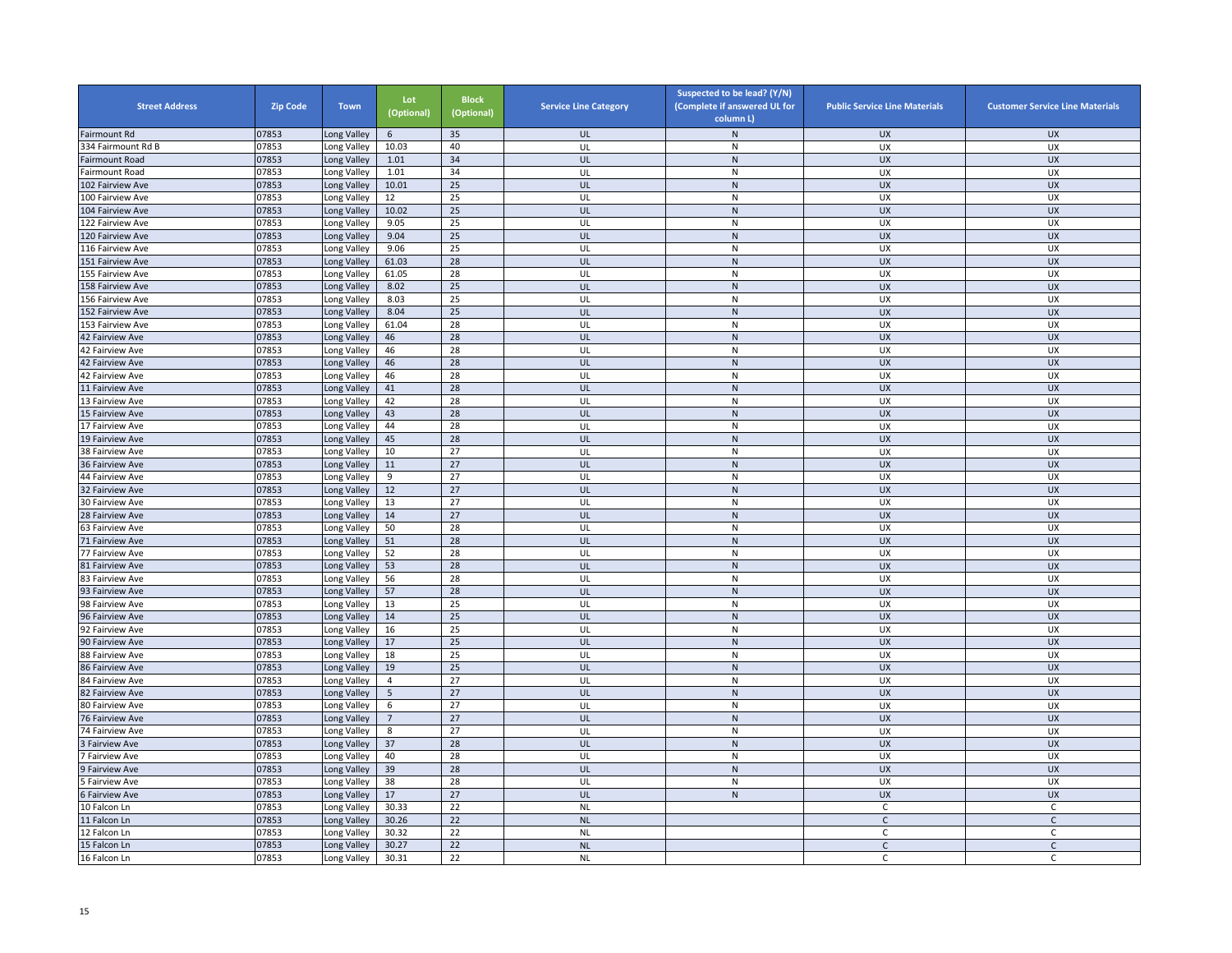| <b>Street Address</b>              | <b>Zip Code</b> | <b>Town</b>                | Lot<br>(Optional) | <b>Block</b><br>(Optional) | <b>Service Line Category</b> | Suspected to be lead? (Y/N)<br>(Complete if answered UL for<br>column L) | <b>Public Service Line Materials</b> | <b>Customer Service Line Materials</b> |
|------------------------------------|-----------------|----------------------------|-------------------|----------------------------|------------------------------|--------------------------------------------------------------------------|--------------------------------------|----------------------------------------|
| 17 Falcon Ln                       | 07853           | ong Valley                 | 30.28             | 22                         | NL                           |                                                                          | C                                    | $\mathsf{C}$                           |
| 18 Falcon Ln                       | 07853           | Long Valley                | 30.30             | 22                         | <b>NL</b>                    |                                                                          | C                                    | $\mathsf{C}$                           |
| 19 Falcon Ln                       | 07853           | Long Valley                | 30.29             | 22                         | <b>NL</b>                    |                                                                          | $\mathsf{C}$                         | $\mathsf{C}$                           |
| Falcon Ln                          | 07853           | Long Valley                | 30.21             | 22                         | <b>NL</b>                    |                                                                          | $\mathsf{C}$                         | $\mathsf{C}$                           |
| Falcon Ln                          | 07853           | Long Valley                | 30.35             | 22                         | <b>NL</b>                    |                                                                          | $\mathsf{C}$                         | $\mathsf{C}$                           |
| Falcon Ln                          | 07853           | ong Valley                 | 30.22             | 22                         | <b>NL</b>                    |                                                                          | $\mathsf{C}$                         | $\mathsf{C}$                           |
| Falcon Ln                          | 07853           | Long Valley                | 30.23             | 22                         | <b>NL</b>                    |                                                                          | $\mathsf{C}$                         | $\mathsf{C}$                           |
| Falcon Ln                          | 07853           | ong Valley                 | 30.24             | $\overline{22}$            | <b>NL</b>                    |                                                                          | $\mathsf{C}$                         | $\mathsf C$                            |
| <b>Falcon Ln</b>                   | 07853           | Long Valley                | 30.34             | 22                         | <b>NL</b>                    |                                                                          | $\mathsf{C}$                         | $\mathsf C$                            |
| 9 Falcon Ln                        | 07853           | Long Valley                | 30.25             | 22                         | <b>NL</b>                    |                                                                          | $\mathsf{C}$                         | $\mathsf{C}$                           |
| 111 Fawnridge Dr                   | 07853           | Long Valley                | 10                | 13.16                      | <b>NL</b>                    |                                                                          | $\mathsf{C}$                         | $\mathsf{C}$                           |
| 109 Fawnridge Dr                   | 07853           | Long Valley                | 11                | 13.16                      | <b>NL</b>                    |                                                                          | $\mathsf{C}$                         | $\mathsf{C}$                           |
| 110 Fawnridge Dr                   | 07853           | ong Valley                 | 23                | 13.01                      | <b>NL</b>                    |                                                                          | $\mathsf{C}$                         | $\mathsf C$                            |
| 112 Fawnridge Dr                   | 07853           | ong Valley                 | 24                | 13.01                      | <b>NL</b>                    |                                                                          | C                                    | C                                      |
| 100 Fawnridge Dr                   | 07853           | ong Valley                 | 21                | 13.01                      | <b>NL</b>                    |                                                                          | $\mathsf{C}$                         | $\mathsf{C}$                           |
| 104 Fawnridge Dr                   | 07853           | Long Valley                | 22                | 13.01                      | <b>NL</b>                    |                                                                          | C                                    | C                                      |
| 43 Fawnridge Dr                    | 07853           | ong Valley                 | 51.21             | 13                         | <b>NL</b>                    |                                                                          | $\mathsf{C}$                         | $\mathsf{C}$                           |
| 41 Fawnridge Dr                    | 07853           | Long Valley                | 51.20             | 13                         | <b>NL</b>                    |                                                                          | $\mathsf C$                          | $\mathsf{C}$                           |
| 39 Fawnridge Dr                    | 07853           | ong Valley                 | 51.19             | 13                         | <b>NL</b>                    |                                                                          | $\mathsf{C}$                         | $\mathsf{C}$                           |
| 37 Fawnridge Dr                    | 07853           | ong Valley                 | 51.18             | 13                         | <b>NL</b>                    |                                                                          | C                                    | C                                      |
| 35 Fawnridge Dr                    | 07853           | Long Valley                | 51.17             | 13                         | <b>NL</b>                    |                                                                          | $\mathsf{C}$                         | $\mathsf C$                            |
| 33 Fawnridge Dr                    | 07853           | ong Valley                 | 51.16             | 13                         | <b>NL</b>                    |                                                                          | $\mathsf{C}$                         | $\mathsf{C}$                           |
| 31 Fawnridge Dr                    | 07853           | Long Valley                | 51.15             | 13                         | NL                           |                                                                          | $\mathsf{C}$                         | $\mathsf{C}$                           |
| 29 Fawnridge Dr                    | 07853           | Long Valley                | 51.14             | 13                         | <b>NL</b>                    |                                                                          | $\mathsf{C}$                         | $\mathsf{C}$                           |
| 27 Fawnridge Dr                    | 07853           | Long Valley                | 51.13             | 13                         | <b>NL</b>                    |                                                                          | C                                    | C                                      |
|                                    | 07853           |                            | 51.12             | 13                         | <b>NL</b>                    |                                                                          | $\mathsf{C}$                         | $\mathsf{C}$                           |
| 25 Fawnridge Dr                    | 07853           | Long Valley                | 51.11             | 13                         | <b>NL</b>                    |                                                                          | $\mathsf{C}$                         | $\mathsf{C}$                           |
| 23 Fawnridge Dr                    | 07853           | ong Valley                 | 51.10             | 13                         | <b>NL</b>                    |                                                                          |                                      |                                        |
| 21 Fawnridge Dr                    | 07853           | Long Valley<br>Long Valley | 9                 | 13.10                      | <b>NL</b>                    |                                                                          | C<br>$\mathsf{C}$                    | C<br>$\mathsf{C}$                      |
| 19 Fawnridge Dr<br>17 Fawnridge Dr | 07853           | Long Valley                |                   | 13.10                      | <b>NL</b>                    |                                                                          | C                                    | C                                      |
|                                    | 07853           |                            | 8                 | 13.10                      | <b>NL</b>                    |                                                                          |                                      | $\mathsf{C}$                           |
| 15 Fawnridge Dr                    |                 | Long Valley                | $7\overline{ }$   |                            |                              |                                                                          | $\mathsf{C}$                         |                                        |
| 11 Fawnridge Dr                    | 07853           | Long Valley                | 6                 | 13.10                      | <b>NL</b>                    |                                                                          | C                                    | $\mathsf{C}$                           |
| 10 Fawnridge Dr<br>12 Fawnridge Dr | 07853<br>07853  | Long Valley                | $\overline{3}$    | 13.16<br>13.16             | <b>NL</b><br><b>NL</b>       |                                                                          | $\mathsf{C}$                         | $\mathsf{C}$                           |
|                                    |                 | Long Valley                | 4                 |                            |                              |                                                                          | C<br>$\mathsf{C}$                    | C                                      |
| 14 Fawnridge Dr                    | 07853           | ong Valley                 | 5                 | 13.16                      | <b>NL</b>                    |                                                                          |                                      | $\mathsf{C}$                           |
| 16 Fawnridge Dr                    | 07853           | ong Valley                 | 6                 | 13.16                      | <b>NL</b>                    |                                                                          | $\mathsf{C}$                         | $\mathsf{C}$                           |
| 18 Fawnridge Dr                    | 07853           | Long Valley                | $\overline{7}$    | 13.16                      | <b>NL</b>                    |                                                                          | $\mathsf{C}$                         | $\mathsf{C}$                           |
| 20 Fawnridge Dr                    | 07853           | Long Valley                | 8                 | 13.16                      | <b>NL</b>                    |                                                                          | C                                    | C                                      |
| 22 Fawnridge Dr                    | 07853           | Long Valley                | $9\,$             | 13.16                      | <b>NL</b>                    |                                                                          | $\mathsf{C}$                         | $\mathsf{C}$                           |
| 24 Fawnridge Dr                    | 07853           | Long Valley                | 1                 | 13.01                      | <b>NL</b>                    |                                                                          | $\mathsf C$                          | $\mathsf{C}$                           |
| 26 Fawnridge Dr                    | 07853           | Long Valley                | $\overline{2}$    | 13.01                      | <b>NL</b>                    |                                                                          | $\mathsf{C}$                         | $\mathsf{C}$                           |
| 28 Fawnridge Dr                    | 07853           | ong Valley                 | 3                 | 13.01                      | <b>NL</b>                    |                                                                          | C                                    | C                                      |
| 30 Fawnridge Dr                    | 07853           | ong Valley                 | $\overline{4}$    | 13.01                      | <b>NL</b>                    |                                                                          | $\mathsf{C}$                         | $\mathsf{C}$                           |
| 32 Fawnridge Dr                    | 07853           | ong Valley                 | 5                 | 13.01                      | <b>NL</b>                    |                                                                          | C                                    | C                                      |
| 34 Fawnridge Dr                    | 07853           | Long Valley                | 6                 | 13.01                      | <b>NL</b>                    |                                                                          | $\mathsf{C}$                         | $\mathsf{C}$                           |
| 36 Fawnridge Dr                    | 07853           | ong Valley                 | $\overline{7}$    | 13.01                      | <b>NL</b>                    |                                                                          | C                                    | C                                      |
| 38 Fawnridge Dr                    | 07853           | ong Valley                 | 8                 | 13.01                      | <b>NL</b>                    |                                                                          | $\mathsf{C}$                         | $\mathsf{C}$                           |
| 40 Fawnridge Dr                    | 07853           | ong Valley                 | 9                 | 13.01                      | <b>NL</b>                    |                                                                          | C                                    | C                                      |
| 47 Fawnridge Dr                    | 07853           | Long Valley                | 51.22             | 13                         | <b>NL</b>                    |                                                                          | $\mathsf{C}$                         | $\mathsf{C}$                           |
| 53 Fawnridge Dr                    | 07853           | ong Valley                 | 51.32             | 13                         | <b>NL</b>                    |                                                                          | C                                    | C                                      |
| 55 Fawnridge Dr                    | 07853           | ong Valley                 | 51.33             | 13                         | <b>NL</b>                    |                                                                          | $\mathsf{C}$                         | $\mathsf C$                            |
| 57 Fawnridge Dr                    | 07853           | Long Valley                | 51.34             | 13                         | <b>NL</b>                    |                                                                          | $\mathsf C$                          | $\mathsf{C}$                           |
| 62 Fawnridge Dr                    | 07853           | Long Valley                | 22                | 13.02                      | <b>NL</b>                    |                                                                          | $\mathsf{C}$                         | $\mathsf C$                            |
| 60 Fawnridge Dr                    | 07853           | Long Valley                | 21                | 13.02                      | <b>NL</b>                    |                                                                          | C                                    | C                                      |
| 58 Fawnridge Dr                    | 07853           | Long Valley                | 20                | 13.02                      | <b>NL</b>                    |                                                                          | $\mathsf{C}$                         | $\mathsf C$                            |
| 56 Fawnridge Dr                    | 07853           | Long Valley                | 19                | 13.02                      | <b>NL</b>                    |                                                                          | C                                    | C                                      |
| 54 Fawnridge Dr                    | 07853           | ong Valley                 | 18                | 13.02                      | <b>NL</b>                    |                                                                          | $\mathsf{C}$                         | $\mathsf{C}$                           |
| 52 Fawnridge Dr                    | 07853           | Long Valley                | 17                | 13.02                      | <b>NL</b>                    |                                                                          | C                                    | C                                      |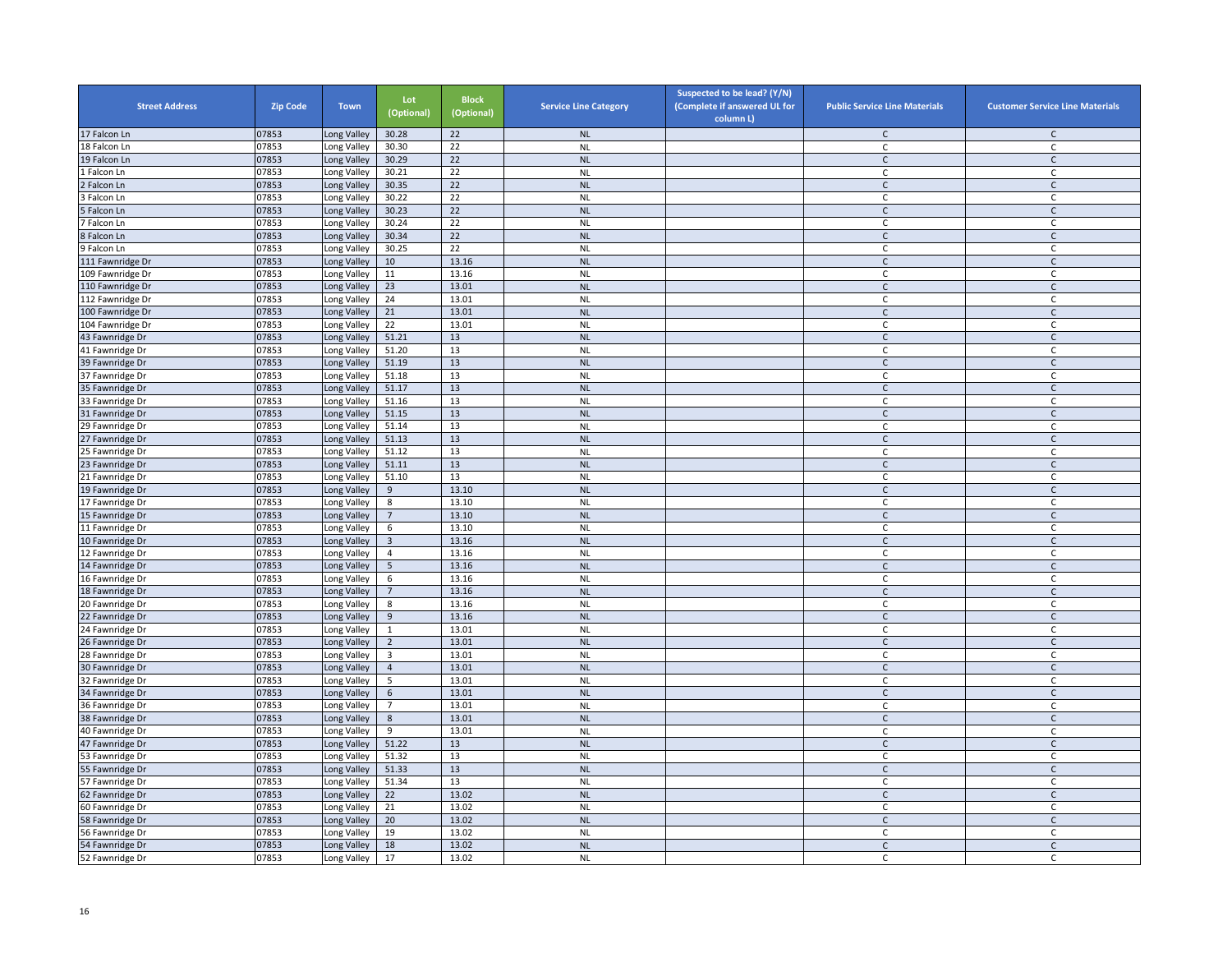| <b>Street Address</b> | <b>Zip Code</b> | <b>Town</b> | Lot<br>(Optional) | <b>Block</b><br>(Optional)       | <b>Service Line Category</b> | Suspected to be lead? (Y/N)<br>(Complete if answered UL for<br>column L) | <b>Public Service Line Materials</b> | <b>Customer Service Line Materials</b> |
|-----------------------|-----------------|-------------|-------------------|----------------------------------|------------------------------|--------------------------------------------------------------------------|--------------------------------------|----------------------------------------|
| 50 Fawnridge Dr       | 07853           | Long Valley | 16                | 13.02                            | <b>NL</b>                    |                                                                          | $\mathsf{C}$                         | $\mathsf{C}$                           |
| 46 Fawnridge Dr       | 07853           | Long Valley | 15                | 13.02                            | $\sf NL$                     |                                                                          | $\mathsf{C}$                         | $\mathsf{C}$                           |
| 95 Fawnridge Dr       | 07853           | Long Valley | 51.68             | 13                               | <b>NL</b>                    |                                                                          | $\mathsf{C}$                         | $\mathsf{C}$                           |
| 93 Fawnridge Dr       | 07853           | Long Valley | 51.67             | 13                               | <b>NL</b>                    |                                                                          | C                                    | C                                      |
| 91 Fawnridge Dr       | 07853           | Long Valley | 51.66             | 13                               | <b>NL</b>                    |                                                                          | $\mathsf{C}$                         | $\mathsf{C}$                           |
| 89 Fawnridge Dr       | 07853           | Long Valley | 51.65             | 13                               | <b>NL</b>                    |                                                                          | $\mathsf{C}$                         | $\mathsf{C}$                           |
| 87 Fawnridge Dr       | 07853           | Long Valley | 51.64             | 13                               | <b>NL</b>                    |                                                                          | $\mathsf C$                          | $\mathsf C$                            |
| 85 Fawnridge Dr       | 07853           | Long Valley | 51.63             | 13                               | <b>NL</b>                    |                                                                          | $\mathsf{C}$                         | $\mathsf C$                            |
| 83 Fawnridge Dr       | 07853           | Long Valley | 51.62             | 13                               | <b>NL</b>                    |                                                                          | $\mathsf{C}$                         | C                                      |
| 81 Fawnridge Dr       | 07853           | Long Valley | 51.61             | 13                               | <b>NL</b>                    |                                                                          | $\mathsf{C}$                         | $\mathsf C$                            |
| 79 Fawnridge Dr       | 07853           | Long Valley | 51.60             | 13                               | <b>NL</b>                    |                                                                          | $\mathsf{C}$                         | $\mathsf{C}$                           |
| 77 Fawnridge Dr       | 07853           | Long Valley | 51.59             | 13                               | <b>NL</b>                    |                                                                          | C                                    | $\mathsf{C}$                           |
| 75 Fawnridge Dr       | 07853           | ong Valley  | 51.58             | 13                               | <b>NL</b>                    |                                                                          | $\mathsf{C}$                         | $\mathsf{C}$                           |
| 73 Fawnridge Dr       | 07853           | Long Valley | 51.57             | 13                               | <b>NL</b>                    |                                                                          | $\mathsf{C}$                         | C                                      |
| 71 Fawnridge Dr       | 07853           | Long Valley | 51.56             | 13                               | <b>NL</b>                    |                                                                          | $\mathsf{C}$                         | $\mathsf{C}$                           |
|                       |                 |             | 51.55             |                                  |                              |                                                                          |                                      |                                        |
| 69 Fawnridge Dr       | 07853           | Long Valley |                   | 13                               | <b>NL</b>                    |                                                                          | C                                    | C                                      |
| 67 Fawnridge Dr       | 07853           | Long Valley | 51.54             | 13                               | <b>NL</b>                    |                                                                          | $\mathsf{C}$                         | $\mathsf{C}$                           |
| 65 Fawnridge Dr       | 07853           | Long Valley | 51.53             | 13                               | <b>NL</b>                    |                                                                          | C                                    | $\mathsf{C}$                           |
| 63 Fawnridge Dr       | 07853           | Long Valley | 51.52             | 13                               | <b>NL</b>                    |                                                                          | $\mathsf{C}$                         | $\mathsf{C}$                           |
| 64 Fawnridge Dr       | 07853           | Long Valley | 23                | 13.02                            | <b>NL</b>                    |                                                                          | $\mathsf{C}$                         | C                                      |
| 66 Fawnridge Dr       | 07853           | Long Valley | 24                | 13.02                            | <b>NL</b>                    |                                                                          | $\mathsf{C}$                         | $\mathsf C$                            |
| 68 Fawnridge Dr       | 07853           | Long Valley | 25                | 13.02                            | <b>NL</b>                    |                                                                          | $\mathsf{C}$                         | $\mathsf{C}$                           |
| 74 Fawnridge Dr       | 07853           | Long Valley | 26                | 13.02                            | <b>NL</b>                    |                                                                          | $\mathsf{C}$                         | $\mathsf{C}$                           |
| 76 Fawnridge Dr       | 07853           | Long Valley | 27                | 13.02                            | <b>NL</b>                    |                                                                          | $\mathsf{C}$                         | $\mathsf{C}$                           |
| 78 Fawnridge Dr       | 07853           | Long Valley | 28                | 13.02                            | <b>NL</b>                    |                                                                          | $\mathsf{C}$                         | $\mathsf{C}$                           |
| 80 Fawnridge Dr       | 07853           | Long Valley | 29                | 13.02                            | <b>NL</b>                    |                                                                          | C                                    | C                                      |
| 82 Fawnridge Dr       | 07853           | ong Valley  | 30                | 13.02                            | <b>NL</b>                    |                                                                          | $\mathsf{C}$                         | $\mathsf{C}$                           |
| 88 Fawnridge Dr       | 07853           | Long Valley | 31                | 13.02                            | <b>NL</b>                    |                                                                          | C                                    | C                                      |
| 94 Fawnridge Dr       | 07853           | Long Valley | 43                | 13.02                            | <b>NL</b>                    |                                                                          | $\mathsf{C}$                         | $\mathsf C$                            |
| Fawnridge Dr          | 07853           | Long Valley | 5                 | 13.10                            | <b>NL</b>                    |                                                                          | C                                    | C                                      |
| Fawnridge Dr          | 07853           | Long Valley | $\overline{4}$    | 13.10                            | <b>NL</b>                    |                                                                          | $\mathsf{C}$                         | $\mathsf{C}$                           |
| Fawnridge Dr          | 07853           | Long Valley | 3                 | 13.10                            | <b>NL</b>                    |                                                                          | $\mathsf C$                          | $\mathsf{C}$                           |
| Fawnridge Dr          | 07853           | Long Valley | $\overline{2}$    | 13.10                            | <b>NL</b>                    |                                                                          | $\mathsf{C}$                         | $\mathsf{C}$                           |
| Fawnridge Dr          | 07853           | Long Valley | $\overline{2}$    | 13.16                            | <b>NL</b>                    |                                                                          | $\mathsf{C}$                         | $\mathsf{C}$                           |
| Fawnridge Dr          | 07853           | Long Valley | $\mathbf{1}$      | 13.16                            | <b>NL</b>                    |                                                                          | $\mathsf{C}$                         | $\mathsf C$                            |
| Field Ln              | 07830           | Califon     | 37                | $\overline{7}$                   | UL                           | ${\sf N}$                                                                | UX                                   | UX                                     |
| Field Ln              | 07830           | Califon     | 36.01             | $\overline{7}$                   | UL                           | ${\sf N}$                                                                | UX                                   | <b>UX</b>                              |
| Field Ln              | 07830           | Califon     | 22.02             | $\overline{7}$                   | UL                           | ${\sf N}$                                                                | UX                                   | UX                                     |
| Field Ln              | 07830           | Califon     | 36.02             | $\overline{7}$                   | UL                           | ${\sf N}$                                                                | <b>UX</b>                            | <b>UX</b>                              |
|                       |                 |             |                   |                                  |                              |                                                                          |                                      |                                        |
| Field Ln              | 07830           | Califon     | 22.01<br>22.03    | $\overline{7}$<br>$\overline{7}$ | UL                           | ${\sf N}$                                                                | UX                                   | <b>UX</b>                              |
| Field Ln              | 07830           | Califon     |                   |                                  | UL                           | $\mathsf{N}$                                                             | <b>UX</b>                            | <b>UX</b>                              |
| 29 Flintlock Dr       | 07853           | ong Valley  | 5                 | 42.02                            | UL                           | ${\sf N}$                                                                | UX                                   | UX                                     |
| 31 Flintlock Dr       | 07853           | Long Valley | $\,$ 6 $\,$       | 42.02                            | UL                           | $\mathsf{N}$                                                             | UX                                   | <b>UX</b>                              |
| 37 Flintlock Dr       | 07853           | Long Valley | 12                | 42.02                            | UL                           | ${\sf N}$                                                                | UX                                   | UX                                     |
| 39 Flintlock Dr       | 07853           | Long Valley | 13                | 42.02                            | UL                           | $\mathsf{N}$                                                             | UX                                   | <b>UX</b>                              |
| 41 Flintlock Dr       | 07853           | Long Valley | 14                | 42.02                            | UL                           | ${\sf N}$                                                                | <b>UX</b>                            | <b>UX</b>                              |
| 47 Flintlock Dr       | 07853           | Long Valley | 27                | 42.02                            | UL                           | ${\sf N}$                                                                | <b>UX</b>                            | <b>UX</b>                              |
| 51 Flintlock Dr       | 07853           | Long Valley | 9                 | 42.04                            | UL                           | N                                                                        | UX                                   | UX                                     |
| 53 Flintlock Dr       | 07853           | Long Valley | 8                 | 42.04                            | UL                           | $\mathsf{N}$                                                             | UX                                   | <b>UX</b>                              |
| 55 Flintlock Dr       | 07853           | Long Valley | $\overline{7}$    | 42.04                            | UL                           | ${\sf N}$                                                                | UX                                   | UX                                     |
| 54 Flintlock Dr       | 07853           | Long Valley | $\overline{2}$    | 42                               | UL                           | $\mathsf{N}$                                                             | <b>UX</b>                            | <b>UX</b>                              |
| 52 Flintlock Dr       | 07853           | Long Valley | 2.02              | 42                               | UL                           | ${\sf N}$                                                                | UX                                   | UX                                     |
| 50 Flintlock Dr       | 07853           | Long Valley | 2.03              | 42                               | UL                           | ${\sf N}$                                                                | UX                                   | <b>UX</b>                              |
| 48 Flintlock Dr       | 07853           | Long Valley | 2.04              | 42                               | UL                           | N                                                                        | UX                                   | UX                                     |
| 46 Flintlock Dr       | 07853           | ong Valley  | 2.05              | 42                               | UL                           | $\mathsf{N}$                                                             | UX                                   | <b>UX</b>                              |
| 44 Flintlock Dr       | 07853           | ong Valley. | 2.06              | 42                               | UL                           | ${\sf N}$                                                                | UX                                   | UX                                     |
| 40 Flintlock Dr       | 07853           | Long Valley | 15.21             | 42                               | UL                           | $\overline{\mathsf{N}}$                                                  | <b>UX</b>                            | <b>UX</b>                              |
| 38 Flintlock Dr       | 07853           | Long Valley | 15.20             | 42                               | UL                           | ${\sf N}$                                                                | UX                                   | UX                                     |
|                       |                 |             |                   |                                  |                              |                                                                          |                                      |                                        |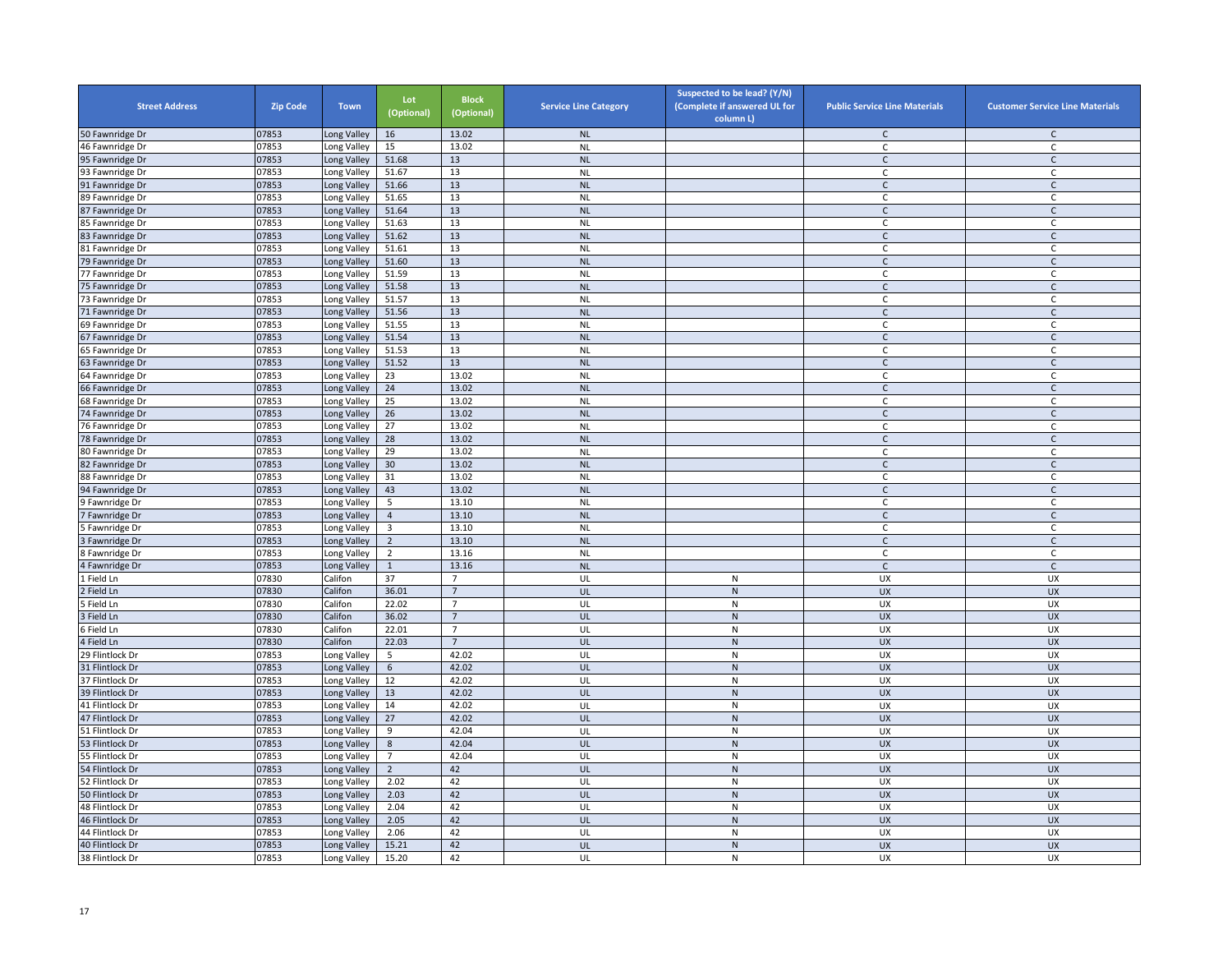| <b>Street Address</b>                | <b>Zip Code</b> | <b>Town</b>                | Lot<br>(Optional) | <b>Block</b><br>(Optional) | <b>Service Line Category</b> | Suspected to be lead? (Y/N)<br>(Complete if answered UL for<br>column L) | <b>Public Service Line Materials</b> | <b>Customer Service Line Materials</b> |
|--------------------------------------|-----------------|----------------------------|-------------------|----------------------------|------------------------------|--------------------------------------------------------------------------|--------------------------------------|----------------------------------------|
| 36 Flintlock Dr                      | 07853           | Long Valley                | 15.19             | 42                         | UL                           | $\mathsf{N}$                                                             | <b>UX</b>                            | <b>UX</b>                              |
| 34 Flintlock Dr                      | 07853           | Long Valley                | 15.18             | 42                         | UL                           | ${\sf N}$                                                                | UX                                   | UX                                     |
| 32 Flintlock Dr                      | 07853           | Long Valley                | 15.17             | 42                         | UL                           | $\mathsf{N}$                                                             | <b>UX</b>                            | <b>UX</b>                              |
| 10 Flintlock Dr                      | 07853           | Long Valley                | 15.06             | 42                         | UL                           | N                                                                        | <b>UX</b>                            | UX                                     |
| 11 Flintlock Dr                      | 07853           | Long Valley                | 16                | 42.01                      | UL                           | ${\sf N}$                                                                | <b>UX</b>                            | <b>UX</b>                              |
| 12 Flintlock Dr                      | 07853           | Long Valley                | 15.07             | 42                         | UL                           | $\mathsf{N}$                                                             | UX                                   | UX                                     |
| 14 Flintlock Dr                      | 07853           | Long Valley                | 15.08             | 42                         | UL                           | ${\sf N}$                                                                | <b>UX</b>                            | <b>UX</b>                              |
| 15 Flintlock Dr                      | 07853           | Long Valley                | 15                | 42.01                      | UL                           | ${\sf N}$                                                                | UX                                   | UX                                     |
| 16 Flintlock Dr                      | 07853           | Long Valley                | 15.09             | 42                         | UL                           | ${\sf N}$                                                                | <b>UX</b>                            | <b>UX</b>                              |
| 17 Flintlock Dr                      | 07853           | Long Valley                | 14                | 42.01                      | UL                           | ${\sf N}$                                                                | UX                                   | UX                                     |
| 20 Flintlock Dr                      | 07853           | Long Valley                | 15.11             | 42                         | UL                           | ${\sf N}$                                                                | <b>UX</b>                            | <b>UX</b>                              |
| 21 Flintlock Dr                      | 07853           | Long Valley                | 12                | 42.01                      | UL                           | ${\sf N}$                                                                | UX                                   | <b>UX</b>                              |
| 22 Flintlock Dr                      | 07853           | Long Valley                | 15.12             | 42                         | UL                           | $\mathsf{N}$                                                             | <b>UX</b>                            | <b>UX</b>                              |
| 23 Flintlock Dr                      | 07853           | Long Valley                | 11                | 42.01                      | UL                           | ${\sf N}$                                                                | UX                                   | UX                                     |
| 24 Flintlock Dr                      | 07853           | Long Valley                | 15.13             | 42                         | UL                           | ${\sf N}$                                                                | <b>UX</b>                            | <b>UX</b>                              |
| 26 Flintlock Dr                      | 07853           | Long Valley                | 15.14             | 42                         | UL                           | $\mathsf{N}$                                                             | UX                                   | <b>UX</b>                              |
| 19 Flintlock Dr                      | 07853           | Long Valley                | 13                | 42.01                      | UL                           | ${\sf N}$                                                                | <b>UX</b>                            | <b>UX</b>                              |
| 18 Flintlock Dr                      | 07853           | Long Valley                | 15.10             | 42                         | UL                           | ${\sf N}$                                                                | UX                                   | UX                                     |
| 28 Flintlock Dr                      | 07853           | Long Valley                | 15.15             | 42                         | UL                           | N                                                                        | <b>UX</b>                            | <b>UX</b>                              |
| Flintlock Dr                         | 07853           | Long Valley                | 15.02             | 42                         | UL                           | ${\sf N}$                                                                | UX                                   | UX                                     |
| 3 Flintlock Dr                       | 07853           | Long Valley                | $\mathbf{1}$      | 42.01                      | UL                           | $\overline{N}$                                                           | UX                                   | UX                                     |
| 4 Flintlock Dr                       | 07853           | Long Valley                | 15.03             | 42                         | UL                           | $\mathsf{N}$                                                             | <b>UX</b>                            | UX                                     |
| 6 Flintlock Dr                       | 07853           | Long Valley                | 15.04             | 42                         | UL                           | ${\sf N}$                                                                | UX                                   | <b>UX</b>                              |
| 8 Flintlock Dr                       | 07853           | Long Valley                | 15.05             | 42                         | UL                           | ${\sf N}$                                                                | UX                                   | UX                                     |
| 9 Flintlock Dr                       | 07853           | Long Valley                | 17                | 42.01                      | UL                           | N                                                                        | <b>UX</b>                            | <b>UX</b>                              |
| 30 Flintlock Drive                   | 07853           | Long Valley                | 15.16             | 42                         | UL                           | N                                                                        | UX                                   | UX                                     |
| 163 Flocktown Rd                     | 07853           | Long Valley                | 2.17              | 23.04                      | <b>NL</b>                    |                                                                          | $\mathsf{C}$                         | $\mathsf C$                            |
| 165 Flocktown Rd                     | 07853           | Long Valley                | 2.18              | 23.04                      | <b>NL</b>                    |                                                                          | C                                    | C                                      |
| 167 Flocktown Rd<br>169 Flocktown Rd | 07853           | Long Valley                | 2.19              | 23.04                      | <b>NL</b>                    |                                                                          | $\mathsf{C}$<br>C                    | $\mathsf C$                            |
|                                      | 07853<br>07853  | Long Valley                | 2.20              | 23.04<br>23.04             | <b>NL</b><br><b>NL</b>       |                                                                          | $\mathsf{C}$                         | C<br>$\mathsf{C}$                      |
| 171 Flocktown Rd<br>173 Flocktown Rd | 07853           | Long Valley<br>Long Valley | 2.21<br>2.22      | 23.04                      | <b>NL</b>                    |                                                                          | C                                    | C                                      |
| 175 Flocktown Rd                     | 07853           | Long Valley                | 2.23              | 23.04                      | <b>NL</b>                    |                                                                          | $\mathsf{C}$                         | $\mathsf{C}$                           |
| 151 Flocktown Rd                     | 07853           | Long Valley                | 6                 | 23.06                      | <b>NL</b>                    |                                                                          | C                                    | C                                      |
| 149 Flocktown Rd                     | 07853           | Long Valley                | 5                 | 23.06                      | <b>NL</b>                    |                                                                          | $\mathsf{C}$                         | C                                      |
| 147 Flocktown Rd                     | 07853           | Long Valley                | $\overline{4}$    | 23.06                      | <b>NL</b>                    |                                                                          | $\mathsf{C}$                         | $\mathsf{C}$                           |
| 145 Flocktown Rd                     | 07853           | Long Valley                | $\overline{3}$    | 23.06                      | <b>NL</b>                    |                                                                          | C                                    | C                                      |
| 186 Flocktown Rd                     | 07853           | Long Valley                | 45                | 20.10                      | <b>NL</b>                    |                                                                          | C                                    | C                                      |
| 185 Flocktown Rd                     | 07853           | Long Valley                | 1.01              | 23.04                      | <b>NL</b>                    |                                                                          | $\mathsf{C}$                         | $\mathsf{C}$                           |
| 201 Flocktown Rd                     | 07853           | Long Valley                | $\overline{3}$    | 13.13                      | <b>NL</b>                    |                                                                          | P                                    | P                                      |
| 203 Flocktown Rd                     | 07853           | Long Valley                | $\overline{4}$    | 13.13                      | <b>NL</b>                    |                                                                          | P                                    | P                                      |
| 205 Flocktown Rd                     | 07853           | Long Valley                | 5                 | 13.13                      | <b>NL</b>                    |                                                                          | P                                    | P                                      |
| 209 Flocktown Rd                     | 07853           | Long Valley                | $\overline{7}$    | 13.13                      | <b>NL</b>                    |                                                                          | P                                    | P                                      |
| 215 Flocktown Rd                     | 07853           | Long Valley                | 9                 | 13.13                      | <b>NL</b>                    |                                                                          | P                                    | P                                      |
| 235 Flocktown Rd                     | 07853           | Long Valley                | 34                | 13.15                      | <b>NL</b>                    |                                                                          | P                                    | P                                      |
| 233 Flocktown Rd                     | 07853           | Long Valley                | 35                | 13.15                      | <b>NL</b>                    |                                                                          | Þ                                    | P                                      |
| 216 Flocktown Rd                     | 07853           | Long Valley                | 58                | 12.01                      | <b>NL</b>                    |                                                                          | P                                    | P                                      |
| 40 Flocktown Rd                      | 07853           | Long Valley                | $\overline{2}$    | 12.01                      | <b>NL</b>                    |                                                                          | P                                    | P                                      |
| 244 Flocktown Rd                     | 07853           | Long Valley                | $\overline{3}$    | 12.01                      | <b>NL</b>                    |                                                                          | P                                    | P                                      |
| 252 Flocktown Rd                     | 07853           | Long Valley                | $\overline{4}$    | 12.01                      | <b>NL</b>                    |                                                                          | P                                    | P                                      |
| 253 Flocktown Rd                     | 07853           | Long Valley                | 33                | 13.15                      | <b>NL</b>                    |                                                                          | P                                    | P                                      |
| 211 Flocktown Rd                     | 07853           | Long Valley                | 8                 | 13.13                      | <b>NL</b>                    |                                                                          | P                                    | P                                      |
| 150 Flocktown Rd                     | 07853           | Long Valley                | 42                | 20.10                      | <b>NL</b>                    |                                                                          | $\mathsf{C}$                         | $\mathsf{C}$                           |
| 321 Flocktown Rd                     | 07853           | Long Valley                | 62.01             | 13                         | <b>NL</b>                    |                                                                          | P                                    | P                                      |
| 229 Flocktown Rd                     | 07853           | Long Valley                | 36                | 13.15                      | <b>NL</b>                    |                                                                          | P                                    | P                                      |
| 319 Flocktown Rd                     | 07853           | Long Valley                | 62                | 13                         | <b>NL</b>                    |                                                                          | P                                    | P                                      |
| 200 Flocktown Rd                     | 07853           | Long Valley                | 54.02             | 12.01                      | <b>NL</b>                    |                                                                          | P                                    | P                                      |
| 106 Flocktown Rd                     | 07853           | Long Valley                | 18                | 20.09                      | <b>NL</b>                    |                                                                          | $\mathsf{C}$                         | $\mathsf{C}$                           |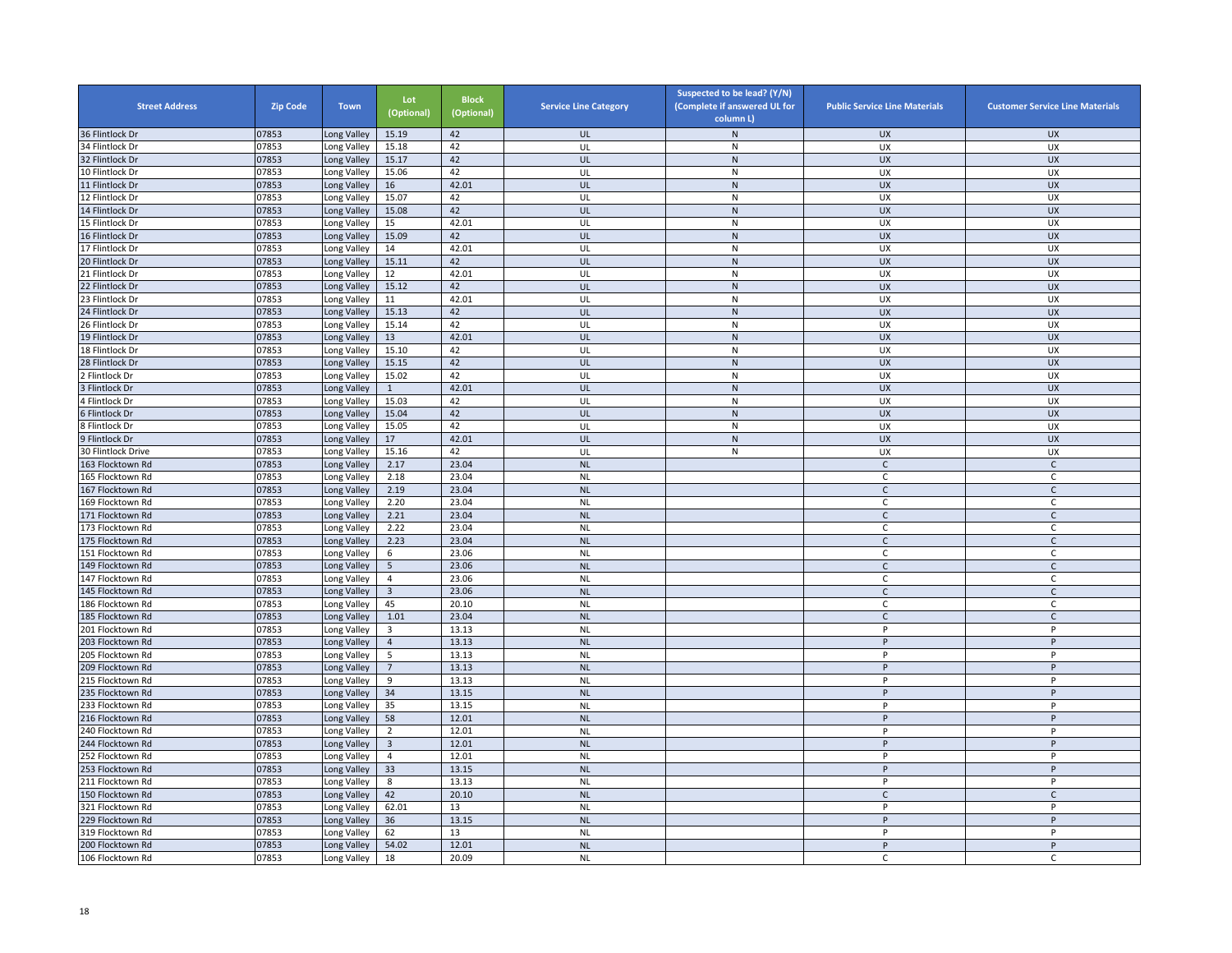| <b>Street Address</b>                | <b>Zip Code</b> | <b>Town</b>               | Lot<br>(Optional) | <b>Block</b><br>(Optional) | <b>Service Line Category</b> | Suspected to be lead? (Y/N)<br>(Complete if answered UL for<br>column L) | <b>Public Service Line Materials</b> | <b>Customer Service Line Materials</b> |
|--------------------------------------|-----------------|---------------------------|-------------------|----------------------------|------------------------------|--------------------------------------------------------------------------|--------------------------------------|----------------------------------------|
| 198 Flocktown Rd                     | 07853           | ong Valley                | 54.01             | 12.01                      | <b>NL</b>                    |                                                                          | P                                    | P                                      |
| 184 Flocktown Rd                     | 07853           | Long Valley               | 45.02             | 20.10                      | <b>NL</b>                    |                                                                          | $\mathsf{C}$                         | $\mathsf{C}$                           |
| 309 Flocktown Rd                     | 07853           | Long Valley               | 61                | 13                         | <b>NL</b>                    |                                                                          | P                                    | P                                      |
| 138 Flocktown Rd                     | 07853           | ong Valley                | 40                | 20.10                      | <b>NL</b>                    |                                                                          | $\mathsf{C}$                         | C                                      |
| 134 Flocktown Rd                     | 07853           | Long Valley               | 40.01             | 20.10                      | <b>NL</b>                    |                                                                          | $\mathsf{C}$                         | $\mathsf{C}$                           |
| 136 Flocktown Rd                     | 07853           | ong Valley                | 40.02             | 20.10                      | <b>NL</b>                    |                                                                          | $\mathsf{C}$                         | $\mathsf{C}$                           |
| 140 Flocktown Rd                     | 07853           | Long Valley               | 40.03             | 20.10                      | <b>NL</b>                    |                                                                          | $\mathsf{C}$                         | $\mathsf C$                            |
| 311 Flocktown Rd                     | 07853           | ong Valley                | 61.01             | 13                         | <b>NL</b>                    |                                                                          | P                                    | P                                      |
| 196 Flocktown Rd                     | 07853           | Long Valley               | 54                | 12.01                      | <b>NL</b>                    |                                                                          | P                                    | P                                      |
| 90 Flocktown Rd                      | 07853           | Long Valley               | 23                | 20.11                      | <b>NL</b>                    |                                                                          | C                                    | $\mathsf{C}$                           |
| 90 Flocktown Rd                      | 07853           | ong Valley                | 23                | 20.11                      | <b>NL</b>                    |                                                                          | $\mathsf{C}$                         | $\mathsf{C}$                           |
| 68 Flocktown Rd                      | 07853           | Long Valley               | 42                | 20.13                      | <b>NL</b>                    |                                                                          | C                                    | C                                      |
| 72 Flocktown Rd                      | 07853           | ong Valley                | 41                | 20.13                      | <b>NL</b>                    |                                                                          | $\mathsf{C}$                         | $\mathsf{C}$                           |
| 63 Flocktown Rd                      | 07853           | ong Valley                | 29                | 22                         | <b>NL</b>                    |                                                                          | C                                    | C                                      |
| 207 Flocktown Rd.                    | 07853           | ong Valley                | 6                 | 13.13                      | <b>NL</b>                    |                                                                          | P                                    | P                                      |
| 19 Flocktown Road                    | 07853           | Long Valley               | 18                | 23                         | <b>NL</b>                    |                                                                          | C                                    | C                                      |
| 11 Forest View Dr                    | 07853           | ong Valley                | 30                | 36.06                      | UL                           | $\mathsf{N}$                                                             | <b>UX</b>                            | <b>UX</b>                              |
| 13 Forest View Dr                    | 07853           | Long Valley               | 29                | 36.06                      | UL                           | N                                                                        | <b>UX</b>                            | <b>UX</b>                              |
| 15 Forest View Dr                    | 07853           | ong Valley                | 28                | 36.06                      | UL                           | ${\sf N}$                                                                | <b>UX</b>                            | <b>UX</b>                              |
| 7 Forest View Dr                     | 07853           | ong Valley                | 27                | 36.06                      | UL                           | N                                                                        | UX                                   | UX                                     |
| 16 Forest View Dr                    | 07853           | ong Valley                | 26                | 36.06                      | UL                           | ${\sf N}$                                                                | <b>UX</b>                            | <b>UX</b>                              |
| 12 Forest View Dr                    | 07853           | Long Valley               | 25                | 36.06                      | UL                           | ${\sf N}$                                                                | UX                                   | UX                                     |
| Forest View Dr                       | 07853           | Long Valley               | 34                | 36.06                      | UL                           | ${\sf N}$                                                                | <b>UX</b>                            | <b>UX</b>                              |
| Forest View Dr                       | 07853           | Long Valley               | 33                | 36.06                      | UL                           | N                                                                        | UX                                   | UX                                     |
| Forest View Dr                       | 07853           | ong Valley                | 32                | 36.06                      | UL                           | ${\sf N}$                                                                | <b>UX</b>                            | <b>UX</b>                              |
| 9 Forest View Dr                     | 07853           | Long Valley               | 31                | 36.06                      | UL                           | ${\sf N}$                                                                | UX                                   | <b>UX</b>                              |
| Forest View Dr                       | 07853           | ong Valley                | 24                | 36.06                      | UL                           | $\mathsf{N}$                                                             | UX                                   | <b>UX</b>                              |
| Forest View Dr                       | 07853           |                           | 23                | 36.06                      |                              | ${\sf N}$                                                                | UX                                   |                                        |
| Forest View Dr                       | 07853           | ong Valley.<br>ong Valley | 22                | 36.06                      | UL<br>UL                     | ${\sf N}$                                                                | <b>UX</b>                            | UX<br><b>UX</b>                        |
|                                      | 07853           | Long Valley               | 42                | 11.04                      | <b>NL</b>                    |                                                                          | C                                    | P                                      |
| Ginger Ln                            | 07853           |                           | $\overline{2}$    | 11.06                      | <b>NL</b>                    |                                                                          | $\mathsf{C}$                         | P                                      |
| Ginger Ln                            | 07853           | Long Valley               | 41                | 11.04                      |                              |                                                                          |                                      | P                                      |
| 4 Ginger Ln                          | 07853           | Long Valley               | 40                | 11.04                      | <b>NL</b><br><b>NL</b>       |                                                                          | $\mathsf C$<br>C                     | P                                      |
| Ginger Ln                            | 07853           | Long Valley               | 12                | 41.02                      | UL                           | ${\sf N}$                                                                | UX                                   | <b>UX</b>                              |
| 9 Green Hills Rd<br>1 Green Hills Rd | 07853           | ong Valley                | 11                | 41.02                      | UL                           | $\mathsf{N}$                                                             | UX                                   | <b>UX</b>                              |
| 23 Green Hills Rd                    | 07853           | ong Valley<br>ong Valley  | 10                | 41.02                      | UL                           | ${\sf N}$                                                                | UX                                   | UX                                     |
| 5 Green Hills Rd                     | 07853           |                           |                   | 41.02                      |                              | ${\sf N}$                                                                |                                      |                                        |
| 1 Green Hills Rd                     | 07853           | Long Valley               | 9                 | 41.02                      | UL<br>UL                     | ${\sf N}$                                                                | <b>UX</b><br>UX                      | <b>UX</b><br>UX                        |
|                                      |                 | Long Valley               | 26                |                            | UL                           |                                                                          | <b>UX</b>                            | <b>UX</b>                              |
| 5 Green Hills Rd                     | 07853           | ong Valley                | 25                | 41.02                      |                              | ${\sf N}$                                                                |                                      |                                        |
| 14 Green Hills Rd                    | 07853           | Long Valley               | 25                | 41.01<br>41.01             | UL                           | ${\sf N}$                                                                | UX                                   | <b>UX</b>                              |
| 16 Green Hills Rd                    | 07853           | ong Valley                | 24                |                            | UL                           | $\mathsf{N}$                                                             | <b>UX</b>                            | <b>UX</b>                              |
| 18 Green Hills Rd                    | 07853           | ong Valley                | 23                | 41.01                      | UL                           | ${\sf N}$                                                                | UX                                   | <b>UX</b>                              |
| 7 Green Hills Rd                     | 07853           | ong Valley                | 24                | 41.02                      | UL                           | ${\sf N}$                                                                | <b>UX</b>                            | <b>UX</b>                              |
| Green Hills Rd                       | 07853           | Long Valley               | 28                | 41.01                      | UL                           | ${\sf N}$                                                                | UX                                   | UX                                     |
| Green Hills Rd                       | 07853           | Long Valley               | 27                | 41.01                      | UL                           | ${\sf N}$                                                                | <b>UX</b>                            | <b>UX</b>                              |
| Green Hills Rd                       | 07853           | Long Valley               | 26                | 41.01                      | UL                           | $\mathsf{N}$                                                             | <b>UX</b>                            | <b>UX</b>                              |
| Green Hills Rd                       | 07853           | Long Valley               | 29                | 41.02                      | UL                           | ${\sf N}$                                                                | <b>UX</b>                            | <b>UX</b>                              |
| Green Hills Rd                       | 07853           | ong Valley                | 28                | 41.02                      | UL                           | N                                                                        | UX                                   | UX                                     |
| Green Hills Rd                       | 07853           | Long Valley               | 27                | 41.02                      | UL                           | ${\sf N}$                                                                | <b>UX</b>                            | <b>UX</b>                              |
| 27 Green Hills Road                  | 07853           | ong Valley                | $\overline{7}$    | 41.02                      | UL                           | ${\sf N}$                                                                | UX                                   | UX                                     |
| 101 Hacklebarney Rd                  | 07853           | Long Valley               | 1.06              | 62                         | UL                           | ${\sf N}$                                                                | <b>UX</b>                            | <b>UX</b>                              |
| 105 Hacklebarney Rd                  | 07853           | Long Valley               | 1.07              | 62                         | UL                           | ${\sf N}$                                                                | UX                                   | UX                                     |
| 111 Hacklebarney Rd                  | 07853           | Long Valley               | 1.04              | 62                         | UL                           | ${\sf N}$                                                                | UX                                   | <b>UX</b>                              |
| 114 Hacklebarney Rd                  | 07853           | Long Valley               | $\overline{2}$    | 42.03                      | UL                           | N                                                                        | UX                                   | <b>UX</b>                              |
| 103 Hacklebarney Rd                  | 07853           | ong Valley                | 1.08              | 62                         | UL                           | $\mathsf{N}$                                                             | UX                                   | UX                                     |
| 107 Hacklebarney Rd                  | 07853           | ong Valley.               | 1.05              | 62                         | UL                           | ${\sf N}$                                                                | UX                                   | <b>UX</b>                              |
| 113 Hacklebarney Rd                  | 07853           | Long Valley               | 1.03              | 62                         | UL                           | ${\sf N}$                                                                | <b>UX</b>                            | <b>UX</b>                              |
| 30 Hacklebarney Rd                   | 07853           | Long Valley               | $\overline{3}$    | 61                         | UL                           | ${\sf N}$                                                                | <b>UX</b>                            | UX                                     |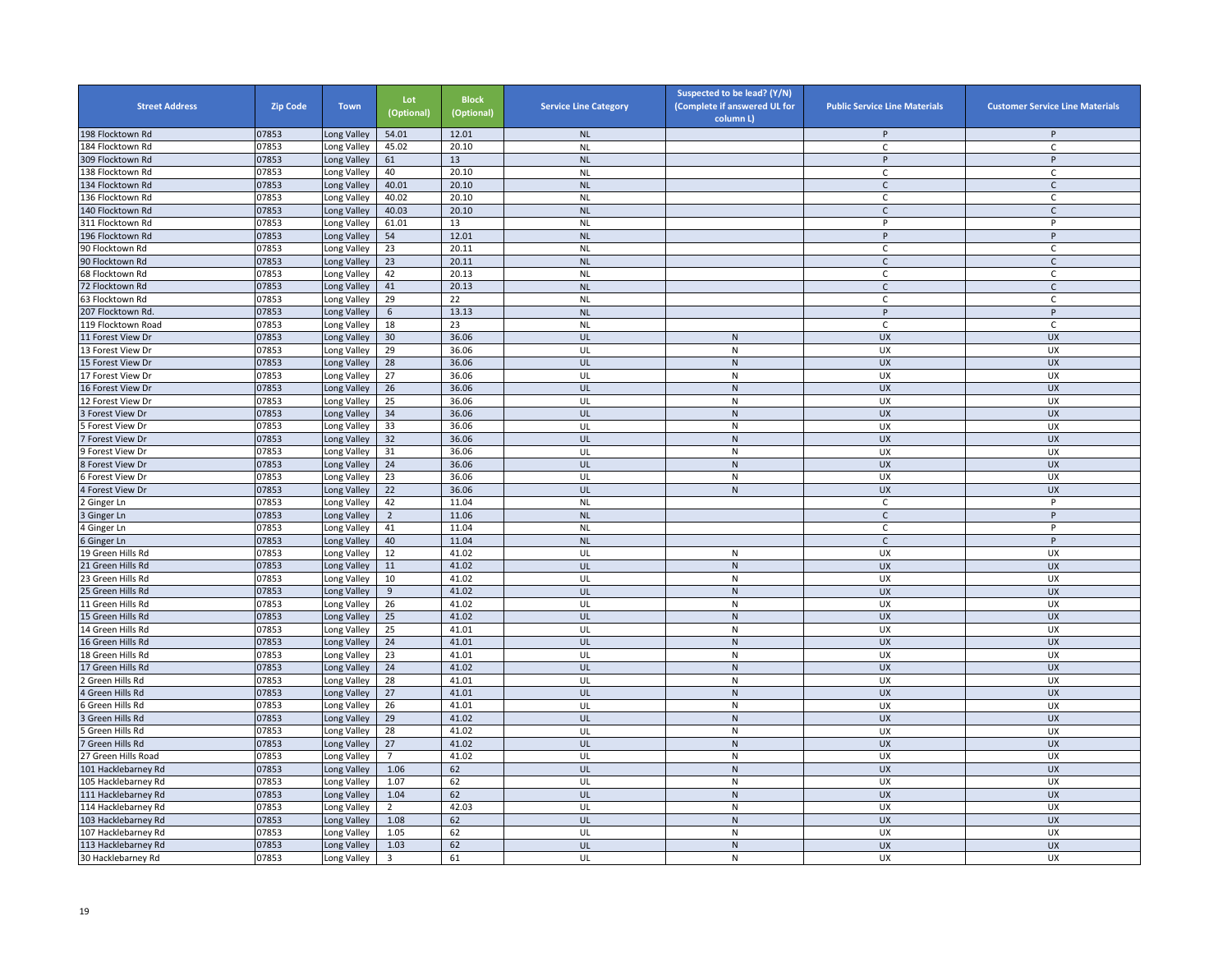| <b>Street Address</b>          | <b>Zip Code</b> | <b>Town</b>                | Lot<br>(Optional) | <b>Block</b><br>(Optional) | <b>Service Line Category</b> | Suspected to be lead? (Y/N)<br>(Complete if answered UL for<br>column L | <b>Public Service Line Materials</b> | <b>Customer Service Line Materials</b> |
|--------------------------------|-----------------|----------------------------|-------------------|----------------------------|------------------------------|-------------------------------------------------------------------------|--------------------------------------|----------------------------------------|
| 34 Hacklebarney Rd             | 07853           | ong Valley                 | $\overline{2}$    | 61                         | UL                           | $\mathsf{N}$                                                            | <b>UX</b>                            | <b>UX</b>                              |
| 35 Hacklebarney Rd             | 07853           | ong Valley                 | 1.09              | 62                         | UL                           | N                                                                       | UX                                   | <b>UX</b>                              |
| 70 Hacklebarney Rd             | 07853           | Long Valley                | 12.01             | 42                         | UL                           | $\mathsf{N}$                                                            | UX                                   | <b>UX</b>                              |
| 72 Hacklebarney Rd             | 07853           | Long Valley                | 11.01             | 42                         | UL                           | ${\sf N}$                                                               | UX                                   | UX                                     |
| 64 Hacklebarney Rd             | 07853           | Long Valley                | 12.02             | 42                         | UL                           | $\mathsf{N}$                                                            | UX                                   | <b>UX</b>                              |
| 61 Hacklebarney Rd             | 07853           | Long Valley                | $\mathbf{1}$      | 62                         | UL                           | N                                                                       | <b>UX</b>                            | <b>UX</b>                              |
| 16 Hacklebarney Rd             | 07853           | Long Valley                | $\overline{4}$    | 61                         | UL                           | ${\sf N}$                                                               | <b>UX</b>                            | <b>UX</b>                              |
| 93 Hacklebarney Rd             | 07853           | Long Valley                | 1.16              | 62                         | UL                           | ${\sf N}$                                                               | <b>UX</b>                            | UX                                     |
| 99 Hacklebarney Rd             | 07853           | Long Valley                | 1.18              | 62                         | UL                           | ${\sf N}$                                                               | <b>UX</b>                            | <b>UX</b>                              |
| 89 Hacklebarney Rd             | 07853           | Long Valley                | 1.15              | 62                         | UL                           | ${\sf N}$                                                               | UX                                   | UX                                     |
| Harmony Court                  | 07853           | Long Valley                | 28                | 20.08                      | <b>NL</b>                    |                                                                         | P                                    | P                                      |
| Harmony Court                  | 07853           | Long Valley                | 21                | 20.08                      | <b>NL</b>                    |                                                                         | P                                    | P                                      |
| Harmony Court                  | 07853           | Long Valley                | 22                | 20.08                      | <b>NL</b>                    |                                                                         | P                                    | P                                      |
| Harmony Court                  | 07853           | Long Valley                | 23                | 20.08                      | <b>NL</b>                    |                                                                         | P                                    | P                                      |
| <b>Harmony Court</b>           | 07853           | Long Valley                | 29                | 20.08                      | <b>NL</b>                    |                                                                         | P                                    | P                                      |
| 10 Hemlock Dr                  | 07853           | Long Valley                | 11                | 23.02                      | <b>NL</b>                    |                                                                         | C                                    | C                                      |
| 20 Hemlock Dr                  | 07853           | Long Valley                | 15                | 23.02                      | <b>NL</b>                    |                                                                         | $\mathsf{C}$                         | $\mathsf{C}$                           |
| 18 Hemlock Dr                  | 07853           | Long Valley                | 14                | 23.02                      | <b>NL</b>                    |                                                                         | C                                    | C                                      |
| 16 Hemlock Dr                  | 07853           | Long Valley                | 13                | 23.02                      | <b>NL</b>                    |                                                                         | $\mathsf C$                          | $\mathsf{C}$                           |
| 14 Hemlock Dr                  | 07853           | Long Valley                | 12                | 23.02                      | <b>NL</b>                    |                                                                         | C.                                   | C                                      |
| 11 Hemlock Dr                  | 07853           | Long Valley                | 3.16              | 23                         | <b>NL</b>                    |                                                                         | $\mathsf{C}$                         | C                                      |
| 15 Hemlock Dr                  | 07853           | ong Valley                 | 3.17              | 23                         | <b>NL</b>                    |                                                                         | $\mathsf{C}$                         | C                                      |
| 17 Hemlock Dr                  | 07853           | Long Valley                | 3.18              | 23                         | <b>NL</b>                    |                                                                         | $\mathsf{C}$                         | $\mathsf{C}$                           |
| 19 Hemlock Dr                  | 07853           | Long Valley                | 3.19              | 23                         | <b>NL</b>                    |                                                                         | C                                    | $\mathsf{C}$                           |
| 21 Hemlock Dr                  | 07853           | Long Valley                | 3.20              | 23                         | <b>NL</b>                    |                                                                         | $\mathsf{C}$                         | $\mathsf{C}$                           |
| 23 Hemlock Dr                  | 07853           | Long Valley                | 3.21              | 23                         | <b>NL</b>                    |                                                                         | $\mathsf{C}$                         | $\mathsf{C}$                           |
| 25 Hemlock Dr                  | 07853           | Long Valley                | 3.22              | 23                         | <b>NL</b>                    |                                                                         | $\mathsf{C}$                         | $\mathsf{C}$                           |
| 27 Hemlock Dr                  | 07853           | Long Valley                | 3.23              | 23                         | <b>NL</b>                    |                                                                         | C                                    | C                                      |
| Hemlock Dr                     | 07853           | Long Valley                | 8                 | 23.02                      | <b>NL</b>                    |                                                                         | $\mathsf{C}$                         | $\mathsf C$                            |
| Hemlock Dr                     | 07853           | Long Valley                | 9                 | 23.02                      | <b>NL</b>                    |                                                                         | C.                                   | C                                      |
| Hemlock Dr                     | 07853           | Long Valley                | 10                | 23.02                      | <b>NL</b>                    |                                                                         | $\mathsf{C}$                         | $\mathsf C$                            |
| Hemlock Dr                     | 07853           | Long Valley                | 3.01              | 23                         | <b>NL</b>                    |                                                                         | C                                    | C                                      |
| Hemlock Dr                     | 07853           | Long Valley                | 3.03              | 23                         | <b>NL</b>                    |                                                                         | $\mathsf{C}$                         | $\mathsf{C}$                           |
| Hemlock Dr                     | 07853           | Long Valley                | 3.04              | 23                         | <b>NL</b>                    |                                                                         | C                                    | C                                      |
| <b>Hemlock Drive</b>           | 07853           | Long Valley                | 3.02              | 23                         | <b>NL</b>                    |                                                                         | C                                    | C                                      |
| <b>Heritage Court</b>          | 07853           | Long Valley                | 60                | 12.01                      | UL                           | N                                                                       | UX                                   | UX                                     |
| Heritage Court                 | 07853           | Long Valley                | 60.01             | 12.01                      | UL                           | ${\sf N}$                                                               | <b>UX</b>                            | <b>UX</b>                              |
| <b>Heritage Court</b>          | 07853           | Long Valley                | 60.02             | 12.01                      | UL                           | ${\sf N}$                                                               | UX                                   | UX                                     |
| 21 Hickory Ln                  | 07853<br>07853  | Long Valley                | 3.29<br>3.28      | 23<br>23                   | <b>NL</b>                    |                                                                         | $\mathsf C$                          | $\mathsf{C}$<br>$\mathsf{C}$           |
| 23 Hickory Ln<br>25 Hickory Ln | 07853           | Long Valley                | 3.27              | 23                         | <b>NL</b><br><b>NL</b>       |                                                                         | C                                    |                                        |
| 27 Hickory Ln                  | 07853           | Long Valley<br>Long Valley | 3.26              | 23                         | <b>NL</b>                    |                                                                         | $\mathsf{C}$<br>C                    | $\mathsf{C}$<br>C                      |
| 29 Hickory Ln                  | 07853           | ong Valley                 | 3.25              | 23                         | <b>NL</b>                    |                                                                         | $\mathsf{C}$                         | $\mathsf C$                            |
| 31 Hickory Ln                  | 07853           | ong Valley                 | 3.24              | 23                         | <b>NL</b>                    |                                                                         | C                                    | C                                      |
| 32 Hickory Ln                  | 07853           | Long Valley                | 3.39              | 23                         | <b>NL</b>                    |                                                                         | $\mathsf{C}$                         | $\mathsf{C}$                           |
| 30 Hickory Ln                  | 07853           | Long Valley                | 3.40              | 23                         | <b>NL</b>                    |                                                                         | $\mathsf{C}$                         | C                                      |
| 20 Hickory Ln                  | 07853           | Long Valley                | 3.47              | 23                         | <b>NL</b>                    |                                                                         | $\mathsf{C}$                         | $\mathsf{C}$                           |
| 18 Hickory Ln                  | 07853           | Long Valley                | 3.48              | 23                         | <b>NL</b>                    |                                                                         | $\mathsf{C}$                         | $\mathsf{C}$                           |
| 12 Hickory Ln                  | 07853           | Long Valley                | 12                | 23.05                      | <b>NL</b>                    |                                                                         | $\mathsf{C}$                         | $\mathsf{C}$                           |
| 10 Hickory Ln                  | 07853           | Long Valley                | 11                | 23.05                      | <b>NL</b>                    |                                                                         | C                                    | $\mathsf C$                            |
| 11 Hickory Ln                  | 07853           | Long Valley                | 13                | 23.03                      | <b>NL</b>                    |                                                                         | $\mathsf{C}$                         | $\mathsf{C}$                           |
| 15 Hickory Ln                  | 07853           | Long Valley                | 12                | 23.03                      | <b>NL</b>                    |                                                                         | C                                    | $\mathsf{C}$                           |
| 17 Hickory Ln                  | 07853           | Long Valley                | 11                | 23.03                      | <b>NL</b>                    |                                                                         | $\mathsf{C}$                         | $\mathsf{C}$                           |
| 19 Hickory Ln                  | 07853           | Long Valley                | 10                | 23.03                      | <b>NL</b>                    |                                                                         | C                                    | C                                      |
| 8 Hickory Ln                   | 07853           | Long Valley                | 10                | 23.05                      | <b>NL</b>                    |                                                                         | $\mathsf{C}$                         | $\mathsf{C}$                           |
| Hickory Ln                     | 07853           | Long Valley                | 9                 | 23.05                      | <b>NL</b>                    |                                                                         | C                                    | C                                      |
| 4 Hickory Ln                   | 07853           | Long Valley                | 8                 | 23.05                      | <b>NL</b>                    |                                                                         | $\mathsf{C}$                         | $\mathsf{C}$                           |
| 1 Hickory Ln                   | 07853           | Long Valley                | 18                | 23.03                      | <b>NL</b>                    |                                                                         | C                                    | C                                      |
|                                |                 |                            |                   |                            |                              |                                                                         |                                      |                                        |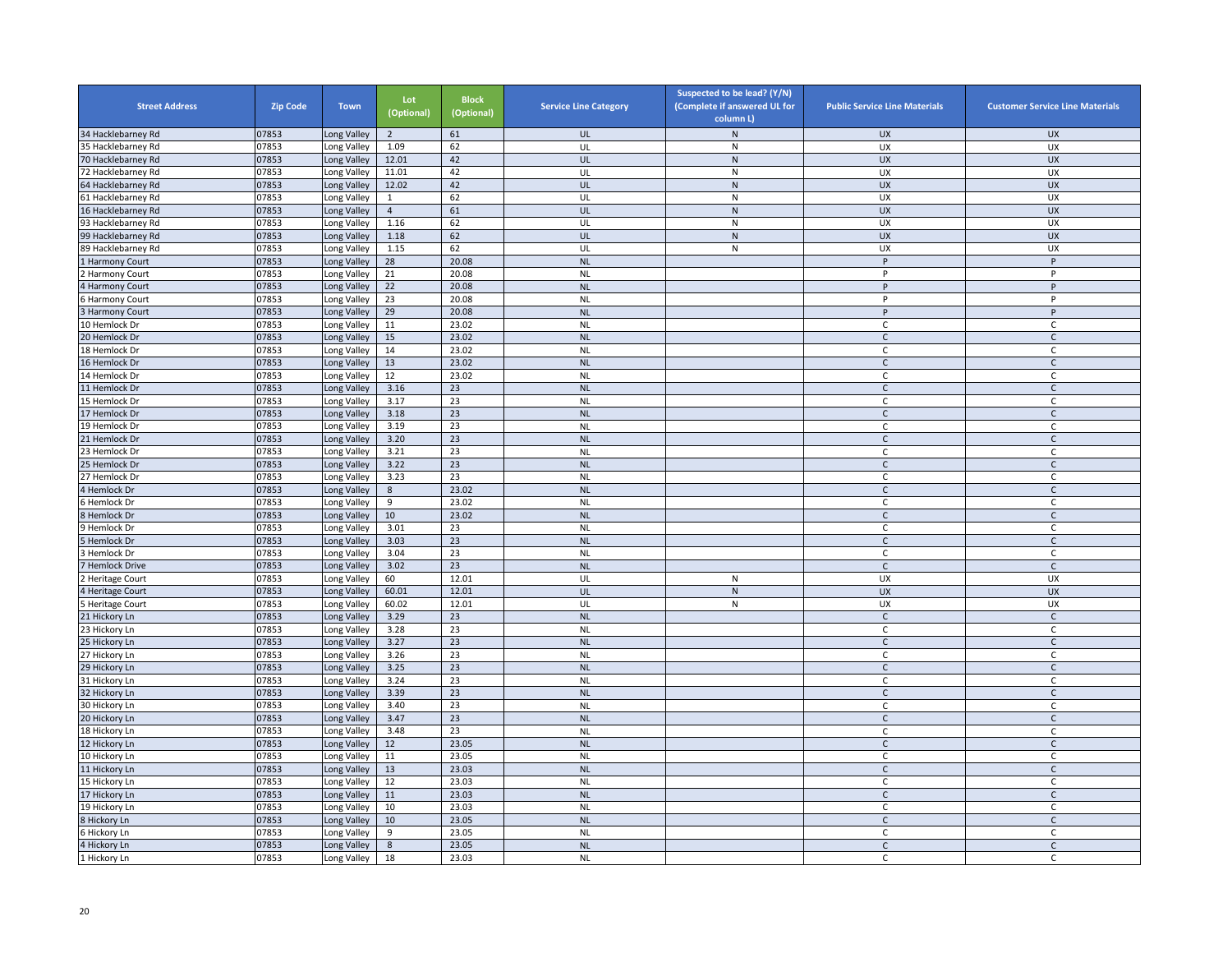| <b>Street Address</b>              | <b>Zip Code</b> | <b>Town</b> | Lot<br>(Optional) | <b>Block</b><br>(Optional) | <b>Service Line Category</b> | Suspected to be lead? (Y/N)<br>(Complete if answered UL for<br>column L) | <b>Public Service Line Materials</b> | <b>Customer Service Line Materials</b> |
|------------------------------------|-----------------|-------------|-------------------|----------------------------|------------------------------|--------------------------------------------------------------------------|--------------------------------------|----------------------------------------|
| 3 Hickory Ln                       | 07853           | Long Valley | 17                | 23.03                      | <b>NL</b>                    |                                                                          | $\mathsf{C}$                         | $\mathsf{C}$                           |
| Hickory Ln                         | 07853           | Long Valley | 16                | 23.03                      | <b>NL</b>                    |                                                                          | C                                    | $\mathsf{C}$                           |
| 7 Hickory Ln                       | 07853           | Long Valley | 15                | 23.03                      | <b>NL</b>                    |                                                                          | $\mathsf{C}$                         | $\mathsf{C}$                           |
| 10 Hidden Glen Rd                  | 07853           | Long Valley | 30.20             | 12                         | <b>NL</b>                    |                                                                          | $\mathsf{C}$                         | C                                      |
| 11 Hidden Glen Rd                  | 07853           | Long Valley | 30.36             | 12                         | <b>NL</b>                    |                                                                          | $\mathsf{C}$                         | $\mathsf{C}$                           |
| 12 Hidden Glen Rd                  | 07853           | Long Valley | 30.21             | 12                         | <b>NL</b>                    |                                                                          | C                                    | $\mathsf{C}$                           |
| 15 Hidden Glen Rd                  | 07853           | Long Valley | 30.35             | 12                         | <b>NL</b>                    |                                                                          | $\mathsf{C}$                         | $\mathsf C$                            |
| 16 Hidden Glen Rd                  | 07853           | Long Valley | 30.22             | 12                         | <b>NL</b>                    |                                                                          | C                                    | $\mathsf{C}$                           |
| 17 Hidden Glen Rd                  | 07853           | Long Valley | 30.34             | 12                         | <b>NL</b>                    |                                                                          | $\mathsf{C}$                         | $\mathsf{C}$                           |
| 18 Hidden Glen Rd                  | 07853           | Long Valley | 30.23             | 12                         | <b>NL</b>                    |                                                                          | $\mathsf{C}$                         | $\mathsf{C}$                           |
| 19 Hidden Glen Rd                  | 07853           | Long Valley | 30.33             | 12                         | <b>NL</b>                    |                                                                          | $\mathsf{C}$                         | $\mathsf{C}$                           |
| 20 Hidden Glen Rd                  | 07853           | Long Valley | 30.29             | 12                         | <b>NL</b>                    |                                                                          | $\mathsf{C}$                         | $\mathsf{C}$                           |
| 21 Hidden Glen Rd                  | 07853           | Long Valley | 30.32             | 12                         | <b>NL</b>                    |                                                                          | $\mathsf{C}$                         | $\mathsf{C}$                           |
| 22 Hidden Glen Rd                  | 07853           | Long Valley | 30.30             | 12                         | <b>NL</b>                    |                                                                          | C                                    | C                                      |
| 23 Hidden Glen Rd                  | 07853           | Long Valley | 30.31             | 12                         | <b>NL</b>                    |                                                                          | $\mathsf{C}$                         | $\mathsf{C}$                           |
| Hidden Glen Rd                     | 07853           | Long Valley | 30.41             | 12                         | <b>NL</b>                    |                                                                          | C                                    | C                                      |
| Hidden Glen Rd                     | 07853           | Long Valley | 30.42             | 12                         | <b>NL</b>                    |                                                                          | $\mathsf{C}$                         | $\mathsf{C}$                           |
| Hidden Glen Rd                     | 07853           | Long Valley | 30.40             | 12                         | <b>NL</b>                    |                                                                          | C                                    | $\mathsf{C}$                           |
| 4 Hidden Glen Rd                   | 07853           | Long Valley | 30.46             | 12                         | <b>NL</b>                    |                                                                          | $\mathsf{C}$                         | $\mathsf{C}$                           |
| Hidden Glen Rd                     | 07853           | Long Valley | 30.39             | 12                         | <b>NL</b>                    |                                                                          | C                                    | C                                      |
| 6 Hidden Glen Rd                   | 07853           | Long Valley | 30.47             | 12                         | <b>NL</b>                    |                                                                          | $\mathsf{C}$                         | $\mathsf C$                            |
| Hidden Glen Rd                     | 07853           | Long Valley | 30.38             | 12                         | <b>NL</b>                    |                                                                          | $\mathsf{C}$                         | $\mathsf{C}$                           |
| 8 Hidden Glen Rd                   | 07853           | Long Valley | 30.48             | 12                         | <b>NL</b>                    |                                                                          | $\mathsf{C}$                         | $\mathsf{C}$                           |
| 9 Hidden Glen Rd                   | 07853           | Long Valley | 30.37             | 12                         | <b>NL</b>                    |                                                                          | $\mathsf{C}$                         | $\mathsf{C}$                           |
| 10 High Ridge Rd                   | 07853           | Long Valley | 30                | 20.02                      | <b>NL</b>                    |                                                                          | $\mathsf{C}$                         | $\mathsf C$                            |
| 11 High Ridge Rd                   | 07853           | Long Valley | $\overline{7}$    | 20.03                      | <b>NL</b>                    |                                                                          | C                                    | C                                      |
| 12 High Ridge Rd                   | 07853           | Long Valley | 31                | 20.02                      | <b>NL</b>                    |                                                                          | $\mathsf{C}$                         | $\mathsf{C}$                           |
| 14 High Ridge Rd                   | 07853           | Long Valley | 32                | 20.02                      | <b>NL</b>                    |                                                                          | C                                    | $\mathsf C$                            |
| 16 High Ridge Rd                   | 07853           | Long Valley | 33                | 20.02                      | <b>NL</b>                    |                                                                          | $\mathsf{C}$                         | $\mathsf{C}$                           |
| 18 High Ridge Rd                   | 07853           | Long Valley | 34                | 20.02                      | <b>NL</b>                    |                                                                          | C.                                   | C                                      |
| 19 High Ridge Rd                   | 07853           | Long Valley | $8\phantom{1}$    | 20.07                      | <b>NL</b>                    |                                                                          | $\mathsf{C}$                         | $\mathsf{C}$                           |
| 20 High Ridge Rd                   | 07853           | Long Valley | 35                | 20.02                      | <b>NL</b>                    |                                                                          | $\mathsf C$                          | $\mathsf{C}$                           |
| 1 High Ridge Rd                    | 07853           | Long Valley | 12                | 20.03                      | <b>NL</b>                    |                                                                          | $\mathsf{C}$                         | $\mathsf{C}$                           |
| High Ridge Rd                      | 07853           | Long Valley | 23                | 20.02                      | <b>NL</b>                    |                                                                          | $\mathsf{C}$                         | $\mathsf{C}$                           |
| 3 High Ridge Rd                    | 07853           | Long Valley | 11                | 20.03                      | <b>NL</b>                    |                                                                          | $\mathsf{C}$                         |                                        |
| 4 High Ridge Rd                    | 07853           | Long Valley | 24                | 20.02                      | <b>NL</b>                    |                                                                          | $\mathsf{C}$                         | C<br>$\mathsf{C}$                      |
|                                    | 07853           |             | 10                | 20.03                      |                              |                                                                          |                                      | $\mathsf{C}$                           |
| 5 High Ridge Rd<br>7 High Ridge Rd | 07853           | Long Valley | 9                 | 20.03                      | <b>NL</b><br><b>NL</b>       |                                                                          | $\mathsf{C}$<br>C                    | $\mathsf{C}$                           |
|                                    |                 | Long Valley |                   |                            |                              |                                                                          |                                      |                                        |
| 8 High Ridge Rd                    | 07853           | Long Valley | 29                | 20.02                      | <b>NL</b>                    |                                                                          | $\mathsf{C}$                         | $\mathsf{C}$                           |
| 9 High Ridge Rd                    | 07853           | Long Valley | 8                 | 20.03                      | <b>NL</b>                    |                                                                          | C                                    | C                                      |
| 12 Highland Ave                    | 07853           | Long Valley | 4.24              | 34                         | UL                           | ${\sf N}$                                                                | <b>UX</b>                            | <b>UX</b>                              |
| 14 Highland Ave                    | 07853           | Long Valley | 4.23              | 34                         | UL                           | ${\sf N}$                                                                | UX                                   | UX                                     |
| 16 Highland Ave                    | 07853           | Long Valley | 4.22              | 34                         | UL                           | ${\sf N}$                                                                | UX                                   | <b>UX</b>                              |
| 15 Highland Ave                    | 07853           | Long Valley | 4.16              | 34                         | UL                           | ${\sf N}$                                                                | UX                                   | UX                                     |
| 11 Highland Ave                    | 07853           | Long Valley | 4.15              | 34                         | UL                           | $\mathsf{N}$                                                             | <b>UX</b>                            | <b>UX</b>                              |
| 17 Highland Ave                    | 07853           | Long Valley | 4.17              | 34                         | UL                           | N                                                                        | <b>UX</b>                            | <b>UX</b>                              |
| 19 Highland Ave                    | 07853           | Long Valley | 4.18              | 34                         | UL                           | ${\sf N}$                                                                | <b>UX</b>                            | <b>UX</b>                              |
| 18 Highland Ave                    | 07853           | Long Valley | 4.21              | 34                         | UL                           | ${\sf N}$                                                                | UX                                   | UX                                     |
| 22 Highland Ave                    | 07853           | Long Valley | 4.19              | 34                         | UL                           | ${\sf N}$                                                                | <b>UX</b>                            | <b>UX</b>                              |
| 10 Highland Ave                    | 07853           | Long Valley | 4.25              | 34                         | UL                           | ${\sf N}$                                                                | UX                                   | UX                                     |
| 20 Highland Ave                    | 07853           | Long Valley | 4.20              | 34                         | UL                           | $\mathsf{N}$                                                             | <b>UX</b>                            | <b>UX</b>                              |
| 24 Highland Ave                    | 07853           | Long Valley | 13.01             | 34                         | UL                           | ${\sf N}$                                                                | UX                                   | UX                                     |
| 4 Highland Ave                     | 07853           | Long Valley | 4.28              | 34                         | UL                           | ${\sf N}$                                                                | <b>UX</b>                            | <b>UX</b>                              |
| 6 Highland Ave                     | 07853           | Long Valley | 4.27              | 34                         | UL                           | ${\sf N}$                                                                | UX                                   | <b>UX</b>                              |
| <b>B</b> Highland Ave              | 07853           | Long Valley | 4.26              | 34                         | UL                           | ${\sf N}$                                                                | UX                                   | <b>UX</b>                              |
| <b>Highland Ave</b>                | 07853           | Long Valley | 4.14              | 34                         | UL                           | ${\sf N}$                                                                | UX                                   | <b>UX</b>                              |
| 2 Highland Ave                     | 07853           | Long Valley | $\overline{4}$    | 34                         | UL                           | ${\sf N}$                                                                | <b>UX</b>                            | <b>UX</b>                              |
| 3 Highland Ave                     | 07853           | Long Valley | 4.01              | 34                         | UL                           | ${\sf N}$                                                                | <b>UX</b>                            | UX                                     |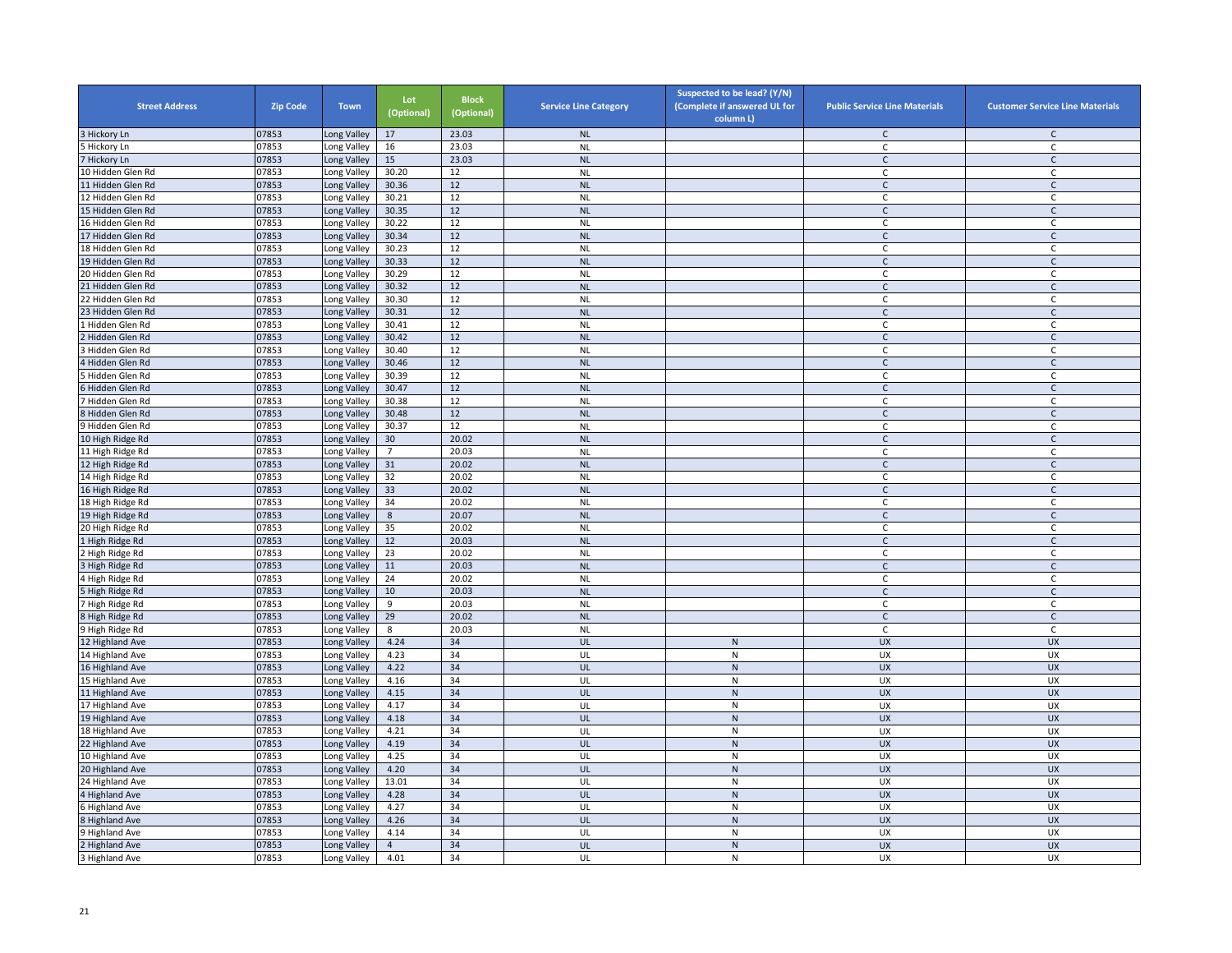| <b>Street Address</b> | <b>Zip Code</b> | <b>Town</b>               | Lot<br>(Optional)       | <b>Block</b><br>(Optional) | <b>Service Line Category</b> | Suspected to be lead? (Y/N)<br>(Complete if answered UL for<br>column L) | <b>Public Service Line Materials</b> | <b>Customer Service Line Materials</b> |
|-----------------------|-----------------|---------------------------|-------------------------|----------------------------|------------------------------|--------------------------------------------------------------------------|--------------------------------------|----------------------------------------|
| Hillside Terr         | 07853           | ong Valley                | 22                      | 35.03                      | UL                           | N                                                                        | <b>UX</b>                            | <b>UX</b>                              |
| 4 Hillside Terr       | 07853           | ong Valley                | 23                      | 35.03                      | UL                           | N                                                                        | UX                                   | UX                                     |
| 6 Hillside Terr       | 07853           | Long Valley               | $24\,$                  | 35.03                      | UL                           | $\mathsf{N}$                                                             | UX                                   | <b>UX</b>                              |
| Hillside Terr         | 07853           | Long Valley               | 25                      | 35.03                      | UL                           | ${\sf N}$                                                                | UX                                   | UX                                     |
| 3 Hillside Terr       | 07853           | Long Valley               | 26                      | 35.03                      | UL                           | ${\sf N}$                                                                | <b>UX</b>                            | UX                                     |
| <b>Hilltop Terr</b>   | 07853           | ong Valley                | 38                      | 35.03                      | UL                           | N                                                                        | <b>UX</b>                            | UX                                     |
| 4 Hilltop Terr        | 07853           | Long Valley               | 39                      | 35.03                      | UL                           | $\mathsf{N}$                                                             | <b>UX</b>                            | <b>UX</b>                              |
| Hilltop Terr          | 07853           | ong Valley                | 37                      | 35.03                      | UL                           | $\overline{N}$                                                           | <b>UX</b>                            | UX                                     |
| Hunter Dr             | 07853           | Long Valley               | $\overline{2}$          | 20.12                      | <b>NL</b>                    |                                                                          | $\mathsf{C}$                         | P                                      |
| Hunter Dr             | 07853           | Long Valley               | 14                      | 20.11                      | <b>NL</b>                    |                                                                          | C                                    | Þ                                      |
| Hunter Dr             | 07853           | Long Valley               | $\mathbf{1}$            | 20.12                      | <b>NL</b>                    |                                                                          | $\mathsf{C}$                         | P                                      |
| 4 Hunter Dr           | 07853           | Long Valley               | 15                      | 20.11                      | <b>NL</b>                    |                                                                          | C                                    | P                                      |
| 6 Hunter Dr           | 07853           | Long Valley               | 16                      | 20.11                      | <b>NL</b>                    |                                                                          | $\mathsf{C}$                         | P                                      |
| 4 Ivy Ln              | 07853           | Long Valley               | 2.05                    | 23.04                      | <b>NL</b>                    |                                                                          | C                                    | C                                      |
| lvy Ln                | 07853           | ong Valley                | $\mathbf{1}$            | 23.03                      | <b>NL</b>                    |                                                                          | $\mathsf{C}$                         | $\mathsf{C}$                           |
| Ivy Ln                | 07853           | Long Valley               | $\overline{2}$          | 23.03                      | <b>NL</b>                    |                                                                          | C                                    | C                                      |
| 14 Janet Dr           | 07853           | Long Valley               | 23                      | 11.04                      | <b>NL</b>                    |                                                                          | $\mathsf{C}$                         | P                                      |
| 16 Janet Dr           | 07853           | Long Valley               | 22                      | 11.04                      | <b>NL</b>                    |                                                                          | C                                    | P                                      |
| 18 Janet Dr           | 07853           | Long Valley               | 21                      | 11.04                      | <b>NL</b>                    |                                                                          | $\mathsf{C}$                         | P                                      |
| 15 Janet Dr           | 07853           | Long Valley               | 28                      | 11.07                      | <b>NL</b>                    |                                                                          | C                                    | P                                      |
| 11 Janet Dr           | 07853           | Long Valley               | 30                      | 11.07                      | <b>NL</b>                    |                                                                          | $\mathsf{C}$                         | P                                      |
| 13 Janet Dr           | 07853           | ong Valley                | 29                      | 11.07                      | <b>NL</b>                    |                                                                          | C                                    | P                                      |
| 20 Janet Dr           | 07853           | Long Valley               | 20                      | 11.04                      | <b>NL</b>                    |                                                                          | C                                    | P                                      |
| 10 Janet Dr           | 07853           | Long Valley               | 6                       | 11.06                      | <b>NL</b>                    |                                                                          | $\mathsf{C}$                         | P                                      |
| 12 Janet Dr           | 07853           | Long Valley               | 24                      | 11.04                      | <b>NL</b>                    |                                                                          | $\mathsf{C}$                         | P                                      |
| 19 Janet Dr           | 07853           | Long Valley               | 21                      | 11.07                      | <b>NL</b>                    |                                                                          | $\mathsf{C}$                         | P                                      |
| 6 Janet Dr            | 07853           | ong Valley                | $\overline{4}$          | 11.06                      | <b>NL</b>                    |                                                                          | $\mathsf{C}$                         | P                                      |
| 9 Janet Dr            | 07853           | Long Valley               | 31                      | 11.07                      | <b>NL</b>                    |                                                                          | C                                    | P                                      |
| 8 Janet Dr            | 07853           | ong Valley                | $\overline{5}$          | 11.06                      | <b>NL</b>                    |                                                                          | $\mathsf{C}$                         | P                                      |
| Janet Dr              | 07853           | Long Valley               | 32                      | 11.07                      | <b>NL</b>                    |                                                                          | Ċ                                    | P                                      |
| 4 Janet Dr            | 07853           | Long Valley               | $\overline{\mathbf{3}}$ | 11.06                      | <b>NL</b>                    |                                                                          | $\mathsf{C}$                         | P                                      |
| 1 Janet Dr            | 07853           | Long Valley               | 35                      | 11.07                      | <b>NL</b>                    |                                                                          | C                                    | P                                      |
| 3 Janet Dr            | 07853           | Long Valley               | 34                      | 11.07                      | <b>NL</b>                    |                                                                          | $\mathsf{C}$                         | P                                      |
| Janet Dr              | 07853           | Long Valley               | 33                      | 11.07                      | <b>NL</b>                    |                                                                          | C                                    | P                                      |
| 17 Jordan Court       | 07853           | Long Valley               | 3.11                    | 38                         | UL                           | $\mathsf{N}$                                                             | <b>UX</b>                            | <b>UX</b>                              |
| 19 Jordan Court       | 07853           | ong Valley                | 3.12                    | 38                         | UL                           | N                                                                        | UX                                   | UX                                     |
| 15 Jordan Court       | 07853           | Long Valley               | 3.10                    | 38                         | UL                           | ${\sf N}$                                                                | <b>UX</b>                            | <b>UX</b>                              |
| 11 Jordan Court       | 07853           | Long Valley               | 3.09                    | 38                         | UL                           | ${\sf N}$                                                                | UX                                   | UX                                     |
| Jordan Court          | 07853           | Long Valley               | 3.08                    | 38                         | UL                           | ${\sf N}$                                                                | <b>UX</b>                            | <b>UX</b>                              |
| Jordan Court          | 07853           | Long Valley               | 3.03                    | 38                         | UL                           | ${\sf N}$                                                                | UX                                   | UX                                     |
| Jordan Court          | 07853           | Long Valley               | 3.04                    | 38                         | UL                           | N                                                                        | <b>UX</b>                            | <b>UX</b>                              |
| Jordan Court          | 07853           | Long Valley               | 3.14                    | 38                         | UL                           | $\mathsf{N}$                                                             | UX                                   | <b>UX</b>                              |
| Jordan Court          | 07853           | Long Valley               | 3.05                    | 38                         | UL                           | ${\sf N}$                                                                | UX                                   | <b>UX</b>                              |
| Jordan Court          | 07853           | ong Valley                | 3.06                    | 38                         | UL                           | ${\sf N}$                                                                | UX                                   | UX                                     |
| Jordan Court          | 07853           | Long Valley               | 3.07                    | 38                         | UL                           | ${\sf N}$                                                                | <b>UX</b>                            | <b>UX</b>                              |
| 91 Kim Ln             | 07853           | Long Valley               | 29                      | 11                         | <b>NL</b>                    |                                                                          | C                                    | P                                      |
| 91 Kim Ln             | 07853           | Long Valley               | 29                      | 11                         | <b>NL</b>                    |                                                                          | $\mathsf{C}$                         | P                                      |
| 65 Kim Ln             | 07853           | Long Valley               | 42                      | 11                         | <b>NL</b>                    |                                                                          | C                                    | P                                      |
| 64 Kim Ln             | 07853           | Long Valley               | 19                      | 11.04                      | <b>NL</b>                    |                                                                          | $\mathsf{C}$                         | P                                      |
| 60 Kim Ln             | 07853           | ong Valley                | 17                      | 11.04                      | <b>NL</b>                    |                                                                          | $\mathsf{C}$                         | P                                      |
| 62 Kim Ln             | 07853           | Long Valley               | 18                      | 11.04                      | <b>NL</b>                    |                                                                          | $\mathsf{C}$                         | P                                      |
| 67 Kim Ln             | 07853           | Long Valley               | 41                      | $11\,$                     | <b>NL</b>                    |                                                                          | C                                    | P                                      |
| 59 Kim Ln             | 07853           | Long Valley               | 47                      | 11                         | <b>NL</b>                    |                                                                          | $\mathsf{C}$                         | P                                      |
| 58 Kim Ln             | 07853           | Long Valley               | 16                      | 11.04                      | <b>NL</b>                    |                                                                          | C                                    | P                                      |
| 78 Kim Ln             | 07853           |                           | 15                      | 11.07                      | <b>NL</b>                    |                                                                          | $\mathsf{C}$                         | P                                      |
| 70 Kim Ln             | 07853           | Long Valley               | 19                      |                            | <b>NL</b>                    |                                                                          |                                      | P                                      |
| 68 Kim Ln             | 07853           | Long Valley<br>ong Valley | 20                      | 11.07<br>11.07             | <b>NL</b>                    |                                                                          | C<br>$\mathsf{C}$                    | P                                      |
|                       |                 |                           |                         |                            |                              |                                                                          |                                      | P                                      |
| 82 Kim Ln             | 07853           | Long Valley               | 13                      | 11.07                      | <b>NL</b>                    |                                                                          | C                                    |                                        |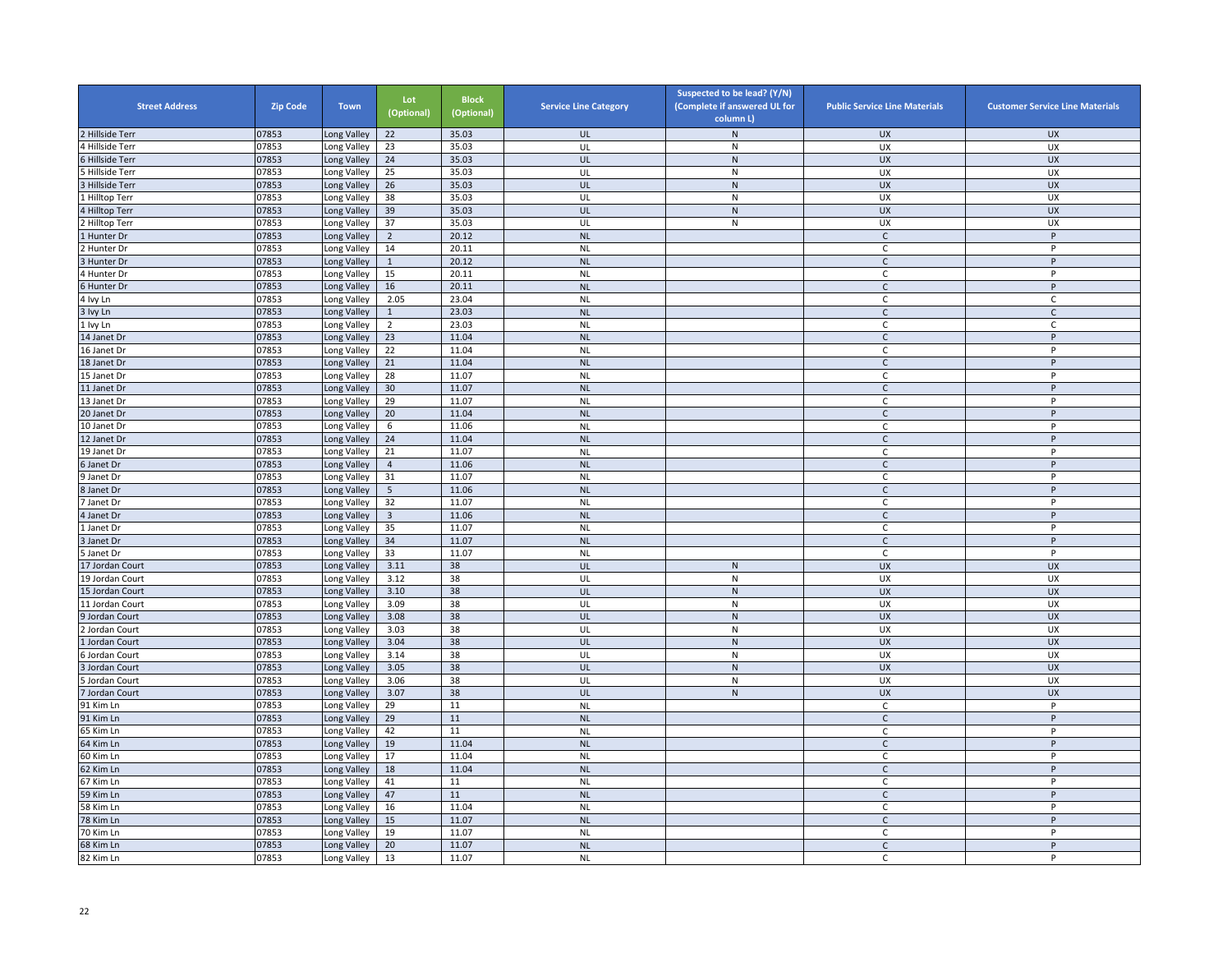| <b>Street Address</b> | <b>Zip Code</b> | <b>Town</b> | Lot<br>(Optional) | <b>Block</b><br>(Optional) | <b>Service Line Category</b> | Suspected to be lead? (Y/N)<br>(Complete if answered UL for<br>column L) | <b>Public Service Line Materials</b> | <b>Customer Service Line Materials</b> |
|-----------------------|-----------------|-------------|-------------------|----------------------------|------------------------------|--------------------------------------------------------------------------|--------------------------------------|----------------------------------------|
| 69 Kim Ln             | 07853           | ong Valley  | 40                | 11                         | <b>NL</b>                    |                                                                          | C                                    | P                                      |
| 76 Kim Ln             | 07853           | ong Valley  | 16                | 11.07                      | <b>NL</b>                    |                                                                          | C                                    | P                                      |
| 72 Kim Ln             | 07853           | Long Valley | 18                | 11.07                      | <b>NL</b>                    |                                                                          | $\mathsf{C}$                         | P                                      |
| 73 Kim Ln             | 07853           | Long Valley | 38                | 11                         | <b>NL</b>                    |                                                                          | C                                    | P                                      |
| 71 Kim Ln             | 07853           | Long Valley | 39                | 11                         | <b>NL</b>                    |                                                                          | $\mathsf{C}$                         | P                                      |
| 74 Kim Ln             | 07853           | ong Valley  | 17                | 11.07                      | <b>NL</b>                    |                                                                          | $\mathsf{C}$                         | P                                      |
| 84 Kim Ln             | 07853           | Long Valley | 12                | 11.07                      | <b>NL</b>                    |                                                                          | $\mathsf{C}$                         | P                                      |
| 77 Kim Ln             | 07853           | Long Valley | 36                | $11\,$                     | <b>NL</b>                    |                                                                          | $\mathsf{C}$                         | P                                      |
| 80 Kim Ln             | 07853           | Long Valley | 14                | 11.07                      | <b>NL</b>                    |                                                                          | $\mathsf{C}$                         | P                                      |
| 75 Kim Ln             | 07853           | Long Valley | 37                | $11\,$                     | <b>NL</b>                    |                                                                          | $\mathsf{C}$                         | Þ                                      |
| 88 Kim Ln             | 07853           | Long Valley | $10\,$            | 11.07                      | <b>NL</b>                    |                                                                          | $\mathsf{C}$                         | P                                      |
| 83 Kim Ln             | 07853           | Long Valley | 33                | 11                         | <b>NL</b>                    |                                                                          | C                                    | P                                      |
| 79 Kim Ln             | 07853           | Long Valley | 35                | $11\,$                     | <b>NL</b>                    |                                                                          | $\mathsf{C}$                         | P                                      |
| 87 Kim Ln             | 07853           | Long Valley | 31                | 11                         | <b>NL</b>                    |                                                                          | C                                    | P                                      |
| 85 Kim Ln             | 07853           | ong Valley  | 32                | 11                         | <b>NL</b>                    |                                                                          | $\mathsf{C}$                         | P                                      |
| 81 Kim Ln             | 07853           | Long Valley | 34                | 11                         | <b>NL</b>                    |                                                                          | C                                    | P                                      |
| 86 Kim Ln             | 07853           | Long Valley | $11\,$            | 11.07                      | <b>NL</b>                    |                                                                          | $\mathsf{C}$                         | P                                      |
| 89 Kim Ln             | 07853           | Long Valley | 30                | 11                         | <b>NL</b>                    |                                                                          | C                                    | P                                      |
| 4 Krista Court        | 07853           | Long Valley | 12.03             | 42                         | UL                           | ${\sf N}$                                                                | <b>UX</b>                            | <b>UX</b>                              |
| Krista Court          | 07853           | Long Valley | 12.10             | 42                         | UL                           | ${\sf N}$                                                                | UX                                   | UX                                     |
| 3 Krista Court        | 07853           | Long Valley | 12.14             | 42                         | UL                           | ${\sf N}$                                                                | <b>UX</b>                            | <b>UX</b>                              |
| 9 Krista Court        | 07853           | Long Valley | 12.11             | 42                         | UL                           | N                                                                        | UX                                   | UX                                     |
| Krista Court          | 07853           | Long Valley | 12.12             | 42                         | UL                           | ${\sf N}$                                                                | <b>UX</b>                            | <b>UX</b>                              |
| Krista Court          | 07853           | Long Valley | 12.13             | 42                         | UL                           | ${\sf N}$                                                                | UX                                   | UX                                     |
| 10 Laurel Dr          | 07853           | Long Valley | $\overline{7}$    | 20.06                      | <b>NL</b>                    |                                                                          | $\mathsf{C}$                         | P                                      |
| 11 Laurel Dr          | 07853           | Long Valley | $\overline{4}$    | 20.07                      | <b>NL</b>                    |                                                                          | C                                    | $\mathsf{P}$                           |
| 12 Laurel Dr          | 07853           | Long Valley | 6                 | 20.06                      | <b>NL</b>                    |                                                                          | $\mathsf{C}$                         | P                                      |
| 14 Laurel Dr          | 07853           | Long Valley | 5                 | 20.06                      | <b>NL</b>                    |                                                                          | $\mathsf{C}$                         | P                                      |
| 15 Laurel Dr          | 07853           | Long Valley | $\overline{3}$    | 20.07                      | <b>NL</b>                    |                                                                          | $\mathsf C$                          | P                                      |
| 16 Laurel Dr          | 07853           | ong Valley  | $\overline{4}$    | 20.06                      | N <sub>L</sub>               |                                                                          | C                                    | P                                      |
| 17 Laurel Dr          | 07853           | ong Valley  | $\overline{2}$    | 20.07                      | <b>NL</b>                    |                                                                          | $\mathsf{C}$                         | P                                      |
| 18 Laurel Dr          | 07853           | Long Valley | $\overline{3}$    | 20.06                      | <b>NL</b>                    |                                                                          | C                                    | P                                      |
| 19 Laurel Dr          | 07853           | Long Valley | $\mathbf{1}$      | 20.07                      | <b>NL</b>                    |                                                                          | $\mathsf{C}$                         | P                                      |
| 20 Laurel Dr          | 07853           | Long Valley | $\overline{2}$    | 20.06                      | <b>NL</b>                    |                                                                          | C                                    | P                                      |
| 22 Laurel Dr          | 07853           | Long Valley | $\mathbf{1}$      | 20.06                      | <b>NL</b>                    |                                                                          | $\mathsf{C}$                         | P                                      |
| 23 Laurel Dr          | 07853           | Long Valley | 24                | 20.08                      | <b>NL</b>                    |                                                                          | $\mathsf{C}$                         | P                                      |
| 24 Laurel Dr          | 07853           | Long Valley | 26                | 20.06                      | <b>NL</b>                    |                                                                          | $\mathsf{C}$                         | P                                      |
| 25 Laurel Dr          | 07853           | ong Valley  | 25                | 20.08                      | <b>NL</b>                    |                                                                          | $\mathsf{C}$                         | P                                      |
| Laurel Dr             | 07853           | Long Valley | 37                | 20.02                      | <b>NL</b>                    |                                                                          | $\mathsf{C}$                         | P                                      |
| 2 Laurel Dr           | 07853           | Long Valley | 11                | 20.06                      | <b>NL</b>                    |                                                                          | C                                    | P                                      |
| 3 Laurel Dr           | 07853           | Long Valley | 36                | 20.02                      | <b>NL</b>                    |                                                                          | $\mathsf{C}$                         | P                                      |
| 4 Laurel Dr           | 07853           | Long Valley | 10                | 20.06                      | <b>NL</b>                    |                                                                          | C                                    | P                                      |
| Laurel Dr             | 07853           | Long Valley | $\overline{7}$    | 20.07                      | <b>NL</b>                    |                                                                          | $\mathsf{C}$                         | P                                      |
| Laurel Dr             | 07853           | ong Valley  | 9                 | 20.06                      | <b>NL</b>                    |                                                                          | C                                    | P                                      |
| Laurel Dr             | 07853           | ong Valley  | $\,$ 6 $\,$       | 20.07                      | <b>NL</b>                    |                                                                          | $\mathsf{C}$                         | P                                      |
| Laurel Dr             | 07853           | Long Valley | 8                 | 20.06                      | <b>NL</b>                    |                                                                          | C                                    | P                                      |
| 9 Laurel Dr           | 07853           | Long Valley | 5                 | 20.07                      | <b>NL</b>                    |                                                                          | $\mathsf{C}$                         | P                                      |
| 21 Lexington Way      | 07853           | Long Valley | 11                | 13.13                      | <b>NL</b>                    |                                                                          | P                                    | $\mathsf{P}$                           |
| 23 Lexington Way      | 07853           | Long Valley | $10\,$            | 13.13                      | <b>NL</b>                    |                                                                          | P                                    | P                                      |
| 26 Lexington Way      | 07853           | Long Valley | 37                | 13.15                      | <b>NL</b>                    |                                                                          | P                                    | P                                      |
| 24 Lexington Way      | 07853           | Long Valley | 38                | 13.15                      | <b>NL</b>                    |                                                                          | P                                    | P                                      |
| 2 Lexington Way       | 07853           | ong Valley  | $\mathbf{1}$      | 13.15                      | <b>NL</b>                    |                                                                          | P                                    | P                                      |
| 20 Lexington Way      | 07853           | Long Valley | $\overline{2}$    | 13.15                      | <b>NL</b>                    |                                                                          | P                                    | P                                      |
| 18 Lexington Way      | 07853           | Long Valley | $\overline{3}$    | 13.15                      | <b>NL</b>                    |                                                                          | P                                    | P                                      |
| 16 Lexington Way      | 07853           | Long Valley | $\overline{4}$    | 13.15                      | <b>NL</b>                    |                                                                          | P                                    | P                                      |
| 14 Lexington Way      | 07853           | Long Valley | 5                 | 13.15                      | <b>NL</b>                    |                                                                          | P                                    | P                                      |
| 12 Lexington Way      | 07853           | Long Valley | 6                 | 13.15                      | <b>NL</b>                    |                                                                          | P                                    | P                                      |
| 10 Lexington Way      | 07853           | Long Valley | $\overline{7}$    | 13.15                      | <b>NL</b>                    |                                                                          | P                                    | P                                      |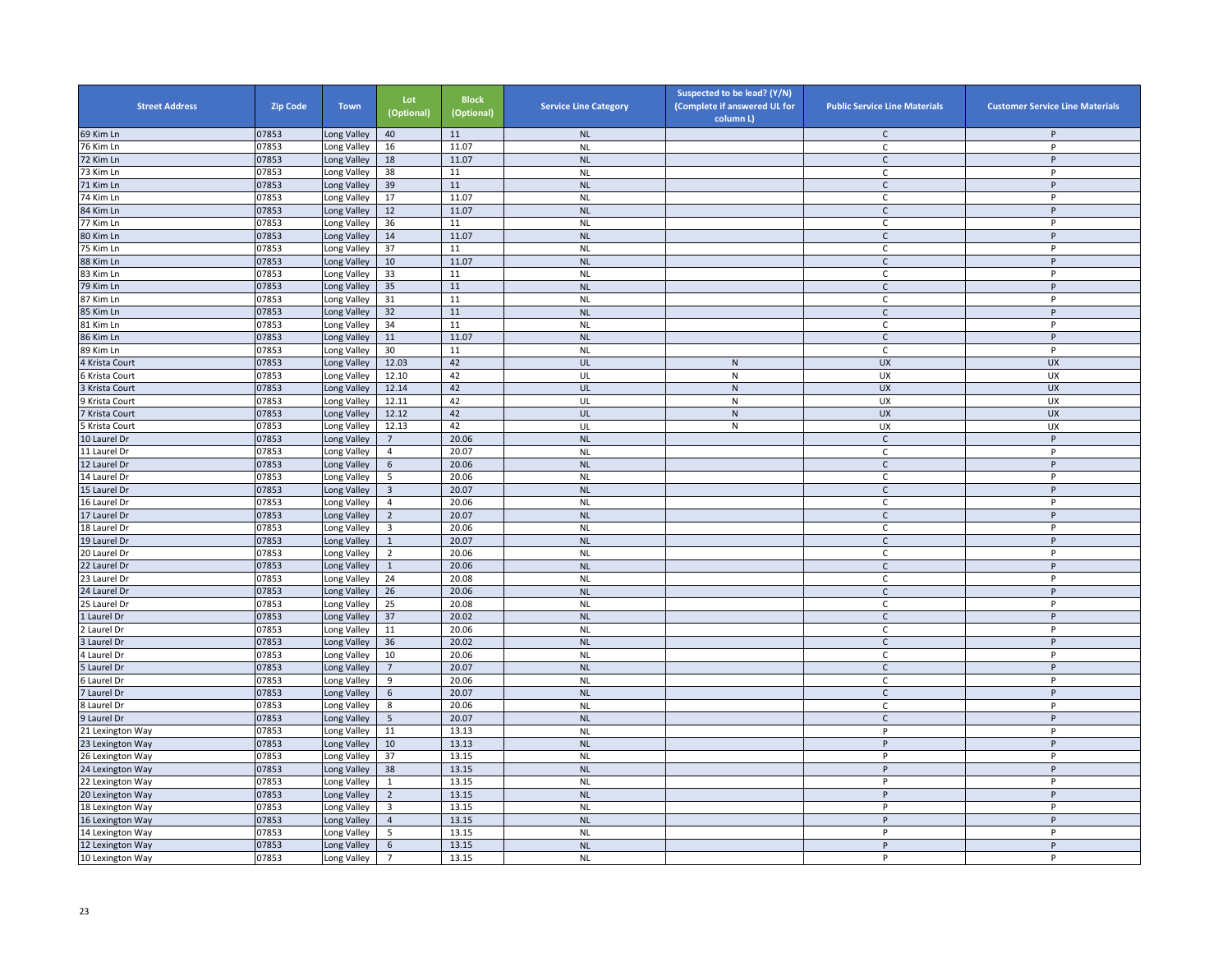| <b>Street Address</b>      | <b>Zip Code</b> | <b>Town</b> | Lot<br>(Optional)       | <b>Block</b><br>(Optional) | <b>Service Line Category</b> | Suspected to be lead? (Y/N)<br>(Complete if answered UL for<br>column L) | <b>Public Service Line Materials</b> | <b>Customer Service Line Materials</b> |
|----------------------------|-----------------|-------------|-------------------------|----------------------------|------------------------------|--------------------------------------------------------------------------|--------------------------------------|----------------------------------------|
| 9 Lexington Way            | 07853           | ong Valley  | 8                       | 13.11                      | <b>NL</b>                    |                                                                          | P                                    | P                                      |
| Lexington Way              | 07853           | Long Valley | 8                       | 13.15                      | <b>NL</b>                    |                                                                          | P                                    | P                                      |
| <b>Lexington Way</b>       | 07853           | Long Valley | 9                       | 13.15                      | <b>NL</b>                    |                                                                          | P                                    | P                                      |
| Lexington Way              | 07853           | Long Valley | 10                      | 13.15                      | <b>NL</b>                    |                                                                          | P                                    | P                                      |
| Lexington Way              | 07853           | Long Valley | 11                      | 13.15                      | <b>NL</b>                    |                                                                          | P                                    | P                                      |
| Lexington Way              | 07853           | ong Valley  | $\mathbf{1}$            | 13.11                      | <b>NL</b>                    |                                                                          | P                                    | P                                      |
| Lexington Way              | 07853           | Long Valley | $11\,$                  | 13.11                      | <b>NL</b>                    |                                                                          | P                                    | $\sf P$                                |
| Lexington Way              | 07853           | Long Valley | 10                      | 13.11                      | <b>NL</b>                    |                                                                          | P                                    | P                                      |
| Lexington Way              | 07853           | Long Valley | 9                       | 13.11                      | <b>NL</b>                    |                                                                          | P                                    | P                                      |
| 10 Liberty Hills Court     | 07853           | Long Valley | 34.15                   | 37                         | UL                           | ${\sf N}$                                                                | UX                                   | UX                                     |
| 16 Liberty Hills Court     | 07853           | ong Valley  | 34.18                   | 37                         | UL                           | $\mathsf{N}$                                                             | <b>UX</b>                            | <b>UX</b>                              |
| 12 Liberty Hills Court     | 07853           | Long Valley | 34.16                   | 37                         | UL                           | ${\sf N}$                                                                | <b>UX</b>                            | <b>UX</b>                              |
| 11 Liberty Hills Court     | 07853           | ong Valley  | 34.20                   | 37                         | UL                           | ${\sf N}$                                                                | UX                                   | UX                                     |
| 14 Liberty Hills Court     | 07853           | ong Valley  | 34.17                   | 37                         | UL                           | ${\sf N}$                                                                | UX                                   | UX                                     |
| 15 Liberty Hills Court     | 07853           | Long Valley | 34.19                   | 37                         | UL                           | ${\sf N}$                                                                | <b>UX</b>                            | <b>UX</b>                              |
| Liberty Hills Court        | 07853           | Long Valley | 34.12                   | 37                         | UL                           | ${\sf N}$                                                                | UX                                   | UX                                     |
| Liberty Hills Court        | 07853           | Long Valley | 34.13                   | 37                         | UL                           | ${\sf N}$                                                                | <b>UX</b>                            | <b>UX</b>                              |
| Liberty Hills Court        | 07853           | Long Valley | 34.14                   | 37                         | UL                           | N                                                                        | <b>UX</b>                            | <b>UX</b>                              |
| Liberty Hills Court        | 07853           | ong Valley  | 34.05                   | 37                         | UL                           | ${\sf N}$                                                                | <b>UX</b>                            | <b>UX</b>                              |
| Liberty Hills Court        | 07853           | ong Valley  | 34.22                   | 37                         | UL                           | N                                                                        | UX                                   | UX                                     |
| Liberty Hills Court        | 07853           | Long Valley | 34.23                   | 37                         | UL                           | ${\sf N}$                                                                | <b>UX</b>                            | <b>UX</b>                              |
| 9 Liberty Hills Court      | 07853           | Long Valley | 34.21                   | 37                         | UL                           | ${\sf N}$                                                                | UX                                   | UX                                     |
| Long Hill Rd               | 07853           | Long Valley | $\overline{3}$          | 42.03                      | UL                           | ${\sf N}$                                                                | <b>UX</b>                            | <b>UX</b>                              |
| Long Hill Rd               | 07853           | Long Valley | $\overline{4}$          | 42.03                      | UL                           | $\mathsf{N}$                                                             | UX                                   | UX                                     |
| Long Hill Rd               | 07853           | ong Valley  | $10\,$                  | 42                         | UL                           | ${\sf N}$                                                                | UX                                   | <b>UX</b>                              |
| 33 Long Valley Blvd.       | 07853           | Long Valley | 6                       | 35.03                      | UL                           | ${\sf N}$                                                                | UX                                   | UX                                     |
| 31 Long Valley Blvd.       | 07853           | ong Valley  | 5                       | 35.03                      | UL                           | $\mathsf{N}$                                                             | <b>UX</b>                            | <b>UX</b>                              |
| 29 Long Valley Blvd.       | 07853           | ong Valley. | $\overline{4}$          | 35.03                      | UL                           | ${\sf N}$                                                                | UX                                   | UX                                     |
| 7 Long Valley Blvd.        | 07853           | ong Valley  | $\overline{\mathbf{3}}$ | 35.03                      | UL                           | ${\sf N}$                                                                | <b>UX</b>                            | <b>UX</b>                              |
| 5 Long Valley Blvd.        | 07853           | Long Valley | $\overline{2}$          | 35.03                      | UL                           | ${\sf N}$                                                                | <b>UX</b>                            | <b>UX</b>                              |
| 23 Long Valley Blvd.       | 07853           | Long Valley | $\mathbf{1}$            | 35.03                      | UL                           | ${\sf N}$                                                                | <b>UX</b>                            | <b>UX</b>                              |
| 4 Long Valley Blvd.        | 07853           | Long Valley | 10                      | 36.01                      | UL                           | ${\sf N}$                                                                | <b>UX</b>                            | UX                                     |
| 35 Long Valley Blvd.       | 07853           | Long Valley | $\mathbf{1}$            | 36.03                      | UL                           | ${\sf N}$                                                                | <b>UX</b>                            | <b>UX</b>                              |
| <b>9 Long Valley Blvd.</b> | 07853           | ong Valley  | $\overline{\mathbf{3}}$ | 36.04                      | UL                           | ${\sf N}$                                                                | <b>UX</b>                            | UX                                     |
| 41 Long Valley Blvd        | 07853           | ong Valley  | $\overline{2}$          | 36.04                      | UL                           | $\mathsf{N}$                                                             | <b>UX</b>                            | <b>UX</b>                              |
| 43 Long Valley Blvd.       | 07853           | Long Valley | $\mathbf{1}$            | 36.04                      | UL                           | N                                                                        | UX                                   | UX                                     |
| 46 Long Valley Blvd.       | 07853           | Long Valley | $14\,$                  | 36.02                      | UL                           | $\mathsf{N}$                                                             | <b>UX</b>                            | <b>UX</b>                              |
| 44 Long Valley Blvd.       | 07853           | Long Valley | 13                      | 36.02                      | UL                           | ${\sf N}$                                                                | UX                                   | UX                                     |
| 42 Long Valley Blvd.       | 07853           | Long Valley | 12                      | 36.02                      | UL                           | $\mathsf{N}$                                                             | <b>UX</b>                            | <b>UX</b>                              |
| 40 Long Valley Blvd.       | 07853           | Long Valley | 11                      | 36.02                      | UL                           | ${\sf N}$                                                                | UX                                   | UX                                     |
| 38 Long Valley Blvd.       | 07853           | ong Valley  | $\bf 8$                 | 36.01                      | UL                           | $\mathsf{N}$                                                             | <b>UX</b>                            | <b>UX</b>                              |
| 36 Long Valley Blvd.       | 07853           | Long Valley | 9                       | 36.01                      | UL                           | ${\sf N}$                                                                | UX                                   | UX                                     |
| Lookout Place              | 07853           | Long Valley | 25                      | 20.02                      | <b>NL</b>                    |                                                                          | $\mathsf{C}$                         | $\mathsf{C}$                           |
| Lookout Place              | 07853           | Long Valley | 28                      | 20.02                      | <b>NL</b>                    |                                                                          | C                                    | $\mathsf C$                            |
| Lookout Place              | 07853           | Long Valley | 26                      | 20.02                      | <b>NL</b>                    |                                                                          | $\mathsf{C}$                         | $\mathsf{C}$                           |
| Lookout Place              | 07853           | Long Valley | 27                      | 20.02                      | <b>NL</b>                    |                                                                          | C                                    | C                                      |
| 10 Mallard Ln              | 07853           | Long Valley | 28                      | 20.13                      | <b>NL</b>                    |                                                                          | $\mathsf{C}$                         | $\sf P$                                |
| Mallard Ln                 | 07853           | ong Valley  | 32                      | 20.13                      | <b>NL</b>                    |                                                                          | $\mathsf{C}$                         | P                                      |
| 4 Mallard Ln               | 07853           | Long Valley | 31                      | 20.13                      | <b>NL</b>                    |                                                                          | $\mathsf{C}$                         | P                                      |
| 6 Mallard Ln               | 07853           | ong Valley  | 30                      | 20.13                      | <b>NL</b>                    |                                                                          | C                                    | P                                      |
| Mallard Ln                 | 07853           | Long Valley | 26                      | 20.13                      | <b>NL</b>                    |                                                                          | $\mathsf{C}$                         | P                                      |
| 8 Mallard Ln               | 07853           | Long Valley | 29                      | 20.13                      | <b>NL</b>                    |                                                                          | $\mathsf C$                          | P                                      |
| 9 Mallard Ln               | 07853           | Long Valley | 27                      | 20.13                      | <b>NL</b>                    |                                                                          | $\mathsf{C}$                         | P                                      |
| 46 Maple Ln                | 07853           | Long Valley | 20                      | 25                         | UL                           | ${\sf N}$                                                                | UX                                   | <b>UX</b>                              |
| 36 Maple Ln                | 07853           | ong Valley  | 26                      | 25                         | UL                           | $\mathsf{N}$                                                             | UX                                   | <b>UX</b>                              |
| 34 Maple Ln                | 07853           | ong Valley. | 27                      | 25                         | UL                           | ${\sf N}$                                                                | UX                                   | UX                                     |
| 30 Maple Ln                | 07853           | Long Valley | 28                      | 25                         | UL                           | ${\sf N}$                                                                | <b>UX</b>                            | <b>UX</b>                              |
| 37 Maple Ln                | 07853           | Long Valley | 3.01                    | 27                         | UL                           | $\mathsf{N}$                                                             | UX                                   | UX                                     |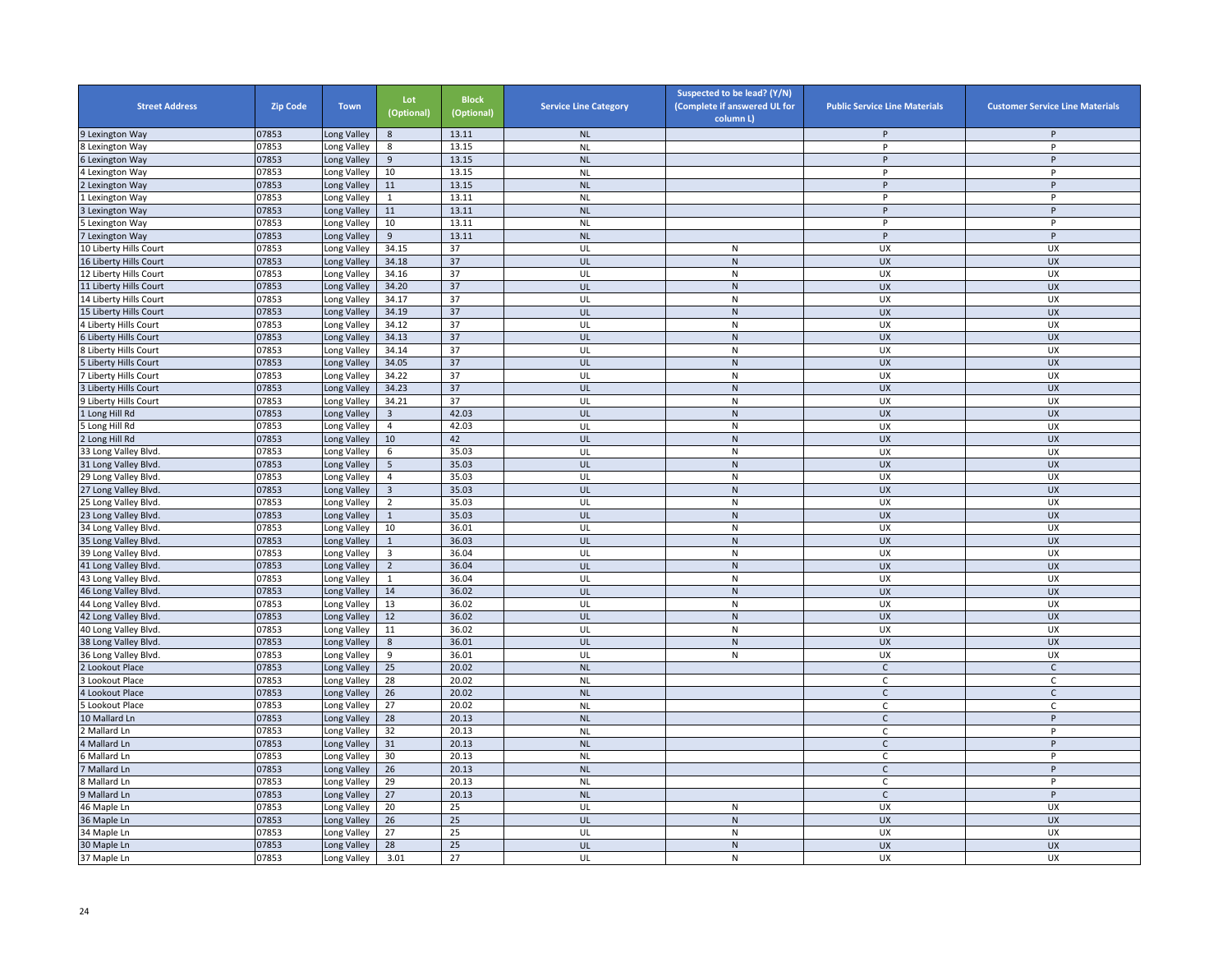| <b>Street Address</b> | <b>Zip Code</b> | <b>Town</b>  | Lot<br>(Optional) | <b>Block</b><br>(Optional) | <b>Service Line Category</b> | Suspected to be lead? (Y/N)<br>(Complete if answered UL for<br>column L) | <b>Public Service Line Materials</b> | <b>Customer Service Line Materials</b> |
|-----------------------|-----------------|--------------|-------------------|----------------------------|------------------------------|--------------------------------------------------------------------------|--------------------------------------|----------------------------------------|
| 10 Marliene Rd        | 07853           | Long Valley  | 20                | 20.10                      | UL                           | $\mathsf{N}$                                                             | <b>UX</b>                            | <b>UX</b>                              |
| 11 Marliene Rd        | 07853           | Long Valley  | 16                | 20.10                      | UL                           | ${\sf N}$                                                                | UX                                   | UX                                     |
| 14 Marliene Rd        | 07853           | Long Valley  | 19                | 20.10                      | UL                           | N                                                                        | <b>UX</b>                            | <b>UX</b>                              |
| 15 Marliene Rd        | 07853           | Long Valley  | 17                | 20.10                      | UL                           | N                                                                        | UX                                   | <b>UX</b>                              |
| 16 Marliene Rd        | 07853           | Long Valley  | 18                | 20.10                      | UL                           | N                                                                        | <b>UX</b>                            | <b>UX</b>                              |
| Marliene Rd           | 07853           | Long Valley  | 13                | 20.10                      | UL                           | N                                                                        | UX                                   | UX                                     |
| Marliene Rd           | 07853           | Long Valley  | 21                | 20.10                      | UL                           | ${\sf N}$                                                                | <b>UX</b>                            | <b>UX</b>                              |
| ' Marliene Rd         | 07853           | Long Valley  | 14                | 20.10                      | UL                           | ${\sf N}$                                                                | UX                                   | <b>UX</b>                              |
| Marliene Rd           | 07853           | Long Valley  | 15                | 20.10                      | UL                           | ${\sf N}$                                                                | <b>UX</b>                            | <b>UX</b>                              |
| Marliene Rd           | 07853           | Long Valley  | 1.02              | 20.10                      | UL                           | ${\sf N}$                                                                | UX                                   | <b>UX</b>                              |
| L Melissa Trail       | 07853           | Long Valley  | 78.27             | 20                         | UL                           | N                                                                        | <b>UX</b>                            | <b>UX</b>                              |
| Melissa Trail         | 07853           | Long Valley  | 78.23             | 20                         | UL                           | $\mathsf{N}$                                                             | <b>UX</b>                            | <b>UX</b>                              |
| Melissa Trail         | 07853           | Long Valley  | 78.26             | 20                         | UL                           | ${\sf N}$                                                                | <b>UX</b>                            | <b>UX</b>                              |
| 4 Melissa Trail       | 07853           | Long Valley  | 78.24             | 20                         | UL                           | N                                                                        | UX                                   | UX                                     |
| Melissa Trail         | 07853           | Long Valley  | 78.25             | 20                         | UL                           | ${\sf N}$                                                                | <b>UX</b>                            | <b>UX</b>                              |
| 169 Mission Rd        | 07840           | Hackettstow  | 27.01             | 11                         | <b>NL</b>                    |                                                                          | C                                    | P                                      |
| 175 Mission Rd        | 07840           | Hackettstow  | 27.04             | 11                         | <b>NL</b>                    |                                                                          | $\mathsf{C}$                         | P                                      |
| 171 Mission Road      | 07840           | Hackettstowi | 27.02             | 11                         | <b>NL</b>                    |                                                                          | C                                    | P                                      |
| 173 Mission Road      | 07840           | Hackettstow  | 27.03             | 11                         | <b>NL</b>                    |                                                                          | $\mathsf{C}$                         | P                                      |
| 177 Mission Road      | 07840           | Hackettstow  | 27.05             | 11                         | <b>NL</b>                    |                                                                          | $\mathsf{C}$                         | P                                      |
| 56 Mountain View Ave  | 07853           | Long Valley  | 31                | 35.03                      | UL                           | ${\sf N}$                                                                | <b>UX</b>                            | <b>UX</b>                              |
| 59 Mountain View Ave  | 07853           | Long Valley  | 46                | 35                         | UL                           | ${\sf N}$                                                                | UX                                   | UX                                     |
| 57 Mountain View Ave  | 07853           | Long Valley  | 45                | 35                         | UL                           | ${\sf N}$                                                                | <b>UX</b>                            | <b>UX</b>                              |
| 55 Mountain View Ave  | 07853           | Long Valley  | 44                | 35                         | UL                           | $\mathsf{N}$                                                             | <b>UX</b>                            | UX                                     |
| 53 Mountain View Ave  | 07853           | Long Valley  | 43                | 35                         | UL                           | N                                                                        | <b>UX</b>                            | <b>UX</b>                              |
| 51 Mountain View Ave  | 07853           | Long Valley  | 42                | 35                         | UL                           | $\mathsf{N}$                                                             | UX                                   | UX                                     |
| 49 Mountain View Ave  | 07853           | Long Valley  | 41                | 35                         | UL                           | ${\sf N}$                                                                | UX                                   | <b>UX</b>                              |
| 46 Mountain View Ave  | 07853           | Long Valley  | 36                | 35.03                      | UL                           | ${\sf N}$                                                                | UX                                   | UX                                     |
| 48 Mountain View Ave  | 07853           | Long Valley  | 35                | 35.03                      | UL                           | ${\sf N}$                                                                | <b>UX</b>                            | <b>UX</b>                              |
| 50 Mountain View Ave  | 07853           | Long Valley  | 34                | 35.03                      | UL                           | $\mathsf{N}$                                                             | UX                                   | <b>UX</b>                              |
| 52 Mountain View Ave  | 07853           | Long Valley  | 33                | 35.03                      | UL                           | ${\sf N}$                                                                | <b>UX</b>                            | <b>UX</b>                              |
| 54 Mountain View Ave  | 07853           | Long Valley  | 32                | 35.03                      | UL                           | N                                                                        | <b>UX</b>                            | UX                                     |
| 42 Mountain View Ave  | 07853           | Long Valley  | 40                | 35.03                      | UL                           | N                                                                        | <b>UX</b>                            | <b>UX</b>                              |
| 40 Mountain View Ave  | 07853           | Long Valley  | 41                | 35.03                      | UL                           | ${\sf N}$                                                                | UX                                   | UX                                     |
| 38 Mountain View Ave  | 07853           | Long Valley  | 42                | 35.03                      | UL                           | $\mathsf{N}$                                                             | <b>UX</b>                            | <b>UX</b>                              |
| 36 Mountain View Ave  | 07853           | Long Valley  | 43                | 35.03                      | UL                           | ${\sf N}$                                                                | UX                                   | UX                                     |
| 34 Mountain View Ave  | 07853           | Long Valley  | 44                | 35.03                      | UL                           | $\mathsf{N}$                                                             | UX                                   | <b>UX</b>                              |
| 32 Mountain View Ave  | 07853           | Long Valley  | 45                | 35.03                      | UL                           | ${\sf N}$                                                                | UX                                   | UX                                     |
| 30 Mountain View Ave  | 07853           | Long Valley  | 46                | 35.03                      | UL                           | N                                                                        | <b>UX</b>                            | <b>UX</b>                              |
| 28 Mountain View Ave  | 07853           | Long Valley  | 47                | 35.03                      | UL                           | N                                                                        | UX                                   | UX                                     |
| 29 Mountain View Ave  | 07853           | Long Valley  | 36                | 35                         | UL                           | ${\sf N}$                                                                | <b>UX</b>                            | <b>UX</b>                              |
| 31 Mountain View Ave  | 07853           | Long Valley  | 37                | 35                         | UL                           | $\mathsf{N}$                                                             | UX                                   | UX                                     |
| 33 Mountain View Ave  | 07853           | Long Valley  | 38                | 35                         | UL                           | ${\sf N}$                                                                | UX                                   | <b>UX</b>                              |
| 35 Mountain View Ave  | 07853           | Long Valley  | 39                | 35                         | UL                           | ${\sf N}$                                                                | UX                                   | UX                                     |
| 37 Mountain View Ave  | 07853           | Long Valley  | 40                | 35                         | UL                           | N                                                                        | <b>UX</b>                            | <b>UX</b>                              |
| 26 Mountain View Ave  | 07853           | Long Valley  | 18                | 35.01                      | UL                           | N                                                                        | <b>UX</b>                            | <b>UX</b>                              |
| 24 Mountain View Ave  | 07853           | Long Valley  | 19                | 35.01                      | UL                           | ${\sf N}$                                                                | <b>UX</b>                            | <b>UX</b>                              |
|                       | 07853           |              | 22                | 35.01                      | UL                           | $\mathsf{N}$                                                             | UX                                   | UX                                     |
| 18 Mountain View Ave  |                 | Long Valley  |                   |                            |                              |                                                                          |                                      |                                        |
| 16 Mountain View Ave  | 07853<br>07853  | Long Valley  | 23<br>24          | 35.01<br>35.01             | UL<br>UL                     | ${\sf N}$<br>${\sf N}$                                                   | <b>UX</b>                            | <b>UX</b><br>UX                        |
| 14 Mountain View Ave  |                 | Long Valley  |                   |                            |                              |                                                                          | UX                                   |                                        |
| 12 Mountain View Ave  | 07853           | Long Valley  | 25                | 35.01                      | UL                           | N                                                                        | <b>UX</b>                            | <b>UX</b>                              |
| 10 Mountain View Ave  | 07853           | Long Valley  | 26                | 35.01                      | UL                           | ${\sf N}$                                                                | UX                                   | UX                                     |
| 11 Mountain View Ave  | 07853           | Long Valley  | 27                | 35                         | UL                           | N                                                                        | <b>UX</b>                            | <b>UX</b>                              |
| 13 Mountain View Ave  | 07853           | Long Valley  | 28                | 35                         | UL                           | N                                                                        | UX                                   | UX                                     |
| 15 Mountain View Ave  | 07853           | Long Valley  | 29                | 35                         | UL                           | ${\sf N}$                                                                | <b>UX</b>                            | <b>UX</b>                              |
| 17 Mountain View Ave  | 07853           | Long Valley  | 30                | 35                         | UL                           | $\mathsf{N}$                                                             | UX                                   | UX                                     |
| 19 Mountain View Ave  | 07853           | Long Valley  | 31                | 35                         | UL                           | ${\sf N}$                                                                | <b>UX</b>                            | <b>UX</b>                              |
| 21 Mountain View Ave  | 07853           | Long Valley  | 32                | 35                         | UL                           | N                                                                        | UX                                   | UX                                     |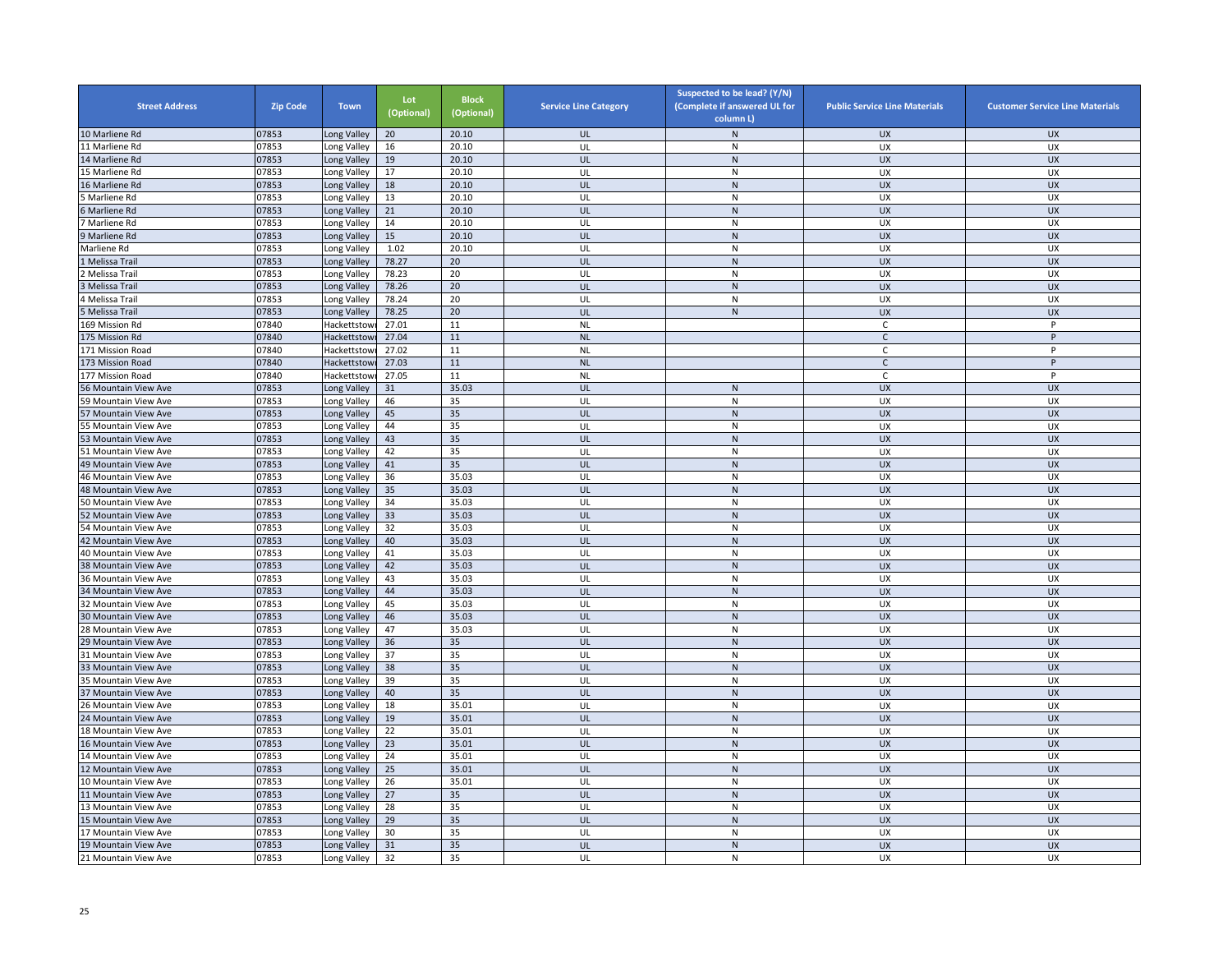| <b>Street Address</b>                  | <b>Zip Code</b> | <b>Town</b>                | Lot<br>(Optional) | <b>Block</b><br>(Optional) | <b>Service Line Category</b> | Suspected to be lead? (Y/N)<br>(Complete if answered UL for<br>column L) | <b>Public Service Line Materials</b> | <b>Customer Service Line Materials</b> |
|----------------------------------------|-----------------|----------------------------|-------------------|----------------------------|------------------------------|--------------------------------------------------------------------------|--------------------------------------|----------------------------------------|
| 23 Mountain View Ave                   | 07853           | Long Valley                | 33                | 35                         | UL                           | $\mathsf{N}$                                                             | <b>UX</b>                            | <b>UX</b>                              |
| !5 Mountain View Ave                   | 07853           | Long Valley                | 34                | 35                         | UL                           | ${\sf N}$                                                                | UX                                   | UX                                     |
| 27 Mountain View Ave                   | 07853           | Long Valley                | 35                | 35                         | UL                           | $\mathsf{N}$                                                             | <b>UX</b>                            | <b>UX</b>                              |
| <b>Mountain View Ave</b>               | 07853           | Long Valley                | 27                | 35.01                      | UL                           | N                                                                        | <b>UX</b>                            | UX                                     |
| Mountain View Ave                      | 07853           | Long Valley                | 28                | 35.01                      | UL                           | ${\sf N}$                                                                | <b>UX</b>                            | <b>UX</b>                              |
| <b>Mountain View Ave</b>               | 07853           | Long Valley                | 29                | 35.01                      | UL                           | $\mathsf{N}$                                                             | UX                                   | UX                                     |
| Mountain View Ave                      | 07853           | Long Valley                | 30 <sup>°</sup>   | 35.01                      | UL                           | ${\sf N}$                                                                | <b>UX</b>                            | <b>UX</b>                              |
| Mountain View Ave                      | 07853           | Long Valley                | 23                | 35                         | UL                           | ${\sf N}$                                                                | UX                                   | UX                                     |
| Mountain View Ave                      | 07853           | Long Valley                | 24                | 35                         | UL                           | ${\sf N}$                                                                | <b>UX</b>                            | <b>UX</b>                              |
| Mountain View Ave                      | 07853           | Long Valley                | 25                | 35                         | UL                           | ${\sf N}$                                                                | UX                                   | UX                                     |
| Mountain View Ave                      | 07853           | Long Valley                | 26                | 35                         | UL                           | ${\sf N}$                                                                | <b>UX</b>                            | <b>UX</b>                              |
| 11 N.Washington Valley                 | 07853           | Long Valley                | $\overline{7}$    | 36.01                      | UL                           | ${\sf N}$                                                                | <b>UX</b>                            | <b>UX</b>                              |
| 8 N.Washington Valley                  | 07853           | Long Valley                | 10                | 36.02                      | UL                           | $\mathsf{N}$                                                             | <b>UX</b>                            | <b>UX</b>                              |
| N. Washington Valley                   | 07853           | Long Valley                | 5                 | 36.02                      | UL                           | ${\sf N}$                                                                | UX                                   | UX                                     |
| N. Washington Valley                   | 07853           | Long Valley                | $\overline{4}$    | 36.02                      | UL                           | ${\sf N}$                                                                | <b>UX</b>                            | <b>UX</b>                              |
| N.Washington Valley                    | 07853           | Long Valley                | $\overline{3}$    | 36.02                      | UL                           | N                                                                        | UX                                   | <b>UX</b>                              |
| <b>N.Washington Valley</b>             | 07853           | Long Valley                | $\overline{3}$    | 36.01                      | UL                           | ${\sf N}$                                                                | <b>UX</b>                            | <b>UX</b>                              |
| N. Washington Valley                   | 07853           | Long Valley                | $\overline{4}$    | 36.01                      | UL                           | ${\sf N}$                                                                | UX                                   | UX                                     |
| N. Washington Valley                   | 07853           | Long Valley                | 5                 | 36.01                      | UL                           | N                                                                        | <b>UX</b>                            | <b>UX</b>                              |
| N.Washington Valley                    | 07853           | Long Valley                | 6                 | 36.01                      | UL                           | ${\sf N}$                                                                | UX                                   | UX                                     |
| 470 Naughright Rd                      | 07853           | Long Valley                | 37                | 12                         | <b>NL</b>                    |                                                                          | $\mathsf{C}$                         | $\mathsf{C}$                           |
| 388 Naughright Rd                      | 07853           | Long Valley                | 14                | 12.02                      | <b>NL</b>                    |                                                                          | C                                    | C                                      |
| 390 Naughright Rd                      | 07853           | Long Valley                | 15                | 12.02                      | NL                           |                                                                          | $\mathsf{C}$                         | $\mathsf C$                            |
| 392 Naughright Rd                      | 07853           | Long Valley                | 16                | 12.02                      | <b>NL</b>                    |                                                                          | $\mathsf C$                          | $\mathsf C$                            |
| 405 Naughright Rd                      | 07853           | Long Valley                | 5.03              | 11.04                      | <b>NL</b>                    |                                                                          | $\mathsf{C}$                         | C                                      |
| 408 Naughright Rd                      | 07853           | Long Valley                | 20                | 12.02                      | <b>NL</b>                    |                                                                          | C                                    | C                                      |
| 409 Naughright Rd                      | 07853           | Long Valley                | 35                | 11.04                      | <b>NL</b>                    |                                                                          | $\mathsf{C}$                         | $\mathsf C$                            |
| 415 Naughright Rd                      | 07853           | Long Valley                | 34                | 11.04                      | <b>NL</b>                    |                                                                          | C                                    | C                                      |
| 414 Naughright Rd                      | 07853           | Long Valley                | 30.45             | 12                         | <b>NL</b>                    |                                                                          | $\mathsf{C}$                         | $\mathsf C$                            |
| 416 Naughright Rd                      | 07853           | Long Valley                | 30.44             | 12                         | <b>NL</b>                    |                                                                          | C                                    | C                                      |
| 297 Naughright Rd                      | 07853           | Long Valley                | 1.02              | 23.04                      | <b>NL</b>                    |                                                                          | $\mathsf{C}$                         | P                                      |
| 298 Naughright Rd                      | 07853           | Long Valley                | 2                 | 13.13                      | <b>NL</b>                    |                                                                          | C                                    | P                                      |
| 251 Naughright Rd                      | 07853           | Long Valley                | 7.01              | 23.02                      | <b>NL</b>                    |                                                                          | $\mathsf{C}$                         | $\mathsf{C}$                           |
|                                        | 07853           |                            | 54.02             | 13                         | <b>NL</b>                    |                                                                          | C                                    | C                                      |
| 250 Naughright Rd<br>245 Naughright Rd | 07853           | Long Valley<br>Long Valley | 3.05              | 23                         | <b>NL</b>                    |                                                                          | $\mathsf{C}$                         | C                                      |
|                                        | 07853           |                            | 3.06              | 23                         | <b>NL</b>                    |                                                                          | $\mathsf{C}$                         | $\mathsf{C}$                           |
| 243 Naughright Rd<br>281 Naughright Rd | 07853           | Long Valley<br>Long Valley | 2.01              | 23.04                      |                              |                                                                          |                                      | P                                      |
|                                        |                 |                            | $\mathbf{1}$      |                            | <b>NL</b>                    |                                                                          | C<br>C                               | C                                      |
| 279 Naughright Rd                      | 07853           | Long Valley                |                   | 23.02                      | <b>NL</b>                    |                                                                          |                                      |                                        |
| 275 Naughright Rd                      | 07853           | Long Valley                | $\overline{2}$    | 23.02                      | <b>NL</b>                    |                                                                          | $\mathsf{C}$                         | $\mathsf C$                            |
| 271 Naughright Rd                      | 07853           | Long Valley                | $\overline{3}$    | 23.02                      | <b>NL</b>                    |                                                                          | $\mathsf{C}$                         | $\mathsf C$                            |
| 265 Naughright Rd                      | 07853           | Long Valley                | $\overline{4}$    | 23.02                      | <b>NL</b>                    |                                                                          | $\mathsf{C}$                         | $\mathsf{C}$                           |
| 263 Naughright Rd                      | 07853           | Long Valley                | 5                 | 23.02                      | $\sf NL$                     |                                                                          | C                                    | C                                      |
| 259 Naughright Rd                      | 07853           | Long Valley                | $6\,$             | 23.02                      | <b>NL</b>                    |                                                                          | $\mathsf{C}$                         | $\mathsf C$                            |
| 255 Naughright Rd                      | 07853           | Long Valley                | $\overline{7}$    | 23.02                      | <b>NL</b>                    |                                                                          | C.                                   | C                                      |
| 238 Naughright Rd                      | 07853           | Long Valley                | $\mathbf{1}$      | 13.10                      | <b>NL</b>                    |                                                                          | $\mathsf{C}$                         | $\mathsf C$                            |
| 356 Naughright Rd                      | 07853           | Long Valley                | 8.02              | 12.02                      | <b>NL</b>                    |                                                                          | C                                    | P                                      |
| 293 Naughright Rd                      | 07853           | Long Valley                | 1.03              | 23.04                      | <b>NL</b>                    |                                                                          | $\mathsf{C}$                         | P                                      |
| 289 Naughright Rd                      | 07853           | Long Valley                | 1.04              | 23.04                      | <b>NL</b>                    |                                                                          | C                                    | P                                      |
| 354 Naughright Rd                      | 07853           | Long Valley                | 8.01              | 12.02                      | <b>NL</b>                    |                                                                          | $\mathsf{C}$                         | P                                      |
| 358 Naughright Rd                      | 07853           | Long Valley                | 8.03              | 12.02                      | <b>NL</b>                    |                                                                          | C                                    | P                                      |
| 361 Naughright Rd                      | 07853           | Long Valley                | $\overline{4}$    | 11.07                      | <b>NL</b>                    |                                                                          | $\mathsf{C}$                         | $\mathsf C$                            |
| 355 Naughright Rd                      | 07853           | Long Valley                | 5                 | 11.07                      | <b>NL</b>                    |                                                                          | $\mathsf C$                          | P                                      |
| 374 Naughright Rd                      | 07853           | Long Valley                | 12                | 12.02                      | <b>NL</b>                    |                                                                          | $\mathsf{C}$                         | $\mathsf{C}$                           |
| 398 Naughright Rd                      | 07853           | Long Valley                | 18                | 12.02                      | <b>NL</b>                    |                                                                          | C                                    | C                                      |
| 394 Naughright Rd                      | 07853           | Long Valley                | 17                | 12.02                      | <b>NL</b>                    |                                                                          | $\mathsf{C}$                         | $\mathsf{C}$                           |
| 434 Naughright Rd                      | 07853           | Long Valley                | 36.01             | 12                         | <b>NL</b>                    |                                                                          | C                                    | C                                      |
| 419 Naughright Rd                      | 07853           | Long Valley                | 33                | 11.04                      | <b>NL</b>                    |                                                                          | $\mathsf{C}$                         | $\mathsf{C}$                           |
| Naughright Rd                          | 07853           | Long Valley                | 35                | 12                         | <b>NL</b>                    |                                                                          | C.                                   | C                                      |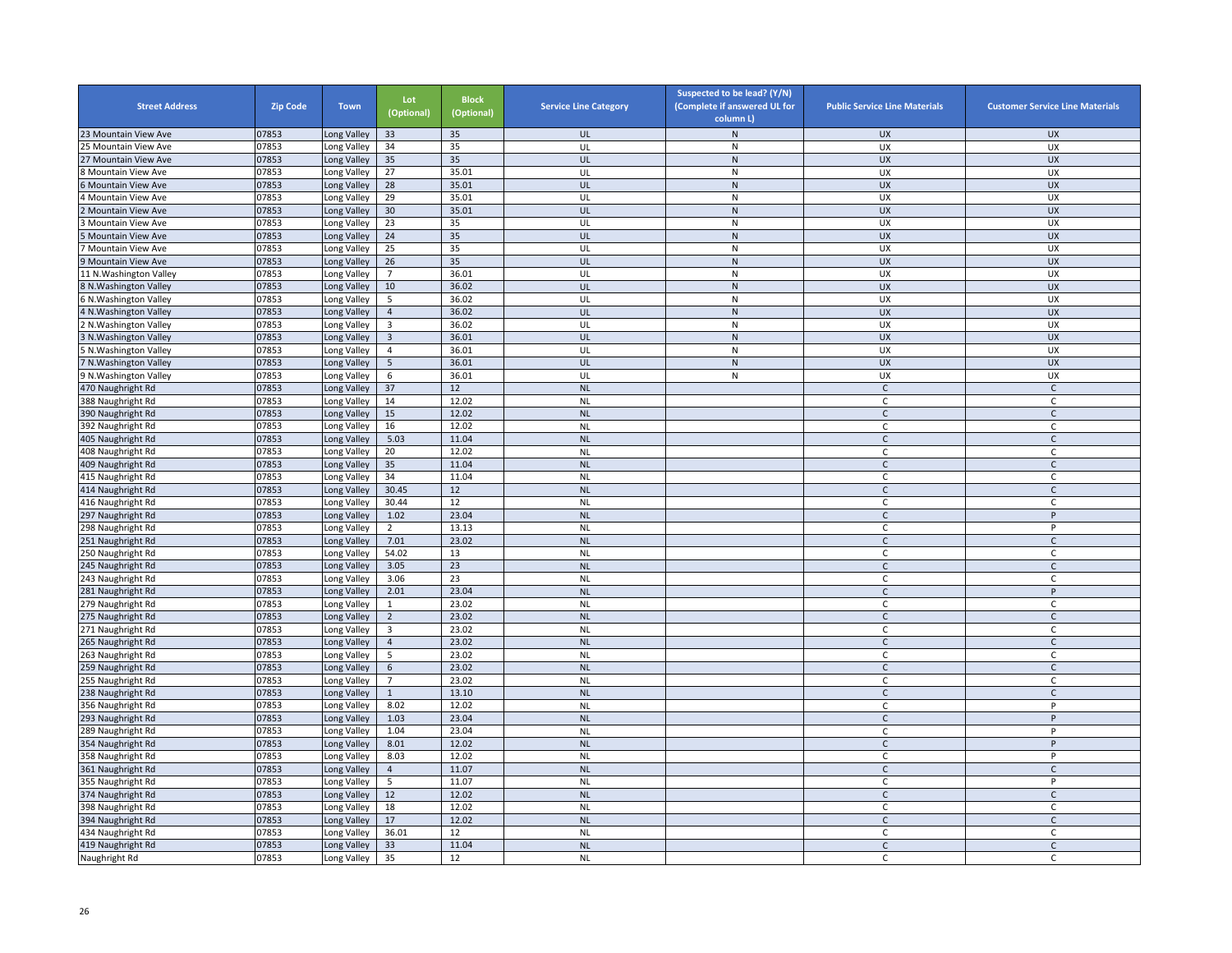| <b>Street Address</b> | <b>Zip Code</b> | <b>Town</b> | Lot<br>(Optional) | <b>Block</b><br>(Optional) | <b>Service Line Category</b> | Suspected to be lead? (Y/N)<br>(Complete if answered UL for<br>column L) | <b>Public Service Line Materials</b> | <b>Customer Service Line Materials</b> |
|-----------------------|-----------------|-------------|-------------------|----------------------------|------------------------------|--------------------------------------------------------------------------|--------------------------------------|----------------------------------------|
| Naughright Rd         | 07853           | Long Valley | 13                | 12.02                      | NL                           |                                                                          | $\mathsf{C}$                         | $\mathsf{C}$                           |
| 429 Naughright Road   | 07853           | Long Valley | 2                 | 11.04                      | <b>NL</b>                    |                                                                          | C                                    | $\mathsf C$                            |
| 438 Naughright Road   | 07853           | Long Valley | 36.02             | 12                         | <b>NL</b>                    |                                                                          | $\mathsf{C}$                         | $\mathsf{C}$                           |
| 10 Nestlingwood Dr    | 07853           | Long Valley | 78.05             | 20                         | <b>NL</b>                    |                                                                          | $\mathsf{C}$                         | P                                      |
| 11 Nestlingwood Dr    | 07853           | Long Valley | 8                 | 20.10                      | <b>NL</b>                    |                                                                          | C                                    | P                                      |
| 12 Nestlingwood Dr    | 07853           | Long Valley | 78.06             | 20                         | <b>NL</b>                    |                                                                          | $\mathsf{C}$                         | P                                      |
| 14 Nestlingwood Dr    | 07853           | Long Valley | 78.07             | 20                         | <b>NL</b>                    |                                                                          | $\mathsf{C}$                         | $\sf P$                                |
| 15 Nestlingwood Dr    | 07853           | Long Valley | 9                 | 20.10                      | <b>NL</b>                    |                                                                          | C                                    | P                                      |
| 16 Nestlingwood Dr    | 07853           | Long Valley | 78.08             | 20                         | <b>NL</b>                    |                                                                          | $\mathsf{C}$                         | P                                      |
| 18 Nestlingwood Dr    | 07853           | Long Valley | 78.09             | 20                         | <b>NL</b>                    |                                                                          | C                                    | P                                      |
| 19 Nestlingwood Dr    | 07853           | Long Valley | 10                | 20.10                      | <b>NL</b>                    |                                                                          | $\mathsf{C}$                         | $\sf P$                                |
| 21 Nestlingwood Dr    | 07853           | Long Valley | 11                | 20.10                      | <b>NL</b>                    |                                                                          | C                                    | P                                      |
| 23 Nestlingwood Dr    | 07853           | Long Valley | 12                | 20.10                      | <b>NL</b>                    |                                                                          | $\mathsf{C}$                         | P                                      |
| 24 Nestlingwood Dr    | 07853           | Long Valley | 20                | 20.04                      | <b>NL</b>                    |                                                                          | C                                    | P                                      |
| 26 Nestlingwood Dr    | 07853           | Long Valley | 21                | 20.04                      | <b>NL</b>                    |                                                                          | $\mathsf{C}$                         | P                                      |
| 27 Nestlingwood Dr    | 07853           | Long Valley | 3                 | 20.05                      | <b>NL</b>                    |                                                                          | C                                    | P                                      |
| 28 Nestlingwood Dr    | 07853           | Long Valley | 22                | 20.04                      | <b>NL</b>                    |                                                                          | $\mathsf{C}$                         | P                                      |
| 29 Nestlingwood Dr    | 07853           | Long Valley | $\overline{2}$    | 20.05                      | <b>NL</b>                    |                                                                          | C                                    | P                                      |
| 30 Nestlingwood Dr    | 07853           | Long Valley | 23                | 20.04                      | <b>NL</b>                    |                                                                          | $\mathsf{C}$                         | P                                      |
| 31 Nestlingwood Dr    | 07853           | Long Valley | $\mathbf{1}$      | 20.05                      | <b>NL</b>                    |                                                                          | C                                    | P                                      |
| 32 Nestlingwood Dr    | 07853           | Long Valley | 24                | 20.04                      | <b>NL</b>                    |                                                                          | $\mathsf{C}$                         | P                                      |
| 33 Nestlingwood Dr    | 07853           | Long Valley | 15                | 20.05                      | <b>NL</b>                    |                                                                          | $\mathsf{C}$                         | P                                      |
| 34 Nestlingwood Dr    | 07853           | Long Valley | 25                | 20.04                      | NL                           |                                                                          | $\mathsf{C}$                         | P                                      |
| 35 Nestlingwood Dr    | 07853           | Long Valley | 14                | 20.05                      | <b>NL</b>                    |                                                                          | $\mathsf{C}$                         | P                                      |
| 36 Nestlingwood Dr    | 07853           | Long Valley | 10                | 20.08                      | <b>NL</b>                    |                                                                          | $\mathsf{C}$                         | P                                      |
| 37 Nestlingwood Dr    | 07853           | Long Valley | 13                | 20.05                      | <b>NL</b>                    |                                                                          | C                                    | P                                      |
| 38 Nestlingwood Dr    | 07853           | Long Valley | 11                | 20.08                      | <b>NL</b>                    |                                                                          | $\mathsf{C}$                         | P                                      |
| 39 Nestlingwood Dr    | 07853           | Long Valley | 12                | 20.05                      | <b>NL</b>                    |                                                                          | C                                    | P                                      |
| 40 Nestlingwood Dr    | 07853           | Long Valley | 12                | 20.08                      | <b>NL</b>                    |                                                                          | $\mathsf{C}$                         | P                                      |
| 41 Nestlingwood Dr    | 07853           | Long Valley | 11                | 20.05                      | <b>NL</b>                    |                                                                          | $\mathsf{C}$                         | P                                      |
| 42 Nestlingwood Dr    | 07853           | Long Valley | 13                | 20.08                      | <b>NL</b>                    |                                                                          | $\mathsf{C}$                         | P                                      |
| 44 Nestlingwood Dr    | 07853           | Long Valley | 14                | 20.08                      | <b>NL</b>                    |                                                                          | $\mathsf{C}$                         | P                                      |
| 46 Nestlingwood Dr    | 07853           | Long Valley | 15                | 20.08                      | <b>NL</b>                    |                                                                          | $\mathsf{C}$                         | P                                      |
| 47 Nestlingwood Dr    | 07853           | Long Valley | 32                | 20.10                      | <b>NL</b>                    |                                                                          | $\mathsf{C}$                         | P                                      |
| 48 Nestlingwood Dr    | 07853           | Long Valley | 16                | 20.08                      | <b>NL</b>                    |                                                                          | $\mathsf{C}$                         | P                                      |
| 53 Nestlingwood Dr    | 07853           | Long Valley | 34                | 20.10                      | <b>NL</b>                    |                                                                          | $\mathsf{C}$                         | P                                      |
| 55 Nestlingwood Dr    | 07853           | Long Valley | 35                | 20.10                      | NL                           |                                                                          | $\mathsf{C}$                         | P                                      |
| 56 Nestlingwood Dr    | 07853           | Long Valley | 11                | 20.09                      | <b>NL</b>                    |                                                                          | C                                    | P                                      |
| 57 Nestlingwood Dr    | 07853           | Long Valley | 36                | 20.10                      | <b>NL</b>                    |                                                                          | $\mathsf{C}$                         | P                                      |
| 58 Nestlingwood Dr    | 07853           | Long Valley | 10                | 20.09                      | <b>NL</b>                    |                                                                          | C                                    | P                                      |
| 59 Nestlingwood Dr    | 07853           | Long Valley | 37                | 20.10                      | <b>NL</b>                    |                                                                          | $\mathsf{C}$                         | P                                      |
| 60 Nestlingwood Dr    | 07853           | Long Valley | 9                 | 20.09                      | <b>NL</b>                    |                                                                          | C                                    | P                                      |
| 61 Nestlingwood Dr    | 07853           | Long Valley | 38.01             | 20.10                      | <b>NL</b>                    |                                                                          | $\mathsf{C}$                         | P                                      |
| 62 Nestlingwood Dr    | 07853           | Long Valley | 8                 | 20.09                      | <b>NL</b>                    |                                                                          | C                                    | P                                      |
| Nestlingwood Dr       | 07853           | Long Valley | $\overline{3}$    | 20.10                      | <b>NL</b>                    |                                                                          | $\mathsf{C}$                         | P                                      |
| Nestlingwood Dr       | 07853           | Long Valley | 78.01             | 20                         | <b>NL</b>                    |                                                                          | C                                    | P                                      |
| Nestlingwood Dr       | 07853           | Long Valley | $\overline{4}$    | 20.10                      | <b>NL</b>                    |                                                                          | $\mathsf{C}$                         | $\sf P$                                |
| Nestlingwood Dr       | 07853           | Long Valley | 78.02             | 20                         | <b>NL</b>                    |                                                                          | C                                    | P                                      |
| Nestlingwood Dr       | 07853           | Long Valley | -5                | 20.10                      | <b>NL</b>                    |                                                                          | $\mathsf{C}$                         | P                                      |
| Nestlingwood Dr       | 07853           | Long Valley | 78.03             | 20                         | <b>NL</b>                    |                                                                          | C                                    | P                                      |
| Nestlingwood Dr       | 07853           | Long Valley | 6                 | 20.10                      | <b>NL</b>                    |                                                                          | $\mathsf{C}$                         | P                                      |
| Nestlingwood Dr       | 07853           | Long Valley | 78.04             | 20                         | <b>NL</b>                    |                                                                          | C                                    | P                                      |
| Nestlingwood Dr       | 07853           | Long Valley | $\overline{7}$    | 20.10                      | <b>NL</b>                    |                                                                          | $\mathsf{C}$                         | P                                      |
| Nestlingwood Dr       | 07853           | Long Valley | 33                | 20.10                      | <b>NL</b>                    |                                                                          | C                                    | P                                      |
| 10 North Maple Ave    | 07853           | Long Valley | 33                | 25                         | UL                           | $\mathsf{N}$                                                             | UX                                   | <b>UX</b>                              |
| 12 North Maple Ave    | 07853           | ong Valley. | 30                | 25                         | UL                           | ${\sf N}$                                                                | UX                                   | UX                                     |
| 14 North Maple Ave    | 07853           | Long Valley | 29                | 25                         | UL                           | ${\sf N}$                                                                | <b>UX</b>                            | <b>UX</b>                              |
| 5 North Maple Ave     | 07853           | Long Valley | 41                | 25                         | UL                           | ${\sf N}$                                                                | <b>UX</b>                            | UX                                     |
|                       |                 |             |                   |                            |                              |                                                                          |                                      |                                        |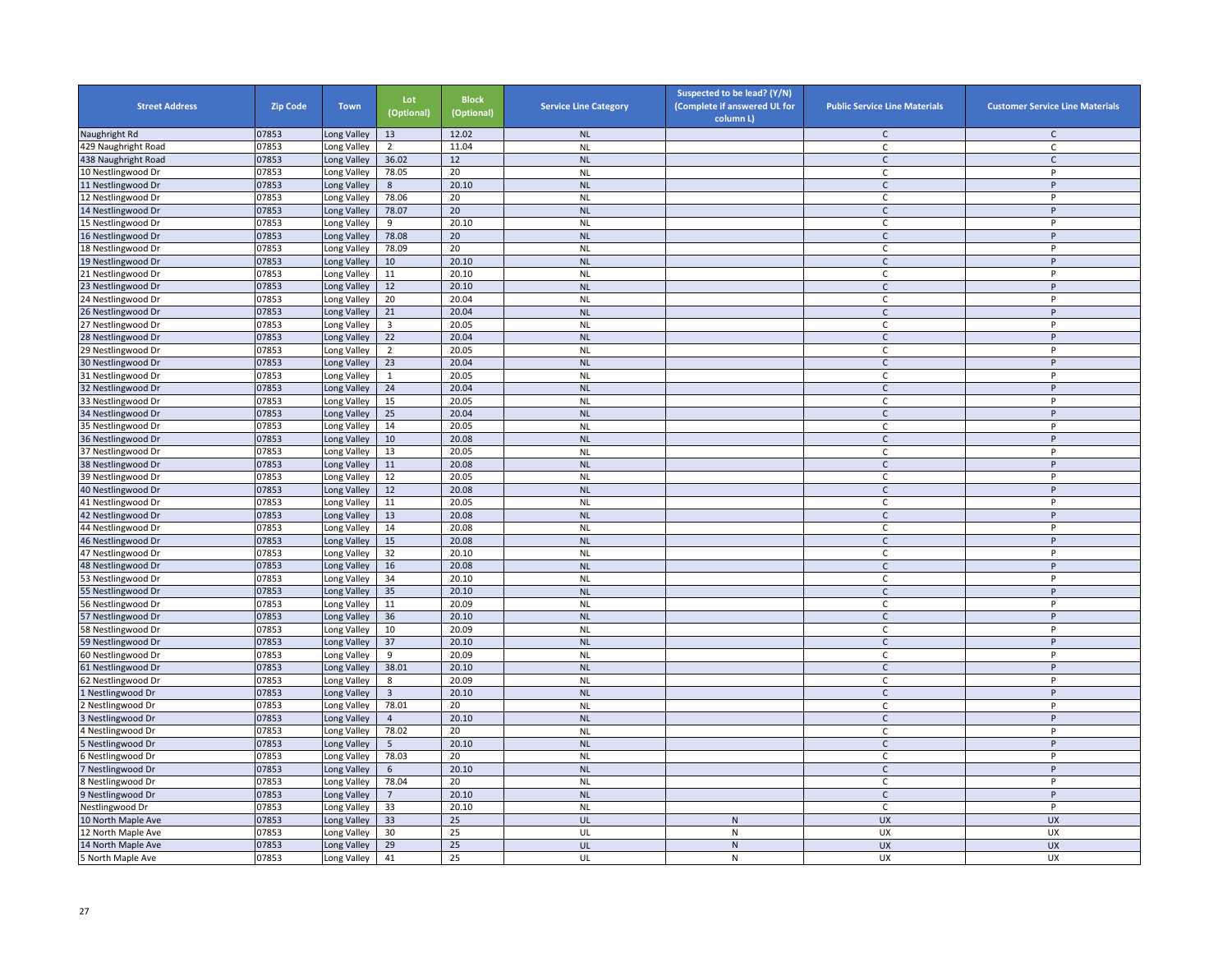| <b>Street Address</b> | <b>Zip Code</b> | <b>Town</b>  | Lot<br>(Optional) | <b>Block</b><br>(Optional) | <b>Service Line Category</b> | Suspected to be lead? (Y/N)<br>(Complete if answered UL for<br>column L) | <b>Public Service Line Materials</b> | <b>Customer Service Line Materials</b> |
|-----------------------|-----------------|--------------|-------------------|----------------------------|------------------------------|--------------------------------------------------------------------------|--------------------------------------|----------------------------------------|
| 4 North Maple Ave     | 07853           | Long Valley  | 37                | 25                         | UL                           | $\mathsf{N}$                                                             | <b>UX</b>                            | <b>UX</b>                              |
| North Maple Ave       | 07853           | Long Valley  | 35                | 25                         | UL                           | ${\sf N}$                                                                | UX                                   | UX                                     |
| 8 North Maple Ave     | 07853           | Long Valley  | 36                | 25                         | UL                           | ${\sf N}$                                                                | <b>UX</b>                            | <b>UX</b>                              |
| 15 Northridge Ct      | 07840           | Hackettstowi | 13                | 3.12                       | <b>NL</b>                    |                                                                          | C                                    | C                                      |
| 25 Northridge Ct      | 07840           | Hackettstowi | 26                | 3.14                       | <b>NL</b>                    |                                                                          | $\mathsf{C}$                         | C                                      |
| 26 Northridge Ct      | 07840           | Hackettstow  | 49                | $\overline{3}$             | <b>NL</b>                    |                                                                          | $\mathsf{C}$                         | $\mathsf{C}$                           |
| 22 Northridge Ct      | 07840           | Hackettstowi | 47                | $\overline{\mathbf{3}}$    | <b>NL</b>                    |                                                                          | $\mathsf{C}$                         | $\mathsf{C}$                           |
| 19 Northridge Ct      | 07840           | Hackettstow  | 11                | 3.12                       | <b>NL</b>                    |                                                                          | C                                    | $\mathsf{C}$                           |
| 16 Northridge Ct      | 07840           | Hackettstowi | 44                | $\overline{3}$             | <b>NL</b>                    |                                                                          | $\mathsf{C}$                         | $\mathsf{C}$                           |
| 10 Northridge Ct      | 07840           | Hackettstow  | 41                | $\overline{3}$             | <b>NL</b>                    |                                                                          | C                                    | C                                      |
| 14 Northridge Ct      | 07840           | Hackettstowi | 43                | $\overline{\mathbf{3}}$    | <b>NL</b>                    |                                                                          | $\mathsf{C}$                         | $\mathsf{C}$                           |
| 18 Northridge Ct      | 07840           | Hackettstowi | 45                | $\overline{\mathbf{3}}$    | <b>NL</b>                    |                                                                          | C                                    | $\mathsf{C}$                           |
| 17 Northridge Ct      | 07840           | Hackettstow  | 12                | 3.12                       | <b>NL</b>                    |                                                                          | $\mathsf{C}$                         | $\mathsf{C}$                           |
| 12 Northridge Ct      | 07840           | Hackettstowi | 42                | 3                          | <b>NL</b>                    |                                                                          | C                                    | C                                      |
| 11 Northridge Ct      | 07840           | Hackettstowi | 14                | 3.12                       | <b>NL</b>                    |                                                                          | $\mathsf{C}$                         | $\mathsf{C}$                           |
| 24 Northridge Ct      | 07840           | Hackettstowi | 48                | 3                          | <b>NL</b>                    |                                                                          | C                                    | C                                      |
| 20 Northridge Ct      | 07840           | Hackettstowi | 46                | $\overline{3}$             | <b>NL</b>                    |                                                                          | $\mathsf{C}$                         | $\mathsf{C}$                           |
| Northridge Ct         | 07840           | Hackettstowi | 39                | $\overline{3}$             | <b>NL</b>                    |                                                                          | $\mathsf{C}$                         | C                                      |
| Northridge Ct         | 07840           | Hackettstowi | 19                | 3.12                       | <b>NL</b>                    |                                                                          | $\mathsf{C}$                         | $\mathsf{C}$                           |
| Northridge Ct         | 07840           | Hackettstow  | 37                | 3                          | <b>NL</b>                    |                                                                          | C                                    | C                                      |
| Northridge Ct         | 07840           | Hackettstowi | 15                | 3.12                       | <b>NL</b>                    |                                                                          | $\mathsf{C}$                         | $\mathsf{C}$                           |
| Northridge Ct         | 07840           | Hackettstow  | 38                | 3                          | <b>NL</b>                    |                                                                          | $\mathsf{C}$                         | $\mathsf{C}$                           |
| Northridge Ct         | 07840           | Hackettstowi | 40                | $\overline{\mathbf{3}}$    | <b>NL</b>                    |                                                                          | $\mathsf{C}$                         | $\mathsf C$                            |
| Northridge Ct         | 07840           | Hackettstowi | 16                | 3.12                       | <b>NL</b>                    |                                                                          | $\mathsf{C}$                         | C                                      |
| Northridge Ct         | 07840           | Hackettstowi | 18                | 3.12                       | <b>NL</b>                    |                                                                          | $\mathsf{C}$                         | $\mathsf{C}$                           |
| Northridge Ct         | 07840           | Hackettstowi | 17                | 3.12                       | <b>NL</b>                    |                                                                          | C                                    | C                                      |
| Oak Terr              | 07853           | Long Valley  | 14                | 36.06                      | UL                           | N                                                                        | UX                                   | <b>UX</b>                              |
| Oak Terr              | 07853           | Long Valley  | 13                | 36.06                      | UL                           | ${\sf N}$                                                                | UX                                   | UX                                     |
| Oak Terr              | 07853           | Long Valley  | 12                | 36.06                      | UL                           | ${\sf N}$                                                                | <b>UX</b>                            | <b>UX</b>                              |
| Oak Terr              | 07853           | Long Valley  | 11                | 36.06                      | UL                           | N                                                                        | <b>UX</b>                            | <b>UX</b>                              |
| 156 Old Farmers Rd    | 07853           | Long Valley  | 35                | 42.02                      | UL                           | ${\sf N}$                                                                | <b>UX</b>                            | <b>UX</b>                              |
| 168 Old Farmers Rd    | 07853           | Long Valley  | 15                | 42.02                      | UL                           | N                                                                        | <b>UX</b>                            | UX                                     |
| 170 Old Farmers Rd    | 07853           | Long Valley  | 16                | 42.02                      | UL                           | ${\sf N}$                                                                | <b>UX</b>                            | <b>UX</b>                              |
| 172 Old Farmers Rd    | 07853           | Long Valley  | 17                | 42.02                      | UL                           | ${\sf N}$                                                                | UX                                   | UX                                     |
| 176 Old Farmers Rd    | 07853           | Long Valley  | 19                | 42.02                      | UL                           | N                                                                        | <b>UX</b>                            | <b>UX</b>                              |
| 178 Old Farmers Rd    | 07853           | Long Valley  | 20                | 42.02                      | UL                           | ${\sf N}$                                                                | UX                                   | UX                                     |
| 174 Old Farmers Rd    | 07853           | Long Valley  | 18                | 42.02                      | UL                           | ${\sf N}$                                                                | <b>UX</b>                            | <b>UX</b>                              |
| 184 Old Farmers Rd    | 07853           | Long Valley  | $\overline{7}$    | 42.01                      | UL                           | ${\sf N}$                                                                | UX                                   | UX                                     |
| 186 Old Farmers Rd    | 07853           | Long Valley  | 6                 | 42.01                      | UL                           | ${\sf N}$                                                                | <b>UX</b>                            | <b>UX</b>                              |
| 188 Old Farmers Rd    | 07853           | Long Valley  | 5                 | 42.01                      | UL                           | ${\sf N}$                                                                | UX                                   | <b>UX</b>                              |
| 190 Old Farmers Rd    | 07853           | Long Valley  | $\overline{4}$    | 42.01                      | UL                           | ${\sf N}$                                                                | <b>UX</b>                            | <b>UX</b>                              |
| 192 Old Farmers Rd    | 07853           | Long Valley  | 3                 | 42.01                      | UL                           | ${\sf N}$                                                                | UX                                   | UX                                     |
| 194 Old Farmers Rd    | 07853           | Long Valley  | $\mathbf 2$       | 42.01                      | UL                           | ${\sf N}$                                                                | UX                                   | <b>UX</b>                              |
| 191 Old Farmers Rd    | 07853           | Long Valley  | $\overline{2}$    | 41.01                      | UL                           | ${\sf N}$                                                                | UX                                   | UX                                     |
| 189 Old Farmers Rd    | 07853           | Long Valley  | 3                 | 41.01                      | UL                           | ${\sf N}$                                                                | <b>UX</b>                            | <b>UX</b>                              |
| 187 Old Farmers Rd    | 07853           | Long Valley  | $\overline{4}$    | 41.01                      | UL                           | N                                                                        | <b>UX</b>                            | UX                                     |
| 185 Old Farmers Rd    | 07853           | Long Valley  | 5                 | 41.01                      | UL                           | ${\sf N}$                                                                | <b>UX</b>                            | <b>UX</b>                              |
| 183 Old Farmers Rd    | 07853           | Long Valley  | 6                 | 41.01                      | UL                           | N                                                                        | UX                                   | UX                                     |
| 181 Old Farmers Rd    | 07853           | Long Valley  | $\overline{7}$    | 41.01                      | UL                           | ${\sf N}$                                                                | <b>UX</b>                            | <b>UX</b>                              |
| 179 Old Farmers Rd    | 07853           | Long Valley  | 3.09              | 41                         | UL                           | ${\sf N}$                                                                | UX                                   | UX                                     |
| 177 Old Farmers Rd    | 07853           | Long Valley  | 3.02              | 41                         | UL                           | ${\sf N}$                                                                | <b>UX</b>                            | <b>UX</b>                              |
| 171 Old Farmers Rd    | 07853           | Long Valley  | 21                | 42.02                      | UL                           | ${\sf N}$                                                                | UX                                   | UX                                     |
| 145 Old Farmers Rd    | 07853           | Long Valley  | 2.06              | 41                         | UL                           | ${\sf N}$                                                                | <b>UX</b>                            | <b>UX</b>                              |
| 143 Old Farmers Rd    | 07853           | Long Valley  | 2.05              | 41                         | UL                           | N                                                                        | UX                                   | <b>UX</b>                              |
| 125 Old Farmers Rd    | 07853           | Long Valley  | 4.01              | 38                         | UL                           | $\mathsf{N}$                                                             | UX                                   | <b>UX</b>                              |
| 232 Old Farmers Rd    | 07853           | ong Valley.  | 13                | 42                         | UL                           | ${\sf N}$                                                                | UX                                   | UX                                     |
| 114 Old Farmers Rd    | 07853           | Long Valley  | 36.05             | 37                         | UL                           | ${\sf N}$                                                                | <b>UX</b>                            | <b>UX</b>                              |
|                       | 07853           |              | 18                | 35.03                      | UL                           | ${\sf N}$                                                                | <b>UX</b>                            | UX                                     |
| 27 Old Farmers Rd     |                 | Long Valley  |                   |                            |                              |                                                                          |                                      |                                        |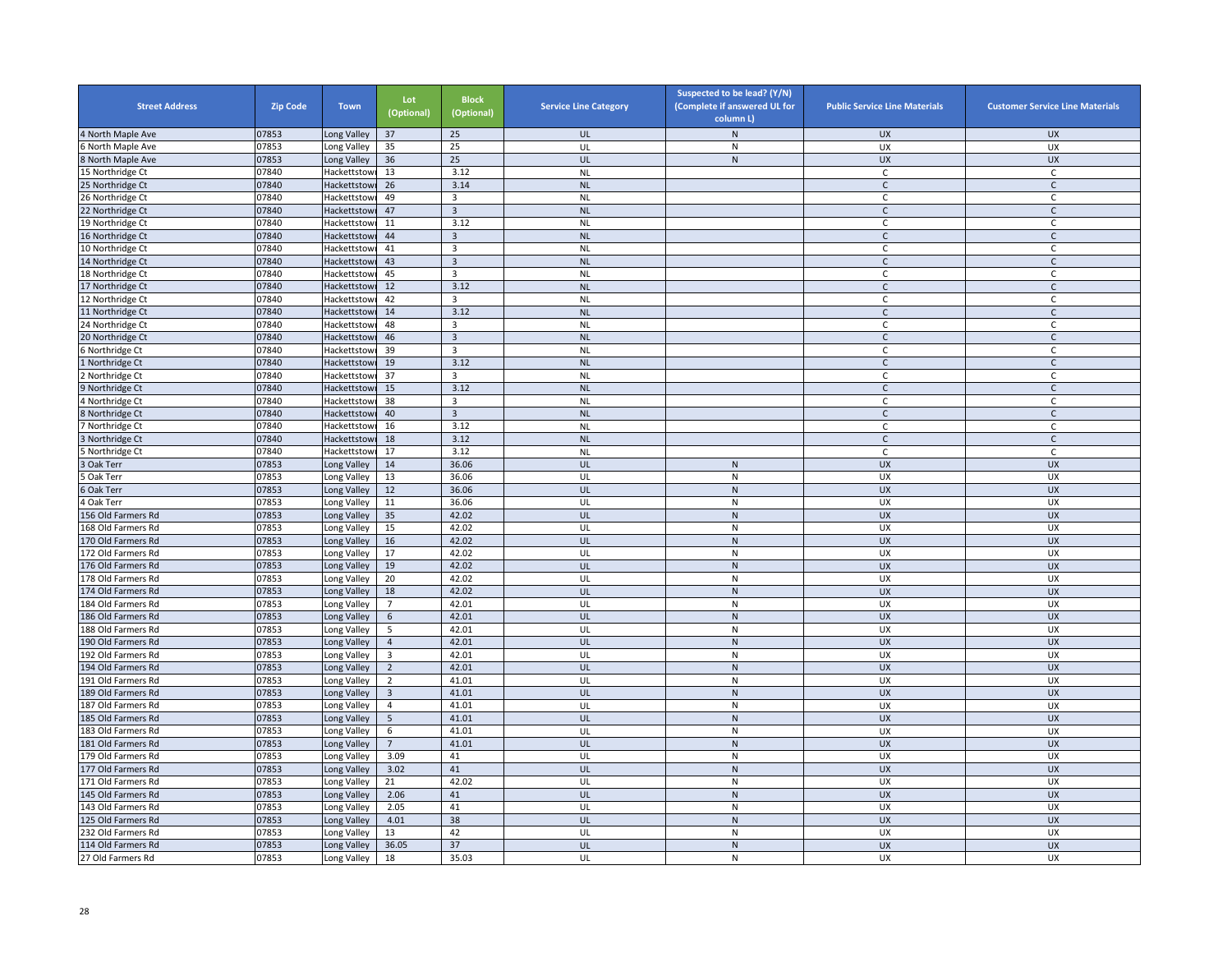| <b>Street Address</b> | <b>Zip Code</b> | <b>Town</b>                | Lot<br>(Optional) | <b>Block</b><br>(Optional) | <b>Service Line Category</b> | Suspected to be lead? (Y/N)<br>(Complete if answered UL for<br>column L) | <b>Public Service Line Materials</b> | <b>Customer Service Line Materials</b> |
|-----------------------|-----------------|----------------------------|-------------------|----------------------------|------------------------------|--------------------------------------------------------------------------|--------------------------------------|----------------------------------------|
| 29 Old Farmers Rd     | 07853           | Long Valley                | 19                | 35.03                      | UL                           | ${\sf N}$                                                                | <b>UX</b>                            | <b>UX</b>                              |
| 31 Old Farmers Rd     | 07853           | Long Valley                | 20                | 35.03                      | UL                           | ${\sf N}$                                                                | UX                                   | UX                                     |
| 33 Old Farmers Rd     | 07853           | Long Valley                | 21                | 35.03                      | UL                           | N                                                                        | <b>UX</b>                            | <b>UX</b>                              |
| 36 Old Farmers Rd     | 07853           | Long Valley                | 19                | 36.03                      | UL                           | N                                                                        | UX                                   | UX                                     |
| 34 Old Farmers Rd     | 07853           | Long Valley                | 20                | 36.03                      | UL                           | N                                                                        | <b>UX</b>                            | <b>UX</b>                              |
| 32 Old Farmers Rd     | 07853           | Long Valley                | 21                | 36.03                      | UL                           | N                                                                        | UX                                   | UX                                     |
| 24 Old Farmers Rd     | 07853           | Long Valley                | 25                | 36.03                      | UL                           | ${\sf N}$                                                                | <b>UX</b>                            | <b>UX</b>                              |
| 22 Old Farmers Rd     | 07853           | Long Valley                | 26                | 36.03                      | UL                           | ${\sf N}$                                                                | UX                                   | UX                                     |
| 20 Old Farmers Rd     | 07853           | Long Valley                | 27                | 36.03                      | UL                           | ${\sf N}$                                                                | <b>UX</b>                            | <b>UX</b>                              |
| 16 Old Farmers Rd     | 07853           | Long Valley                | 11                | 36.01                      | UL                           | ${\sf N}$                                                                | UX                                   | UX                                     |
| 14 Old Farmers Rd     | 07853           | Long Valley                | 12                | 36.01                      | UL                           | N                                                                        | <b>UX</b>                            | <b>UX</b>                              |
| 11 Old Farmers Rd     | 07853           | Long Valley                | 4                 | 35.02                      | UL                           | N                                                                        | UX                                   | UX                                     |
| 13 Old Farmers Rd     | 07853           | Long Valley                | 5                 | 35.02                      | UL                           | ${\sf N}$                                                                | UX                                   | UX                                     |
| 15 Old Farmers Rd     | 07853           | Long Valley                | 6                 | 35.02                      | UL                           | N                                                                        | UX                                   | UX                                     |
| 17 Old Farmers Rd     | 07853           | Long Valley                | $\overline{7}$    | 35.02                      | UL                           | ${\sf N}$                                                                | <b>UX</b>                            | <b>UX</b>                              |
| 19 Old Farmers Rd     | 07853           | Long Valley                | 8                 | 35.02                      | UL                           | $\mathsf{N}$                                                             | UX                                   | UX                                     |
| 23 Old Farmers Rd     | 07853           | Long Valley                | $7^{\circ}$       | 35.03                      | UL                           | ${\sf N}$                                                                | <b>UX</b>                            | <b>UX</b>                              |
| 51 Old Farmers Rd     | 07853           | Long Valley                | 3.01              | 35                         | UL                           | N                                                                        | <b>UX</b>                            | <b>UX</b>                              |
| 56 Old Farmers Rd     | 07853           | Long Valley                | 21                | 36.06                      | UL                           | N                                                                        | <b>UX</b>                            | <b>UX</b>                              |
| 52 Old Farmers Rd     | 07853           | Long Valley                | 19                | 36.06                      | UL                           | ${\sf N}$                                                                | UX                                   | UX                                     |
| 50 Old Farmers Rd     | 07853           | Long Valley                | 18                | 36.06                      | UL                           | ${\sf N}$                                                                | <b>UX</b>                            | <b>UX</b>                              |
| 48 Old Farmers Rd     | 07853           | Long Valley                | 17                | 36.06                      | UL                           | ${\sf N}$                                                                | UX                                   | UX                                     |
| 46 Old Farmers Rd     | 07853           | Long Valley                | 16                | 36.06                      | UL                           | ${\sf N}$                                                                | <b>UX</b>                            | <b>UX</b>                              |
| 43 Old Farmers Rd     | 07853           | Long Valley                | 29                | 35.03                      | UL                           | N                                                                        | UX                                   | UX                                     |
| 45 Old Farmers Rd     | 07853           | Long Valley                | 30                | 35.03                      | UL                           | ${\sf N}$                                                                | <b>UX</b>                            | <b>UX</b>                              |
| 49 Old Farmers Rd     | 07853           | Long Valley                | 47                | 35                         | UL                           | $\mathsf{N}$                                                             | UX                                   | UX                                     |
| 42 Old Farmers Rd     | 07853           | Long Valley                | 16                | 36.03                      | UL                           | ${\sf N}$                                                                | UX                                   | <b>UX</b>                              |
| 40 Old Farmers Rd     | 07853           | Long Valley                | 17                | 36.03                      | UL                           | ${\sf N}$                                                                | UX                                   | UX                                     |
| 38 Old Farmers Rd     | 07853           | Long Valley                | 18                | 36.03                      | UL                           | ${\sf N}$                                                                | UX                                   | <b>UX</b>                              |
| 39 Old Farmers Rd     | 07853           | Long Valley                | 27                | 35.03                      | UL                           | $\mathsf{N}$                                                             | UX                                   | <b>UX</b>                              |
| 41 Old Farmers Rd     | 07853           | Long Valley                | 28                | 35.03                      | UL                           | ${\sf N}$                                                                | <b>UX</b>                            | <b>UX</b>                              |
| 68 Old Farmers Rd     | 07853           | Long Valley                | 26                | 36                         | UL                           | N                                                                        | <b>UX</b>                            | UX                                     |
| 67 Old Farmers Rd     | 07853           | Long Valley                | 3                 | 35                         | UL                           | N                                                                        | <b>UX</b>                            | <b>UX</b>                              |
| 66 Old Farmers Rd     | 07853           | Long Valley                | 26.02             | 36                         | UL                           | ${\sf N}$                                                                | UX                                   | <b>UX</b>                              |
| 65 Old Farmers Rd     | 07853           | Long Valley                | 3.11              | 35                         | UL                           | ${\sf N}$                                                                | UX                                   | <b>UX</b>                              |
| 61 Old Farmers Rd     | 07853           | Long Valley                | 3.09              | 35                         | UL                           | ${\sf N}$                                                                | UX                                   | UX                                     |
| 62 Old Farmers Rd     | 07853           | Long Valley                | 26.01             | 36                         | UL                           | $\mathsf{N}$                                                             | UX                                   | <b>UX</b>                              |
| 57 Old Farmers Rd     | 07853           | Long Valley                | 3.07              | 35                         | UL                           | ${\sf N}$                                                                | UX                                   | UX                                     |
| 55 Old Farmers Rd     | 07853           | Long Valley                | 3.06              | 35                         | UL                           | N                                                                        | <b>UX</b>                            | <b>UX</b>                              |
| 58 Old Farmers Rd     | 07853           | Long Valley                | 35                | 36.06                      | UL                           | ${\sf N}$                                                                | UX                                   | UX                                     |
| 86 Old Farmers Rd     | 07853           | Long Valley                | 36.11             | 37                         | UL                           | ${\sf N}$                                                                | <b>UX</b>                            | <b>UX</b>                              |
| 12 Old Farmers Rd     | 07853           | Long Valley                | 13                | 36.01                      | UL                           | $\mathsf{N}$                                                             | UX                                   | <b>UX</b>                              |
| 30 Old Farmers Rd     | 07853           | Long Valley                | 22                | 36.03                      | UL                           | ${\sf N}$                                                                | UX                                   | <b>UX</b>                              |
| 10 Old Farmers Rd     | 07853           | Long Valley                | 14                | 36.01                      | UL                           | ${\sf N}$                                                                | UX                                   | UX                                     |
| 84 Old Farmers Rd     | 07853           | Long Valley                | 36.09             | 37                         | UL                           | N                                                                        | <b>UX</b>                            | <b>UX</b>                              |
| 88 Old Farmers Rd     | 07853           | Long Valley                | 36.10             | $\overline{37}$            | UL                           | N                                                                        | <b>UX</b>                            | <b>UX</b>                              |
| 92 Old Farmers Rd     | 07853           | Long Valley                | 36.12             | 37                         | UL                           | ${\sf N}$                                                                | <b>UX</b>                            | <b>UX</b>                              |
| Old Farmers Rd        | 07853           | Long Valley                | 31.01             | 35.01                      | UL                           | $\mathsf{N}$                                                             | UX                                   | UX                                     |
| Old Farmers Rd        | 07853           | Long Valley                | $\mathbf{1}$      | 35.01                      | UL                           | ${\sf N}$                                                                | UX                                   | <b>UX</b>                              |
| ' Old Farmers Rd      | 07853           | Long Valley                | $\overline{2}$    | 35.01                      | UL                           | ${\sf N}$                                                                | UX                                   | UX                                     |
| Old Farmers Rd        | 07853           | Long Valley                | $\overline{3}$    | 35.02                      | UL                           | N                                                                        | <b>UX</b>                            | <b>UX</b>                              |
| Old Farmers Rd        | 07853           |                            | 16                | 36.01                      | UL                           | ${\sf N}$                                                                | UX                                   | UX                                     |
| Old Farmers Rd        | 07853           | Long Valley<br>Long Valley | $\mathbf 1$       | 41.01                      | UL                           | N                                                                        | <b>UX</b>                            | <b>UX</b>                              |
|                       |                 |                            | 25.04             | 36                         | UL                           |                                                                          | UX                                   | UX                                     |
| 66 Old Farmers Rd A   | 07853           | Long Valley                |                   |                            | UL                           | N                                                                        |                                      |                                        |
| 66 Old Farmers Rd B   | 07853           | Long Valley                | 25                | 36                         |                              | ${\sf N}$                                                                | UX                                   | <b>UX</b>                              |
| 254 Old Turnpike Rd   | 07853           | Long Valley                | 4.01              | 7                          | UL                           | $\mathsf{N}$                                                             | UX                                   | UX                                     |
| 253 Old Turnpike Rd   | 07853           | Long Valley                | 5.01              | 6.04                       | UL                           | ${\sf N}$                                                                | <b>UX</b>                            | <b>UX</b>                              |
| 169 Old Turnpike Rd   | 07853           | Long Valley                | 68.02             | 27                         | UL                           | N                                                                        | UX                                   | UX                                     |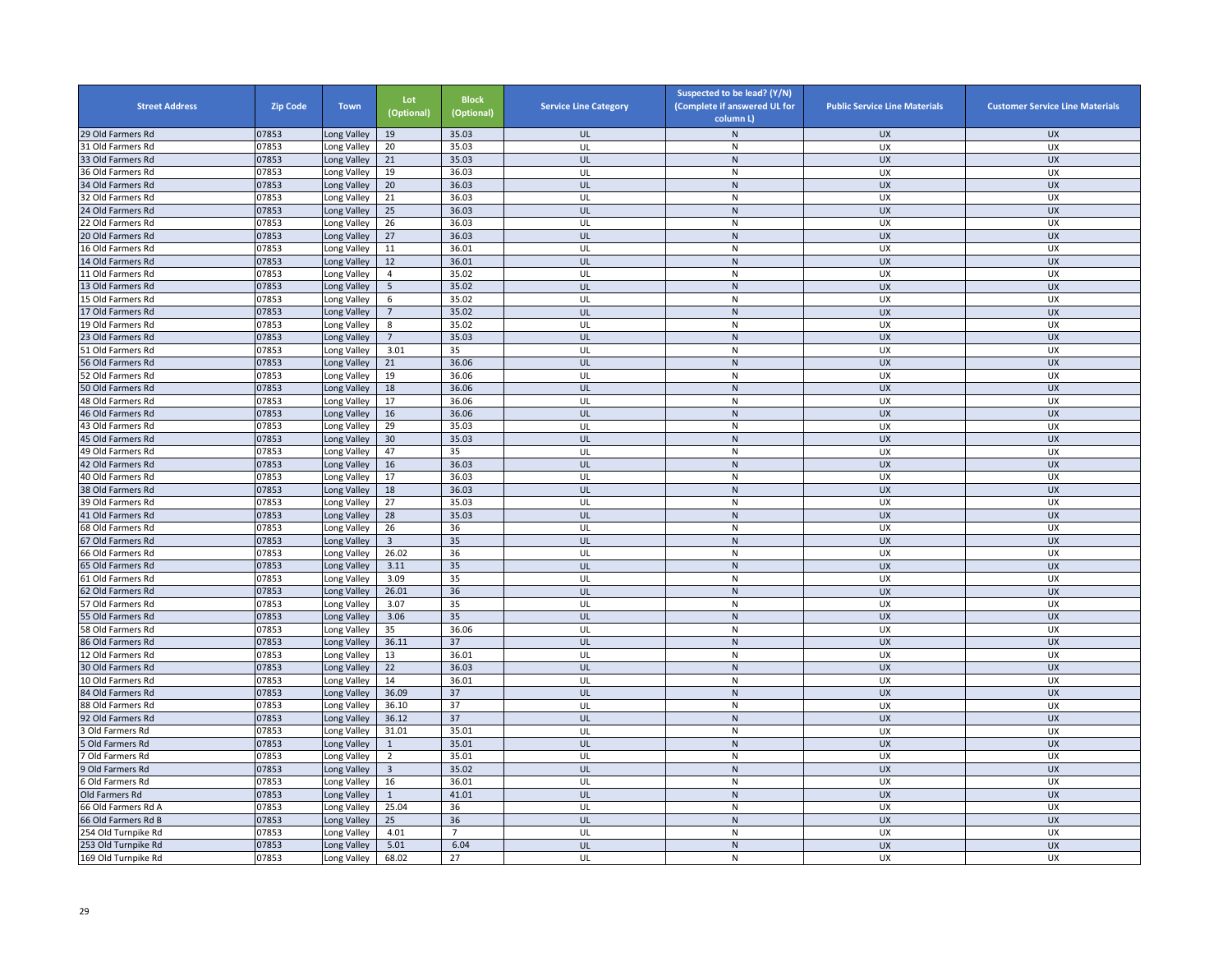| <b>Street Address</b> | <b>Zip Code</b> | <b>Town</b>                | Lot<br>(Optional) | <b>Block</b><br>(Optional) | <b>Service Line Category</b> | Suspected to be lead? (Y/N)<br>(Complete if answered UL for<br>column L) | <b>Public Service Line Materials</b> | <b>Customer Service Line Materials</b> |
|-----------------------|-----------------|----------------------------|-------------------|----------------------------|------------------------------|--------------------------------------------------------------------------|--------------------------------------|----------------------------------------|
| 237 Old Turnpike Rd   | 07853           | Long Valley                | 7.01              | 6.04                       | UL                           | $\mathsf{N}$                                                             | <b>UX</b>                            | <b>UX</b>                              |
| 241 Old Turnpike Rd   | 07853           | Long Valley                | 7.03              | 6.04                       | UL                           | ${\sf N}$                                                                | UX                                   | UX                                     |
| 246 Old Turnpike Rd   | 07853           | Long Valley                | 4.02              | $7\overline{ }$            | UL                           | ${\sf N}$                                                                | <b>UX</b>                            | <b>UX</b>                              |
| 251 Old Turnpike Rd   | 07853           | Long Valley                | 2.01              | 6.04                       | UL                           | N                                                                        | UX                                   | UX                                     |
| 244 Old Turnpike Rd   | 07853           | Long Valley                | 4.03              | $\overline{7}$             | UL                           | ${\sf N}$                                                                | <b>UX</b>                            | <b>UX</b>                              |
| 247 Old Turnpike Rd   | 07853           | Long Valley                | 6.01              | 6.04                       | UL                           | ${\sf N}$                                                                | UX                                   | UX                                     |
| 242 Old Turnpike Rd   | 07853           | Long Valley                | 4.07              | $\overline{7}$             | UL                           | ${\sf N}$                                                                | <b>UX</b>                            | <b>UX</b>                              |
| 245 Old Turnpike Rd   | 07853           | Long Valley                | 7.04              | 6.04                       | UL                           | ${\sf N}$                                                                | UX                                   | UX                                     |
| 248 Old Turnpike Rd   | 07853           | Long Valley                | 4.04              | $\overline{7}$             | UL                           | ${\sf N}$                                                                | <b>UX</b>                            | <b>UX</b>                              |
| 11 Overlook Dr        | 07853           | Long Valley                | $\overline{7}$    | 36.06                      | UL                           | ${\sf N}$                                                                | UX                                   | UX                                     |
| 13 Overlook Dr        | 07853           | Long Valley                | 6                 | 36.06                      | UL                           | ${\sf N}$                                                                | <b>UX</b>                            | <b>UX</b>                              |
| 15 Overlook Dr        | 07853           | Long Valley                | 5                 | 36.06                      | UL                           | ${\sf N}$                                                                | <b>UX</b>                            | <b>UX</b>                              |
| 17 Overlook Dr        | 07853           | Long Valley                | $\overline{4}$    | 36.06                      | UL                           | ${\sf N}$                                                                | UX                                   | <b>UX</b>                              |
| 19 Overlook Dr        | 07853           | ong Valley                 | 3                 | 36.06                      | UL                           | ${\sf N}$                                                                | UX                                   | UX                                     |
| 21 Overlook Dr        | 07853           | Long Valley                | $\overline{2}$    | 36.06                      | UL                           | ${\sf N}$                                                                | <b>UX</b>                            | <b>UX</b>                              |
| 23 Overlook Dr        | 07853           | Long Valley                | $\mathbf{1}$      | 36.06                      | UL                           | ${\sf N}$                                                                | UX                                   | UX                                     |
| 22 Overlook Dr        | 07853           | Long Valley                | $7\overline{ }$   | 36.05                      | UL                           | ${\sf N}$                                                                | <b>UX</b>                            | <b>UX</b>                              |
| 20 Overlook Dr        | 07853           | Long Valley                | 8                 | 36.05                      | UL                           | N                                                                        | <b>UX</b>                            | <b>UX</b>                              |
| 18 Overlook Dr        | 07853           | Long Valley                | 9                 | 36.05                      | UL                           | ${\sf N}$                                                                | <b>UX</b>                            | <b>UX</b>                              |
| 16 Overlook Dr        | 07853           | Long Valley                | 10                | 36.05                      | UL                           | ${\sf N}$                                                                | UX                                   | UX                                     |
| 14 Overlook Dr        | 07853           | Long Valley                | 11                | 36.05                      | UL                           | ${\sf N}$                                                                | <b>UX</b>                            | <b>UX</b>                              |
| 12 Overlook Dr        | 07853           | Long Valley                | 12                | 36.05                      | UL                           | ${\sf N}$                                                                | UX                                   | UX                                     |
| 10 Overlook Dr        | 07853           | Long Valley                | 13                | 36.05                      | UL                           | ${\sf N}$                                                                | <b>UX</b>                            | <b>UX</b>                              |
| 25 Overlook Dr        | 07853           | Long Valley                | 42                | 36                         | UL                           | N                                                                        | UX                                   | UX                                     |
| Overlook Dr           | 07853           | Long Valley                | 15                | 36.06                      | UL                           | ${\sf N}$                                                                | <b>UX</b>                            | <b>UX</b>                              |
| Overlook Dr           | 07853           | Long Valley                | 10                | 36.06                      | UL                           | ${\sf N}$                                                                | UX                                   | UX                                     |
| Overlook Dr           | 07853           | Long Valley                | 9                 | 36.06                      | UL                           | ${\sf N}$                                                                | UX                                   | <b>UX</b>                              |
| Overlook Dr           | 07853           |                            | 8                 | 36.06                      | UL                           | ${\sf N}$                                                                | UX                                   | UX                                     |
| Overlook Dr           | 07853           | Long Valley<br>Long Valley | 13                | 36.03                      | UL                           | ${\sf N}$                                                                | <b>UX</b>                            | <b>UX</b>                              |
| Overlook Dr           | 07853           | Long Valley                | 14                | 36.03                      | UL                           | N                                                                        | <b>UX</b>                            | UX                                     |
|                       | 07853           |                            | 15                | 36.03                      | UL                           | ${\sf N}$                                                                | <b>UX</b>                            | <b>UX</b>                              |
| Overlook Dr           | 07853           | Long Valley                | 22                | 42.02                      |                              | ${\sf N}$                                                                | <b>UX</b>                            |                                        |
| Paddock Court         | 07853           | Long Valley                | 23                | 42.02                      | UL<br>UL                     | ${\sf N}$                                                                | <b>UX</b>                            | UX<br><b>UX</b>                        |
| Paddock Court         | 07853           | Long Valley                |                   | 42.02                      | UL                           |                                                                          | UX                                   | UX                                     |
| Paddock Court         | 07853           | Long Valley                | 24<br>25          | 42.02                      | UL                           | ${\sf N}$<br>N                                                           | <b>UX</b>                            | <b>UX</b>                              |
| Paddock Court         |                 | Long Valley                |                   | 42.02                      |                              |                                                                          |                                      |                                        |
| Paddock Court         | 07853<br>07853  | Long Valley                | 26<br>21          | 41                         | UL                           | ${\sf N}$<br>${\sf N}$                                                   | UX                                   | UX                                     |
| 122 Parker Rd         |                 | Long Valley                |                   | 41                         | UL<br>UL                     |                                                                          | <b>UX</b><br>UX                      | <b>UX</b><br>UX                        |
| 120 Parker Rd         | 07853           | Long Valley                | 20                |                            |                              | ${\sf N}$                                                                |                                      |                                        |
| 118 Parker Rd         | 07853           | Long Valley                | $\overline{3}$    | 41                         | UL                           | ${\sf N}$                                                                | <b>UX</b>                            | <b>UX</b>                              |
| 114 Parker Rd         | 07853           | Long Valley                | 23                | 41<br>41                   | UL                           | ${\sf N}$                                                                | UX                                   | UX                                     |
| 112 Parker Rd         | 07853           | Long Valley                | 22                |                            | UL                           | ${\sf N}$                                                                | <b>UX</b>                            | <b>UX</b>                              |
| 110 Parker Rd         | 07853           | Long Valley                | 6                 | 41                         | UL                           | ${\sf N}$                                                                | UX                                   | UX                                     |
| 108 Parker Rd         | 07853           | Long Valley                | $\overline{7}$    | 41                         | UL                           | ${\sf N}$                                                                | UX                                   | <b>UX</b>                              |
| 104 Parker Rd         | 07853           | Long Valley                | 8                 | 41                         | UL                           | ${\sf N}$                                                                | UX                                   | UX                                     |
| 125 Parker Rd         | 07853           | Long Valley                | 8                 | 38                         | UL                           | ${\sf N}$                                                                | <b>UX</b>                            | <b>UX</b>                              |
| 126 Parker Rd         | 07853           | Long Valley                | 5                 | 41                         | UL                           | $\mathsf{N}$                                                             | <b>UX</b>                            | UX                                     |
| 161 Parker Rd         | 07853           | Long Valley                | 35                | 37                         | UL                           | ${\sf N}$                                                                | <b>UX</b>                            | <b>UX</b>                              |
| 181 Parker Rd         | 07853           | Long Valley                | 34.02             | 37                         | UL                           | N                                                                        | UX                                   | UX                                     |
| 170 Parker Rd         | 07853           | Long Valley                | $\overline{4}$    | 42.04                      | UL                           | ${\sf N}$                                                                | <b>UX</b>                            | <b>UX</b>                              |
| 180 Parker Rd         | 07853           | Long Valley                | 6                 | 42.04                      | UL                           | ${\sf N}$                                                                | UX                                   | UX                                     |
| 141 Parker Rd         | 07853           | Long Valley                | 3.02              | 38                         | UL                           | ${\sf N}$                                                                | <b>UX</b>                            | <b>UX</b>                              |
| 153 Parker Rd         | 07853           | Long Valley                | 5                 | 38                         | UL                           | ${\sf N}$                                                                | UX                                   | UX                                     |
| 133 Parker Rd         | 07853           | Long Valley                | 6                 | 38                         | UL                           | ${\sf N}$                                                                | <b>UX</b>                            | <b>UX</b>                              |
| 94 Parker Rd          | 07853           | Long Valley                | 6                 | 41.02                      | UL                           | ${\sf N}$                                                                | UX                                   | <b>UX</b>                              |
| 92 Parker Rd          | 07853           | Long Valley                | 5                 | 41.02                      | UL                           | ${\sf N}$                                                                | UX                                   | <b>UX</b>                              |
| 90 Parker Rd          | 07853           | ong Valley.                | $\overline{4}$    | 41.02                      | UL                           | ${\sf N}$                                                                | UX                                   | UX                                     |
| 88 Parker Rd          | 07853           | Long Valley                | $\overline{3}$    | 41.02                      | UL                           | ${\sf N}$                                                                | <b>UX</b>                            | <b>UX</b>                              |
| 86 Parker Rd          | 07853           | Long Valley                | $\overline{2}$    | 41.02                      | UL                           | ${\sf N}$                                                                | <b>UX</b>                            | UX                                     |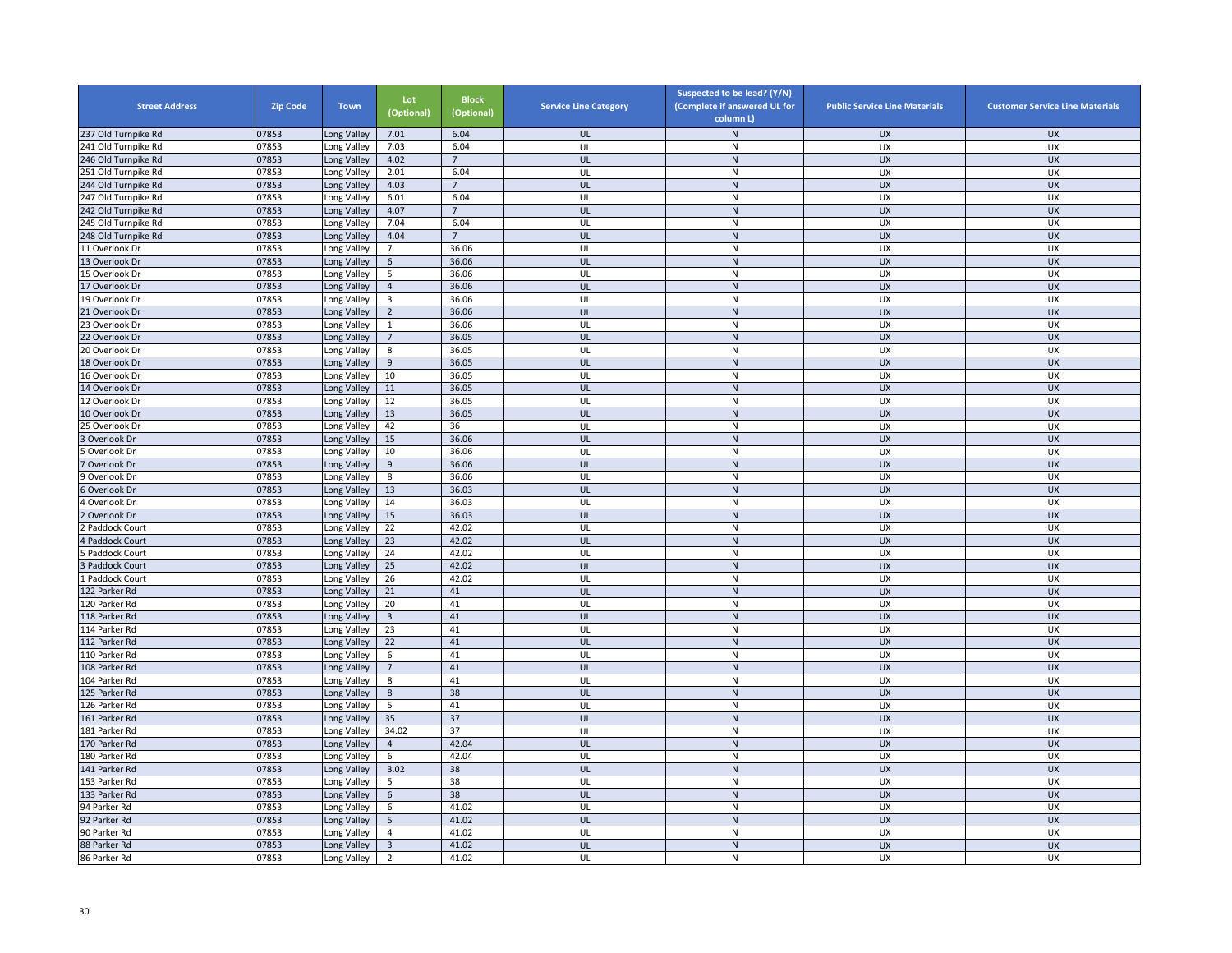| <b>Street Address</b>        | <b>Zip Code</b> | <b>Town</b> | Lot<br>(Optional)       | <b>Block</b><br>(Optional) | <b>Service Line Category</b> | Suspected to be lead? (Y/N)<br>(Complete if answered UL for<br>column L) | <b>Public Service Line Materials</b> | <b>Customer Service Line Materials</b> |
|------------------------------|-----------------|-------------|-------------------------|----------------------------|------------------------------|--------------------------------------------------------------------------|--------------------------------------|----------------------------------------|
| 10 Parker Rd                 | 07853           | Long Valley | 11                      | 60                         | UL                           | N                                                                        | <b>UX</b>                            | <b>UX</b>                              |
| 13 Parker Rd                 | 07853           | Long Valley | 16                      | 40                         | UL                           | ${\sf N}$                                                                | UX                                   | UX                                     |
| 19 Parker Rd                 | 07853           | Long Valley | 13                      | 40                         | UL                           | ${\sf N}$                                                                | <b>UX</b>                            | <b>UX</b>                              |
| 21 Parker Rd                 | 07853           | Long Valley | 12                      | 40                         | UL                           | ${\sf N}$                                                                | UX                                   | UX                                     |
| 25 Parker Rd                 | 07853           | Long Valley | 11                      | 40                         | UL                           | ${\sf N}$                                                                | <b>UX</b>                            | <b>UX</b>                              |
| 27 Parker Rd                 | 07853           | ong Valley  | 10.05                   | 40                         | UL                           | N                                                                        | UX                                   | UX                                     |
| 29 Parker Rd                 | 07853           | Long Valley | 10                      | 40                         | UL                           | ${\sf N}$                                                                | <b>UX</b>                            | <b>UX</b>                              |
| 30 Parker Rd                 | 07853           | Long Valley | $11\,$                  | 61                         | UL                           | ${\sf N}$                                                                | UX                                   | UX                                     |
| 31 Parker Rd                 | 07853           | Long Valley | 10.04                   | 40                         | UL                           | ${\sf N}$                                                                | <b>UX</b>                            | <b>UX</b>                              |
| 35 Parker Rd                 | 07853           | Long Valley | 10.01                   | 40                         | UL                           | ${\sf N}$                                                                | UX                                   | UX                                     |
| 38 Parker Rd                 | 07853           | Long Valley | 12                      | 61                         | UL                           | ${\sf N}$                                                                | <b>UX</b>                            | <b>UX</b>                              |
| 39 Parker Rd                 | 07853           | Long Valley | 9                       | 40                         | UL                           | ${\sf N}$                                                                | <b>UX</b>                            | <b>UX</b>                              |
| 40 Parker Rd                 | 07853           | ong Valley  | 13                      | 61                         | UL                           | $\mathsf{N}$                                                             | UX                                   | UX                                     |
| 43 Parker Rd                 | 07853           | ong Valley  | 8                       | 40                         | UL                           | ${\sf N}$                                                                | UX                                   | UX                                     |
| 44 Parker Rd                 | 07853           | Long Valley | 15                      | 61                         | UL                           | ${\sf N}$                                                                | <b>UX</b>                            | <b>UX</b>                              |
| 45 Parker Rd                 | 07853           | Long Valley | $\overline{7}$          | 40                         | UL                           | ${\sf N}$                                                                | UX                                   | UX                                     |
| 12 Parker Rd                 | 07853           | Long Valley | 13                      | 60                         | UL                           | ${\sf N}$                                                                | <b>UX</b>                            | <b>UX</b>                              |
| 20 Parker Rd                 | 07853           | Long Valley | 14                      | 60                         | UL                           | N                                                                        | <b>UX</b>                            | <b>UX</b>                              |
| 81 Parker Rd                 | 07853           | Long Valley | $\overline{2}$          | 40                         | UL                           | ${\sf N}$                                                                | <b>UX</b>                            | <b>UX</b>                              |
| 89 Parker Rd                 | 07853           | ong Valley  | 1.01                    | 40                         | UL                           | N                                                                        | UX                                   | UX                                     |
| 46 Parker Rd                 | 07853           | Long Valley | 16.01                   | 61                         | UL                           | ${\sf N}$                                                                | <b>UX</b>                            | <b>UX</b>                              |
| 49 Parker Rd                 | 07853           | Long Valley | 6                       | 40                         | UL                           | ${\sf N}$                                                                | UX                                   | UX                                     |
| 50 Parker Rd                 | 07853           | Long Valley | 16                      | 61                         | UL                           | ${\sf N}$                                                                | <b>UX</b>                            | <b>UX</b>                              |
| 6 Parker Rd                  | 07853           | Long Valley | 10                      | 60                         | UL                           | $\mathsf{N}$                                                             | UX                                   | UX                                     |
| 9 Parker Rd                  | 07853           | Long Valley | 15                      | 40                         | UL                           | ${\sf N}$                                                                | UX                                   | <b>UX</b>                              |
| 9 Parker Rd B                | 07853           | Long Valley | 12                      | 60                         | UL                           | ${\sf N}$                                                                | UX                                   | UX                                     |
| 45 Parker Rd, Washington Twp | 07853           | ong Valley  | 30                      | 37                         | UL                           | $\mathsf{N}$                                                             | <b>UX</b>                            | <b>UX</b>                              |
| 105 B Parker Road            | 07853           | Long Valley | 11.02                   | 16                         | UL                           | ${\sf N}$                                                                | UX                                   | UX                                     |
| 102 Parker Road              | 07853           | Long Valley | $\overline{5}$          | 17                         | UL                           | ${\sf N}$                                                                | <b>UX</b>                            | <b>UX</b>                              |
| 104 Parker Road              | 07853           | Long Valley | $\overline{4}$          | 17                         | UL                           | ${\sf N}$                                                                | <b>UX</b>                            | <b>UX</b>                              |
| 104 Parker Road              | 07853           | Long Valley | $\overline{4}$          | 17                         | UL                           | ${\sf N}$                                                                | <b>UX</b>                            | <b>UX</b>                              |
| 105 Parker Road              | 07853           | Long Valley | 11.01                   | 16                         | UL                           | ${\sf N}$                                                                | <b>UX</b>                            | UX                                     |
| 110 Parker Road              | 07853           | Long Valley | $\overline{3}$          | 17                         | UL                           | ${\sf N}$                                                                | <b>UX</b>                            | <b>UX</b>                              |
| 10 Parker Road               | 07853           | ong Valley  | $\overline{\mathbf{3}}$ | 17                         | UL                           | ${\sf N}$                                                                | <b>UX</b>                            | UX                                     |
| 16 Parker Road               | 07853           | Long Valley | $\overline{2}$          | 17                         | UL                           | $\mathsf{N}$                                                             | <b>UX</b>                            | <b>UX</b>                              |
| 125 Parker Road              | 07853           | Long Valley | 6                       | 16                         | UL                           | N                                                                        | UX                                   | UX                                     |
|                              | 07853           |             | 26.03                   | 37                         |                              | $\mathsf{N}$                                                             |                                      |                                        |
| 189 Parker Road              | 07853           | Long Valley | 26.04                   | 37                         | UL<br>UL                     | ${\sf N}$                                                                | <b>UX</b><br>UX                      | <b>UX</b><br>UX                        |
| 191 Parker Road              |                 | Long Valley |                         |                            |                              |                                                                          | <b>UX</b>                            |                                        |
| 193 Parker Road              | 07853           | Long Valley | 26                      | 37                         | UL                           | N                                                                        |                                      | <b>UX</b>                              |
| 193 Parker Road              | 07853           | Long Valley | 26                      | 37                         | UL                           | N                                                                        | UX                                   | UX                                     |
| 193 Parker Road              | 07853           | ong Valley  | 26                      | 37                         | UL                           | $\mathsf{N}$                                                             | <b>UX</b>                            | <b>UX</b>                              |
| 201 Parker Road              | 07853           | Long Valley | 26.01                   | 37                         | UL                           | ${\sf N}$                                                                | UX                                   | UX                                     |
| 210 Parker Road              | 07853           | Long Valley | $\overline{\mathbf{3}}$ | 42                         | UL                           | ${\sf N}$                                                                | <b>UX</b>                            | <b>UX</b>                              |
| 16 Parker Road               | 07853           | Long Valley | $\overline{4}$          | 42                         | UL                           | ${\sf N}$                                                                | UX                                   | UX                                     |
| 217 Parker Road              | 07853           | Long Valley | 33                      | 37                         | UL                           | ${\sf N}$                                                                | <b>UX</b>                            | <b>UX</b>                              |
| 221 Parker Road              | 07853           | Long Valley | 32                      | 37                         | UL                           | N                                                                        | <b>UX</b>                            | <b>UX</b>                              |
| 225 Parker Road              | 07853           | Long Valley | 32.02                   | 37                         | UL                           | ${\sf N}$                                                                | <b>UX</b>                            | <b>UX</b>                              |
| 229 Parker Road              | 07853           | ong Valley  | 31                      | 37                         | UL                           | N                                                                        | UX                                   | UX                                     |
| 237 Parker Road              | 07853           | Long Valley | 31.01                   | 37                         | UL                           | ${\sf N}$                                                                | <b>UX</b>                            | <b>UX</b>                              |
| 10 Parker Road               | 07853           | ong Valley  | 28                      | 17                         | UL                           | ${\sf N}$                                                                | UX                                   | UX                                     |
| 11 Parker Road               | 07853           | Long Valley | 29.02                   | 16                         | UL                           | ${\sf N}$                                                                | <b>UX</b>                            | <b>UX</b>                              |
| 12 Parker Road               | 07853           | Long Valley | 41                      | 17                         | UL                           | ${\sf N}$                                                                | UX                                   | UX                                     |
| 13 Parker Road               | 07853           | Long Valley | 29.01                   | 16                         | UL                           | ${\sf N}$                                                                | <b>UX</b>                            | <b>UX</b>                              |
| 14 Parker Road               | 07853           | Long Valley | 25                      | 17                         | UL                           | ${\sf N}$                                                                | UX                                   | <b>UX</b>                              |
| 15 Parker Road               | 07853           | ong Valley  | 38                      | 16                         | UL                           | $\mathsf{N}$                                                             | UX                                   | <b>UX</b>                              |
| 16 Parker Road               | 07853           | ong Valley. | 21                      | 17                         | UL                           | ${\sf N}$                                                                | UX                                   | UX                                     |
| 17 Parker Road               | 07853           | Long Valley | 37                      | 16                         | UL                           | ${\sf N}$                                                                | <b>UX</b>                            | <b>UX</b>                              |
| 18 Parker Road               | 07853           | Long Valley | 20                      | 17                         | UL                           | ${\sf N}$                                                                | <b>UX</b>                            | UX                                     |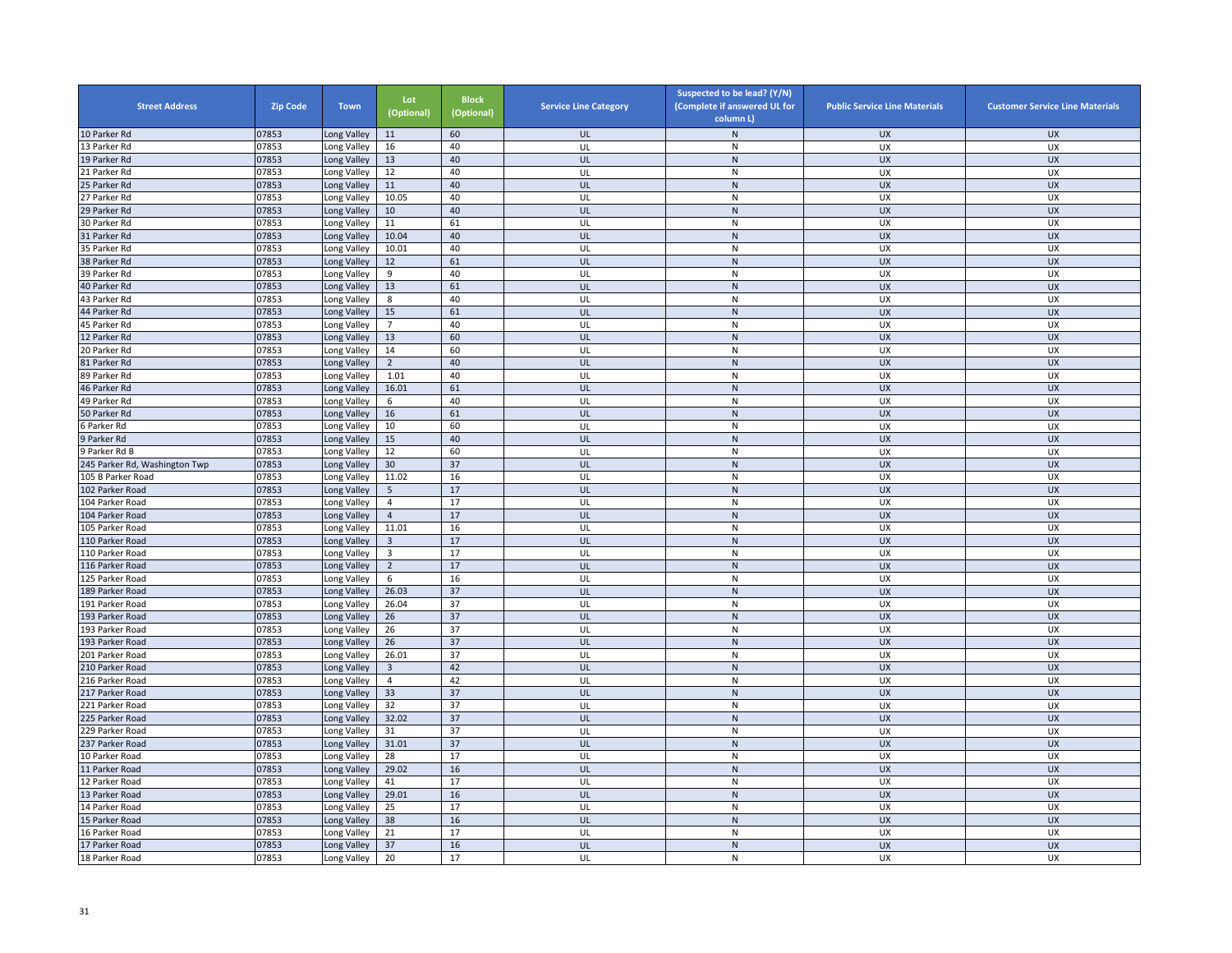| <b>Street Address</b> | <b>Zip Code</b> | <b>Town</b> | Lot<br>(Optional) | <b>Block</b><br>(Optional) | <b>Service Line Category</b> | Suspected to be lead? (Y/N)<br>(Complete if answered UL for<br>column L) | <b>Public Service Line Materials</b> | <b>Customer Service Line Materials</b> |
|-----------------------|-----------------|-------------|-------------------|----------------------------|------------------------------|--------------------------------------------------------------------------|--------------------------------------|----------------------------------------|
| 19 Parker Road        | 07853           | Long Valley | 36                | 16                         | UL                           | N                                                                        | <b>UX</b>                            | <b>UX</b>                              |
| 20 Parker Road        | 07853           | Long Valley | 19                | 17                         | UL                           | ${\sf N}$                                                                | UX                                   | UX                                     |
| 21 Parker Road        | 07853           | Long Valley | 35                | 16                         | UL                           | ${\sf N}$                                                                | <b>UX</b>                            | <b>UX</b>                              |
| 24 Parker Road        | 07853           | Long Valley | 18                | 17                         | UL                           | N                                                                        | <b>UX</b>                            | <b>UX</b>                              |
| 24 Parker Road        | 07853           | Long Valley | 18                | 17                         | UL                           | ${\sf N}$                                                                | <b>UX</b>                            | <b>UX</b>                              |
| 5 Parker Road         | 07853           | ong Valley  | 26                | 16                         | UL                           | N                                                                        | UX                                   | UX                                     |
| 26 Parker Road        | 07853           | Long Valley | 17                | 17                         | UL                           | ${\sf N}$                                                                | <b>UX</b>                            | <b>UX</b>                              |
| 28 Parker Road        | 07853           | Long Valley | 16                | 17                         | UL                           | ${\sf N}$                                                                | UX                                   | UX                                     |
| 30 Parker Road        | 07853           | Long Valley | 15                | 17                         | UL                           | ${\sf N}$                                                                | <b>UX</b>                            | UX                                     |
| 32 Parker Road        | 07853           | Long Valley | 14                | 17                         | UL                           | ${\sf N}$                                                                | UX                                   | UX                                     |
| 34 Parker Road        | 07853           | Long Valley | 13                | $17\,$                     | UL                           | ${\sf N}$                                                                | <b>UX</b>                            | <b>UX</b>                              |
| 36 Parker Road        | 07853           | Long Valley | 12                | 17                         | UL                           | ${\sf N}$                                                                | UX                                   | <b>UX</b>                              |
| 38 Parker Road        | 07853           | Long Valley | 11                | 17                         | UL                           | $\mathsf{N}$                                                             | <b>UX</b>                            | <b>UX</b>                              |
| 49 Parker Road        | 07853           | ong Valley  | 12.22             | 16                         | UL                           | ${\sf N}$                                                                | UX                                   | UX                                     |
| 50 Parker Road        | 07853           | Long Valley | 7.01              | $17\,$                     | UL                           | ${\sf N}$                                                                | <b>UX</b>                            | <b>UX</b>                              |
| 50 Parker Road        | 07853           | Long Valley | 7.01              | 17                         | UL                           | ${\sf N}$                                                                | UX                                   | UX                                     |
| 50 Parker Road        | 07853           | Long Valley | 7.01              | 17                         | UL                           | $\mathsf{N}$                                                             | UX                                   | <b>UX</b>                              |
| 50 Parker Road        | 07853           | Long Valley | 7.01              | 17                         | UL                           | ${\sf N}$                                                                | <b>UX</b>                            | UX                                     |
| 98 Parker Road        | 07853           | Long Valley | $\overline{7}$    | 17                         | UL                           | ${\sf N}$                                                                | <b>UX</b>                            | <b>UX</b>                              |
| 98 Parker Road        | 07853           | ong Valley  | $\overline{7}$    | 17                         | UL                           | ${\sf N}$                                                                | UX                                   | UX                                     |
| 90 Parker Road        | 07853           | Long Valley | 6                 | 17                         | UL                           | $\overline{N}$                                                           | <b>UX</b>                            | UX                                     |
| 90 Parker Road        | 07853           | ong Valley  | 6                 | 17                         | UL                           | N                                                                        | UX                                   | UX                                     |
| 2 Parker Road         | 07853           | Long Valley |                   |                            | UL                           | ${\sf N}$                                                                | <b>UX</b>                            | <b>UX</b>                              |
| Parker Road           | 07853           | Long Valley | 34                | 16                         | UL                           | ${\sf N}$                                                                | UX                                   | UX                                     |
| Parker Road           | 07853           | Long Valley | 34                | 16                         | UL                           | N                                                                        | <b>UX</b>                            | <b>UX</b>                              |
| Parker Road           | 07853           | Long Valley | 38.01             | 17                         | UL                           | N                                                                        | <b>UX</b>                            | UX                                     |
| Parker Road           | 07853           | Long Valley | 31                | 16                         | UL                           | $\mathsf{N}$                                                             | <b>UX</b>                            | <b>UX</b>                              |
| 4 Parker Road         | 07853           | Long Valley | 38.02             | 17                         | UL                           | ${\sf N}$                                                                | UX                                   | UX                                     |
| Parker Road           | 07853           | Long Valley | 43                | 16                         | UL                           | ${\sf N}$                                                                | <b>UX</b>                            | <b>UX</b>                              |
| Parker Road           | 07853           | Long Valley | 39                | 17                         | UL                           | ${\sf N}$                                                                | UX                                   | UX                                     |
| Parker Road           | 07853           | Long Valley | 42                | 16                         | UL                           | ${\sf N}$                                                                | <b>UX</b>                            | <b>UX</b>                              |
| 8 Parker Road         | 07853           | Long Valley | 40                | 17                         | UL                           | N                                                                        | <b>UX</b>                            | UX                                     |
| 9 Parker Road         | 07853           | Long Valley | 29.03             | 16                         | UL                           | ${\sf N}$                                                                | <b>UX</b>                            | <b>UX</b>                              |
| 10 Parkview Rd        | 07853           | Long Valley | 19                | 20.02                      | <b>NL</b>                    |                                                                          | $\mathsf{C}$                         | P                                      |
| 11 Parkview Rd        | 07853           | Long Valley | $\overline{4}$    | 20.04                      | <b>NL</b>                    |                                                                          | $\mathsf{C}$                         | P                                      |
| 12 Parkview Rd        | 07853           | ong Valley  | 20                | 20.02                      | <b>NL</b>                    |                                                                          | C                                    | P                                      |
| 14 Parkview Rd        | 07853           | Long Valley | 21                | 20.02                      | <b>NL</b>                    |                                                                          | C                                    | $\sf P$                                |
| 15 Parkview Rd        | 07853           | Long Valley | $\overline{3}$    | 20.04                      | <b>NL</b>                    |                                                                          | C                                    | P                                      |
| 16 Parkview Rd        | 07853           | Long Valley | 22                | 20.02                      | <b>NL</b>                    |                                                                          | $\mathsf{C}$                         | P                                      |
| 17 Parkview Rd        | 07853           | Long Valley | $\overline{2}$    | 20.04                      | <b>NL</b>                    |                                                                          | $\mathsf{C}$                         | P                                      |
| 19 Parkview Rd        | 07853           | ong Valley  | 30                | 20.04                      | <b>NL</b>                    |                                                                          | $\mathsf{C}$                         | P                                      |
| 21 Parkview Rd        | 07853           | Long Valley | 29                | 20.04                      | <b>NL</b>                    |                                                                          | C                                    | P                                      |
| 3 Parkview Rd         | 07853           | Long Valley | 28                | 20.04                      | <b>NL</b>                    |                                                                          | $\mathsf{C}$                         | P                                      |
| 4 Parkview Rd         | 07853           | ong Valley  | 15                | 20.07                      | <b>NL</b>                    |                                                                          | C                                    | P                                      |
| 25 Parkview Rd        | 07853           | Long Valley | 27                | 20.04                      | <b>NL</b>                    |                                                                          | $\mathsf{C}$                         | P                                      |
| 7 Parkview Rd         | 07853           | Long Valley | 26                | 20.04                      | <b>NL</b>                    |                                                                          | C                                    | P                                      |
| Parkview Rd           | 07853           | Long Valley | 9                 | 20.04                      | <b>NL</b>                    |                                                                          | $\mathsf{C}$                         | P                                      |
| Parkview Rd           | 07853           | Long Valley | 8                 | 20.04                      | <b>NL</b>                    |                                                                          | C                                    | P                                      |
| Parkview Rd           | 07853           | Long Valley | $\overline{2}$    | 20.01                      | <b>NL</b>                    |                                                                          | $\mathsf{C}$                         | P                                      |
| Parkview Rd           | 07853           | ong Valley  | $\overline{7}$    | 20.04                      | <b>NL</b>                    |                                                                          | C                                    | P                                      |
| Parkview Rd           | 07853           | Long Valley | 6                 | 20.04                      | <b>NL</b>                    |                                                                          | $\mathsf{C}$                         | P                                      |
| Parkview Rd           | 07853           | Long Valley | 18                | 20.02                      | <b>NL</b>                    |                                                                          | C                                    | P                                      |
| Parkview Rd           | 07853           | Long Valley | 5                 | 20.04                      | <b>NL</b>                    |                                                                          | $\mathsf{C}$                         | P                                      |
| 10 Partridge Ln       | 07853           | Long Valley | 30.16             | 22                         | <b>NL</b>                    |                                                                          | C                                    | C                                      |
| 11 Partridge Ln       | 07853           | Long Valley | 30.07             | 22                         | <b>NL</b>                    |                                                                          | $\mathsf{C}$                         | $\mathsf{C}$                           |
| 12 Partridge Ln       | 07853           | Long Valley | 30.15             | 22                         | <b>NL</b>                    |                                                                          | C                                    | C                                      |
| 14 Partridge Ln       | 07853           | ong Valley  | 30.14             | 22                         | <b>NL</b>                    |                                                                          | $\mathsf{C}$                         | $\mathsf{C}$                           |
| 15 Partridge Ln       | 07853           | Long Valley | 30.08             | 22                         | <b>NL</b>                    |                                                                          | C                                    | C                                      |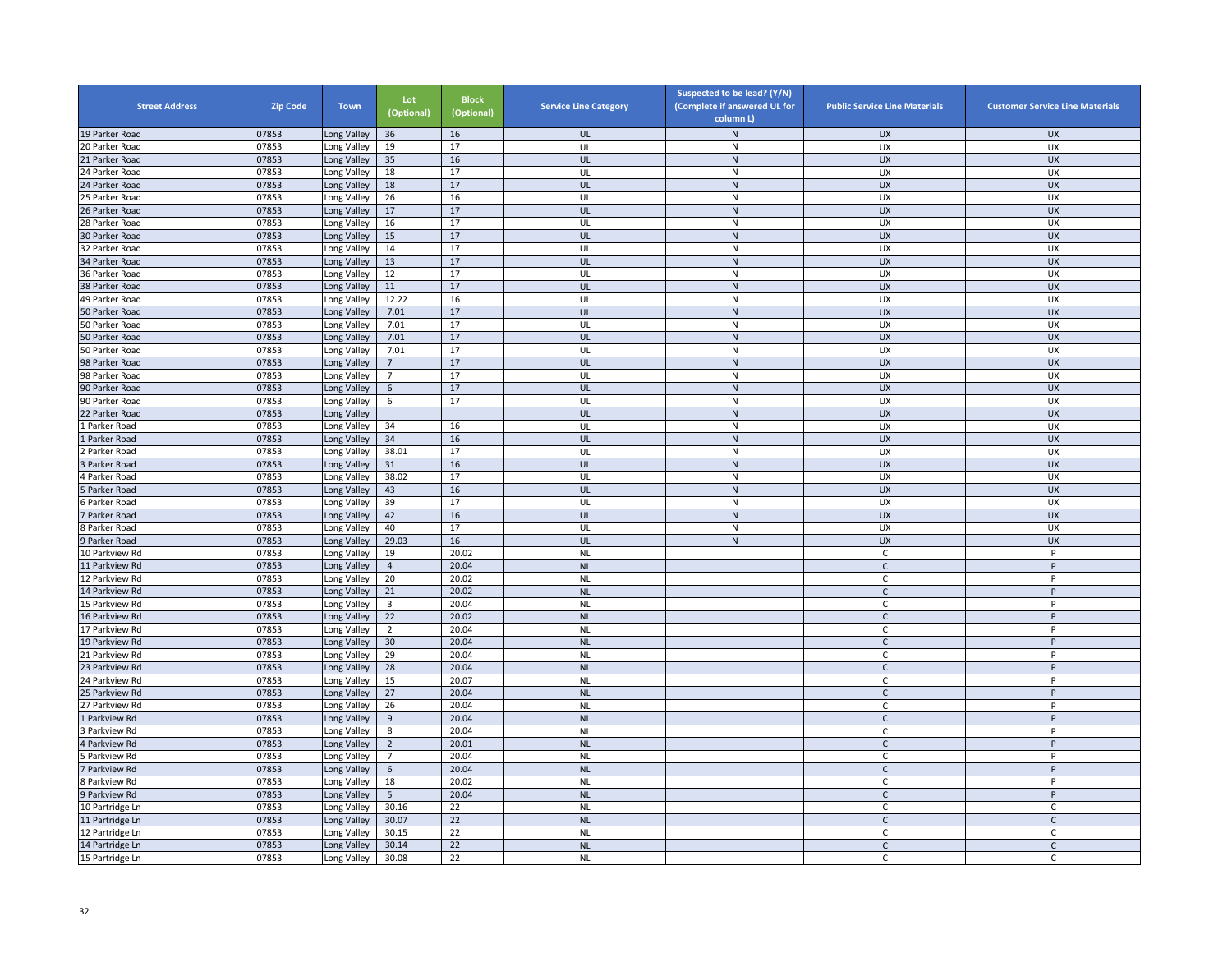| <b>Street Address</b>      | <b>Zip Code</b> | <b>Town</b>                | Lot<br>(Optional) | <b>Block</b><br>(Optional) | <b>Service Line Category</b> | Suspected to be lead? (Y/N)<br>(Complete if answered UL for<br>column L) | <b>Public Service Line Materials</b> | <b>Customer Service Line Materials</b> |
|----------------------------|-----------------|----------------------------|-------------------|----------------------------|------------------------------|--------------------------------------------------------------------------|--------------------------------------|----------------------------------------|
| 16 Partridge Ln            | 07853           | Long Valley                | 30.13             | 22                         | <b>NL</b>                    |                                                                          | C                                    | $\mathsf{C}$                           |
| 17 Partridge Ln            | 07853           | Long Valley                | 30.09             | 22                         | <b>NL</b>                    |                                                                          | C                                    | $\mathsf{C}$                           |
| 18 Partridge Ln            | 07853           | Long Valley                | 30.12             | 22                         | <b>NL</b>                    |                                                                          | $\mathsf{C}$                         | $\mathsf{C}$                           |
| 19 Partridge Ln            | 07853           | Long Valley                | 30.10             | $\overline{22}$            | <b>NL</b>                    |                                                                          | C                                    | $\mathsf{C}$                           |
| 21 Partridge Ln            | 07853           | Long Valley                | 30.11             | 22                         | N <sub>L</sub>               |                                                                          | $\mathsf{C}$                         | $\mathsf{C}$                           |
| Partridge Ln               | 07853           | Long Valley                | 30.02             | $\overline{22}$            | <b>NL</b>                    |                                                                          | C                                    | $\mathsf{C}$                           |
| Partridge Ln               | 07853           | Long Valley                | 30.20             | 22                         | <b>NL</b>                    |                                                                          | $\mathsf{C}$                         | $\mathsf{C}$                           |
| 3 Partridge Ln             | 07853           | Long Valley                | 30.03             | $\overline{22}$            | <b>NL</b>                    |                                                                          | C                                    | $\mathsf C$                            |
| <b>I</b> Partridge Ln      | 07853           | Long Valley                | 30.19             | $\overline{22}$            | <b>NL</b>                    |                                                                          | $\mathsf{C}$                         | $\mathsf C$                            |
| Partridge Ln               | 07853           | Long Valley                | 30.04             | 22                         | <b>NL</b>                    |                                                                          | C                                    | $\mathsf{C}$                           |
| Partridge Ln               | 07853           | Long Valley                | 30.18             | 22                         | <b>NL</b>                    |                                                                          | $\mathsf C$                          | $\mathsf{C}$                           |
| 7 Partridge Ln             | 07853           | Long Valley                | 30.05             | $\overline{22}$            | <b>NL</b>                    |                                                                          | C                                    | $\mathsf{C}$                           |
| 8 Partridge Ln             | 07853           | Long Valley                | 30.17             | 22                         | <b>NL</b>                    |                                                                          | $\mathsf{C}$                         | $\mathsf C$                            |
| Partridge Ln               | 07853           | Long Valley                | 30.06             | 22                         | <b>NL</b>                    |                                                                          | C                                    | C                                      |
| 10 Paula Dr                | 07853           | Long Valley                | 30.05             | 12                         | <b>NL</b>                    |                                                                          | $\mathsf{C}$                         | $\mathsf C$                            |
| 12 Paula Dr                | 07853           | Long Valley                | 30.06             | 12                         | <b>NL</b>                    |                                                                          | C.                                   | C                                      |
| 15 Paula Dr                | 07853           | Long Valley                | 11                | 12.01                      | <b>NL</b>                    |                                                                          | $\mathsf{C}$                         | $\mathsf{C}$                           |
| 16 Paula Dr                | 07853           | Long Valley                | 30.08             | 12                         | <b>NL</b>                    |                                                                          | $\mathsf{C}$                         | $\mathsf{C}$                           |
| 17 Paula Dr                | 07853           | Long Valley                | 12                | 12.01                      | <b>NL</b>                    |                                                                          | $\mathsf{C}$                         | $\mathsf{C}$                           |
| 18 Paula Dr                | 07853           | Long Valley                | 30.09             | 12                         | <b>NL</b>                    |                                                                          | $\mathsf{C}$                         | C                                      |
| 19 Paula Dr                | 07853           | Long Valley                | 13                | 12.01                      | <b>NL</b>                    |                                                                          | $\mathsf{C}$                         | $\mathsf{C}$                           |
| 20 Paula Dr                | 07853           | Long Valley                | 30.10             | 12                         | <b>NL</b>                    |                                                                          | $\mathsf{C}$                         | $\mathsf{C}$                           |
| 21 Paula Dr                | 07853           | Long Valley                | 14                | 12.01                      | <b>NL</b>                    |                                                                          | $\mathsf{C}$                         | $\mathsf C$                            |
| 22 Paula Dr                | 07853           | Long Valley                | 30.11             | 12                         | <b>NL</b>                    |                                                                          | C                                    | $\mathsf{C}$                           |
| 23 Paula Dr                | 07853           | Long Valley                | 15                | 12.01                      | <b>NL</b>                    |                                                                          | C                                    | C                                      |
| 24 Paula Dr                | 07853           |                            | 30.12             | 12                         | <b>NL</b>                    |                                                                          | $\mathsf{C}$                         | $\mathsf{C}$                           |
| 25 Paula Dr                | 07853           | Long Valley                | 16                | 12.01                      | <b>NL</b>                    |                                                                          | $\mathsf{C}$                         | $\mathsf{C}$                           |
|                            | 07853           | Long Valley<br>Long Valley | 30.13             | 12                         | <b>NL</b>                    |                                                                          |                                      |                                        |
| 26 Paula Dr<br>27 Paula Dr | 07853           | Long Valley                | 17                | 12.01                      | <b>NL</b>                    |                                                                          | C<br>$\mathsf{C}$                    | C<br>$\mathsf C$                       |
| 28 Paula Dr                | 07853           | Long Valley                | 36                | 12.02                      | <b>NL</b>                    |                                                                          | C                                    | C                                      |
|                            | 07853           |                            | 18                | 12.01                      | <b>NL</b>                    |                                                                          |                                      | $\mathsf{C}$                           |
| 29 Paula Dr                |                 | Long Valley                |                   |                            |                              |                                                                          | $\mathsf{C}$                         |                                        |
| 30 Paula Dr                | 07853           | Long Valley                | 37                | 12.02                      | <b>NL</b>                    |                                                                          | C                                    | $\mathsf{C}$                           |
| 32 Paula Dr                | 07853<br>07853  | Long Valley                | 38                | 12.02<br>12.02             | NL<br><b>NL</b>              |                                                                          | $\mathsf{C}$<br>C                    | $\mathsf{C}$                           |
| 34 Paula Dr                |                 | Long Valley                | 39                | 12.01                      |                              |                                                                          | $\mathsf{C}$                         | C                                      |
| 35 Paula Dr                | 07853           | Long Valley                | 19                |                            | <b>NL</b>                    |                                                                          |                                      | $\mathsf{C}$                           |
| 36 Paula Dr                | 07853           | Long Valley                | 40                | 12.02                      | <b>NL</b>                    |                                                                          | C                                    | $\mathsf{C}$                           |
| 38 Paula Dr                | 07853           | Long Valley                | 41                | 12.02                      | <b>NL</b>                    |                                                                          | $\mathsf{C}$                         | $\mathsf C$                            |
| 40 Paula Dr                | 07853           | Long Valley                | 42                | 12.02                      | <b>NL</b>                    |                                                                          | C                                    | $\mathsf{C}$                           |
| 41 Paula Dr                | 07853           | Long Valley                | 20                | 12.01                      | <b>NL</b>                    |                                                                          | $\mathsf C$                          | $\mathsf{C}$                           |
| 42 Paula Dr                | 07853           | Long Valley                | 43                | 12.02                      | <b>NL</b>                    |                                                                          | $\mathsf{C}$                         | $\mathsf C$                            |
| 43 Paula Dr                | 07853           | Long Valley                | 21                | 12.01                      | <b>NL</b>                    |                                                                          | $\mathsf{C}$                         | $\mathsf{C}$                           |
| 44 Paula Dr                | 07853           | Long Valley                | 44                | 12.02                      | <b>NL</b>                    |                                                                          | C                                    | C                                      |
| 46 Paula Dr                | 07853           | Long Valley                | 45                | 12.02                      | <b>NL</b>                    |                                                                          | $\mathsf{C}$                         | $\mathsf{C}$                           |
| 47 Paula Dr                | 07853           | Long Valley                | 22                | 12.01                      | <b>NL</b>                    |                                                                          | C                                    | C                                      |
| 48 Paula Dr                | 07853           | Long Valley                | 46                | 12.02                      | <b>NL</b>                    |                                                                          | $\mathsf{C}$                         | $\mathsf{C}$                           |
| 49 Paula Dr                | 07853           | Long Valley                | 23                | 12.01                      | <b>NL</b>                    |                                                                          | C                                    | C                                      |
| 50 Paula Dr                | 07853           | Long Valley                | 38                | 12.01                      | <b>NL</b>                    |                                                                          | $\mathsf{C}$                         | $\mathsf{C}$                           |
| 52 Paula Dr                | 07853           | Long Valley                | 37                | 12.01                      | <b>NL</b>                    |                                                                          | C                                    | $\mathsf{C}$                           |
| 54 Paula Dr                | 07853           | Long Valley                | 36                | 12.01                      | <b>NL</b>                    |                                                                          | $\mathsf{C}$                         | $\mathsf{C}$                           |
| 55 Paula Dr                | 07853           | Long Valley                | 24                | 12.01                      | <b>NL</b>                    |                                                                          | C                                    | C                                      |
| 56 Paula Dr                | 07853           | Long Valley                | 35                | 12.01                      | <b>NL</b>                    |                                                                          | $\mathsf{C}$                         | $\mathsf C$                            |
| 58 Paula Dr                | 07853           | Long Valley                | 34                | 12.01                      | <b>NL</b>                    |                                                                          | $\mathsf{C}$                         | $\mathsf{C}$                           |
| 60 Paula Dr                | 07853           | Long Valley                | 33                | 12.01                      | <b>NL</b>                    |                                                                          | $\mathsf{C}$                         | $\mathsf C$                            |
| 61 Paula Dr                | 07853           | Long Valley                | 25                | 12.01                      | <b>NL</b>                    |                                                                          | C                                    | C                                      |
| 62 Paula Dr                | 07853           | Long Valley                | 32                | 12.01                      | <b>NL</b>                    |                                                                          | $\mathsf{C}$                         | $\mathsf{C}$                           |
| 63 Paula Dr                | 07853           | Long Valley                | 26                | 12.01                      | <b>NL</b>                    |                                                                          | C                                    | C                                      |
| 64 Paula Dr                | 07853           | Long Valley                | 31                | 12.01                      | <b>NL</b>                    |                                                                          | $\mathsf{C}$                         | $\mathsf{C}$                           |
| 65 Paula Dr                | 07853           | Long Valley                | 27                | 12.01                      | <b>NL</b>                    |                                                                          | C                                    | C                                      |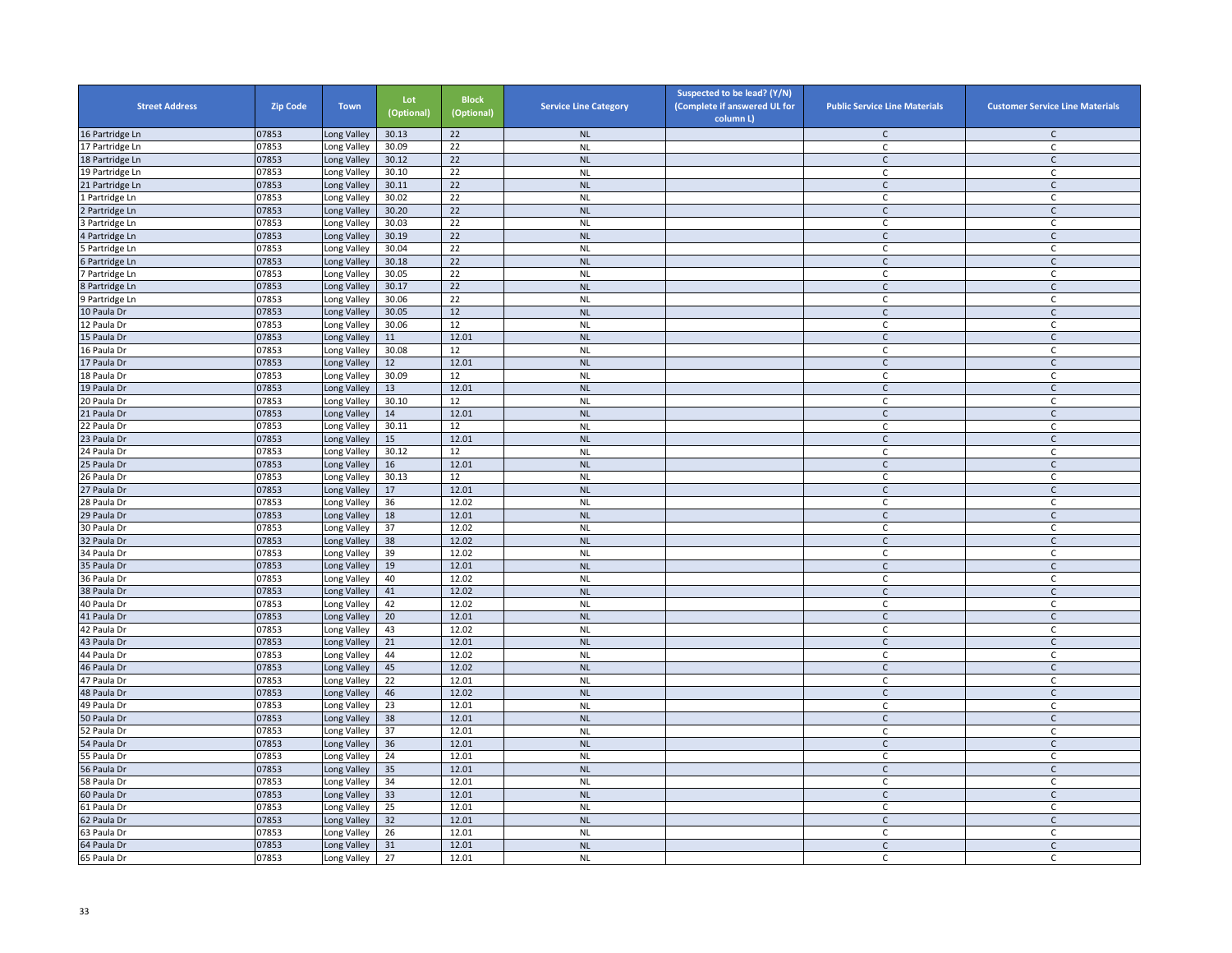| <b>Street Address</b> | <b>Zip Code</b> | <b>Town</b> | Lot<br>(Optional) | <b>Block</b><br>(Optional) | <b>Service Line Category</b> | Suspected to be lead? (Y/N)<br>(Complete if answered UL for<br>column L) | <b>Public Service Line Materials</b> | <b>Customer Service Line Materials</b> |
|-----------------------|-----------------|-------------|-------------------|----------------------------|------------------------------|--------------------------------------------------------------------------|--------------------------------------|----------------------------------------|
| 66 Paula Dr           | 07853           | Long Valley | 30                | 12.01                      | <b>NL</b>                    |                                                                          | $\mathsf{C}$                         | $\mathsf{C}$                           |
| 67 Paula Dr           | 07853           | Long Valley | 28                | 12.01                      | <b>NL</b>                    |                                                                          | C                                    | $\mathsf{C}$                           |
| 68 Paula Dr           | 07853           | Long Valley | 29                | 12.01                      | <b>NL</b>                    |                                                                          | $\mathsf{C}$                         | $\mathsf{C}$                           |
| L Paula Dr            | 07853           | Long Valley | 6                 | 12.01                      | <b>NL</b>                    |                                                                          | $\mathsf{C}$                         | C                                      |
| Paula Dr              | 07853           | Long Valley | 30.01             | 12                         | <b>NL</b>                    |                                                                          | $\mathsf{C}$                         | $\mathsf{C}$                           |
| Paula Dr              | 07853           | Long Valley | $\overline{7}$    | 12.01                      | <b>NL</b>                    |                                                                          | C                                    | $\mathsf{C}$                           |
| <b>Paula Dr</b>       | 07853           | Long Valley | 30.02             | 12                         | <b>NL</b>                    |                                                                          | $\mathsf{C}$                         | $\mathsf C$                            |
| Paula Dr              | 07853           | Long Valley | 8                 | 12.01                      | <b>NL</b>                    |                                                                          | C                                    | $\mathsf C$                            |
| Paula Dr              | 07853           | Long Valley | 30.03             | 12                         | <b>NL</b>                    |                                                                          | $\mathsf{C}$                         | $\mathsf{C}$                           |
| ' Paula Dr            | 07853           | Long Valley | 9                 | 12.01                      | <b>NL</b>                    |                                                                          | $\mathsf{C}$                         | $\mathsf{C}$                           |
| Paula Dr              | 07853           | Long Valley | 30.04             | 12                         | <b>NL</b>                    |                                                                          | $\mathsf C$                          | $\mathsf{C}$                           |
| Paula Dr              | 07853           | Long Valley | 10                | 12.01                      | <b>NL</b>                    |                                                                          | C                                    | C                                      |
| Penny Ln              | 07853           | Long Valley | 2.09              | 41                         | UL                           | $\mathsf{N}$                                                             | UX                                   | <b>UX</b>                              |
| Penny Ln              | 07853           | Long Valley | 2.08              | 41                         | UL                           | ${\sf N}$                                                                | UX                                   | UX                                     |
| Penny Ln              | 07853           | Long Valley | 2.07              | 41                         | UL                           | ${\sf N}$                                                                | <b>UX</b>                            | <b>UX</b>                              |
| 4 Pheasant Dr         | 07853           | Long Valley | 25                | 20.13                      | <b>NL</b>                    |                                                                          | C                                    | $\sf P$                                |
| 10 Pheasant Dr        | 07853           | Long Valley | 37                | 20.13                      | <b>NL</b>                    |                                                                          | $\mathsf{C}$                         | P                                      |
| 11 Pheasant Dr        | 07853           | Long Valley | $\overline{3}$    | 20.14                      | <b>NL</b>                    |                                                                          | C                                    | P                                      |
| 12 Pheasant Dr        | 07853           | Long Valley | 36                | 20.13                      | <b>NL</b>                    |                                                                          | $\mathsf{C}$                         | P                                      |
| 14 Pheasant Dr        | 07853           | Long Valley | 35                | 20.13                      | <b>NL</b>                    |                                                                          | C                                    | P                                      |
| <b>15 Pheasant Dr</b> | 07853           | Long Valley | $\overline{4}$    | 20.14                      | <b>NL</b>                    |                                                                          | $\mathsf{C}$                         | P                                      |
| 16 Pheasant Dr        | 07853           | Long Valley | 34                | 20.13                      | <b>NL</b>                    |                                                                          | $\mathsf{C}$                         | P                                      |
| 17 Pheasant Dr        | 07853           | Long Valley | $5\phantom{.0}$   | 20.14                      | <b>NL</b>                    |                                                                          | $\mathsf{C}$                         | P                                      |
| 18 Pheasant Dr        | 07853           | Long Valley | 33                | 20.13                      | <b>NL</b>                    |                                                                          | $\mathsf{C}$                         | P                                      |
| 19 Pheasant Dr        | 07853           | Long Valley | $6\overline{6}$   | 20.14                      | <b>NL</b>                    |                                                                          | $\mathsf{C}$                         | P                                      |
| 21 Pheasant Dr        | 07853           | Long Valley | 7                 | 20.14                      | <b>NL</b>                    |                                                                          | C                                    | P                                      |
| 26 Pheasant Dr        | 07853           | Long Valley | 24                | 20.13                      | <b>NL</b>                    |                                                                          | $\mathsf{C}$                         | P                                      |
| 28 Pheasant Dr        | 07853           | Long Valley | 23                | 20.13                      | <b>NL</b>                    |                                                                          | C                                    | $\sf P$                                |
| 29 Pheasant Dr        | 07853           | Long Valley | $\overline{2}$    | 20.15                      | <b>NL</b>                    |                                                                          | $\mathsf{C}$                         | P                                      |
| 30 Pheasant Dr        | 07853           | Long Valley | 22                | 20.13                      | <b>NL</b>                    |                                                                          | $\mathsf{C}$                         | P                                      |
| 31 Pheasant Dr        | 07853           | Long Valley | $\overline{3}$    | 20.15                      | <b>NL</b>                    |                                                                          | $\mathsf{C}$                         | P                                      |
| 32 Pheasant Dr        | 07853           | Long Valley | 21                | 20.13                      | <b>NL</b>                    |                                                                          | $\mathsf C$                          | P                                      |
| 33 Pheasant Dr        | 07853           | Long Valley | $\overline{4}$    | 20.15                      | <b>NL</b>                    |                                                                          | $\mathsf{C}$                         | P                                      |
| 34 Pheasant Dr        | 07853           | Long Valley | 20                | 20.13                      | <b>NL</b>                    |                                                                          | $\mathsf{C}$                         | P                                      |
| 5 Pheasant Dr         | 07853           | Long Valley | 5                 | 20.15                      | <b>NL</b>                    |                                                                          | C                                    | P                                      |
| 36 Pheasant Dr        | 07853           | Long Valley | 19                | 20.13                      | <b>NL</b>                    |                                                                          | C                                    | P                                      |
| Pheasant Dr           | 07853           | Long Valley | $\mathbf{1}$      | 20.14                      | <b>NL</b>                    |                                                                          | $\mathsf{C}$                         | $\sf P$                                |
| 4 Pheasant Dr         | 07853           | Long Valley | 40                | 20.13                      | <b>NL</b>                    |                                                                          | C                                    | P                                      |
| Pheasant Dr           | 07853           | Long Valley | 39                | 20.13                      | <b>NL</b>                    |                                                                          | $\mathsf{C}$                         | P                                      |
| 8 Pheasant Dr         | 07853           | Long Valley | 38                | 20.13                      | <b>NL</b>                    |                                                                          | C                                    | P                                      |
| 9 Pheasant Dr         | 07853           | Long Valley | $\overline{2}$    | 20.14                      | <b>NL</b>                    |                                                                          | $\mathsf{C}$                         | P                                      |
| Pheasant Dr           | 07853           | Long Valley | $\mathbf{1}$      | 20.15                      | <b>NL</b>                    |                                                                          | C                                    | P                                      |
| 100 Pickle Rd         | 07830           | Califon     | 4.01              | 63                         | UL                           | ${\sf N}$                                                                | UX                                   | <b>UX</b>                              |
| 130 Pickle Rd         | 07830           | Califon     | 25.02             | 63                         | UL                           | ${\sf N}$                                                                | UX                                   | UX                                     |
| 123 Pickle Rd         | 07830           | Califon     | 21.01             | 60                         | UL                           | $\mathsf{N}$                                                             | <b>UX</b>                            | <b>UX</b>                              |
| 145 Pickle Rd         | 07830           | Califon     | $\overline{22}$   | 60                         | UL                           | N                                                                        | <b>UX</b>                            | <b>UX</b>                              |
| 131 Pickle Rd         | 07830           | Califon     | 22.01             | 60                         | UL                           | ${\sf N}$                                                                | <b>UX</b>                            | <b>UX</b>                              |
| 129 Pickle Rd         | 07830           | Califon     | 22.02             | 60                         | UL                           | ${\sf N}$                                                                | UX                                   | UX                                     |
| 143 Pickle Rd         | 07830           | Califon     | 23                | 60                         | UL                           | ${\sf N}$                                                                | <b>UX</b>                            | <b>UX</b>                              |
| 40 Pickle Rd          | 07830           | Califon     | 28                | 63                         | UL                           | ${\sf N}$                                                                | UX                                   | UX                                     |
| 30 Pickle Rd          | 07830           | Califon     | 28.02             | 63                         | UL                           | $\mathsf{N}$                                                             | <b>UX</b>                            | <b>UX</b>                              |
| 50 Pickle Rd          | 07830           | Califon     | 27.03             | 63                         | UL                           | ${\sf N}$                                                                | UX                                   | UX                                     |
| 78 Pickle Rd          | 07830           | Califon     | 27.02             | 63                         | UL                           | ${\sf N}$                                                                | <b>UX</b>                            | <b>UX</b>                              |
| 80 Pickle Rd          | 07830           | Califon     | 27.10             | 63                         | UL                           | ${\sf N}$                                                                | UX                                   | UX                                     |
| 82 Pickle Rd          | 07830           | Califon     | 27.09             | 63                         | UL                           | ${\sf N}$                                                                | UX                                   | <b>UX</b>                              |
| 88 Pickle Rd          | 07830           | Califon     | 27.07             | 63                         | UL                           | ${\sf N}$                                                                | UX                                   | UX                                     |
| 13 Pickle Rd          | 07830           | Califon     | 17                | 60                         | UL                           | ${\sf N}$                                                                | <b>UX</b>                            | <b>UX</b>                              |
| 17 Pickle Rd          | 07830           | Califon     | 18                | 60                         | UL                           | ${\sf N}$                                                                | <b>UX</b>                            | UX                                     |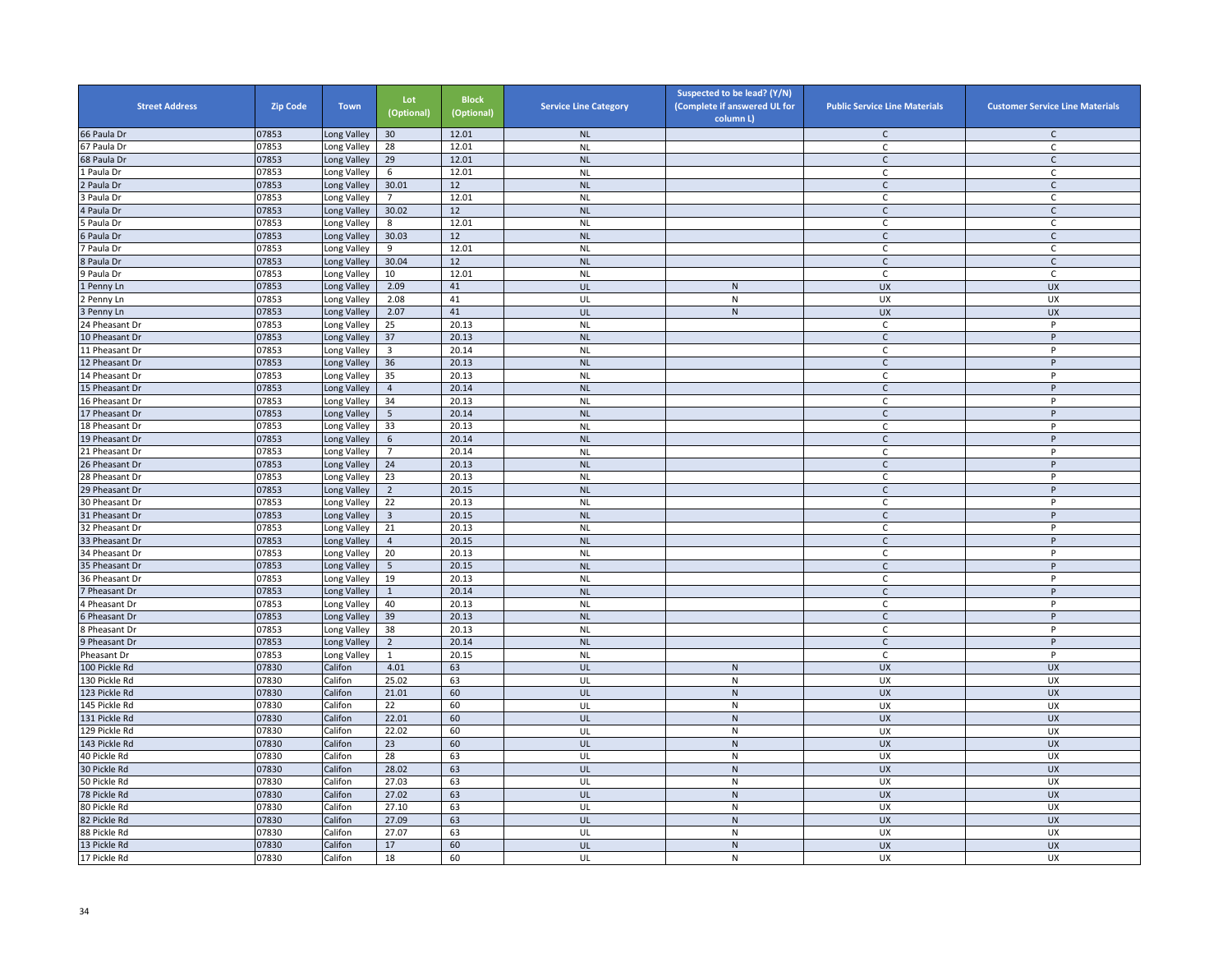| <b>Street Address</b> | <b>Zip Code</b> | <b>Town</b> | Lot<br>(Optional)       | <b>Block</b><br>(Optional) | <b>Service Line Category</b> | Suspected to be lead? (Y/N)<br>(Complete if answered UL for<br>column L) | <b>Public Service Line Materials</b> | <b>Customer Service Line Materials</b> |
|-----------------------|-----------------|-------------|-------------------------|----------------------------|------------------------------|--------------------------------------------------------------------------|--------------------------------------|----------------------------------------|
| 55 Pickle Rd          | 07830           | Califon     | 20.07                   | 60                         | UL                           | $\mathsf{N}$                                                             | <b>UX</b>                            | <b>UX</b>                              |
| 56 Pickle Rd          | 07830           | Califon     | 27                      | 63                         | UL                           | ${\sf N}$                                                                | UX                                   | UX                                     |
| 58 Pickle Rd          | 07830           | Califon     | 27.04                   | 63                         | UL                           | ${\sf N}$                                                                | <b>UX</b>                            | <b>UX</b>                              |
| 59 Pickle Rd          | 07830           | Califon     | 20.04                   | 60                         | UL                           | $\mathsf{N}$                                                             | <b>UX</b>                            | UX                                     |
| 63 Pickle Rd          | 07830           | Califon     | 20.05                   | 60                         | UL                           | ${\sf N}$                                                                | UX                                   | UX                                     |
| 65 Pickle Rd          | 07830           | Califon     | 20.06                   | 60                         | UL                           | ${\sf N}$                                                                | UX                                   | UX                                     |
| 76 Pickle Rd          | 07830           | Califon     | 27.06                   | 63                         | UL                           | ${\sf N}$                                                                | <b>UX</b>                            | <b>UX</b>                              |
| 85 Pickle Rd          | 07830           | Califon     | 20.03                   | 60                         | UL                           | ${\sf N}$                                                                | UX                                   | UX                                     |
| 84 Pickle Rd          | 07830           | Califon     | 27.08                   | 63                         | UL                           | ${\sf N}$                                                                | <b>UX</b>                            | UX                                     |
| 49 Pickle Rd          | 07830           | Califon     | 20                      | 60                         | UL                           | ${\sf N}$                                                                | UX                                   | UX                                     |
| 79 Pickle Rd          | 07830           | Califon     | 20.02                   | 60                         | UL                           | ${\sf N}$                                                                | <b>UX</b>                            | <b>UX</b>                              |
| 96 Pickle Rd          | 07830           | Califon     | $\overline{\mathbf{3}}$ | 63                         | UL                           | ${\sf N}$                                                                | UX                                   | <b>UX</b>                              |
| 96 Pickle Rd          | 07830           | Califon     | $\overline{\mathbf{3}}$ | 63                         | UL                           | ${\sf N}$                                                                | <b>UX</b>                            | <b>UX</b>                              |
| 96 Pickle Rd          | 07830           | Califon     | $\overline{3}$          | 63                         | UL                           | ${\sf N}$                                                                | UX                                   | UX                                     |
| 18 Pickle Rd          | 07830           | Califon     | 28.08                   | 63                         | UL                           | ${\sf N}$                                                                | UX                                   | <b>UX</b>                              |
| 33 Pickle Rd          | 07830           | Califon     | 19                      | 60                         | UL                           | $\mathsf{N}$                                                             | UX                                   | UX                                     |
| 9 Pickle Rd           | 07830           | Califon     | 16                      | 60                         | UL                           | ${\sf N}$                                                                | UX                                   | <b>UX</b>                              |
| 10 Pine Way           | 07853           | Long Valley | 21                      | 23.02                      | <b>NL</b>                    |                                                                          | $\mathsf C$                          | $\mathsf{C}$                           |
| 14 Pine Way           | 07853           | Long Valley | 23                      | 23.02                      | <b>NL</b>                    |                                                                          | $\mathsf{C}$                         | $\mathsf{C}$                           |
| 12 Pine Way           | 07853           | Long Valley | 22                      | 23.02                      | <b>NL</b>                    |                                                                          | $\mathsf C$                          | C                                      |
| 15 Pine Way           | 07853           | Long Valley | 24                      | 23.02                      | <b>NL</b>                    |                                                                          | $\mathsf{C}$                         | $\mathsf{C}$                           |
| 11 Pine Way           | 07853           | Long Valley | 25                      | 23.02                      | <b>NL</b>                    |                                                                          | $\mathsf C$                          | $\mathsf{C}$                           |
| 4 Pine Way            | 07853           | Long Valley | 18                      | 23.02                      | NL                           |                                                                          | $\mathsf{C}$                         | $\mathsf{C}$                           |
| 6 Pine Way            | 07853           | Long Valley | 19                      | 23.02                      | <b>NL</b>                    |                                                                          | $\mathsf C$                          | $\mathsf{C}$                           |
| <b>Pine Way</b>       | 07853           | Long Valley | 20                      | 23.02                      | <b>NL</b>                    |                                                                          | $\mathsf{C}$                         | C                                      |
| 9 Pine Way            | 07853           | Long Valley | 26                      | 23.02                      | <b>NL</b>                    |                                                                          | C                                    | $\mathsf{C}$                           |
| Pine Way              | 07853           | Long Valley | 27                      | 23.02                      | <b>NL</b>                    |                                                                          | $\mathsf{C}$                         | $\mathsf{C}$                           |
| S Pine Way            | 07853           | Long Valley | 28                      | 23.02                      | <b>NL</b>                    |                                                                          | C                                    | C                                      |
| Poplar Rd             | 07853           | Long Valley | 3.41                    | 23                         | <b>NL</b>                    |                                                                          | $\mathsf{C}$                         | $\mathsf{C}$                           |
| Poplar Rd             | 07853           | Long Valley | 3.42                    | 23                         | <b>NL</b>                    |                                                                          | C                                    | C                                      |
| Poplar Rd             | 07853           | Long Valley | 3.43                    | 23                         | <b>NL</b>                    |                                                                          | $\mathsf{C}$                         | $\mathsf{C}$                           |
| Poplar Rd             | 07853           | Long Valley | 3.44                    | 23                         | <b>NL</b>                    |                                                                          | $\mathsf{C}$                         | $\mathsf{C}$                           |
| 4 Poplar Rd           | 07853           | Long Valley | 3.45                    | 23                         | <b>NL</b>                    |                                                                          | $\mathsf{C}$                         | $\mathsf{C}$                           |
| Poplar Rd             | 07853           | Long Valley | 3.46                    | 23                         | <b>NL</b>                    |                                                                          | C                                    | C                                      |
| Powder Mill Rd        | 07853           | Long Valley | $\mathbf{1}$            | 42.02                      | UL                           | N                                                                        | <b>UX</b>                            | <b>UX</b>                              |
| Powder Mill Rd        | 07853           | Long Valley | $\overline{2}$          | 42.02                      | UL                           | ${\sf N}$                                                                | UX                                   | UX                                     |
| Powder Mill Rd        | 07853           | Long Valley | $\boldsymbol{9}$        | 42.01                      | UL                           | ${\sf N}$                                                                | <b>UX</b>                            | <b>UX</b>                              |
| Powder Mill Rd        | 07853           | Long Valley | 8                       | 42.01                      | UL                           | ${\sf N}$                                                                | <b>UX</b>                            | <b>UX</b>                              |
| Powder Mill Rd        | 07853           | Long Valley | $\overline{3}$          | 42.02                      | UL                           | ${\sf N}$                                                                | <b>UX</b>                            | <b>UX</b>                              |
| ' Powder Mill Rd      | 07853           | Long Valley | $\overline{4}$          | 42.02                      | UL                           | ${\sf N}$                                                                | UX                                   | UX                                     |
| 6 Powder Mill Rd      | 07853           | Long Valley | 10                      | 42.01                      | UL                           | ${\sf N}$                                                                | <b>UX</b>                            | <b>UX</b>                              |
| 10 Quail Run          | 07853           | Long Valley | 5                       | 20.11                      | <b>NL</b>                    |                                                                          | C                                    | $\mathsf{C}$                           |
| 11 Quail Run          | 07853           | Long Valley | $6\,$                   | 20.13                      | <b>NL</b>                    |                                                                          | $\mathsf{C}$                         | $\mathsf{C}$                           |
| 12 Quail Run          | 07853           | Long Valley | 6                       | 20.11                      | <b>NL</b>                    |                                                                          | C                                    | C                                      |
| 14 Quail Run          | 07853           | Long Valley | $\overline{7}$          | 20.11                      | <b>NL</b>                    |                                                                          | $\mathsf{C}$                         | $\mathsf{C}$                           |
| 15 Quail Run          | 07853           | Long Valley | $\overline{7}$          | 20.13                      | <b>NL</b>                    |                                                                          | C                                    | C                                      |
| 16 Quail Run          | 07853           | Long Valley | 8                       | 20.11                      | <b>NL</b>                    |                                                                          | $\mathsf{C}$                         | $\mathsf{C}$                           |
| 17 Quail Run          | 07853           | Long Valley | 8                       | 20.13                      | <b>NL</b>                    |                                                                          | C                                    | $\mathsf{C}$                           |
| 18 Quail Run          | 07853           | Long Valley | 9                       | 20.11                      | <b>NL</b>                    |                                                                          | $\mathsf{C}$                         | $\mathsf{C}$                           |
| 19 Quail Run          | 07853           | Long Valley | 9                       | 20.13                      | <b>NL</b>                    |                                                                          | C                                    | $\mathsf{C}$                           |
| 20 Quail Run          | 07853           | Long Valley | 10                      | 20.11                      | <b>NL</b>                    |                                                                          | $\mathsf{C}$                         | $\mathsf{C}$                           |
| 21 Quail Run          | 07853           | Long Valley | 10                      | 20.13                      | <b>NL</b>                    |                                                                          | $\mathsf C$                          | $\mathsf{C}$                           |
| 22 Quail Run          | 07853           | Long Valley | 11                      | 20.11                      | <b>NL</b>                    |                                                                          | $\mathsf{C}$                         | $\mathsf{C}$                           |
| 23 Quail Run          | 07853           | Long Valley | 11                      | 20.13                      | <b>NL</b>                    |                                                                          | C                                    | C                                      |
| 24 Quail Run          | 07853           | Long Valley | 12                      | 20.11                      | <b>NL</b>                    |                                                                          | $\mathsf{C}$                         | $\mathsf C$                            |
| 25 Quail Run          | 07853           | Long Valley | 12                      | 20.13                      | <b>NL</b>                    |                                                                          | C                                    | $\mathsf C$                            |
| 26 Quail Run          | 07853           | Long Valley | 13                      | 20.11                      | <b>NL</b>                    |                                                                          | $\mathsf{C}$                         | $\mathsf{C}$                           |
| 27 Quail Run          | 07853           | Long Valley | 13                      | 20.13                      | <b>NL</b>                    |                                                                          | C                                    | C                                      |
|                       |                 |             |                         |                            |                              |                                                                          |                                      |                                        |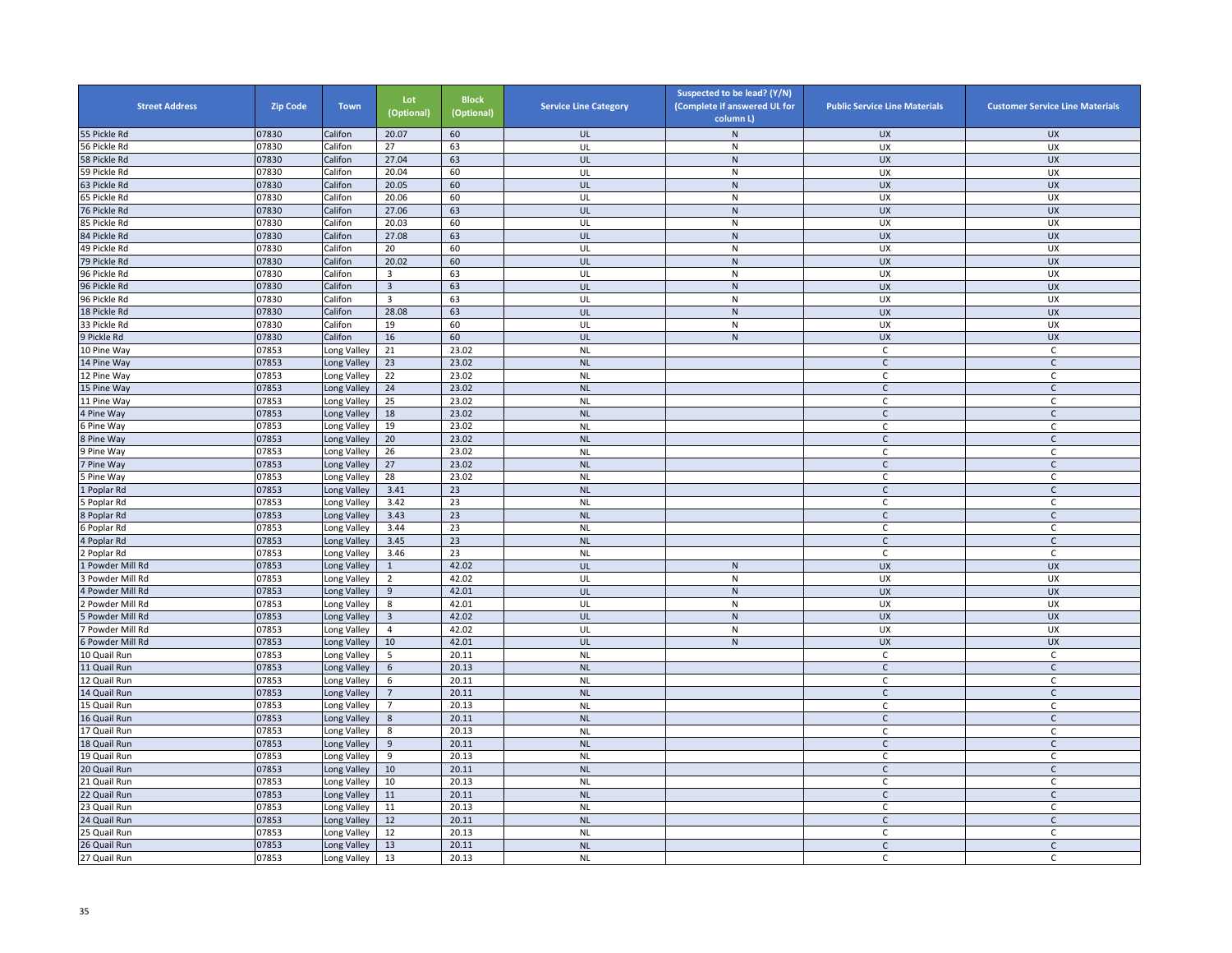| <b>Street Address</b>      | <b>Zip Code</b> | <b>Town</b>  | Lot<br>(Optional) | <b>Block</b><br>(Optional) | <b>Service Line Category</b> | Suspected to be lead? (Y/N)<br>(Complete if answered UL for<br>column L) | <b>Public Service Line Materials</b> | <b>Customer Service Line Materials</b> |
|----------------------------|-----------------|--------------|-------------------|----------------------------|------------------------------|--------------------------------------------------------------------------|--------------------------------------|----------------------------------------|
| 29 Quail Run               | 07853           | Long Valley  | 14                | 20.13                      | <b>NL</b>                    |                                                                          | $\mathsf{C}$                         | $\mathsf{C}$                           |
| 31 Quail Run               | 07853           | Long Valley  | 15                | 20.13                      | $\sf NL$                     |                                                                          | $\mathsf{C}$                         | $\mathsf{C}$                           |
| 32 Quail Run               | 07853           | Long Valley  | $\overline{3}$    | 20.12                      | <b>NL</b>                    |                                                                          | $\mathsf{C}$                         | $\mathsf{C}$                           |
| 33 Quail Run               | 07853           | Long Valley  | 16                | 20.13                      | <b>NL</b>                    |                                                                          | C                                    | $\mathsf{C}$                           |
| 34 Quail Run               | 07853           | Long Valley  | $\overline{4}$    | 20.12                      | <b>NL</b>                    |                                                                          | $\mathsf{C}$                         | $\mathsf{C}$                           |
| 35 Quail Run               | 07853           | Long Valley  | 17                | 20.13                      | <b>NL</b>                    |                                                                          | $\mathsf{C}$                         | C                                      |
| 36 Quail Run               | 07853           | Long Valley  | 5                 | 20.12                      | <b>NL</b>                    |                                                                          | $\mathsf{C}$                         | $\mathsf{C}$                           |
| 37 Quail Run               | 07853           | Long Valley  | 18                | 20.13                      | <b>NL</b>                    |                                                                          | $\mathsf{C}$                         | $\mathsf C$                            |
| 38 Quail Run               | 07853           | Long Valley  | 6                 | 20.12                      | <b>NL</b>                    |                                                                          | $\mathsf{C}$                         | $\mathsf C$                            |
| 40 Quail Run               | 07853           | Long Valley  | $\overline{7}$    | 20.12                      | <b>NL</b>                    |                                                                          | $\mathsf{C}$                         | $\mathsf{C}$                           |
| 42 Quail Run               | 07853           | Long Valley  | 8                 | 20.12                      | <b>NL</b>                    |                                                                          | $\mathsf C$                          | $\mathsf{C}$                           |
| 43 Quail Run               | 07853           | Long Valley  | 6                 | 20.15                      | <b>NL</b>                    |                                                                          | C                                    | $\mathsf{C}$                           |
| 44 Quail Run               | 07853           | Long Valley  | 9                 | 20.12                      | <b>NL</b>                    |                                                                          | $\mathsf{C}$                         | C                                      |
| 45 Quail Run               | 07853           | Long Valley  | $\overline{7}$    | 20.15                      | <b>NL</b>                    |                                                                          | C                                    | C                                      |
| 46 Quail Run               | 07853           | Long Valley  | 10                | 20.12                      | <b>NL</b>                    |                                                                          | $\mathsf{C}$                         | $\mathsf C$                            |
| 47 Quail Run               | 07853           | Long Valley  | 8                 | 20.15                      | <b>NL</b>                    |                                                                          | C                                    | C                                      |
| 49 Quail Run               | 07853           | Long Valley  | 9                 | 20.15                      | <b>NL</b>                    |                                                                          | $\mathsf{C}$                         | $\mathsf{C}$                           |
| 51 Quail Run               | 07853           | Long Valley  | 10                | 20.15                      | <b>NL</b>                    |                                                                          | $\mathsf C$                          | $\mathsf{C}$                           |
| 52 Quail Run               | 07853           | Long Valley  | 11                | 20.12                      | <b>NL</b>                    |                                                                          | $\mathsf{C}$                         | $\mathsf{C}$                           |
|                            | 07853           | Long Valley  | 11                | 20.15                      |                              |                                                                          | $\mathsf C$                          |                                        |
| 3 Quail Run                | 07853           |              |                   | 20.13                      | <b>NL</b><br><b>NL</b>       |                                                                          | $\mathsf{C}$                         | C                                      |
| Quail Run                  |                 | Long Valley  | $\mathbf{1}$      |                            |                              |                                                                          |                                      | $\mathsf C$                            |
| Quail Run                  | 07853           | ong Valley   | $\mathbf{1}$      | 20.11                      | <b>NL</b>                    |                                                                          | C                                    | C                                      |
| Quail Run                  | 07853           | Long Valley  | $\mathbf 2$       | 20.13                      | $\sf NL$                     |                                                                          | $\mathsf{C}$                         | $\mathsf C$                            |
| Quail Run                  | 07853           | Long Valley  | $\overline{2}$    | 20.11                      | <b>NL</b>                    |                                                                          | $\mathsf{C}$                         | $\mathsf{C}$                           |
| Quail Run                  | 07853           | Long Valley  | $\overline{3}$    | 20.13                      | <b>NL</b>                    |                                                                          | $\mathsf{C}$                         | $\mathsf C$                            |
| Quail Run                  | 07853           | Long Valley  | 3                 | 20.11                      | <b>NL</b>                    |                                                                          | C                                    | C                                      |
| Quail Run                  | 07853           | Long Valley  | $\overline{4}$    | 20.13                      | <b>NL</b>                    |                                                                          | $\mathsf{C}$                         | $\mathsf{C}$                           |
| Quail Run                  | 07853           | Long Valley  | 4                 | 20.11                      | <b>NL</b>                    |                                                                          | $\mathsf{C}$                         | C                                      |
| Quail Run                  | 07853           | Long Valley  | 5                 | 20.13                      | <b>NL</b>                    |                                                                          | $\mathsf{C}$                         | $\mathsf{C}$                           |
| Rachel Court               | 07853           | Long Valley  | 47                | 12.01                      | <b>NL</b>                    |                                                                          | C                                    | C                                      |
| Rachel Court               | 07853           | Long Valley  | 49                | 12.01                      | <b>NL</b>                    |                                                                          | $\mathsf{C}$                         | $\mathsf{C}$                           |
| Rachel Court               | 07853           | Long Valley  | 46                | 12.01                      | <b>NL</b>                    |                                                                          | $\mathsf{C}$                         | $\mathsf{C}$                           |
| Rachel Court               | 07853           | Long Valley  | 45                | 12.01                      | <b>NL</b>                    |                                                                          | $\mathsf{C}$                         | $\mathsf{C}$                           |
| Rachel Court               | 07853           | Long Valley  | 44                | 12.01                      | <b>NL</b>                    |                                                                          | C                                    | C                                      |
| <b>Rachel Court</b>        | 07853           | Long Valley  | 48                | 12.01                      | <b>NL</b>                    |                                                                          | $\mathsf{C}$                         | $\mathsf C$                            |
| 10 Raspberry Lane          | 07853           | Long Valley  | 46.41             | 28                         | UL                           | ${\sf N}$                                                                | UX                                   | UX                                     |
| 12 Raspberry Lane          | 07853           | Long Valley  | 46.40             | 28                         | UL                           | ${\sf N}$                                                                | <b>UX</b>                            | <b>UX</b>                              |
| Raspberry Lane             | 07853           | Long Valley  | 46.43             | 28                         | UL                           | N                                                                        | UX                                   | <b>UX</b>                              |
| Raspberry Lane             | 07853           | Long Valley  | 46.44             | 28                         | UL                           | ${\sf N}$                                                                | UX                                   | <b>UX</b>                              |
| Raspberry Lane             | 07853           | Long Valley  | 46.45             | 28                         | UL                           | N                                                                        | UX                                   | UX                                     |
| Raspberry Lane             | 07853           | Long Valley  | 46.03             | 28                         | UL                           | ${\sf N}$                                                                | <b>UX</b>                            | <b>UX</b>                              |
| Raspberry Lane             | 07853           | Long Valley  | 46.04             | 28                         | UL                           | ${\sf N}$                                                                | UX                                   | UX                                     |
| Raspberry Lane             | 07853           | ong Valley   | 46.05             | 28                         | UL                           | ${\sf N}$                                                                | <b>UX</b>                            | <b>UX</b>                              |
| Raspberry Lane             | 07853           | Long Valley  | 46.01             | 28                         | UL                           | N                                                                        | UX                                   | <b>UX</b>                              |
| Raspberry Lane             | 07853           | Long Valley  | 46.02             | 28                         | UL                           | $\mathsf{N}$                                                             | UX                                   | <b>UX</b>                              |
| Raspberry Lane             | 07853           | Long Valley  | 46.42             | 28                         | UL                           | ${\sf N}$                                                                | UX                                   | UX                                     |
| 14 Reservoir Rd            | 07840           | Hackettstow  | 25.11             | 9                          | <b>NL</b>                    |                                                                          | $\mathsf{C}$                         | P                                      |
| 10 Reservoir Rd            | 07840           | Hackettstowi | 25.12             | 9                          | <b>NL</b>                    |                                                                          | C                                    | P                                      |
| Reservoir Rd               | 07840           | Hackettstowi | 23                | $\overline{3}$             | <b>NL</b>                    |                                                                          | $\mathsf{C}$                         | P                                      |
| Reservoir Rd               | 07840           | Hackettstowi | 24                | $\overline{\mathbf{3}}$    | <b>NL</b>                    |                                                                          | $\overline{c}$                       | $\overline{P}$                         |
| Reservoir Rd               | 07840           | Hackettstowi | 23                | 3.13                       | <b>NL</b>                    |                                                                          | $\mathsf{C}$                         | P                                      |
|                            |                 |              |                   |                            |                              |                                                                          |                                      | P                                      |
| 32 A Rock Rd<br>19 Rock Rd | 07853<br>07853  | Long Valley  | 15.06<br>32       | 23<br>22                   | <b>NL</b>                    |                                                                          | $\mathsf C$                          |                                        |
|                            |                 | Long Valley  |                   |                            | <b>NL</b>                    |                                                                          | $\mathsf{C}$                         | P                                      |
| 38 Rock Rd                 | 07853           | Long Valley  | 15.01             | 23                         | <b>NL</b>                    |                                                                          | C                                    | P                                      |
| 68 Rock Rd                 | 07853           | Long Valley  | 16.04             | 23                         | <b>NL</b>                    |                                                                          | $\mathsf{C}$                         | $\mathsf C$                            |
| 70 Rock Rd                 | 07853           | Long Valley  | 16.03             | 23                         | <b>NL</b>                    |                                                                          | C                                    | C                                      |
| 54 Rock Rd                 | 07853           | ong Valley   | 16.01             | 23                         | <b>NL</b>                    |                                                                          | $\mathsf{C}$                         | $\mathsf{C}$                           |
| 54 Rock Rd                 | 07853           | Long Valley  | 16.01             | 23                         | <b>NL</b>                    |                                                                          | C                                    | C                                      |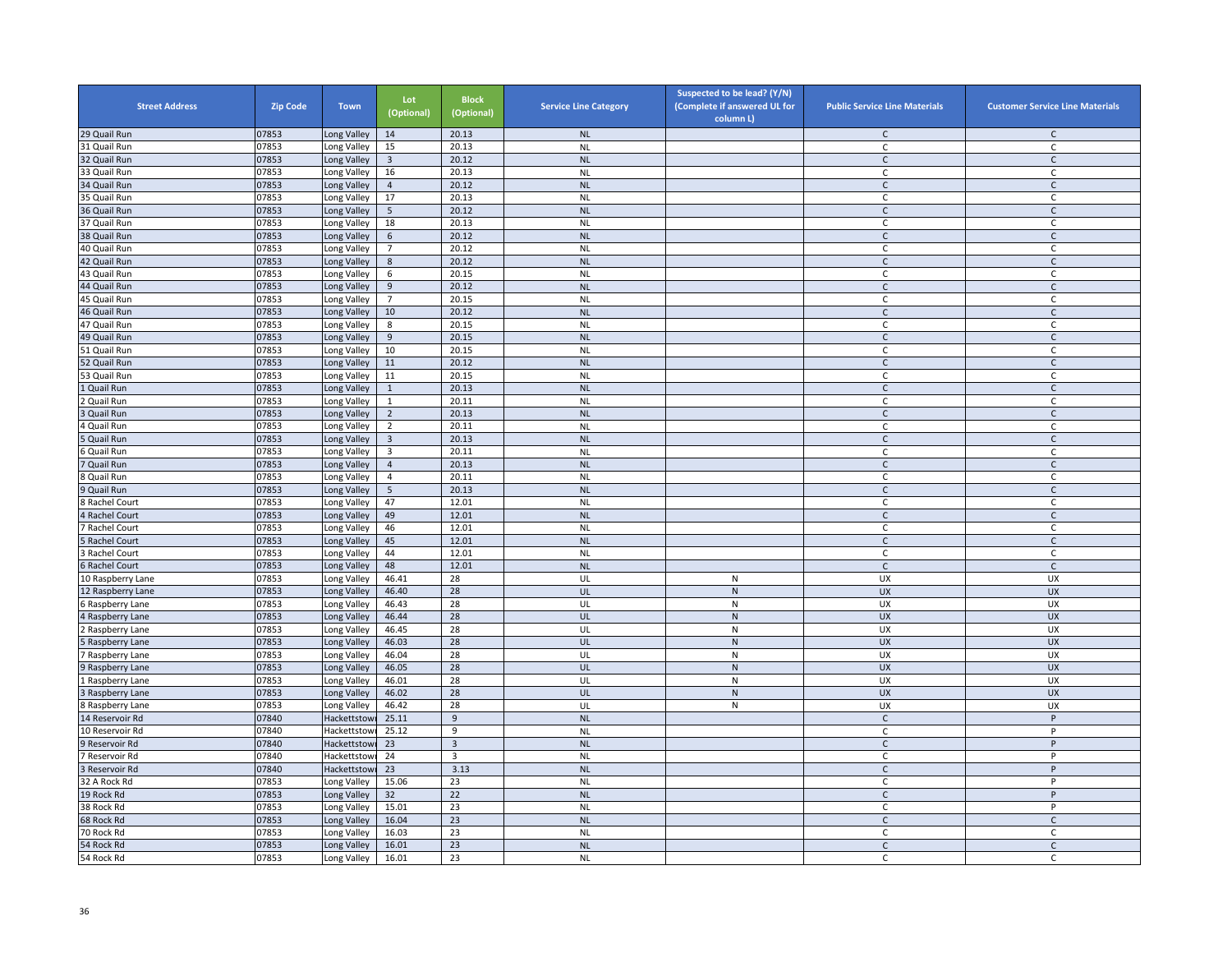| <b>Street Address</b>       | <b>Zip Code</b> | <b>Town</b>                | Lot<br>(Optional)       | <b>Block</b><br>(Optional) | <b>Service Line Category</b> | Suspected to be lead? (Y/N)<br>(Complete if answered UL for<br>column L) | <b>Public Service Line Materials</b> | <b>Customer Service Line Materials</b> |
|-----------------------------|-----------------|----------------------------|-------------------------|----------------------------|------------------------------|--------------------------------------------------------------------------|--------------------------------------|----------------------------------------|
| 54 Rock Rd                  | 07853           | ong Valley                 | 16.01                   | 23                         | NL                           |                                                                          | $\mathsf{C}$                         | $\mathsf{C}$                           |
| 54 Rock Rd                  | 07853           | Long Valley                | 16.01                   | 23                         | <b>NL</b>                    |                                                                          | C                                    | $\mathsf{C}$                           |
| 54 Rock Rd                  | 07853           | Long Valley                | 16.01                   | 23                         | <b>NL</b>                    |                                                                          | $\mathsf{C}$                         | $\mathsf{C}$                           |
| 75 Rock Rd                  | 07853           | Long Valley                | 3.25                    | 22                         | <b>NL</b>                    |                                                                          | C                                    | C                                      |
| 77 Rock Rd                  | 07853           | Long Valley                | 3.26                    | 22                         | <b>NL</b>                    |                                                                          | $\mathsf{C}$                         | $\mathsf{C}$                           |
| 65 Rock Rd                  | 07853           | ong Valley                 | 12                      | 22.01                      | <b>NL</b>                    |                                                                          | $\mathsf{C}$                         | $\mathsf{C}$                           |
| 61 Rock Rd                  | 07853           | Long Valley                | 13                      | 22.01                      | <b>NL</b>                    |                                                                          | $\mathsf{C}$                         | $\mathsf{C}$                           |
| 57 Rock Rd                  | 07853           | Long Valley                | $14\,$                  | 22.01                      | <b>NL</b>                    |                                                                          | $\mathsf{C}$                         | $\mathsf C$                            |
| 49 Rock Rd                  | 07853           | Long Valley                | 3.02                    | 22.01                      | <b>NL</b>                    |                                                                          | $\mathsf{C}$                         | $\mathsf{C}$                           |
| 32 Rock Rd                  | 07853           | Long Valley                | 15.05                   | 23                         | <b>NL</b>                    |                                                                          | $\mathsf{C}$                         | P                                      |
| 79 Rock Rd                  | 07853           | ong Valley                 | 3.03                    | 22                         | <b>NL</b>                    |                                                                          | $\mathsf{C}$                         | $\mathsf{C}$                           |
| Rock Rd                     | 07853           | Long Valley                | $\overline{\mathbf{3}}$ | 22                         | <b>NL</b>                    |                                                                          | $\mathsf{C}$                         | P                                      |
| Rock Rd                     | 07853           | ong Valley                 | 16                      | 23                         | <b>NL</b>                    |                                                                          | $\mathsf{C}$                         | $\mathsf C$                            |
| Rolling Meadow Court        | 07853           | ong Valley                 | 12.08                   | 42                         | UL                           | ${\sf N}$                                                                | UX                                   | UX                                     |
| <b>Rolling Meadow Court</b> | 07853           | Long Valley                | 12.09                   | 42                         | UL                           | ${\sf N}$                                                                | <b>UX</b>                            | <b>UX</b>                              |
| <b>Rolling Meadow Court</b> | 07853           | Long Valley                | 12.04                   | 42                         | UL                           | ${\sf N}$                                                                | UX                                   | UX                                     |
| <b>Rolling Meadow Court</b> | 07853           | ong Valley                 | 12.5                    | 42                         | UL                           | ${\sf N}$                                                                | <b>UX</b>                            | <b>UX</b>                              |
| <b>Rolling Meadow Court</b> | 07853           | Long Valley                | 12.7                    | 42                         | UL                           | N                                                                        | <b>UX</b>                            | <b>UX</b>                              |
| <b>Rolling Meadow Court</b> | 07853           | ong Valley                 | 12.6                    | 42                         | UL                           | ${\sf N}$                                                                | <b>UX</b>                            | <b>UX</b>                              |
| 10 Rolling Ridge Dr         | 07853           | ong Valley                 | 29                      | 12.02                      | <b>NL</b>                    |                                                                          | $\mathsf{C}$                         | $\mathsf{C}$                           |
| 12 Rolling Ridge Dr         | 07853           | ong Valley                 | 30                      | 12.02                      | <b>NL</b>                    |                                                                          | $\mathsf{C}$                         | $\mathsf{C}$                           |
| Rolling Ridge Dr            | 07853           | Long Valley                | 34                      | 12.02                      | <b>NL</b>                    |                                                                          | $\mathsf C$                          | $\mathsf{C}$                           |
| Rolling Ridge Dr            | 07853           | Long Valley                | 26                      | 12.02                      | <b>NL</b>                    |                                                                          | $\mathsf{C}$                         | $\mathsf{C}$                           |
| Rolling Ridge Dr            | 07853           | Long Valley                | 33                      | 12.02                      | <b>NL</b>                    |                                                                          | $\mathsf{C}$                         | $\mathsf{C}$                           |
| Rolling Ridge Dr            | 07853           | Long Valley                | 27                      | 12.02                      | <b>NL</b>                    |                                                                          | $\mathsf{C}$                         | $\mathsf{C}$                           |
| Rolling Ridge Dr            | 07853           | Long Valley                | 32                      | 12.02                      | <b>NL</b>                    |                                                                          | C                                    | C                                      |
| Rolling Ridge Dr            | 07853           | ong Valley                 | 28                      | 12.02                      | <b>NL</b>                    |                                                                          | $\mathsf{C}$                         | $\mathsf{C}$                           |
| Rolling Ridge Dr            | 07853           | ong Valley.                | 31                      | 12.02                      | <b>NL</b>                    |                                                                          | C                                    | C                                      |
| Rosalyn Dr                  | 07853           | ong Valley                 | 17                      | 20.02                      | <b>NL</b>                    |                                                                          | $\mathsf{C}$                         | $\mathsf{C}$                           |
| Rosalyn Dr                  | 07853           | Long Valley                | 16                      | 20.02                      | <b>NL</b>                    |                                                                          | C                                    | C                                      |
| Rosalyn Dr                  | 07853           | Long Valley                | $\overline{\mathbf{3}}$ | 20.01                      | <b>NL</b>                    |                                                                          | $\mathsf{C}$                         | $\mathsf{C}$                           |
| Rosalyn Dr                  | 07853           | Long Valley                | 15                      | 20.02                      | <b>NL</b>                    |                                                                          | $\mathsf C$                          | $\mathsf{C}$                           |
| Rosalyn Dr                  | 07853           | Long Valley                | $\overline{4}$          | 20.01                      | <b>NL</b>                    |                                                                          | C                                    | $\mathsf{C}$                           |
| Rosalyn Dr                  | 07853           | ong Valley                 | 14                      | 20.02                      | <b>NL</b>                    |                                                                          | $\mathsf{C}$                         | $\mathsf{C}$                           |
| Rosalyn Dr                  | 07853           | ong Valley                 | 5                       | 20.01                      | <b>NL</b>                    |                                                                          | $\mathsf{C}$                         | $\mathsf C$                            |
| Rosalyn Dr                  | 07853           | ong Valley                 | 13                      | 20.02                      | <b>NL</b>                    |                                                                          | C                                    | $\mathsf{C}$                           |
| 10 Rosalyn Drive            | 07853           | Long Valley                | 6                       | 20.01                      | <b>NL</b>                    |                                                                          | $\mathsf{C}$                         | $\mathsf{C}$                           |
| 11 Rosewood Trail           | 07853           | Long Valley                | 25                      | 20.10                      | UL                           | ${\sf N}$                                                                | UX                                   | UX                                     |
| 5 Rosewood Trail            | 07853           | ong Valley                 | 26                      | 20.10                      | UL                           | ${\sf N}$                                                                | <b>UX</b>                            | <b>UX</b>                              |
| 16 Rosewood Trail           | 07853           | Long Valley                | 8                       | 20.05                      | UL                           | ${\sf N}$                                                                | UX                                   | <b>UX</b>                              |
| 17 Rosewood Trail           | 07853           | ong Valley                 | 27                      | 20.10                      | UL                           | $\mathsf{N}$                                                             | <b>UX</b>                            | <b>UX</b>                              |
| 8 Rosewood Trail            | 07853           | ong Valley                 | 9                       | 20.05                      | UL                           | ${\sf N}$                                                                | UX                                   | UX                                     |
| 9 Rosewood Trail            | 07853           | ong Valley                 | 28                      | 20.10                      | UL                           | ${\sf N}$                                                                | <b>UX</b>                            | <b>UX</b>                              |
| 0 Rosewood Trail            | 07853           | Long Valley                | 10                      | 20.05                      | UL                           | ${\sf N}$                                                                | UX                                   | UX                                     |
| 21 Rosewood Trail           | 07853           | Long Valley                | 29                      | 20.10                      | UL                           | ${\sf N}$                                                                | <b>UX</b>                            | <b>UX</b>                              |
| 3 Rosewood Trail            | 07853           | Long Valley                | 30                      | 20.10                      | UL                           | $\mathsf{N}$                                                             | <b>UX</b>                            | <b>UX</b>                              |
| 5 Rosewood Trail            | 07853           | Long Valley                | 31                      | 20.10                      | UL                           | ${\sf N}$                                                                | <b>UX</b>                            | <b>UX</b>                              |
| Rosewood Trail              | 07853           | ong Valley                 | $\overline{4}$          | 20.05                      | UL                           | ${\sf N}$                                                                | UX                                   | UX                                     |
| Rosewood Trail              | 07853           | Long Valley                | 22                      | 20.10                      | UL                           | ${\sf N}$                                                                | <b>UX</b>                            | <b>UX</b>                              |
| Rosewood Trai               | 07853           | ong Valley                 | 5                       | 20.05                      | UL                           | ${\sf N}$                                                                | UX                                   | UX                                     |
| Rosewood Trail              | 07853           | Long Valley                | 23                      | 20.10                      | UL                           | ${\sf N}$                                                                | <b>UX</b>                            | <b>UX</b>                              |
| Rosewood Trail              | 07853           |                            | 6                       | 20.05                      | UL                           | ${\sf N}$                                                                | UX                                   | UX                                     |
| Rosewood Trail              | 07853           | Long Valley<br>Long Valley | $\overline{7}$          | 20.05                      | UL                           | ${\sf N}$                                                                | <b>UX</b>                            | <b>UX</b>                              |
|                             | 07853           |                            | 24                      | 20.10                      | UL                           | ${\sf N}$                                                                | UX                                   | UX                                     |
| 9 Rosewood Trail            |                 | Long Valley                |                         |                            | UL                           |                                                                          |                                      |                                        |
| 35 Route 24                 | 07853           | ong Valley                 | 50                      | 18                         |                              | ${\sf N}$                                                                | UX                                   | <b>UX</b>                              |
| 37 Route 24                 | 07853           | ong Valley.                | 51                      | 18                         | UL                           | ${\sf N}$                                                                | UX                                   | <b>UX</b>                              |
| <b>50 Route 24</b>          | 07853           | Long Valley                | 38                      | 17                         | UL                           | $\overline{\mathsf{N}}$                                                  | <b>UX</b>                            | <b>UX</b>                              |
| <b>50 Route 24</b>          | 07853           | Long Valley                | 38                      | 17                         | UL                           | ${\sf N}$                                                                | <b>UX</b>                            | UX                                     |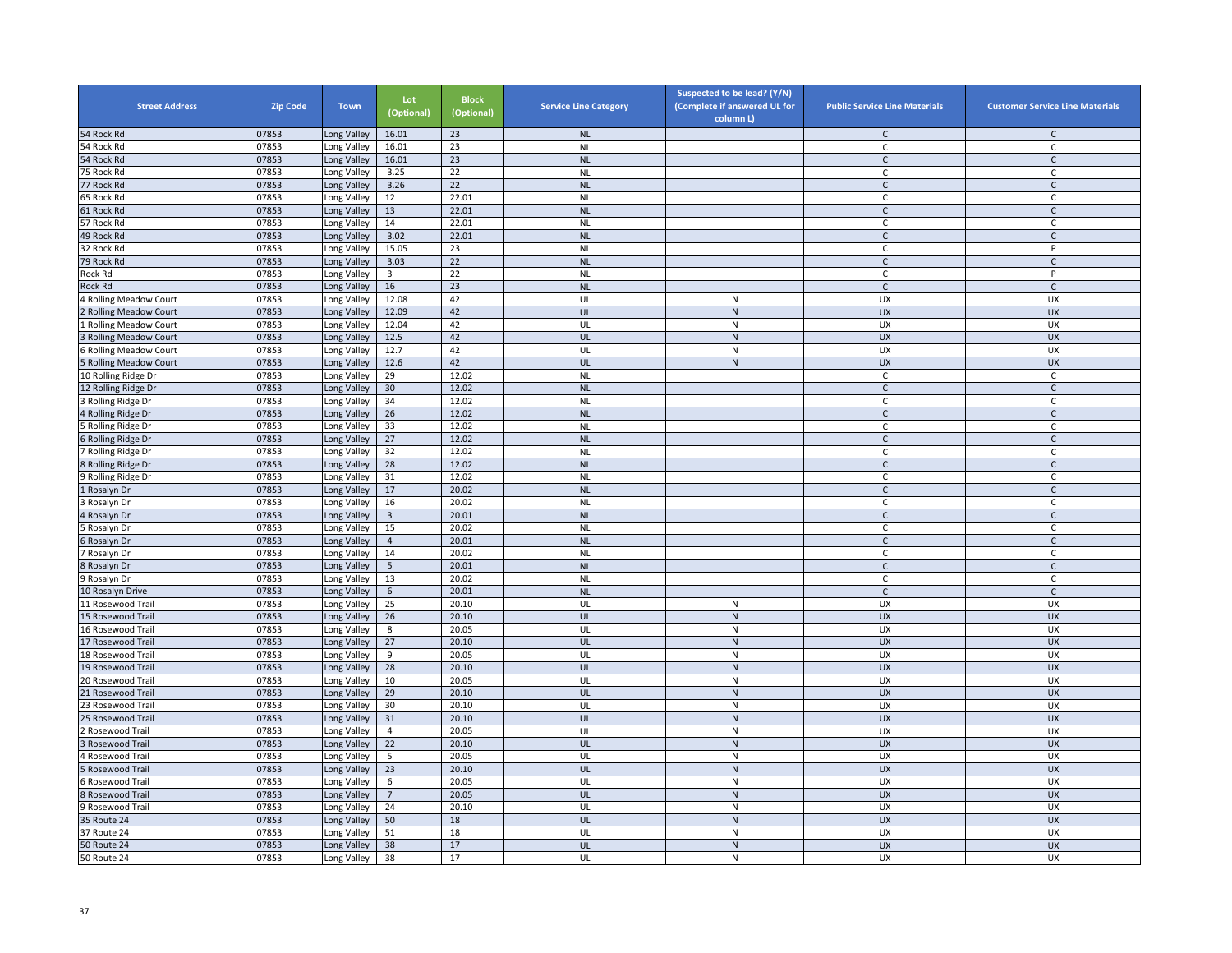| <b>Street Address</b>  | <b>Zip Code</b> | <b>Town</b> | Lot<br>(Optional) | <b>Block</b><br>(Optional) | <b>Service Line Category</b> | Suspected to be lead? (Y/N)<br>(Complete if answered UL for<br>column L) | <b>Public Service Line Materials</b> | <b>Customer Service Line Materials</b> |
|------------------------|-----------------|-------------|-------------------|----------------------------|------------------------------|--------------------------------------------------------------------------|--------------------------------------|----------------------------------------|
| 12 Ryan Court          | 07853           | Long Valley | 1.07              | 40                         | UL                           | $\mathsf{N}$                                                             | <b>UX</b>                            | <b>UX</b>                              |
| 10 Ryan Court          | 07853           | Long Valley | 1.06              | 40                         | UL                           | ${\sf N}$                                                                | UX                                   | UX                                     |
| 9 Ryan Court           | 07853           | Long Valley | 1.08              | 40                         | UL                           | $\mathsf{N}$                                                             | <b>UX</b>                            | <b>UX</b>                              |
| 4 Ryan Court           | 07853           | Long Valley | 1.03              | 40                         | UL                           | $\mathsf{N}$                                                             | UX                                   | UX                                     |
| 8 Ryan Court           | 07853           | Long Valley | 1.05              | 40                         | UL                           | ${\sf N}$                                                                | <b>UX</b>                            | <b>UX</b>                              |
| <b>Ryan Court</b>      | 07853           | Long Valley | 1.02              | 40                         | UL                           | $\mathsf{N}$                                                             | UX                                   | UX                                     |
| Ryan Court             | 07853           | Long Valley | 1.04              | 40                         | UL                           | ${\sf N}$                                                                | <b>UX</b>                            | <b>UX</b>                              |
| 5 Ryan Court           | 07853           | Long Valley | 1.10              | 40                         | UL                           | ${\sf N}$                                                                | UX                                   | UX                                     |
| 3 Ryan Court           | 07853           | Long Valley | 1.11              | 40                         | UL                           | ${\sf N}$                                                                | <b>UX</b>                            | <b>UX</b>                              |
| 7 Ryan Court           | 07853           | Long Valley | 1.09              | 40                         | UL                           | ${\sf N}$                                                                | UX                                   | UX                                     |
| 23 S Washington Valley | 07853           | Long Valley | 12                | 36.03                      | UL                           | ${\sf N}$                                                                | <b>UX</b>                            | <b>UX</b>                              |
| 16 S Washington Valley | 07853           | Long Valley | 1                 | 36.05                      | UL                           | $\mathsf{N}$                                                             | <b>UX</b>                            | <b>UX</b>                              |
| 15 S Washington Valley | 07853           | Long Valley | $8\phantom{1}$    | 36.03                      | UL                           | ${\sf N}$                                                                | UX                                   | <b>UX</b>                              |
| 17 S Washington Valley | 07853           | Long Valley | 9                 | 36.03                      | UL                           | ${\sf N}$                                                                | UX                                   | UX                                     |
| 19 S Washington Valley | 07853           | Long Valley | 10                | 36.03                      | UL                           | ${\sf N}$                                                                | <b>UX</b>                            | <b>UX</b>                              |
| 21 S Washington Valley | 07853           | Long Valley | 11                | 36.03                      | UL                           | ${\sf N}$                                                                | UX                                   | UX                                     |
| 11 S Washington Valley | 07853           | Long Valley | 6                 | 36.03                      | UL                           | ${\sf N}$                                                                | <b>UX</b>                            | <b>UX</b>                              |
| 13 S Washington Valley | 07853           | Long Valley | $\overline{7}$    | 36.03                      | UL                           | N                                                                        | <b>UX</b>                            | <b>UX</b>                              |
| 8 S Washington Valley  | 07853           | Long Valley | $\overline{7}$    | 36.04                      | UL                           | ${\sf N}$                                                                | <b>UX</b>                            | <b>UX</b>                              |
| S Washington Valley    | 07853           | Long Valley | 6                 | 36.04                      | UL                           | ${\sf N}$                                                                | UX                                   | UX                                     |
| 4 S Washington Valley  | 07853           | Long Valley | 5                 | 36.04                      | UL                           | ${\sf N}$                                                                | <b>UX</b>                            | <b>UX</b>                              |
| S Washington Valley    | 07853           | Long Valley | $\overline{4}$    | 36.04                      | UL                           | ${\sf N}$                                                                | UX                                   | UX                                     |
| S Washington Valley    | 07853           | Long Valley | $\overline{2}$    | 36.03                      | UL                           | ${\sf N}$                                                                | <b>UX</b>                            | <b>UX</b>                              |
| 5 S Washington Valley  | 07853           | Long Valley | $\overline{3}$    | 36.03                      | UL                           | $\mathsf{N}$                                                             | UX                                   | UX                                     |
| S Washington Valley    | 07853           | Long Valley | $\overline{4}$    | 36.03                      | UL                           | ${\sf N}$                                                                | UX                                   | <b>UX</b>                              |
| 9 S Washington Valley  | 07853           | Long Valley | 5                 | 36.03                      | UL                           | ${\sf N}$                                                                | UX                                   | UX                                     |
| 10 Salisbury Ln        | 07853           |             | $7\overline{ }$   | 13.18                      | <b>NL</b>                    |                                                                          | $\mathsf{C}$                         | P                                      |
| 13 Salisbury Ln        | 07853           | Long Valley | 15                | 13.15                      |                              |                                                                          | $\mathsf{C}$                         | $\sf P$                                |
|                        | 07853           | Long Valley | 14                | 13.15                      | <b>NL</b><br>$\sf NL$        |                                                                          | $\mathsf{C}$                         | P                                      |
| 11 Salisbury Ln        | 07853           | Long Valley | 20                | 13.15                      | <b>NL</b>                    |                                                                          | $\mathsf{C}$                         | P                                      |
| 19 Salisbury Ln        |                 | Long Valley |                   |                            |                              |                                                                          |                                      | P                                      |
| 21 Salisbury Ln        | 07853           | Long Valley | 21                | 13.15                      | <b>NL</b>                    |                                                                          | $\mathsf{C}$                         |                                        |
| 12 Salisbury Ln        | 07853           | Long Valley | 8                 | 13.18                      | <b>NL</b>                    |                                                                          | $\mathsf{C}$                         | P                                      |
| 14 Salisbury Ln        | 07853           | Long Valley | $\mathbf{1}$      | 13.18                      | <b>NL</b>                    |                                                                          | $\mathsf{C}$                         | P<br>P                                 |
| Salisbury Ln           | 07853           | Long Valley | 6                 | 13.18                      | <b>NL</b>                    |                                                                          | C                                    |                                        |
| Salisbury Ln           | 07853           | Long Valley | 12                | 13.15                      | <b>NL</b>                    |                                                                          | $\mathsf{C}$                         | P<br>P                                 |
| 9 Salisbury Ln         | 07853           | Long Valley | 13                | 13.15                      | <b>NL</b>                    |                                                                          | $\mathsf{C}$                         |                                        |
| Salisbury Ln           | 07853           | Long Valley | 55.13             | 13                         | <b>NL</b>                    |                                                                          | $\mathsf{C}$                         | P                                      |
| 10 Salter'S Farm Rd    | 07830           | Califon     | $\overline{4}$    | 6.03                       | UL                           | ${\sf N}$                                                                | UX                                   | UX                                     |
| 11 Salter'S Farm Rd    | 07830           | Califon     | 7.08              | 6.04                       | UL                           | N                                                                        | <b>UX</b>                            | <b>UX</b>                              |
| 12 Salter'S Farm Rd    | 07830           | Califon     | 3                 | 6.03                       | UL                           | ${\sf N}$                                                                | <b>UX</b>                            | <b>UX</b>                              |
| 13 Salter'S Farm Rd    | 07830           | Califon     | 7.09              | 6.04                       | UL                           | ${\sf N}$                                                                | UX                                   | <b>UX</b>                              |
| 14 Salter'S Farm Rd    | 07830           | Califon     | $\overline{2}$    | 6.03                       | UL                           | ${\sf N}$                                                                | UX                                   | UX                                     |
| 15 Salter'S Farm Rd    | 07830           | Califon     | 7.1               | 6.04                       | UL                           | ${\sf N}$                                                                | <b>UX</b>                            | <b>UX</b>                              |
| 17 Salter'S Farm Rd    | 07830           | Califon     | 7.11              | 6.04                       | UL                           | ${\sf N}$                                                                | UX                                   | UX                                     |
| 19 Salter'S Farm Rd    | 07830           | Califon     | 7.12              | 6.04                       | UL                           | N                                                                        | <b>UX</b>                            | <b>UX</b>                              |
| 21 Salter'S Farm Rd    | 07830           | Califon     | 7.13              | 6.04                       | UL                           | N                                                                        | <b>UX</b>                            | UX                                     |
| 23 Salter'S Farm Rd    | 07830           | Califon     | 7.14              | 6.04                       | UL                           | ${\sf N}$                                                                | <b>UX</b>                            | <b>UX</b>                              |
| 5 Salter'S Farm Rd     | 07830           | Califon     | 7.15              | 6.04                       | UL                           | $\mathsf{N}$                                                             | UX                                   | UX                                     |
| 27 Salter'S Farm Rd    | 07830           | Califon     | 7.16              | 6.04                       | UL                           | ${\sf N}$                                                                | UX                                   | <b>UX</b>                              |
| 29 Salter'S Farm Rd    | 07830           | Califon     | 7.17              | 6.04                       | UL                           | ${\sf N}$                                                                | UX                                   | UX                                     |
| 31 Salter'S Farm Rd    | 07830           | Califon     | 7.18              | 6.04                       | UL                           | ${\sf N}$                                                                | <b>UX</b>                            | <b>UX</b>                              |
| 33 Salter'S Farm Rd    | 07830           | Califon     | 7.19              | 6.04                       | UL                           | ${\sf N}$                                                                | UX                                   | UX                                     |
| Salter'S Farm Rd       | 07830           | Califon     | 7.05              | 6.04                       | UL                           | ${\sf N}$                                                                | <b>UX</b>                            | <b>UX</b>                              |
| Salter'S Farm Rd       | 07830           | Califon     | 7.06              | 6.04                       | UL                           | $\mathsf{N}$                                                             | <b>UX</b>                            | <b>UX</b>                              |
| Salter'S Farm Rd       | 07830           | Califon     | $5\overline{5}$   | 6.03                       | UL                           | ${\sf N}$                                                                | UX                                   | <b>UX</b>                              |
| 9 Salter'S Farm Rd     | 07830           | Califon     | 7.07              | 6.04                       | UL                           | ${\sf N}$                                                                | UX                                   | <b>UX</b>                              |
| 6 Salter'S Farm Rd     | 07830           | Califon     | $\mathbf{1}$      | 6.03                       | UL                           | ${\sf N}$                                                                | <b>UX</b>                            | <b>UX</b>                              |
| 10 Scenic Falls Rd     | 07853           | Long Valley | 9.11              | 25                         | UL                           | $\mathsf{N}$                                                             | UX                                   | UX                                     |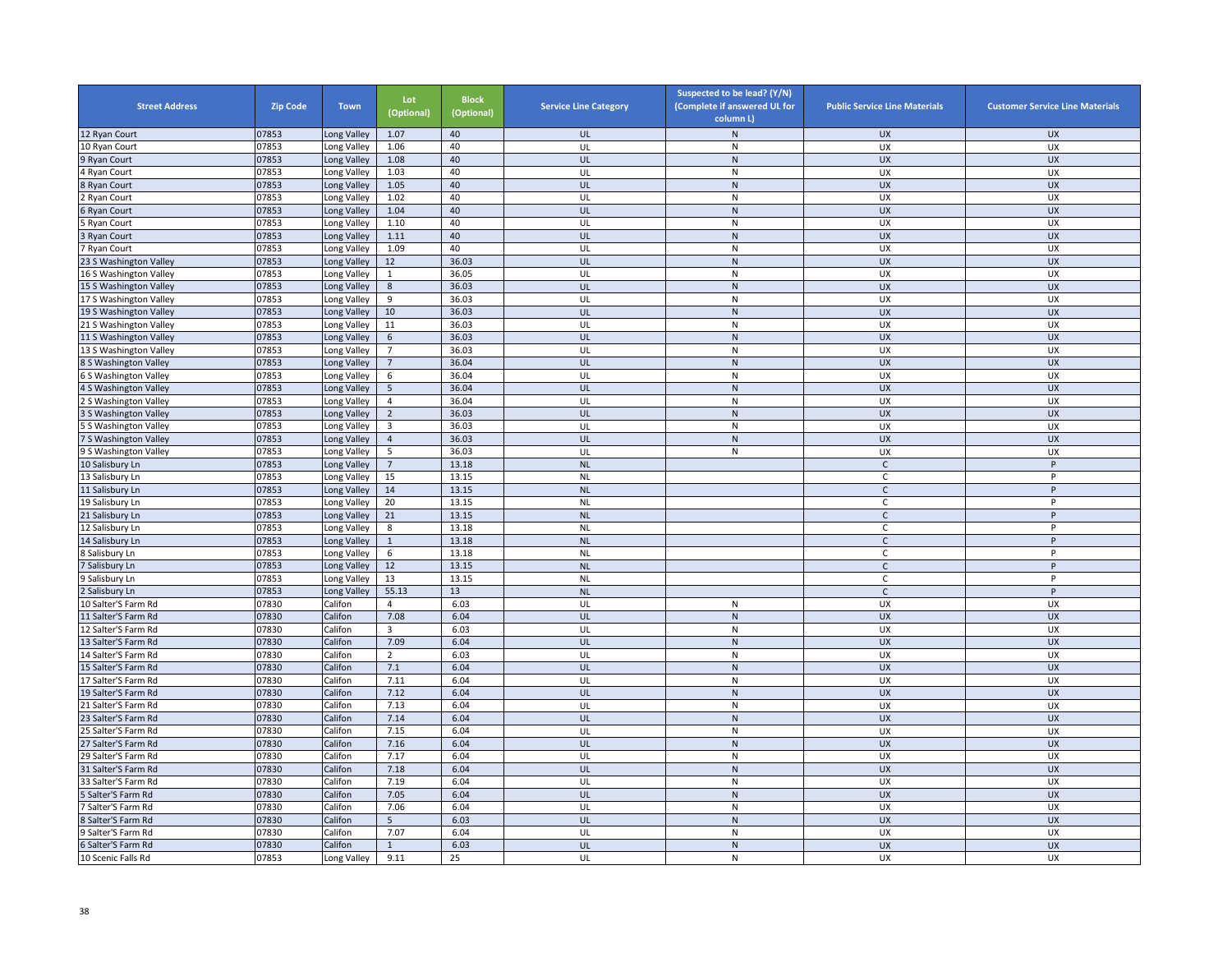| <b>Street Address</b>                    | <b>Zip Code</b> | <b>Town</b>            | Lot<br>(Optional) | <b>Block</b><br>(Optional) | <b>Service Line Category</b> | Suspected to be lead? (Y/N)<br>(Complete if answered UL for<br>column L) | <b>Public Service Line Materials</b> | <b>Customer Service Line Materials</b> |
|------------------------------------------|-----------------|------------------------|-------------------|----------------------------|------------------------------|--------------------------------------------------------------------------|--------------------------------------|----------------------------------------|
| 12 Scenic Falls Rd                       | 07853           | Long Valley            | 9.03              | 25                         | UL                           | ${\sf N}$                                                                | <b>UX</b>                            | <b>UX</b>                              |
| 4 Scenic Falls Rd                        | 07853           | Long Valley            | 22                | 25                         | UL                           | ${\sf N}$                                                                | UX                                   | UX                                     |
| 15 Scenic Falls Rd                       | 07853           | Long Valley            | 22.02             | 25                         | UL                           | $\mathsf{N}$                                                             | <b>UX</b>                            | <b>UX</b>                              |
| 11 Scenic Falls Rd                       | 07853           | Long Valley            | 22.03             | 25                         | UL                           | $\mathsf{N}$                                                             | UX                                   | <b>UX</b>                              |
| Scenic Falls Rd                          | 07853           | Long Valley            | 9.07              | 25                         | UL                           | ${\sf N}$                                                                | <b>UX</b>                            | <b>UX</b>                              |
| Scenic Falls Rd                          | 07853           | Long Valley            | 9.08              | 25                         | UL                           | $\mathsf{N}$                                                             | UX                                   | UX                                     |
| Scenic Falls Rd                          | 07853           | Long Valley            | 9.09              | 25                         | UL                           | ${\sf N}$                                                                | UX                                   | <b>UX</b>                              |
| Scenic Falls Rd                          | 07853           | Long Valley            | 9.10              | 25                         | UL                           | ${\sf N}$                                                                | UX                                   | UX                                     |
| Scenic Falls Rd                          | 07853           | Long Valley            | 22.04             | 25                         | UL                           | ${\sf N}$                                                                | <b>UX</b>                            | <b>UX</b>                              |
| Scenic Falls Rd                          | 07853           | Long Valley            | 10                | 25                         | UL                           | ${\sf N}$                                                                | UX                                   | UX                                     |
| 4 Schooley'S Mtn Rd                      | 07853           | Long Valley            | 18                | 27                         | UL                           | ${\sf N}$                                                                | <b>UX</b>                            | <b>UX</b>                              |
| 16 Schooley'S Mtn Rd                     | 07853           | Long Valley            | 19                | 27                         | UL                           | $\mathsf{N}$                                                             | <b>UX</b>                            | <b>UX</b>                              |
| 18 Schooley'S Mtn Rd                     | 07853           | Long Valley            | 21                | 27                         | UL                           | ${\sf N}$                                                                | UX                                   | <b>UX</b>                              |
| 19 Schooley'S Mtn Rd                     | 07853           | Long Valley            | 39                | 33                         | UL                           | ${\sf N}$                                                                | UX                                   | UX                                     |
| 15 Schooley'S Mtn Rd                     | 07853           | Long Valley            | 41                | 33                         | UL                           | ${\sf N}$                                                                | <b>UX</b>                            | <b>UX</b>                              |
| 13 Schooley'S Mtn Rd                     | 07853           | Long Valley            | 42                | 33                         | UL                           | ${\sf N}$                                                                | UX                                   | UX                                     |
| 11 Schooley'S Mtn Rd                     | 07853           | Long Valley            | 43                | 33                         | UL                           | $\mathsf{N}$                                                             | <b>UX</b>                            | <b>UX</b>                              |
| 10 Schooley'S Mtn Rd                     | 07853           | Long Valley            | 36                | 28                         | UL                           | N                                                                        | <b>UX</b>                            | <b>UX</b>                              |
| 41 Schooley'S Mtn Rd                     | 07853           | Long Valley            | 1.01              | 26                         | UL                           | ${\sf N}$                                                                | <b>UX</b>                            | <b>UX</b>                              |
| 37 Schooley'S Mtn Rd                     | 07853           | Long Valley            | 31                | 33                         | UL                           | ${\sf N}$                                                                | UX                                   | UX                                     |
| 33 Schooley'S Mtn Rd                     | 07853           | Long Valley            | 33                | 33                         | UL                           | ${\sf N}$                                                                | <b>UX</b>                            | <b>UX</b>                              |
| 31 Schooley'S Mtn Rd                     | 07853           | Long Valley            | 34                | 33                         | UL                           | ${\sf N}$                                                                | UX                                   | UX                                     |
| 29 Schooley'S Mtn Rd                     | 07853           | Long Valley            | 35                | 33                         | UL                           | ${\sf N}$                                                                | <b>UX</b>                            | <b>UX</b>                              |
| 27 Schooley'S Mtn Rd                     | 07853           | Long Valley            | 36                | 33                         | UL                           | $\mathsf{N}$                                                             | UX                                   | UX                                     |
| 23 Schooley'S Mtn Rd                     | 07853           | Long Valley            | 38                | 33                         | UL                           | ${\sf N}$                                                                | <b>UX</b>                            | <b>UX</b>                              |
| 24 Schooley'S Mtn Rd                     | 07853           | Long Valley            | 23                | 27                         | UL                           | $\mathsf{N}$                                                             | UX                                   | <b>UX</b>                              |
| 28 Schooley'S Mtn Rd                     | 07853           | Long Valley            | 26                | 27                         | UL                           | ${\sf N}$                                                                | UX                                   | <b>UX</b>                              |
| 30 Schooley'S Mtn Rd                     | 07853           | Long Valley            | 27                | 27                         | UL                           | ${\sf N}$                                                                | UX                                   | UX                                     |
| 26 Schooley'S Mtn Rd                     | 07853           | Long Valley            | 25                | 27                         | UL                           | ${\sf N}$                                                                | UX                                   | <b>UX</b>                              |
| 32 Schooley'S Mtn Rd                     | 07853           | Long Valley            | 28                | 27                         | UL                           | $\mathsf{N}$                                                             | UX                                   | <b>UX</b>                              |
| 36 Schooley'S Mtn Rd                     | 07853           | Long Valley            | 30                | 27                         | UL                           | ${\sf N}$                                                                | <b>UX</b>                            | <b>UX</b>                              |
| 40 Schooley'S Mtn Rd                     | 07853           | Long Valley            | 32                | 27                         | UL                           | $\mathsf{N}$                                                             | UX                                   | UX                                     |
| 42 Schooley'S Mtn Rd                     | 07853           | Long Valley            | 46                | 25                         | UL                           | ${\sf N}$                                                                | <b>UX</b>                            | <b>UX</b>                              |
| 46 Schooley'S Mtn Rd                     | 07853           | Long Valley            | 47                | 25                         | UL                           | ${\sf N}$                                                                | UX                                   | UX                                     |
| 48 Schooley'S Mtn Rd                     | 07853           | Long Valley            | 48                | 25                         | UL                           | $\mathsf{N}$                                                             | UX                                   | <b>UX</b>                              |
| 54 Schooley'S Mtn Rd                     | 07853           | Long Valley            | 51                | 25                         | UL                           | ${\sf N}$                                                                | UX                                   | UX                                     |
| 56 Schooley'S Mtn Rd                     | 07853           | Long Valley            | 52.01             | 25                         | UL                           | N                                                                        | UX                                   | UX                                     |
| 49 Schooley'S Mtn Rd                     | 07853           | Long Valley            | $\overline{7}$    | 26                         | UL                           | ${\sf N}$                                                                | UX                                   | UX                                     |
| 51 Schooley'S Mtn Rd                     | 07853           | Long Valley            | 21                | 33                         | UL                           | N                                                                        | <b>UX</b>                            | <b>UX</b>                              |
| 57 Schooley'S Mtn Rd                     | 07853           | Long Valley            | 20                | 33                         | UL                           | ${\sf N}$                                                                | <b>UX</b>                            | <b>UX</b>                              |
| 63 Schooley'S Mtn Rd                     | 07853           | Long Valley            | 17                | 33                         | UL                           | ${\sf N}$                                                                | UX                                   | <b>UX</b>                              |
| 65 Schooley'S Mtn Rd                     | 07853           | Long Valley            | 16                | 33                         | UL                           | ${\sf N}$                                                                | UX                                   | UX                                     |
| 67 Schooley'S Mtn Rd                     | 07853           | Long Valley            | 15                | 33                         | UL                           | ${\sf N}$                                                                | UX                                   | <b>UX</b>                              |
| 69 Schooley'S Mtn Rd                     | 07853           | Long Valley            | 14                | 33                         | UL                           | ${\sf N}$                                                                | UX                                   | UX                                     |
| 61 Schooley'S Mtn Rd                     | 07853           | Long Valley            | 19.01             | 33                         | UL                           | $\mathsf{N}$                                                             | <b>UX</b>                            | <b>UX</b>                              |
| 43 Schooley'S Mtn Rd                     | 07853           | Long Valley            | 2                 | 26                         | UL                           | N                                                                        | <b>UX</b>                            | <b>UX</b>                              |
| 50 Schooley'S Mtn Rd                     | 07853           | Long Valley            | 49                | 25                         | UL                           | ${\sf N}$                                                                | <b>UX</b>                            | <b>UX</b>                              |
| 5 Schooleys Mtn Rd                       | 07853           | Long Valley            | 37                | 33                         | UL                           | $\mathsf{N}$                                                             | UX                                   | UX                                     |
| 25 Schooleys Mtn Rd                      | 07853           | Long Valley            | 37                | 33                         | UL                           | ${\sf N}$                                                                | UX                                   | <b>UX</b>                              |
| 20 Schooleys Mtn Rd                      | 07853           | Long Valley            | 22                | 27                         | UL                           | ${\sf N}$                                                                | UX                                   | UX                                     |
| 20 Schooleys Mtn Rd                      | 07853           | Long Valley            | 22                | 27                         | UL                           | ${\sf N}$                                                                | <b>UX</b>                            | <b>UX</b>                              |
| 17 Schooleys Mtn Rd                      | 07853           | Long Valley            | 40                | 33                         | UL                           | ${\sf N}$                                                                | UX                                   | UX                                     |
| 17 Schooleys Mtn Rd                      | 07853           | Long Valley            | 40                | 33                         | UL                           | ${\sf N}$                                                                | <b>UX</b>                            | <b>UX</b>                              |
| 9 Schooley'S Mtn Rd                      | 07853           | Long Valley            | 44                | 33                         | UL                           | $\mathsf{N}$                                                             | <b>UX</b>                            | <b>UX</b>                              |
| Schooley'S Mtn Rd                        | 07853           | ong Valley             | 35                | 28                         | UL                           | ${\sf N}$                                                                | UX                                   | <b>UX</b>                              |
|                                          | 07853           |                        | 34                | 28                         | UL                           | ${\sf N}$                                                                | UX                                   | UX                                     |
| Schooley'S Mtn Rd<br>10 Schoolhouse Lane | 07930           | ong Valley.<br>Chester | 44.02             | 17                         | UL                           | ${\sf N}$                                                                | <b>UX</b>                            | <b>UX</b>                              |
| 11 Schoolhouse Lane                      | 07930           | Chester                | 24                | 17                         | UL                           | N                                                                        | UX                                   | UX                                     |
|                                          |                 |                        |                   |                            |                              |                                                                          |                                      |                                        |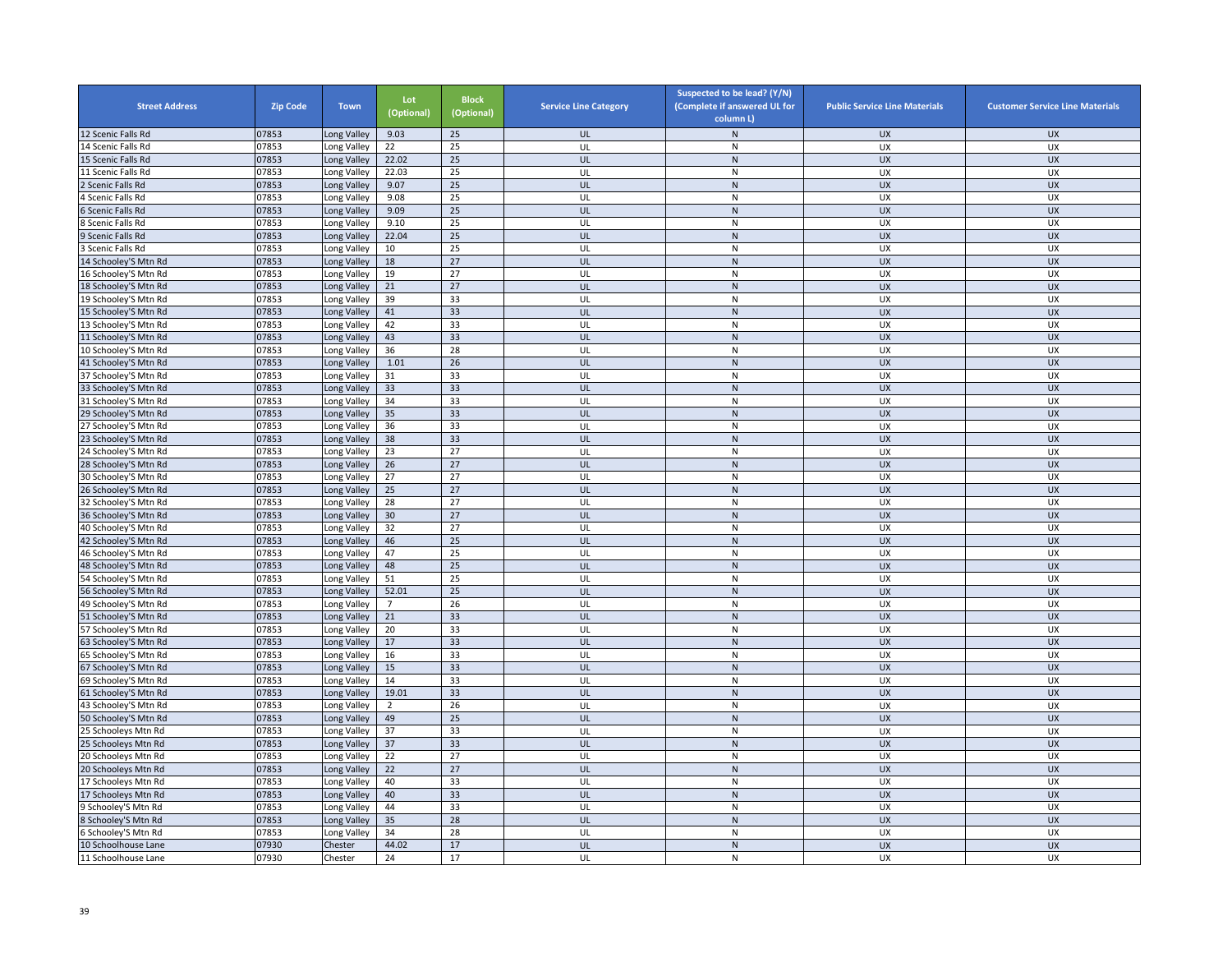| <b>Street Address</b> | <b>Zip Code</b> | <b>Town</b>  | Lot<br>(Optional) | <b>Block</b><br>(Optional) | <b>Service Line Category</b> | Suspected to be lead? (Y/N)<br>(Complete if answered UL for<br>column L) | <b>Public Service Line Materials</b> | <b>Customer Service Line Materials</b> |
|-----------------------|-----------------|--------------|-------------------|----------------------------|------------------------------|--------------------------------------------------------------------------|--------------------------------------|----------------------------------------|
| 12 Schoolhouse Lane   | 07930           | Chester      | 44.01             | 17                         | UL                           | $\mathsf{N}$                                                             | <b>UX</b>                            | <b>UX</b>                              |
| 4 Schoolhouse Lane    | 07930           | Chester      | 44                | 17                         | UL                           | N                                                                        | UX                                   | <b>UX</b>                              |
| 16 Schoolhouse Lane   | 07930           | Chester      | 45                | 17                         | UL                           | ${\sf N}$                                                                | <b>UX</b>                            | <b>UX</b>                              |
| 1 Schoolhouse Lane    | 07930           | Chester      | 22                | 17                         | UL                           | ${\sf N}$                                                                | UX                                   | UX                                     |
| Schoolhouse Lane      | 07930           | Chester      | 22.04             | 17                         | UL                           | ${\sf N}$                                                                | <b>UX</b>                            | <b>UX</b>                              |
| Schoolhouse Lane      | 07930           | Chester      | 42                | 17                         | UL                           | N                                                                        | <b>UX</b>                            | <b>UX</b>                              |
| Schoolhouse Lane      | 07930           | Chester      | 22.03             | 17                         | UL                           | $\mathsf{N}$                                                             | <b>UX</b>                            | <b>UX</b>                              |
| Schoolhouse Lane      | 07930           | Chester      | 43                | 17                         | UL                           | ${\sf N}$                                                                | <b>UX</b>                            | UX                                     |
| Schoolhouse Lane      | 07930           | Chester      | 22.02             | 17                         | UL                           | ${\sf N}$                                                                | <b>UX</b>                            | <b>UX</b>                              |
| Schoolhouse Lane      | 07930           | Chester      | 22.01             | 17                         | UL                           | ${\sf N}$                                                                | UX                                   | UX                                     |
| 11 Setting Sun Dr     | 07840           | Hackettstowi | 17                | 3.13                       | <b>NL</b>                    |                                                                          | $\mathsf{C}$                         | $\mathsf{C}$                           |
| 15 Setting Sun Dr     | 07840           | Hackettstowi | 16                | 3.13                       | <b>NL</b>                    |                                                                          | $\mathsf{C}$                         | $\mathsf{C}$                           |
| 17 Setting Sun Dr     | 07840           | Hackettstowi | 15                | 3.13                       | <b>NL</b>                    |                                                                          | $\mathsf{C}$                         | $\mathsf{C}$                           |
| 23 Setting Sun Dr     | 07840           | Hackettstow  | 12                | 3.13                       | <b>NL</b>                    |                                                                          | C                                    | C                                      |
| 6 Setting Sun Dr      | 07840           | Hackettstow  | 32                | 3                          | <b>NL</b>                    |                                                                          | $\mathsf{C}$                         | $\mathsf{C}$                           |
| 14 Setting Sun Dr     | 07840           | Hackettstow  | 31                | 3                          | <b>NL</b>                    |                                                                          | C                                    | C                                      |
| 12 Setting Sun Dr     | 07840           | Hackettstow  | 30                | $\overline{3}$             | <b>NL</b>                    |                                                                          | $\mathsf{C}$                         | $\mathsf{C}$                           |
| 10 Setting Sun Dr     | 07840           | Hackettstowi | 29                | 3                          | <b>NL</b>                    |                                                                          | C                                    | C                                      |
| 1 Setting Sun Dr      | 07840           | Hackettstowi | 13                | 3.13                       | <b>NL</b>                    |                                                                          | $\mathsf{C}$                         | $\mathsf C$                            |
| 5 Setting Sun Dr      | 07840           | Hackettstow  | 11                | 3.13                       | <b>NL</b>                    |                                                                          | C                                    | C                                      |
| 19 Setting Sun Dr     | 07840           | Hackettstow  | 14                | 3.13                       | <b>NL</b>                    |                                                                          | $\mathsf{C}$                         | C                                      |
| 20 Setting Sun Dr     | 07840           | Hackettstow  | 34                | 3                          | <b>NL</b>                    |                                                                          | $\Gamma$                             | $\mathsf{C}$                           |
| 2 Setting Sun Dr      | 07840           | Hackettstow  | 35                | 3                          | <b>NL</b>                    |                                                                          | $\mathsf{C}$                         | C                                      |
| 4 Setting Sun Dr      | 07840           | Hackettstow  | 36                | 3                          | <b>NL</b>                    |                                                                          | C                                    | C                                      |
| 8 Setting Sun Dr      | 07840           | Hackettstowi | 33                | $\overline{3}$             | <b>NL</b>                    |                                                                          | $\mathsf{C}$                         | $\mathsf{C}$                           |
| Setting Sun Dr        | 07840           | Hackettstow  | 18                | 3.13                       | <b>NL</b>                    |                                                                          | $\mathsf{C}$                         | $\mathsf C$                            |
| Setting Sun Dr        | 07840           | Hackettstowi | 19                | 3.13                       | <b>NL</b>                    |                                                                          | $\mathsf{C}$                         | $\mathsf{C}$                           |
| Setting Sun Dr        | 07840           | Hackettstowi | 22                | 3.13                       | <b>NL</b>                    |                                                                          | C                                    | C                                      |
| Setting Sun Dr        | 07840           | Hackettstow  | 25                | $\overline{\mathbf{3}}$    | <b>NL</b>                    |                                                                          | $\mathsf{C}$                         | $\mathsf C$                            |
| Setting Sun Dr        | 07840           | Hackettstow  | 21                | 3.13                       | <b>NL</b>                    |                                                                          | $\mathsf{C}$                         | C                                      |
| Setting Sun Dr        | 07840           | Hackettstow  | 20                | 3.13                       | <b>NL</b>                    |                                                                          | $\mathsf{C}$                         | $\mathsf C$                            |
| Setting Sun Dr        | 07840           | Hackettstowi | 28                | 3                          | <b>NL</b>                    |                                                                          | C                                    | C                                      |
| Setting Sun Dr        | 07840           | Hackettstowi | 27                | $\overline{3}$             | <b>NL</b>                    |                                                                          | $\mathsf{C}$                         | $\mathsf{C}$                           |
| Setting Sun Dr        | 07840           | Hackettstow  | 26                | 3                          | <b>NL</b>                    |                                                                          | $\mathsf{C}$                         | $\mathsf{C}$                           |
| Shadetree Place       | 07853           | Long Valley  | $\mathbf{1}$      | 20.09                      | UL                           | $\mathsf{N}$                                                             | <b>UX</b>                            | <b>UX</b>                              |
| Shadetree Place       | 07853           | Long Valley  | $\overline{2}$    | 20.09                      | UL                           | ${\sf N}$                                                                | UX                                   | UX                                     |
| Shadetree Place       | 07853           | Long Valley  | $\overline{3}$    | 20.09                      | UL                           | ${\sf N}$                                                                | <b>UX</b>                            | <b>UX</b>                              |
| Shadetree Place       | 07853           | Long Valley  | $\overline{7}$    | 20.09                      | UL                           | ${\sf N}$                                                                | UX                                   | UX                                     |
| Shadetree Place       | 07853           | Long Valley  | $\overline{4}$    | 20.09                      | UL                           | ${\sf N}$                                                                | <b>UX</b>                            | <b>UX</b>                              |
| Shadetree Place       | 07853           | Long Valley  | 6                 | 20.09                      | UL                           | $\mathsf{N}$                                                             | UX                                   | UX                                     |
| Shadetree Place       | 07853           | Long Valley  | 5                 | 20.09                      | UL                           | ${\sf N}$                                                                | <b>UX</b>                            | <b>UX</b>                              |
| 10 Shadow Hill Way    | 07840           | Hackettstow  | 5                 | 3.13                       | <b>NL</b>                    |                                                                          | C                                    | C                                      |
| 6 Shadow Hill Way     | 07840           | Hackettstow  | $\bf 8$           | 3.13                       | <b>NL</b>                    |                                                                          | $\mathsf{C}$                         | $\mathsf C$                            |
| 1 Shadow Hill Way     | 07840           | Hackettstow  | 6                 | 3.14                       | <b>NL</b>                    |                                                                          | C                                    | C                                      |
| 15 Shadow Hill Way    | 07840           | Hackettstow  | $\overline{7}$    | 3.14                       | <b>NL</b>                    |                                                                          | $\mathsf{C}$                         | $\mathsf{C}$                           |
| 17 Shadow Hill Way    | 07840           | Hackettstow  | 8                 | 3.14                       | <b>NL</b>                    |                                                                          | $\mathsf{C}$                         | C                                      |
| 12 Shadow Hill Way    | 07840           | Hackettstow  | 6                 | 3.13                       | <b>NL</b>                    |                                                                          | $\mathsf{C}$                         | $\mathsf{C}$                           |
| 4 Shadow Hill Way     | 07840           | Hackettstow  | $\overline{7}$    | 3.13                       | <b>NL</b>                    |                                                                          | C                                    | C                                      |
| 20 Shadow Hill Way    | 07840           | Hackettstow  | 10                | 3.13                       | <b>NL</b>                    |                                                                          | $\mathsf{C}$                         | $\mathsf{C}$                           |
| 18 Shadow Hill Way    | 07840           | Hackettstow  | 9                 | 3.13                       | <b>NL</b>                    |                                                                          | $\mathsf C$                          | $\mathsf C$                            |
| 19 Shadow Hill Way    | 07840           | Hackettstow  | 9                 | 3.14                       | <b>NL</b>                    |                                                                          | $\mathsf{C}$                         | $\mathsf{C}$                           |
| 29 Shadow Hill Way    | 07840           | Hackettstow  | 13                | 3.14                       | <b>NL</b>                    |                                                                          | $\mathsf C$                          | $\mathsf C$                            |
| 28 Shadow Hill Way    | 07840           | Hackettstowi | $\overline{4}$    | 3.12                       | <b>NL</b>                    |                                                                          | $\mathsf{C}$                         | $\mathsf C$                            |
| 41 Shadow Hill Way    | 07840           |              | 25                | 3.14                       | <b>NL</b>                    |                                                                          | C                                    | C                                      |
|                       | 07840           | Hackettstow  | 5                 |                            | <b>NL</b>                    |                                                                          | $\mathsf{C}$                         | $\mathsf{C}$                           |
| 30 Shadow Hill Way    |                 | Hackettstow  |                   | 3.12                       |                              |                                                                          |                                      |                                        |
| 37 Shadow Hill Way    | 07840<br>07840  | Hackettstow  | 23                | 3.14                       | <b>NL</b>                    |                                                                          | C<br>$\mathsf{C}$                    | C                                      |
| 24 Shadow Hill Way    |                 | Hackettstow  | $\overline{2}$    | 3.12                       | <b>NL</b>                    |                                                                          |                                      | $\mathsf{C}$                           |
| 25 Shadow Hill Way    | 07840           | Hackettstowi | 11                | 3.14                       | <b>NL</b>                    |                                                                          | C.                                   | C                                      |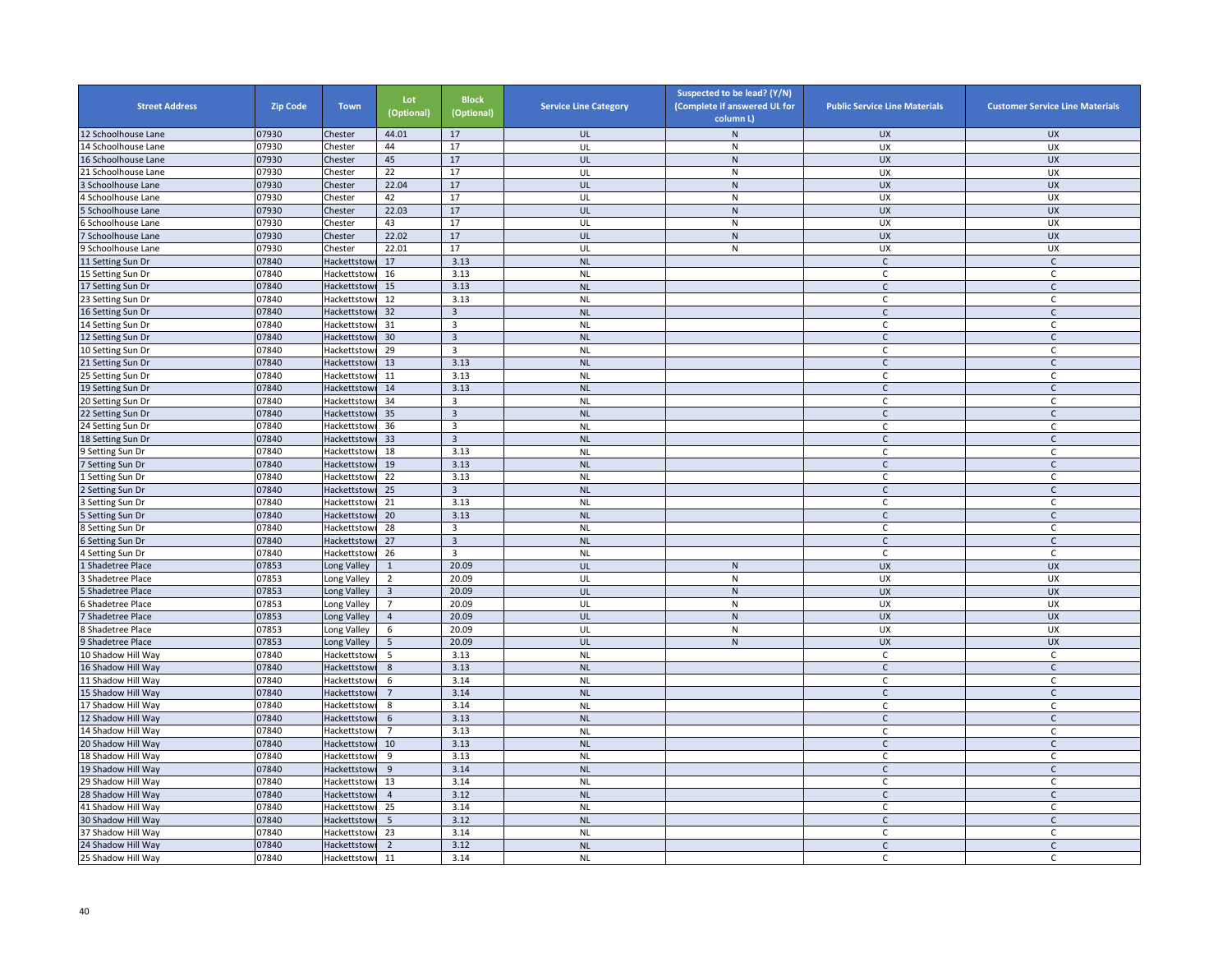| <b>Street Address</b>    | <b>Zip Code</b> | <b>Town</b>                | Lot<br>(Optional)       | <b>Block</b><br>(Optional) | <b>Service Line Category</b> | Suspected to be lead? (Y/N)<br>(Complete if answered UL for<br>column L) | <b>Public Service Line Materials</b> | <b>Customer Service Line Materials</b> |
|--------------------------|-----------------|----------------------------|-------------------------|----------------------------|------------------------------|--------------------------------------------------------------------------|--------------------------------------|----------------------------------------|
| 26 Shadow Hill Way       | 07840           | Hackettstow                | $\overline{\mathbf{3}}$ | 3.12                       | NL                           |                                                                          | $\mathsf{C}$                         | $\mathsf{C}$                           |
| 27 Shadow Hill Way       | 07840           | Hackettstowi               | 12                      | 3.14                       | <b>NL</b>                    |                                                                          | C                                    | $\mathsf C$                            |
| 40 Shadow Hill Way       | 07840           | <b>Hackettstowi</b>        | 10                      | 3.12                       | <b>NL</b>                    |                                                                          | $\mathsf{C}$                         | $\mathsf{C}$                           |
| 39 Shadow Hill Way       | 07840           | Hackettstowi               | 24                      | 3.14                       | <b>NL</b>                    |                                                                          | $\mathsf{C}$                         | C                                      |
| 34 Shadow Hill Way       | 07840           | Hackettstow                | $\overline{7}$          | 3.12                       | <b>NL</b>                    |                                                                          | C                                    | C                                      |
| 38 Shadow Hill Way       | 07840           | <b>Hackettstowi</b>        | 9                       | 3.12                       | <b>NL</b>                    |                                                                          | C                                    | C                                      |
| 36 Shadow Hill Way       | 07840           | Hackettstowi               | 8                       | 3.12                       | <b>NL</b>                    |                                                                          | $\mathsf{C}$                         | $\mathsf{C}$                           |
| 32 Shadow Hill Way       | 07840           | Hackettstow                | 6                       | 3.12                       | <b>NL</b>                    |                                                                          | C                                    | $\mathsf{C}$                           |
| 22 Shadow Hill Way       | 07840           | Hackettstowi               | $\mathbf{1}$            | 3.12                       | <b>NL</b>                    |                                                                          | $\mathsf{C}$                         | $\mathsf{C}$                           |
| 31 Shadow Hill Way       | 07840           | Hackettstowi               | 14                      | 3.14                       | <b>NL</b>                    |                                                                          | C                                    | $\mathsf{C}$                           |
| 23 Shadow Hill Way       | 07840           | Hackettstowi               | 10                      | 3.14                       | <b>NL</b>                    |                                                                          | $\mathsf{C}$                         | $\mathsf{C}$                           |
| Shadow Hill Way          | 07840           | Hackettstowi               | $\overline{2}$          | 3.13                       | <b>NL</b>                    |                                                                          | C                                    | $\mathsf{C}$                           |
| Shadow Hill Way          | 07840           | Hackettstow                | $\overline{3}$          | 3.14                       | <b>NL</b>                    |                                                                          | $\mathsf{C}$                         | $\mathsf{C}$                           |
| Shadow Hill Way          | 07840           | Hackettstowi               | 4                       | 3.13                       | <b>NL</b>                    |                                                                          | C                                    | C                                      |
| Shadow Hill Way          | 07840           | Hackettstow                | 5                       | 3.14                       | <b>NL</b>                    |                                                                          | $\mathsf{C}$                         | $\mathsf{C}$                           |
| Shadow Hill Way          | 07840           | Hackettstowi               | $\overline{4}$          | 3.14                       | <b>NL</b>                    |                                                                          | C                                    | C                                      |
| Shadow Hill Way          | 07840           | Hackettstowi               | $\overline{2}$          | 3.14                       | <b>NL</b>                    |                                                                          | $\mathsf{C}$                         | $\mathsf{C}$                           |
| Shadow Hill Way          | 07840           | Hackettstowi               | $\overline{3}$          | 3.13                       | <b>NL</b>                    |                                                                          | $\mathsf{C}$                         | C                                      |
| Shadow Hill Way          | 07840           | Hackettstowi               | $\mathbf{1}$            | 3.14                       | <b>NL</b>                    |                                                                          | $\mathsf{C}$                         | $\mathsf{C}$                           |
| Shadow Hill Way          | 07840           | Hackettstow                | $\mathbf{1}$            | 3.13                       | <b>NL</b>                    |                                                                          | C                                    | C                                      |
| 10 Sparrow Ln            | 07853           | Long Valley                | 21.22                   | 20                         | <b>NL</b>                    |                                                                          | P                                    | P                                      |
| Sparrow Ln               | 07853           | Long Valley                | 21.20                   | 20                         | <b>NL</b>                    |                                                                          | P                                    | Þ                                      |
| Sparrow Ln               | 07853           | Long Valley                | 21.26                   | 20                         | <b>NL</b>                    |                                                                          | P                                    | P                                      |
| Sparrow Ln               | 07853           | Long Valley                | 21.24                   | 20                         | <b>NL</b>                    |                                                                          | P                                    | P                                      |
| Sparrow Ln               | 07853           | Long Valley                | 21.19                   | 20                         | <b>NL</b>                    |                                                                          | P                                    | P                                      |
|                          | 07853           | Long Valley                | 21.25                   | 20                         | <b>NL</b>                    |                                                                          | P                                    | P                                      |
| Sparrow Ln<br>Sparrow Ln | 07853           | Long Valley                | 21.23                   | 20                         | <b>NL</b>                    |                                                                          | P                                    | P                                      |
| Sparrow Ln               | 07853           |                            | 21.21                   | 20                         | <b>NL</b>                    |                                                                          | P                                    | P                                      |
| 65 Spring Lane           | 07853           | Long Valley<br>Long Valley | 90.02                   | 20                         | <b>NL</b>                    |                                                                          | $\mathsf{C}$                         | P                                      |
|                          | 07853           | Long Valley                | 88.08                   | 20                         | <b>NL</b>                    |                                                                          | C                                    | P                                      |
| 75-A Spring Ln           | 07853           |                            | 88.09                   | 20                         | <b>NL</b>                    |                                                                          | $\mathsf{C}$                         | P                                      |
| 75-B Spring Ln           | 07853           | Long Valley                | $\overline{2}$          | 20.10                      |                              |                                                                          | $\mathsf{C}$                         | P                                      |
| 31 Spring Ln             | 07853           | Long Valley                | 51                      | 20.10                      | <b>NL</b><br><b>NL</b>       |                                                                          |                                      | P                                      |
| 21 Spring Ln             |                 | Long Valley                |                         |                            |                              |                                                                          | $\mathsf{C}$<br>$\mathsf{C}$         | P                                      |
| 76 Spring Ln             | 07853           | Long Valley                | 14                      | $11\,$                     | <b>NL</b>                    |                                                                          | $\mathsf{C}$                         |                                        |
| 73 Spring Ln             | 07853           | Long Valley                | 88.04                   | 20<br>11                   | <b>NL</b>                    |                                                                          |                                      | P<br>P                                 |
| 78 Spring Ln             | 07853           | Long Valley                | 15                      |                            | <b>NL</b>                    |                                                                          | $\mathsf{C}$                         | P                                      |
| 59 Spring Ln             | 07853           | Long Valley                | 90                      | 20                         | <b>NL</b>                    |                                                                          | $\mathsf{C}$                         |                                        |
| 34 Spring Ln             | 07853           | Long Valley                | 11.01                   | 11.07                      | <b>NL</b>                    |                                                                          | C                                    | P                                      |
| 39 Spring Ln             | 07853           | Long Valley                | 94                      | 20                         | <b>NL</b>                    |                                                                          | $\mathsf{C}$                         | P                                      |
| 83 Spring Ln             | 07853           | Long Valley                | 89                      | 20                         | <b>NL</b>                    |                                                                          | C                                    | P                                      |
| 88 Spring Ln             | 07853           | Long Valley                | 18                      | 11                         | <b>NL</b>                    |                                                                          | $\mathsf{C}$                         | P                                      |
| 10 Spruce Ln             | 07853           | Long Valley                | 3.12                    | 23                         | <b>NL</b>                    |                                                                          | C                                    | C                                      |
| Spruce Ln                | 07853           | Long Valley                | 3.15                    | 23                         | <b>NL</b>                    |                                                                          | $\mathsf{C}$                         | $\mathsf C$                            |
| Spruce Ln                | 07853           | Long Valley                | 3.13                    | 23                         | <b>NL</b>                    |                                                                          | C                                    | C                                      |
| 9 Spruce Ln              | 07853           | Long Valley                | 3.10                    | 23                         | <b>NL</b>                    |                                                                          | $\mathsf{C}$                         | $\mathsf{C}$                           |
| Spruce Ln                | 07853           | Long Valley                | 3.11                    | 23                         | <b>NL</b>                    |                                                                          | $\mathsf{C}$                         | C                                      |
| 10 Stone Hill Court      | 07840           | Hackettstowi               | 18                      | 3.14                       | <b>NL</b>                    |                                                                          | $\mathsf{C}$                         | $\mathsf{C}$                           |
| Stone Hill Court         | 07840           | Hackettstow                | 22                      | 3.14                       | <b>NL</b>                    |                                                                          | C                                    | C                                      |
| Stone Hill Court         | 07840           | Hackettstowi               | 15                      | 3.14                       | <b>NL</b>                    |                                                                          | $\mathsf{C}$                         | $\mathsf{C}$                           |
| Stone Hill Court         | 07840           | Hackettstowi               | 16                      | 3.14                       | <b>NL</b>                    |                                                                          | C                                    | $\mathsf{C}$                           |
| Stone Hill Court         | 07840           | Hackettstowi               | 17                      | 3.14                       | <b>NL</b>                    |                                                                          | $\mathsf{C}$                         | $\mathsf{C}$                           |
| Stone Hill Court         | 07840           | Hackettstowi               | 19                      | 3.14                       | <b>NL</b>                    |                                                                          | C                                    | $\mathsf{C}$                           |
| Stone Hill Court         | 07840           | Hackettstowi               | 20                      | 3.14                       | <b>NL</b>                    |                                                                          | $\mathsf{C}$                         | $\mathsf{C}$                           |
| Stone Hill Court         | 07840           | Hackettstowi               | 21                      | 3.14                       | <b>NL</b>                    |                                                                          | C                                    | C                                      |
| 10 Sun Valley Way        | 07853           | ong Valley                 | 3.05                    | 40                         | UL                           | $\mathsf{N}$                                                             | UX                                   | <b>UX</b>                              |
| Sun Valley Way           | 07853           | ong Valley.                | 3.07                    | 40                         | UL                           | ${\sf N}$                                                                | UX                                   | UX                                     |
| 6 Sun Valley Way         | 07853           | Long Valley                | 3.06                    | 40                         | UL                           | ${\sf N}$                                                                | <b>UX</b>                            | <b>UX</b>                              |
| Sun Valley Way           | 07853           | Long Valley                | 3.03                    | 40                         | UL                           | ${\sf N}$                                                                | <b>UX</b>                            | UX                                     |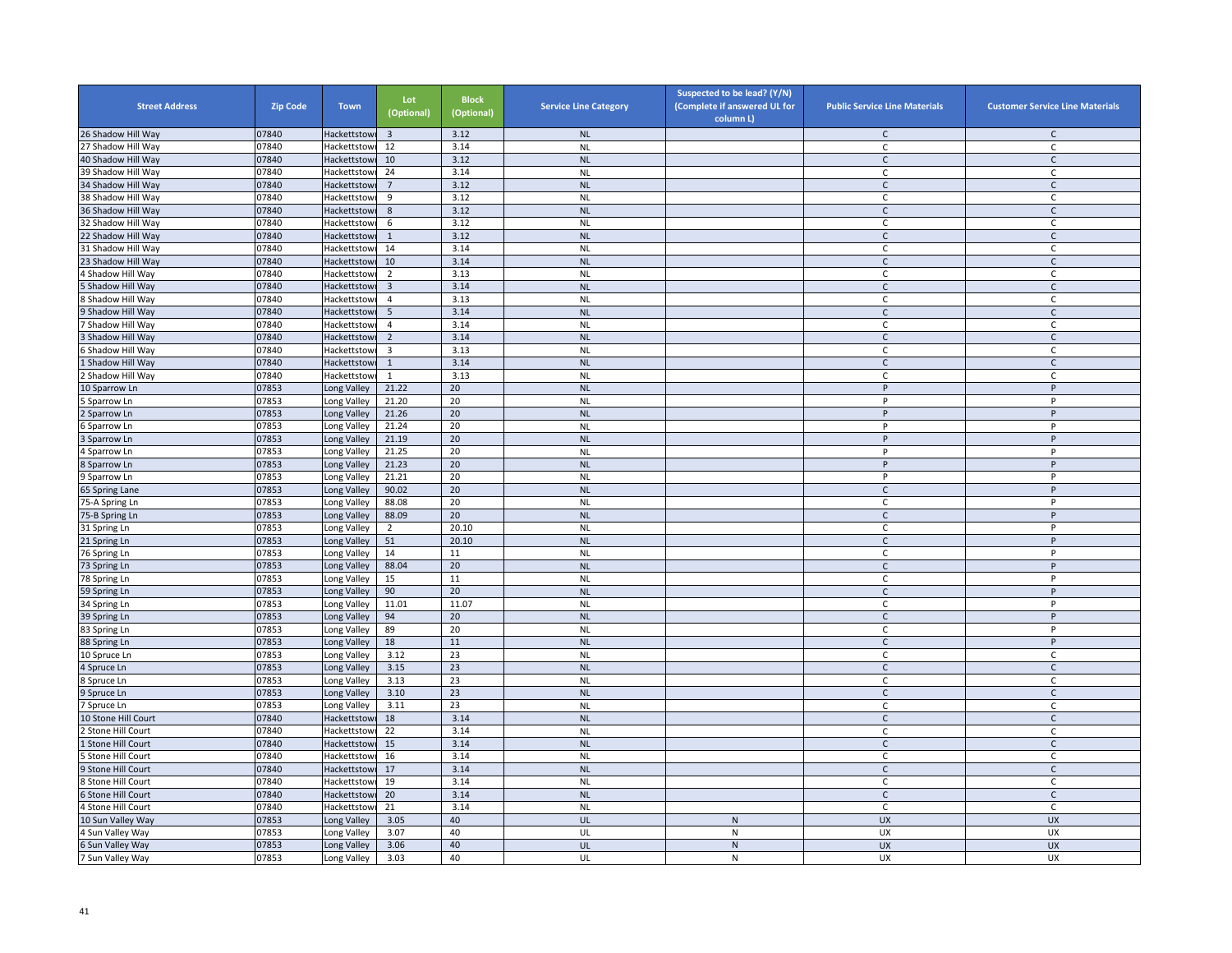| <b>Street Address</b> | <b>Zip Code</b> | <b>Town</b> | Lot<br>(Optional) | <b>Block</b><br>(Optional) | <b>Service Line Category</b> | Suspected to be lead? (Y/N)<br>(Complete if answered UL for<br>column L) | <b>Public Service Line Materials</b> | <b>Customer Service Line Materials</b> |
|-----------------------|-----------------|-------------|-------------------|----------------------------|------------------------------|--------------------------------------------------------------------------|--------------------------------------|----------------------------------------|
| 5 Sun Valley Way      | 07853           | Long Valley | 3.02              | 40                         | UL                           | N                                                                        | UX                                   | <b>UX</b>                              |
| Sun Valley Way        | 07853           | Long Valley | 3                 | 40                         | UL                           | ${\sf N}$                                                                | UX                                   | UX                                     |
| 3 Sun Valley Way      | 07853           | Long Valley | 3.01              | 40                         | UL                           | ${\sf N}$                                                                | <b>UX</b>                            | <b>UX</b>                              |
| 9 Sun Valley Way      | 07853           | Long Valley | 3.04              | 40                         | UL                           | N                                                                        | <b>UX</b>                            | UX                                     |
| 19 Sycamore Ln        | 07853           | Long Valley | $\overline{7}$    | 23.05                      | <b>NL</b>                    |                                                                          | $\mathsf{C}$                         | $\mathsf{C}$                           |
| 20 Sycamore Ln        | 07853           | ong Valley  | 2.14              | 23.04                      | <b>NL</b>                    |                                                                          | $\mathsf{C}$                         | C                                      |
| 18 Sycamore Ln        | 07853           | Long Valley | 2.13              | 23.04                      | <b>NL</b>                    |                                                                          | $\mathsf{C}$                         | $\mathsf{C}$                           |
| 16 Sycamore Ln        | 07853           | ong Valley  | 2.12              | 23.04                      | <b>NL</b>                    |                                                                          | $\mathsf{C}$                         | $\mathsf{C}$                           |
| 14 Sycamore Ln        | 07853           | Long Valley | 2.11              | 23.04                      | <b>NL</b>                    |                                                                          | $\mathsf{C}$                         | $\mathsf{C}$                           |
| 12 Sycamore Ln        | 07853           | Long Valley | 2.10              | 23.04                      | <b>NL</b>                    |                                                                          | C                                    | $\mathsf{C}$                           |
| 11 Sycamore Ln        | 07853           | Long Valley | 20                | 23.03                      | <b>NL</b>                    |                                                                          | $\mathsf{C}$                         | $\mathsf{C}$                           |
| 15 Sycamore Ln        | 07853           | Long Valley | 19                | 23.03                      | <b>NL</b>                    |                                                                          | C                                    | $\mathsf{C}$                           |
| 10 Sylvan Circle      | 07853           | Long Valley | 51.27             | 13                         | <b>NL</b>                    |                                                                          | $\mathsf{C}$                         | $\mathsf{C}$                           |
| 9 Sylvan Circle       | 07853           | ong Valley  | 12.03             | 13                         | <b>NL</b>                    |                                                                          | C                                    | C                                      |
| Sylvan Circle         | 07853           | Long Valley | 51.23             | 13                         | <b>NL</b>                    |                                                                          | $\mathsf{C}$                         | $\mathsf{C}$                           |
| Sylvan Circle         | 07853           | Long Valley | 51.24             | 13                         | <b>NL</b>                    |                                                                          | C                                    | C                                      |
| Sylvan Circle         | 07853           | Long Valley | 51.25             | 13                         | <b>NL</b>                    |                                                                          | $\mathsf{C}$                         | $\mathsf{C}$                           |
| Sylvan Circle         | 07853           | Long Valley | 51.26             | 13                         | <b>NL</b>                    |                                                                          | C                                    | C                                      |
| 8 Sylvan Circle       | 07853           | Long Valley | 51.28             | 13                         | <b>NL</b>                    |                                                                          | $\mathsf{C}$                         | $\mathsf{C}$                           |
| Sylvan Circle         | 07853           | ong Valley  | 51.29             | 13                         | <b>NL</b>                    |                                                                          | C                                    | C                                      |
| 4 Sylvan Circle       | 07853           | Long Valley | 51.30             | 13                         | <b>NL</b>                    |                                                                          | $\mathsf{C}$                         | $\mathsf{C}$                           |
| Sylvan Circle         | 07853           | ong Valley  | 51.31             | 13                         | <b>NL</b>                    |                                                                          | C                                    | C                                      |
| 22 Terrill Dr         | 07830           | Califon     | 6.13              | 6.04                       | UL                           | ${\sf N}$                                                                | UX                                   | <b>UX</b>                              |
| 16 Terrill Dr         | 07830           | Califon     | 1.16              | 6.04                       | UL                           | ${\sf N}$                                                                | UX                                   | UX                                     |
| 18 Terrill Dr         | 07830           | Califon     | 1.15              | 6.04                       | UL                           | N                                                                        | <b>UX</b>                            | <b>UX</b>                              |
| 12 Terrill Dr         | 07830           | Califon     | 1.18              | 6.04                       | UL                           | N                                                                        | <b>UX</b>                            | UX                                     |
| 20 Terrill Dr         | 07830           | Califon     | 1.14              | 6.04                       | UL                           | ${\sf N}$                                                                | <b>UX</b>                            | <b>UX</b>                              |
| 14 Terrill Dr         | 07830           | Califon     | 1.17              | 6.04                       | UL                           | ${\sf N}$                                                                | UX                                   | UX                                     |
| 10 Terrill Dr         | 07830           | Califon     | 1.19              | 6.04                       | UL                           | ${\sf N}$                                                                | <b>UX</b>                            | <b>UX</b>                              |
| Terrill Dr            | 07830           | Califon     | 10                | 6.07                       | UL                           | ${\sf N}$                                                                | UX                                   | UX                                     |
| Ferrill Dr            | 07830           | Califon     | 10                | 6.08                       | UL                           | $\mathsf{N}$                                                             | <b>UX</b>                            | <b>UX</b>                              |
| Terrill Dr            | 07830           | Califon     | 9                 | 6.08                       | UL                           | N                                                                        | <b>UX</b>                            | UX                                     |
| 8 Terrill Dr          | 07830           | Califon     | $\overline{7}$    | 6.07                       | UL                           | ${\sf N}$                                                                | <b>UX</b>                            | <b>UX</b>                              |
| ่ Terrill Dr          | 07830           | Califon     | 8                 | 6.07                       | UL                           | N                                                                        | UX                                   | UX                                     |
| 4 Terrill Dr          | 07830           | Califon     | 9                 | 6.07                       | UL                           | N                                                                        | <b>UX</b>                            | <b>UX</b>                              |
| 9 Terrill Dr          | 07830           | Califon     | 8                 | 6.08                       | UL                           | ${\sf N}$                                                                | UX                                   | UX                                     |
| 14 Thomas Farms Ln    | 07853           | Long Valley | 28.07             | 12.03                      | <b>NL</b>                    |                                                                          | C                                    | $\sf P$                                |
| 12 Thomas Farms Ln    | 07853           | Long Valley | 28.08             | 12.03                      | <b>NL</b>                    |                                                                          | C                                    | P                                      |
| 10 Thomas Farms Ln    | 07853           | Long Valley | 28.09             | 12.03                      | <b>NL</b>                    |                                                                          | $\mathsf{C}$                         | P                                      |
| 11 Thomas Farms Ln    | 07853           | Long Valley | 28                | 12                         | <b>NL</b>                    |                                                                          | C                                    | P                                      |
| 17 Thomas Farms Ln    | 07853           | ong Valley  | 28.01             | 12                         | <b>NL</b>                    |                                                                          | $\mathsf{C}$                         | P                                      |
| 18 Thomas Farms Ln    | 07853           | Long Valley | 28.05             | 12.03                      | <b>NL</b>                    |                                                                          | C                                    | P                                      |
| 20 Thomas Farms Ln    | 07853           | Long Valley | 28.04             | 12.03                      | <b>NL</b>                    |                                                                          | $\mathsf{C}$                         | P                                      |
| 21 Thomas Farms Ln    | 07853           | Long Valley | 28.03             | 12                         | <b>NL</b>                    |                                                                          | C                                    | P                                      |
| 16 Thomas Farms Ln    | 07853           | Long Valley | 28.06             | 12.03                      | <b>NL</b>                    |                                                                          | $\mathsf{C}$                         | P                                      |
| 30 Thomas Farms Ln    | 07853           | Long Valley | 5.03              | 12.05                      | <b>NL</b>                    |                                                                          | C                                    | P                                      |
| 28 Thomas Farms Ln    | 07853           | Long Valley | 5.02              | 12.05                      | <b>NL</b>                    |                                                                          | $\mathsf{C}$                         | P                                      |
| 19 Thomas Farms Ln    | 07853           | Long Valley | 28.02             | 12                         | <b>NL</b>                    |                                                                          | C                                    | P                                      |
| 31 Thomas Farms Ln    | 07853           | Long Valley | 24.03             | 12                         | <b>NL</b>                    |                                                                          | $\mathsf{C}$                         | P                                      |
| 27 Thomas Farms Ln    | 07853           | ong Valley  | 24.01             | 12                         | <b>NL</b>                    |                                                                          | C                                    | P                                      |
| 29 Thomas Farms Ln    | 07853           | Long Valley | 24.02             | 12                         | <b>NL</b>                    |                                                                          | $\mathsf{C}$                         | P                                      |
| 22 Thomas Farms Ln    | 07853           | Long Valley | $\mathbf{1}$      | 12.03                      | <b>NL</b>                    |                                                                          | C                                    | Þ                                      |
| Thomas Farms Ln       | 07853           | Long Valley | 28.15             | 12                         | <b>NL</b>                    |                                                                          | $\mathsf{C}$                         | P                                      |
| Thomas Farms Ln       | 07853           | Long Valley | 28.13             | 12.03                      | <b>NL</b>                    |                                                                          | C                                    | P                                      |
| Thomas Farms Ln       | 07853           | Long Valley | 28.11             | 12.03                      | <b>NL</b>                    |                                                                          | $\mathsf{C}$                         | P                                      |
| Thomas Farms Ln       | 07853           | Long Valley | 28.10             | 12.03                      | <b>NL</b>                    |                                                                          | C                                    | P                                      |
| Thomas Farms Ln       | 07853           | ong Valley  | 28.12             | 12.03                      | <b>NL</b>                    |                                                                          | $\mathsf{C}$                         | P                                      |
| 1 Thomas Farms Ln     | 07853           | Long Valley | 28.14             | 12                         | <b>NL</b>                    |                                                                          | С                                    | P                                      |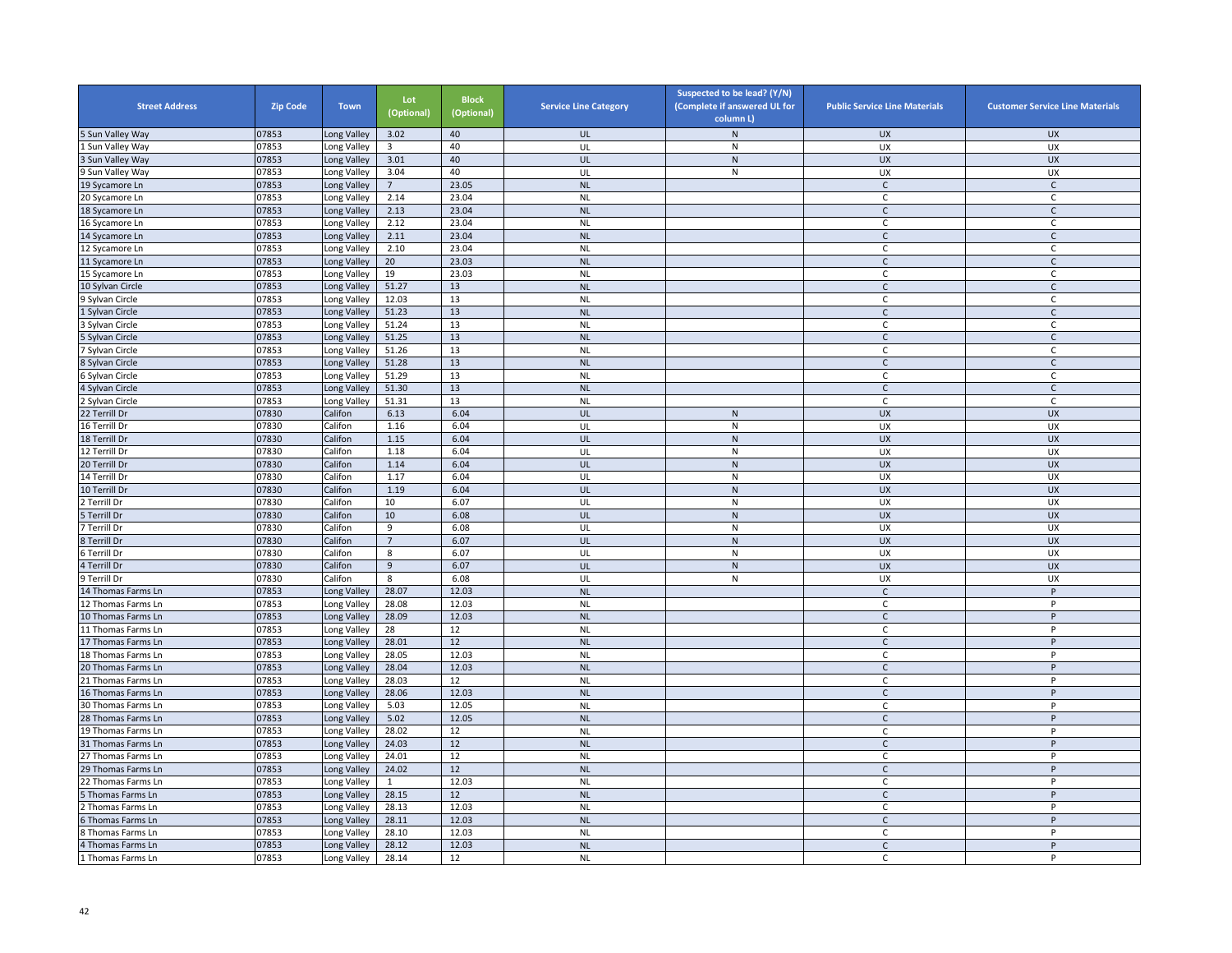| <b>Street Address</b>   | <b>Zip Code</b> | <b>Town</b>                | Lot<br>(Optional)       | <b>Block</b><br>(Optional) | <b>Service Line Category</b> | Suspected to be lead? (Y/N)<br>(Complete if answered UL for<br>column L) | <b>Public Service Line Materials</b> | <b>Customer Service Line Materials</b> |
|-------------------------|-----------------|----------------------------|-------------------------|----------------------------|------------------------------|--------------------------------------------------------------------------|--------------------------------------|----------------------------------------|
| Thornapple Court        | 07853           | ong Valley                 | 3.21                    | 22                         | <b>NL</b>                    |                                                                          | $\mathsf C$                          | $\mathsf{C}$                           |
| Thornapple Court        | 07853           | Long Valley                | 3.22                    | 22                         | <b>NL</b>                    |                                                                          | C                                    | $\mathsf C$                            |
| Timberlane Place        | 07853           | Long Valley                | 30.28                   | 12                         | <b>NL</b>                    |                                                                          | $\mathsf{C}$                         | $\mathsf{C}$                           |
| Timberlane Place        | 07853           | Long Valley                | 30.27                   | 12                         | <b>NL</b>                    |                                                                          | C                                    | C                                      |
| <b>Timberlane Place</b> | 07853           | Long Valley                | 30.24                   | 12                         | <b>NL</b>                    |                                                                          | $\mathsf{C}$                         | $\mathsf{C}$                           |
| <b>Timberlane Place</b> | 07853           | ong Valley                 | 30.26                   | 12                         | <b>NL</b>                    |                                                                          | $\mathsf{C}$                         | $\mathsf C$                            |
| Timberlane Place        | 07853           | Long Valley                | 30.25                   | 12                         | <b>NL</b>                    |                                                                          | $\mathsf{C}$                         | $\mathsf{C}$                           |
| 21 Valley View Rd       | 07853           | ong Valley                 | 17                      | 35.01                      | UL                           | ${\sf N}$                                                                | UX                                   | UX                                     |
| 19 Valley View Rd       | 07853           | Long Valley                | 16                      | 35.01                      | UL                           | ${\sf N}$                                                                | <b>UX</b>                            | <b>UX</b>                              |
| 17 Valley View Rd       | 07853           | Long Valley                | 15                      | 35.01                      | UL                           | $\mathsf{N}$                                                             | UX                                   | UX                                     |
| 15 Valley View Rd       | 07853           | Long Valley                | 14                      | 35.01                      | UL                           | N                                                                        | <b>UX</b>                            | <b>UX</b>                              |
| 13 Valley View Rd       | 07853           | Long Valley                | 13                      | 35.01                      | UL                           | ${\sf N}$                                                                | UX                                   | UX                                     |
| 11 Valley View Rd       | 07853           | Long Valley                | 12                      | 35.01                      | UL                           | ${\sf N}$                                                                | <b>UX</b>                            | UX                                     |
| 12 Valley View Rd       | 07853           | Long Valley                | 12                      | 35.02                      | UL                           | ${\sf N}$                                                                | UX                                   | UX                                     |
| 14 Valley View Rd       | 07853           | ong Valley                 | $11\,$                  | 35.02                      | UL                           | ${\sf N}$                                                                | <b>UX</b>                            | <b>UX</b>                              |
| 16 Valley View Rd       | 07853           | Long Valley                | 10                      | 35.02                      | UL                           | ${\sf N}$                                                                | UX                                   | UX                                     |
| 18 Valley View Rd       | 07853           | Long Valley                | 9                       | 35.02                      | UL                           | $\mathsf{N}$                                                             | <b>UX</b>                            | <b>UX</b>                              |
| 9 Valley View Rd        | 07853           | Long Valley                | 11                      | 35.01                      | UL                           | ${\sf N}$                                                                | UX                                   | UX                                     |
| Valley View Rd          | 07853           | Long Valley                | 10                      | 35.01                      | UL                           | ${\sf N}$                                                                | <b>UX</b>                            | <b>UX</b>                              |
| Valley View Rd          | 07853           | Long Valley                | 9                       | 35.01                      | UL                           | ${\sf N}$                                                                | <b>UX</b>                            | <b>UX</b>                              |
| Valley View Rd          | 07853           | Long Valley                | $8\phantom{1}$          | 35.01                      | UL                           | $\mathsf{N}$                                                             | <b>UX</b>                            | <b>UX</b>                              |
| Valley View Rd          | 07853           | ong Valley                 | $\overline{7}$          | 35.01                      | UL                           | N                                                                        | UX                                   | UX                                     |
| Valley View Rd          | 07853           | Long Valley                | 6                       | 35.01                      | UL                           | ${\sf N}$                                                                | <b>UX</b>                            | <b>UX</b>                              |
| Valley View Rd          | 07853           | Long Valley                | 5                       | 35.01                      | UL                           | ${\sf N}$                                                                | UX                                   | UX                                     |
| Vincent Terr            | 07853           | Long Valley                | $\overline{7}$          | 42.02                      | UL                           | ${\sf N}$                                                                | <b>UX</b>                            | <b>UX</b>                              |
| Vincent Terr            | 07853           | Long Valley                | 8                       | 42.02                      | UL                           | ${\sf N}$                                                                | <b>UX</b>                            | UX                                     |
| Vincent Terr            | 07853           | Long Valley                | 9                       | 42.02                      | UL                           | N                                                                        | <b>UX</b>                            | <b>UX</b>                              |
| 6 Vincent Terr          | 07853           | Long Valley                | 10                      | 42.02                      | UL                           | ${\sf N}$                                                                | UX                                   | UX                                     |
| 4 Vincent Terr          | 07853           | ong Valley                 | $11\,$                  | 42.02                      | UL                           | $\overline{N}$                                                           | <b>UX</b>                            | UX                                     |
| 19 Walnut Dr            | 07853           | Long Valley                | 2                       | 23.05                      | <b>NL</b>                    |                                                                          | C                                    | C                                      |
| 17 Walnut Dr            | 07853           | Long Valley                | $\overline{3}$          | 23.05                      | <b>NL</b>                    |                                                                          | $\mathsf C$                          | $\mathsf C$                            |
| 15 Walnut Dr            | 07853           | Long Valley                | $\overline{4}$          | 23.05                      | <b>NL</b>                    |                                                                          | C                                    | $\mathsf C$                            |
| 11 Walnut Dr            | 07853           | Long Valley                | 5                       | 23.05                      | <b>NL</b>                    |                                                                          | $\mathsf{C}$                         | $\mathsf{C}$                           |
| 10 Walnut Dr            | 07853           | Long Valley                | 11                      | 23.06                      | <b>NL</b>                    |                                                                          | $\mathsf{C}$                         | C                                      |
| 12 Walnut Dr            | 07853           | Long Valley                | 12                      | 23.06                      | <b>NL</b>                    |                                                                          | $\mathsf{C}$                         | $\mathsf C$                            |
| 16 Walnut Dr            | 07853           | Long Valley                | 13                      | 23.06                      | <b>NL</b>                    |                                                                          | C                                    | C                                      |
| 20 Walnut Dr            | 07853           | Long Valley                | 14                      | 23.06                      | <b>NL</b>                    |                                                                          | $\mathsf{C}$                         | $\mathsf{C}$                           |
| Walnut Dr               | 07853           | Long Valley                | 6                       | 23.05                      | <b>NL</b>                    |                                                                          | $\mathsf{C}$                         | $\mathsf{C}$                           |
| Walnut Dr               | 07853           | Long Valley                | 2.15                    | 23.04                      | <b>NL</b>                    |                                                                          | $\mathsf{C}$                         | $\mathsf{C}$                           |
| Walnut Dr               | 07853           | Long Valley                | 2.16                    | 23.04                      | <b>NL</b>                    |                                                                          | C                                    | $\mathsf{C}$                           |
| Walnut Dr               | 07853           | Long Valley                | $\overline{7}$          | 23.06                      | <b>NL</b>                    |                                                                          | $\mathsf{C}$                         | $\mathsf{C}$                           |
| 4 Walnut Dr             | 07853           | Long Valley                | 8                       | 23.06                      | <b>NL</b>                    |                                                                          | C                                    | C                                      |
| Walnut Dr               | 07853           | Long Valley                | 9                       | 23.06                      | <b>NL</b>                    |                                                                          | $\mathsf{C}$                         | $\mathsf C$                            |
| Walnut Dr               | 07853           | ong Valley                 | 10                      | 23.06                      | <b>NL</b>                    |                                                                          | $\mathsf{C}$                         | C                                      |
| 11 Warwick Dr           | 07853           | ong Valley                 | $\overline{2}$          | 13.04                      | <b>NL</b>                    |                                                                          | P                                    | P                                      |
| 15 Warwick Dr           | 07853           | Long Valley                | $\overline{\mathbf{3}}$ | 13.04                      | <b>NL</b>                    |                                                                          | P                                    | P                                      |
| 17 Warwick Dr           | 07853           | Long Valley                | $\overline{4}$          | 13.04                      | <b>NL</b>                    |                                                                          | P                                    | P                                      |
| 6 Warwick Dr            | 07853           | Long Valley                | $\mathbf{1}$            | 13.05                      | <b>NL</b>                    |                                                                          | P                                    | P                                      |
| 14 Warwick Dr           | 07853           |                            | $17\,$                  | 13.05                      | <b>NL</b>                    |                                                                          | P                                    | P                                      |
| 12 Warwick Dr           | 07853           | Long Valley<br>Long Valley | 16                      | 13.05                      | <b>NL</b>                    |                                                                          | P                                    | P                                      |
| 10 Warwick Dr           | 07853           | Long Valley                | 15                      | 13.05                      | <b>NL</b>                    |                                                                          | $\sf P$                              | $\sf P$                                |
| Warwick Dr              | 07853           | ong Valley                 | $\mathbf{1}$            | 13.03                      | <b>NL</b>                    |                                                                          | P                                    | P                                      |
|                         | 07853           |                            | $\overline{2}$          | 13.03                      |                              |                                                                          | p                                    | P                                      |
| Warwick Dr              |                 | Long Valley                |                         | 13.03                      | <b>NL</b>                    |                                                                          | P                                    | P                                      |
| Warwick Dr              | 07853           | Long Valley                | $\overline{\mathbf{3}}$ |                            | <b>NL</b>                    |                                                                          | P                                    | P                                      |
| Warwick Dr              | 07853           | Long Valley                | $\overline{4}$          | 13.03                      | <b>NL</b>                    |                                                                          |                                      |                                        |
| Warwick Dr              | 07853           | Long Valley                | $\mathbf{1}$            | 13.04                      | <b>NL</b>                    |                                                                          | P                                    | P                                      |
| 8 Warwick Dr            | 07853           | Long Valley                | 14                      | 13.05                      | <b>NL</b>                    |                                                                          | P                                    | P                                      |
| 6 Warwick Dr            | 07853           | Long Valley                | 13                      | 13.05                      | <b>NL</b>                    |                                                                          | P                                    | P                                      |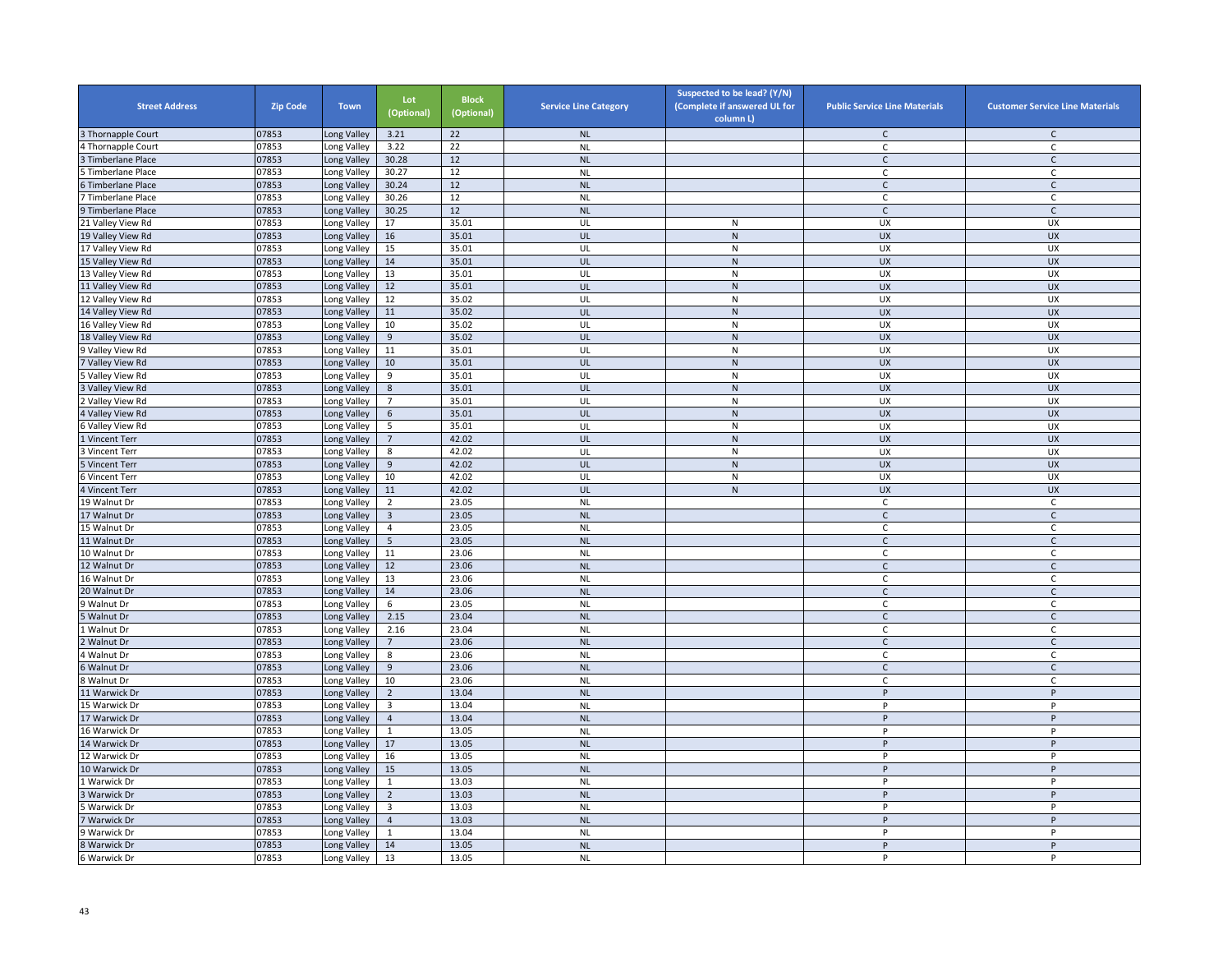| <b>Street Address</b> | <b>Zip Code</b> | <b>Town</b> | Lot<br>(Optional) | <b>Block</b><br>(Optional) | <b>Service Line Category</b> | Suspected to be lead? (Y/N)<br>(Complete if answered UL for<br>column L) | <b>Public Service Line Materials</b> | <b>Customer Service Line Materials</b> |
|-----------------------|-----------------|-------------|-------------------|----------------------------|------------------------------|--------------------------------------------------------------------------|--------------------------------------|----------------------------------------|
| 4 Warwick Dr          | 07853           | Long Valley | 12                | 13.05                      | <b>NL</b>                    |                                                                          | P                                    | P                                      |
| Warwick Dr            | 07853           | Long Valley | 11                | 13.05                      | <b>NL</b>                    |                                                                          | P                                    | P                                      |
| 10 Wellington Dr      | 07853           | Long Valley | 8                 | 13.09                      | <b>NL</b>                    |                                                                          | $\mathsf{C}$                         | P                                      |
| 39 Wellington Dr      | 07853           | Long Valley | 55.03             | 13                         | <b>NL</b>                    |                                                                          | C                                    | P                                      |
| 41 Wellington Dr      | 07853           | Long Valley | 55.04             | 13                         | <b>NL</b>                    |                                                                          | $\mathsf{C}$                         | P                                      |
| 47 Wellington Dr      | 07853           | Long Valley | 55.07             | 13                         | <b>NL</b>                    |                                                                          | C                                    | P                                      |
| 42 Wellington Dr      | 07853           | Long Valley | $\overline{3}$    | 13.18                      | <b>NL</b>                    |                                                                          | $\mathsf{C}$                         | P                                      |
| 37 Wellington Dr      | 07853           | Long Valley | 55.02             | 13                         | <b>NL</b>                    |                                                                          | C                                    | P                                      |
| 45 Wellington Dr      | 07853           | Long Valley | 55.06             | 13                         | NL                           |                                                                          | $\mathsf{C}$                         | P                                      |
| 33 Wellington Dr      | 07853           | Long Valley | 55                | 13                         | <b>NL</b>                    |                                                                          | $\mathsf{C}$                         | P                                      |
| 44 Wellington Dr      | 07853           | Long Valley | $\overline{4}$    | 13.18                      | <b>NL</b>                    |                                                                          | $\mathsf{C}$                         | P                                      |
| 40 Wellington Dr      | 07853           | Long Valley | $\overline{2}$    | 13.18                      | <b>NL</b>                    |                                                                          | C                                    | P                                      |
| 43 Wellington Dr      | 07853           | Long Valley | 55.05             | 13                         | <b>NL</b>                    |                                                                          | $\mathsf{C}$                         | P                                      |
| 49 Wellington Dr      | 07853           | Long Valley | 55.08             | 13                         | <b>NL</b>                    |                                                                          | C                                    | P                                      |
| 35 Wellington Dr      | 07853           | Long Valley | 55.01             | 13                         | <b>NL</b>                    |                                                                          | $\mathsf{C}$                         | P                                      |
| 51 Wellington Dr      | 07853           | Long Valley | 55.09             | 13                         | <b>NL</b>                    |                                                                          | C                                    | P                                      |
| 50 Wellington Dr      | 07853           | Long Valley | 55.10             | 13                         | <b>NL</b>                    |                                                                          | $\mathsf{C}$                         | P                                      |
| 19 Wellington Dr      | 07853           | Long Valley | 57.08             | 13                         | <b>NL</b>                    |                                                                          | $\mathsf{C}$                         | P                                      |
| 18 Wellington Dr      | 07853           | Long Valley | 28                | 13.15                      | <b>NL</b>                    |                                                                          | $\mathsf{C}$                         | P                                      |
| 15 Wellington Dr      | 07853           | Long Valley | 57.06             | 13                         | <b>NL</b>                    |                                                                          | C                                    | P                                      |
| 21 Wellington Dr      | 07853           | Long Valley | 57.09             | 13                         | <b>NL</b>                    |                                                                          | $\mathsf{C}$                         | P                                      |
| 11 Wellington Dr      | 07853           | Long Valley | 57.05             | 13                         | <b>NL</b>                    |                                                                          | $\mathsf{C}$                         | P                                      |
| 17 Wellington Dr      | 07853           | Long Valley | 57.07             | 13                         | <b>NL</b>                    |                                                                          | $\mathsf{C}$                         | P                                      |
| 26 Wellington Dr      | 07853           | Long Valley | 24                | 13.15                      | <b>NL</b>                    |                                                                          | $\mathsf{C}$                         | P                                      |
| 28 Wellington Dr      | 07853           | Long Valley | 23                | 13.15                      | <b>NL</b>                    |                                                                          | C                                    | P                                      |
| 25 Wellington Dr      | 07853           | Long Valley | 57.11             | 13                         | <b>NL</b>                    |                                                                          | C                                    | P                                      |
| 27 Wellington Dr      | 07853           | Long Valley | 57.12             | 13                         | <b>NL</b>                    |                                                                          | $\mathsf{C}$                         | P                                      |
| 30 Wellington Dr      | 07853           | Long Valley | 22                | 13.15                      | <b>NL</b>                    |                                                                          | C                                    | P                                      |
| 23 Wellington Dr      | 07853           | Long Valley | 57.10             | 13                         | $\sf NL$                     |                                                                          | $\mathsf{C}$                         | P                                      |
| 4 Wellington Dr       | 07853           | Long Valley | 25                | 13.15                      | <b>NL</b>                    |                                                                          | $\mathsf{C}$                         | P                                      |
| 20 Wellington Dr      | 07853           | Long Valley | 27                | 13.15                      | <b>NL</b>                    |                                                                          | $\mathsf{C}$                         | P                                      |
| 22 Wellington Dr      | 07853           | Long Valley | 26                | 13.15                      | <b>NL</b>                    |                                                                          | $\mathsf{C}$                         | P                                      |
| 29 Wellington Dr      | 07853           | Long Valley | 57.13             | 13                         | <b>NL</b>                    |                                                                          | $\mathsf{C}$                         | P                                      |
| 4 Wellington Dr       | 07853           | Long Valley | 29                | 13.09                      | <b>NL</b>                    |                                                                          | C                                    | P                                      |
| <b>Wellington Dr</b>  | 07853           | Long Valley | $\overline{4}$    | 13.09                      | <b>NL</b>                    |                                                                          | $\mathsf{C}$                         | $\sf P$                                |
| Wellington Dr         | 07853           | Long Valley | 5                 | 13.09                      | <b>NL</b>                    |                                                                          | $\mathsf{C}$                         | P                                      |
| Wellington Dr         | 07853           | Long Valley | 6                 | 13.09                      | <b>NL</b>                    |                                                                          | $\mathsf{C}$                         | P                                      |
| Wellington Dr         | 07853           | Long Valley | $\overline{7}$    | 13.09                      | <b>NL</b>                    |                                                                          | C                                    | P                                      |
| Wellington Dr         | 07853           | Long Valley | $1\,$             | 13.08                      | <b>NL</b>                    |                                                                          | $\mathsf{C}$                         | P                                      |
| <b>Wellington Dr</b>  | 07853           | Long Valley | 2                 | 13.08                      | <b>NL</b>                    |                                                                          | C                                    | P                                      |
| Wellington Dr         | 07853           | Long Valley | $\overline{3}$    | 13.08                      | <b>NL</b>                    |                                                                          | $\mathsf{C}$                         | P                                      |
| Wellington Dr         | 07853           | Long Valley | 4                 | 13.08                      | <b>NL</b>                    |                                                                          | C                                    | P                                      |
| Wellington Dr         | 07853           | Long Valley | 57.04             | 13                         | <b>NL</b>                    |                                                                          | $\mathsf{C}$                         | P                                      |
| 30 Welsh Farm Rd      | 07853           | Long Valley | 46.06             | 28                         | UL                           | ${\sf N}$                                                                | UX                                   | UX                                     |
| 32 Welsh Farm Rd      | 07853           | Long Valley | 46.07             | 601                        | UL                           | ${\sf N}$                                                                | <b>UX</b>                            | <b>UX</b>                              |
| 34 Welsh Farm Rd      | 07853           | Long Valley | 46.08             | 28                         | UL                           | $\mathsf{N}$                                                             | UX                                   | UX                                     |
| 36 Welsh Farm Rd      | 07853           | Long Valley | 46.09             | 28                         | UL                           | ${\sf N}$                                                                | <b>UX</b>                            | <b>UX</b>                              |
| 38 Welsh Farm Rd      | 07853           | Long Valley | 46.10             | 28                         | UL                           | $\mathsf{N}$                                                             | UX                                   | UX                                     |
| 37 Welsh Farm Rd      | 07853           | Long Valley | 46.11             | 28                         | UL                           | ${\sf N}$                                                                | UX                                   | <b>UX</b>                              |
| 35 Welsh Farm Rd      | 07853           | Long Valley | 46.12             | 28                         | UL                           | ${\sf N}$                                                                | UX                                   | UX                                     |
| 33 Welsh Farm Rd      | 07853           | Long Valley | 46.13             | 28                         | UL                           | ${\sf N}$                                                                | <b>UX</b>                            | <b>UX</b>                              |
| 31 Welsh Farm Rd      | 07853           | Long Valley | 46.14             | 28                         | UL                           | ${\sf N}$                                                                | UX                                   | UX                                     |
| 29 Welsh Farm Rd      | 07853           | Long Valley | 46.15             | 28                         | UL                           | ${\sf N}$                                                                | <b>UX</b>                            | <b>UX</b>                              |
| 27 Welsh Farm Rd      | 07853           | Long Valley | 46.16             | 28                         | UL                           | $\mathsf{N}$                                                             | <b>UX</b>                            | <b>UX</b>                              |
| 25 Welsh Farm Rd      | 07853           | Long Valley | 46.17             | 28                         | UL                           | ${\sf N}$                                                                | <b>UX</b>                            | <b>UX</b>                              |
| 23 Welsh Farm Rd      | 07853           | Long Valley | 46.18             | 28                         | UL                           | ${\sf N}$                                                                | UX                                   | UX                                     |
| 21 Welsh Farm Rd      | 07853           | Long Valley | 46.19             | 28                         | UL                           | ${\sf N}$                                                                | <b>UX</b>                            | <b>UX</b>                              |
| 19 Welsh Farm Rd      | 07853           | Long Valley | 46.20             | 28                         | UL                           | N                                                                        | UX                                   | UX                                     |
|                       |                 |             |                   |                            |                              |                                                                          |                                      |                                        |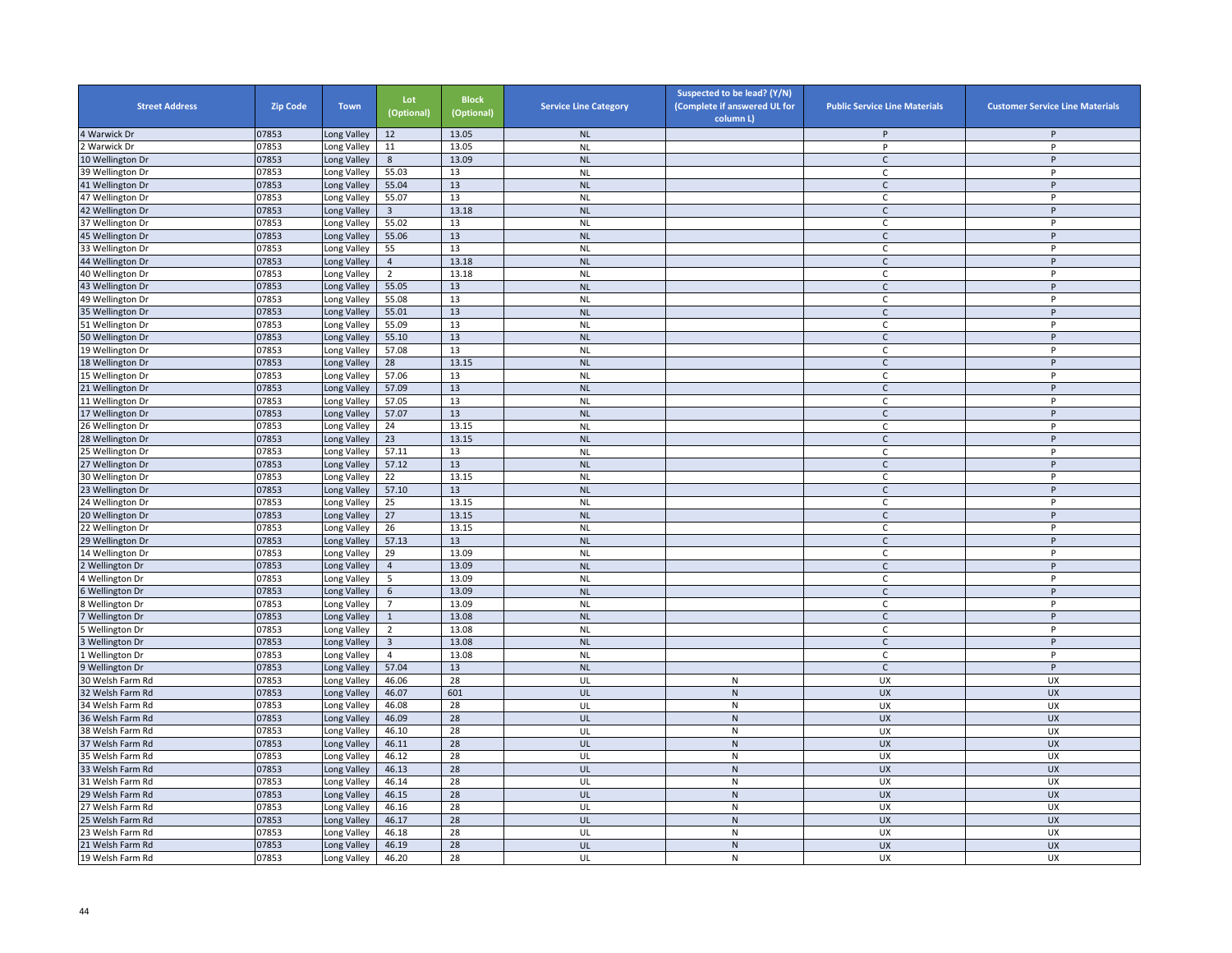| <b>Street Address</b>   | <b>Zip Code</b> | <b>Town</b> | Lot<br>(Optional)       | <b>Block</b><br>(Optional) | <b>Service Line Category</b> | Suspected to be lead? (Y/N)<br>(Complete if answered UL for<br>column L) | <b>Public Service Line Materials</b> | <b>Customer Service Line Materials</b> |
|-------------------------|-----------------|-------------|-------------------------|----------------------------|------------------------------|--------------------------------------------------------------------------|--------------------------------------|----------------------------------------|
| 17 Welsh Farm Rd        | 07853           | ong Valley  | 46.21                   | 28                         | UL                           | N                                                                        | UX                                   | <b>UX</b>                              |
| 5 Welsh Farm Rd         | 07853           | Long Valley | 46.22                   | 28                         | UL                           | ${\sf N}$                                                                | UX                                   | UX                                     |
| 11 Welsh Farm Rd        | 07853           | Long Valley | 46.23                   | 28                         | UL                           | ${\sf N}$                                                                | <b>UX</b>                            | <b>UX</b>                              |
| 10 Welsh Farm Rd        | 07853           | Long Valley | 46.33                   | 28                         | UL                           | N                                                                        | <b>UX</b>                            | <b>UX</b>                              |
| 9 Welsh Farm Rd         | 07853           | Long Valley | 46.24                   | 28                         | UL                           | ${\sf N}$                                                                | <b>UX</b>                            | <b>UX</b>                              |
| Welsh Farm Rd           | 07853           | ong Valley  | 46.25                   | 28                         | UL                           | N                                                                        | UX                                   | UX                                     |
| Welsh Farm Rd           | 07853           | Long Valley | 46.26                   | 28                         | UL                           | ${\sf N}$                                                                | <b>UX</b>                            | <b>UX</b>                              |
| Welsh Farm Rd           | 07853           | ong Valley  | 46.27                   | 28                         | UL                           | ${\sf N}$                                                                | UX                                   | UX                                     |
| Welsh Farm Rd           | 07853           | Long Valley | 46.28                   | 28                         | UL                           | ${\sf N}$                                                                | UX                                   | <b>UX</b>                              |
| Welsh Farm Rd           | 07853           | Long Valley | 46.29                   | 28                         | UL                           | ${\sf N}$                                                                | UX                                   | UX                                     |
| Welsh Farm Rd           | 07853           | Long Valley | 46.3                    | 28                         | UL                           | ${\sf N}$                                                                | <b>UX</b>                            | <b>UX</b>                              |
| Welsh Farm Rd           | 07853           | Long Valley | 46.31                   | 28                         | UL                           | ${\sf N}$                                                                | <b>UX</b>                            | <b>UX</b>                              |
| Welsh Farm Rd           | 07853           | ong Valley  | 46.32                   | 28                         | UL                           | $\mathsf{N}$                                                             | <b>UX</b>                            | <b>UX</b>                              |
| 10 West Maple Ave       | 07853           | ong Valley  | $\overline{4}$          | 26                         | UL                           | ${\sf N}$                                                                | UX                                   | UX                                     |
| 12 West Maple Ave       | 07853           | Long Valley | $5\phantom{.0}$         | 26                         | UL                           | ${\sf N}$                                                                | <b>UX</b>                            | <b>UX</b>                              |
| 14 West Maple Ave       | 07853           | Long Valley | 6                       | 26                         | UL                           | N                                                                        | UX                                   | UX                                     |
| 16 West Maple Ave       | 07853           | Long Valley | 22                      | 33                         | UL                           | $\mathsf{N}$                                                             | <b>UX</b>                            | <b>UX</b>                              |
|                         | 07853           |             | 24                      | 33                         | UL                           | ${\sf N}$                                                                | <b>UX</b>                            | UX                                     |
| 18 West Maple Ave       |                 | Long Valley |                         |                            |                              |                                                                          | <b>UX</b>                            | <b>UX</b>                              |
| 20 West Maple Ave       | 07853           | ong Valley  | 25                      | 33                         | UL                           | ${\sf N}$                                                                |                                      |                                        |
| 2 West Maple Ave        | 07853           | ong Valley  | 26                      | 33                         | UL                           | ${\sf N}$                                                                | UX                                   | UX                                     |
| 15 West Maple Ave       | 07853           | Long Valley | 27                      | 33                         | UL                           | $\overline{N}$                                                           | <b>UX</b>                            | <b>UX</b>                              |
| 13 West Maple Ave       | 07853           | ong Valley  | 28                      | 33                         | UL                           | N                                                                        | UX                                   | UX                                     |
| West Maple Ave          | 07853           | Long Valley | $\overline{\mathbf{3}}$ | 26                         | UL                           | ${\sf N}$                                                                | <b>UX</b>                            | <b>UX</b>                              |
| West Maple Ave          | 07853           | Long Valley | 29                      | 33                         | UL                           | ${\sf N}$                                                                | UX                                   | UX                                     |
| West Maple Ave          | 07853           | Long Valley | 30                      | 33                         | UL                           | N                                                                        | <b>UX</b>                            | <b>UX</b>                              |
| West Maple Ave          | 07853           | Long Valley | 32                      | 33                         | UL                           | N                                                                        | <b>UX</b>                            | UX                                     |
| 40 West Mill Rd         | 07853           | ong Valley  | 54                      | 33                         | UL                           | $\mathsf{N}$                                                             | <b>UX</b>                            | <b>UX</b>                              |
| 42 West Mill Rd         | 07853           | Long Valley | 55                      | 33                         | UL                           | ${\sf N}$                                                                | UX                                   | UX                                     |
| 44 West Mill Rd         | 07853           | ong Valley  | 56                      | 33                         | UL                           | ${\sf N}$                                                                | <b>UX</b>                            | <b>UX</b>                              |
| 52 West Mill Rd         | 07853           | Long Valley | 57                      | 33                         | UL                           | ${\sf N}$                                                                | UX                                   | UX                                     |
| 73 West Mill Rd         | 07853           | Long Valley | 46.03                   | 34                         | UL                           | $\mathsf{N}$                                                             | <b>UX</b>                            | <b>UX</b>                              |
| 53 West Mill Rd         | 07853           | Long Valley | 48                      | 34                         | UL                           | N                                                                        | <b>UX</b>                            | UX                                     |
| 51 West Mill Rd         | 07853           | Long Valley | 49                      | 34                         | UL                           | ${\sf N}$                                                                | <b>UX</b>                            | <b>UX</b>                              |
| 33 West Mill Rd         | 07853           | Long Valley | 51                      | 34                         | UL                           | N                                                                        | UX                                   | UX                                     |
| 25 West Mill Rd         | 07853           | Long Valley | 50                      | 34                         | UL                           | $\mathsf{N}$                                                             | <b>UX</b>                            | <b>UX</b>                              |
| 25 West Mill Rd         | 07853           | ong Valley  | 50                      | 34                         | UL                           | ${\sf N}$                                                                | UX                                   | UX                                     |
| 1 West Mill Rd          | 07853           | Long Valley | 52                      | 34                         | UL                           | ${\sf N}$                                                                | <b>UX</b>                            | <b>UX</b>                              |
| West Mill Rd            | 07853           | Long Valley | 47                      | 33                         | UL                           | ${\sf N}$                                                                | UX                                   | <b>UX</b>                              |
| West Mill Rd            | 07853           | Long Valley | 47                      | 33                         | UL                           | ${\sf N}$                                                                | <b>UX</b>                            | <b>UX</b>                              |
| West Mill Rd            | 07853           | Long Valley | 47                      | 33                         | UL                           | ${\sf N}$                                                                | UX                                   | UX                                     |
| West Mill Rd            | 07853           | ong Valley  | 54                      | 34                         | UL                           | ${\sf N}$                                                                | <b>UX</b>                            | <b>UX</b>                              |
| West Mill Rd            | 07853           | Long Valley | 54                      | 34                         | UL                           | ${\sf N}$                                                                | UX                                   | UX                                     |
| West Mill Rd            | 07853           | ong Valley  | 54                      | 34                         | UL                           | ${\sf N}$                                                                | <b>UX</b>                            | <b>UX</b>                              |
| West Mill Rd            | 07853           | ong Valley  | 53                      | 34                         | UL                           | N                                                                        | UX                                   | UX                                     |
| West Mill Rd            | 07853           | Long Valley | 53                      | 34                         | UL                           | $\mathsf{N}$                                                             | UX                                   | <b>UX</b>                              |
| West Mill Rd            | 07853           | Long Valley | 53                      | 34                         | UL                           | ${\sf N}$                                                                | UX                                   | UX                                     |
| West Mill Rd            | 07853           | ong Valley  | 53                      | 34                         | UL                           | ${\sf N}$                                                                | <b>UX</b>                            | <b>UX</b>                              |
| 9 West Mill Rd          | 07853           | ong Valley  | 53                      | 34                         | UL                           | N                                                                        | <b>UX</b>                            | <b>UX</b>                              |
| 9 West Mill Rd          | 07853           | Long Valley | 53                      | 34                         | UL                           | ${\sf N}$                                                                | <b>UX</b>                            | <b>UX</b>                              |
|                         | 07853           |             |                         | 33                         | UL                           | $\overline{N}$                                                           | <b>UX</b>                            | UX                                     |
| 6 West Mill Rd          | 07853           | ong Valley  | 46<br>45                | 33                         | UL                           | ${\sf N}$                                                                | <b>UX</b>                            | <b>UX</b>                              |
| West Mill Rd            |                 | Long Valley |                         |                            |                              |                                                                          |                                      |                                        |
| 35 West Valley Brook Rd | 07853           | Long Valley | $\overline{7}$          | 39                         | UL                           | ${\sf N}$                                                                | UX                                   | UX                                     |
| 10 West Valley Brook Rd | 07853           | Long Valley | 6                       | 34                         | UL                           | $\mathsf{N}$                                                             | <b>UX</b>                            | <b>UX</b>                              |
| 18 West Valley Brook Rd | 07853           | Long Valley | 8                       | 34                         | UL                           | ${\sf N}$                                                                | UX                                   | <b>UX</b>                              |
| 24 West Valley Brook Rd | 07853           | Long Valley | 9                       | 34                         | UL                           | ${\sf N}$                                                                | <b>UX</b>                            | <b>UX</b>                              |
| 21 West Valley Brook Rd | 07853           | Long Valley | 8                       | 39                         | UL                           | ${\sf N}$                                                                | UX                                   | UX                                     |
| 6 West Valley Brook Rd  | 07853           | ong Valley  | 5                       | 34                         | UL                           | ${\sf N}$                                                                | <b>UX</b>                            | <b>UX</b>                              |
| 2 Willow Dr             | 07853           | Long Valley | 31                      | 23.02                      | <b>NL</b>                    |                                                                          | C                                    | C                                      |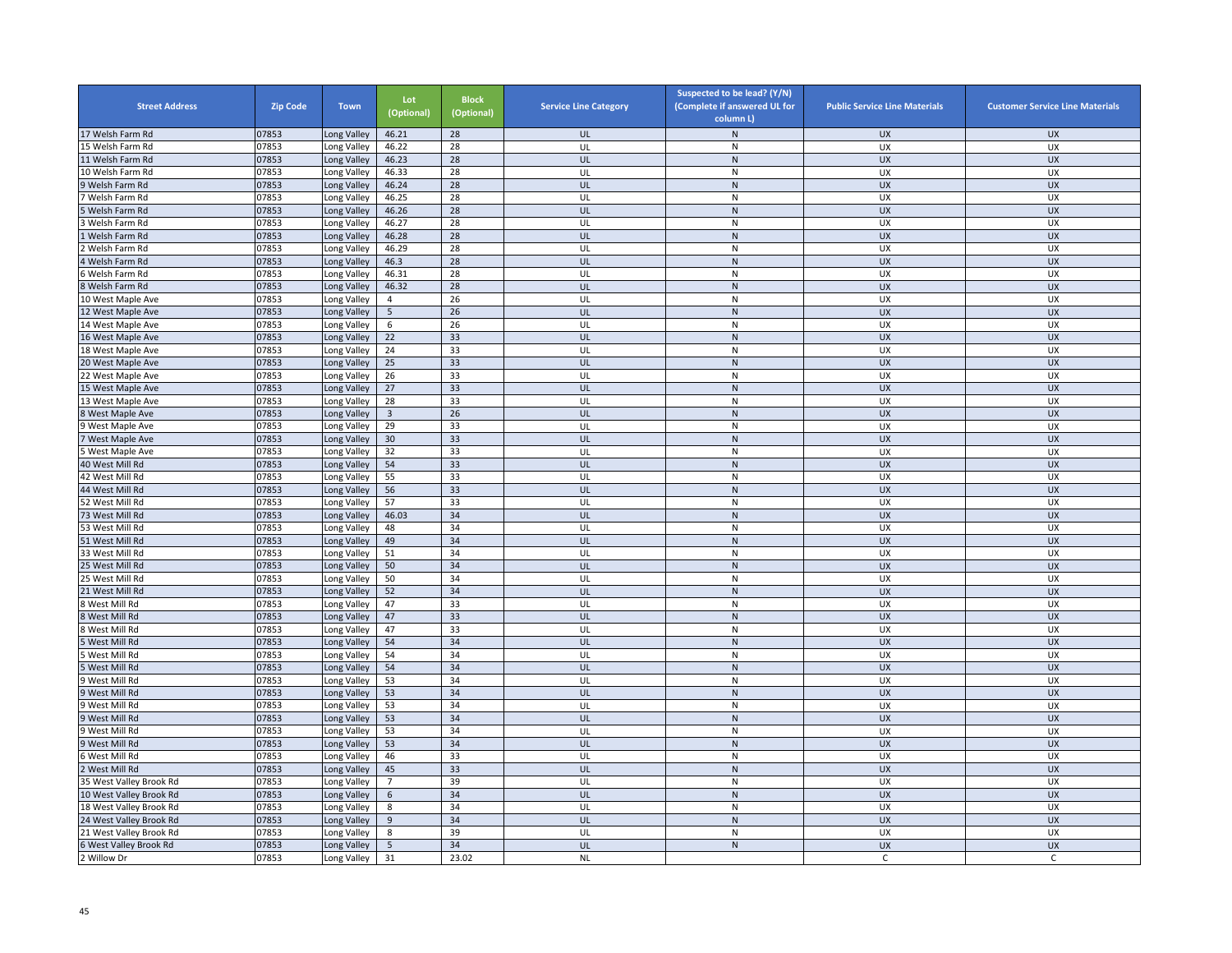| <b>Street Address</b>         | <b>Zip Code</b> | Town                       | Lot<br>(Optional) | <b>Block</b><br>(Optional) | <b>Service Line Category</b> | Suspected to be lead? (Y/N)<br>(Complete if answered UL for<br>column L) | <b>Public Service Line Materials</b> | <b>Customer Service Line Materials</b> |
|-------------------------------|-----------------|----------------------------|-------------------|----------------------------|------------------------------|--------------------------------------------------------------------------|--------------------------------------|----------------------------------------|
| 4 Willow Dr                   | 07853           | Long Valley                | 32                | 23.02                      | <b>NL</b>                    |                                                                          | C                                    | $\mathsf{C}$                           |
| Willow Dr                     | 07853           | Long Valley                | 33                | 23.02                      | <b>NL</b>                    |                                                                          | C                                    | C                                      |
| Willow Dr                     | 07853           | Long Valley                | 34                | 23.02                      | <b>NL</b>                    |                                                                          | $\mathsf{C}$                         | $\mathsf{C}$                           |
| Willow Dr                     | 07853           | Long Valley                | 35                | 23.02                      | <b>NL</b>                    |                                                                          | C                                    | $\mathsf{C}$                           |
| 57 Winay Terr                 | 07853           | Long Valley                | 21.51             | 20                         | <b>NL</b>                    |                                                                          | $\mathsf{C}$                         | P                                      |
| 15 Winay Terr                 | 07853           | Long Valley                | 21                | 20.09                      | <b>NL</b>                    |                                                                          | P                                    | P                                      |
| 18 Winay Terr                 | 07853           | Long Valley                | 27                | 20.08                      | <b>NL</b>                    |                                                                          | P                                    | P                                      |
| 19 Winay Terr                 | 07853           | Long Valley                | 23                | 20.09                      | <b>NL</b>                    |                                                                          | P                                    | P                                      |
| 20 Winay Terr                 | 07853           | Long Valley                | 26                | 20.08                      | <b>NL</b>                    |                                                                          | P                                    | P                                      |
| 23 Winay Terr                 | 07853           | Long Valley                | 25                | 20.09                      | <b>NL</b>                    |                                                                          | p                                    | P                                      |
| 25 Winay Terr                 | 07853           | Long Valley                | 26                | 20.09                      | <b>NL</b>                    |                                                                          | P                                    | P                                      |
| 27 Winay Terr                 | 07853           | Long Valley                | 19                | 20.11                      | <b>NL</b>                    |                                                                          | P                                    | P                                      |
| 29 Winay Terr                 | 07853           | Long Valley                | 18                | 20.11                      | <b>NL</b>                    |                                                                          | P                                    | P                                      |
| 30 Winay Terr                 | 07853           | Long Valley                | 25                | 20.06                      | <b>NL</b>                    |                                                                          | P                                    | P                                      |
| 31 Winay Terr                 | 07853           | Long Valley                | 17                | 20.11                      | <b>NL</b>                    |                                                                          | P                                    | $\mathsf{P}$                           |
| 32 Winay Terr                 | 07853           | Long Valley                | 24                | 20.06                      | <b>NL</b>                    |                                                                          | P                                    | P                                      |
| 34 Winay Terr                 | 07853           | Long Valley                | 23                | 20.06                      | <b>NL</b>                    |                                                                          | P                                    | Þ                                      |
| 35 Winay Terr                 | 07853           | Long Valley                | 22                | 20.12                      | <b>NL</b>                    |                                                                          | P                                    | P                                      |
| 36 Winay Terr                 | 07853           | Long Valley                | 22                | 20.06                      | <b>NL</b>                    |                                                                          | P                                    | P                                      |
| 37 Winay Terr                 | 07853           | Long Valley                | 21                | 20.12                      | <b>NL</b>                    |                                                                          | P                                    | P                                      |
| 38 Winay Terr                 | 07853           | Long Valley                | 21                | 20.06                      | <b>NL</b>                    |                                                                          | P                                    | P                                      |
| 39 Winay Terr                 | 07853           | Long Valley                | 20                | 20.12                      | <b>NL</b>                    |                                                                          | p                                    | P                                      |
| 40 Winay Terr                 | 07853           | Long Valley                | 20                | 20.06                      | <b>NL</b>                    |                                                                          | $\sf P$                              | $\sf P$                                |
| 41 Winay Terr                 | 07853           | Long Valley                | 19                | 20.12                      | <b>NL</b>                    |                                                                          | P                                    | P                                      |
| 42 Winay Terr                 | 07853           | Long Valley                | 19                | 20.06                      | <b>NL</b>                    |                                                                          | P                                    | P                                      |
| 43 Winay Terr                 | 07853           | Long Valley                | 18                | 20.12                      | <b>NL</b>                    |                                                                          | P                                    | P                                      |
| 45 Winay Terr                 | 07853           | Long Valley                | 17                | 20.12                      | <b>NL</b>                    |                                                                          | $\mathsf C$                          | P                                      |
| 46 Winay Terr                 | 07853           | Long Valley                | 21.43             | 20                         | <b>NL</b>                    |                                                                          | $\mathsf{C}$                         | P                                      |
| 47 Winay Terr                 | 07853           | Long Valley                | 16                | 20.12                      | <b>NL</b>                    |                                                                          | $\mathsf{C}$                         | P                                      |
| 48 Winay Terr                 | 07853           | Long Valley                | 21.42             | 20                         | <b>NL</b>                    |                                                                          | C                                    | P                                      |
| 49 Winay Terr                 | 07853           | Long Valley                | 15                | 20.12                      | <b>NL</b>                    |                                                                          | $\mathsf{C}$                         | P                                      |
| 51 Winay Terr                 | 07853           | Long Valley                | 14                | 20.12                      | <b>NL</b>                    |                                                                          | C                                    | P                                      |
| 53 Winay Terr                 | 07853           | Long Valley                | 13                | 20.12                      | <b>NL</b>                    |                                                                          | $\mathsf{C}$                         | P                                      |
| 55 Winay Terr                 | 07853           | Long Valley                | 12                | 20.12                      | <b>NL</b>                    |                                                                          | C.                                   | P                                      |
| 56 Winay Terr                 | 07853           | Long Valley                | 21.29             | 20                         | <b>NL</b>                    |                                                                          | $\mathsf{C}$                         | P                                      |
| 60 Winay Terr                 | 07853           | Long Valley                | 21.27             | 20                         | <b>NL</b>                    |                                                                          | C                                    | P                                      |
| 63 Winay Terr                 | 07853           | Long Valley                | 21.54             | 20                         | <b>NL</b>                    |                                                                          | $\mathsf{C}$                         | P                                      |
| 67 Winay Terr                 | 07853           | Long Valley                | 21.06             | 20                         | <b>NL</b>                    |                                                                          | $\mathsf{C}$                         | P                                      |
| 61 Winay Terr                 | 07853           | Long Valley                | 21.53             | 20                         | <b>NL</b>                    |                                                                          | $\mathsf{C}$                         | P                                      |
| 59 Winay Terr                 | 07853           | Long Valley                | 21.52             | 20                         | <b>NL</b>                    |                                                                          | C                                    | P                                      |
| 58 Winay Terr                 | 07853           | Long Valley                | 21.28             | 20                         | <b>NL</b>                    |                                                                          | $\mathsf{C}$                         | P                                      |
| 65 Winay Terr                 | 07853           | Long Valley                | 21.55             | 20                         | <b>NL</b>                    |                                                                          | C                                    | P                                      |
| 69 Winay Terr                 | 07853           | Long Valley                | 21.07             | 20                         | <b>NL</b>                    |                                                                          | $\mathsf{C}$                         | P                                      |
| 68 Winay Terr                 | 07853           | Long Valley                | 21.18             | 20                         | <b>NL</b>                    |                                                                          | C                                    | P                                      |
| 70 Winay Terr                 | 07853           | Long Valley                | 21.17             | 20                         | <b>NL</b>                    |                                                                          | $\mathsf{C}$                         | $\sf P$                                |
| 71 Winay Terr                 | 07853           | Long Valley                | 21.08             | 20                         | <b>NL</b>                    |                                                                          | C                                    | P                                      |
| 72 Winay Terr                 | 07853           | Long Valley                | 21.16             | 20                         | <b>NL</b>                    |                                                                          | $\mathsf{C}$                         | P                                      |
| 73 Winay Terr                 | 07853           | Long Valley                | 21.09             | 20                         | <b>NL</b>                    |                                                                          | $\mathsf{C}$                         | P                                      |
| 74 Winay Terr                 | 07853           | Long Valley                | 21.15             | 20                         | <b>NL</b>                    |                                                                          | $\mathsf{C}$                         | P                                      |
| 75 Winay Terr                 | 07853           | Long Valley                | 21.10             | 20                         | <b>NL</b>                    |                                                                          | C                                    | P                                      |
| 76 Winay Terr                 | 07853           | Long Valley                | 21.14             | 20                         | <b>NL</b>                    |                                                                          | $\mathsf{C}$                         | P<br>P                                 |
| 78 Winay Terr                 | 07853           | Long Valley                | 21.13             | 20                         | <b>NL</b>                    |                                                                          | C                                    |                                        |
| 82 Winay Terr                 | 07853<br>07853  | Long Valley                | 21.11<br>21.12    | 20<br>20                   | <b>NL</b><br><b>NL</b>       |                                                                          | C<br>$\mathsf{C}$                    | P<br>P                                 |
| 80 Winay Terr                 |                 | Long Valley                |                   |                            | <b>NL</b>                    |                                                                          | P                                    | P                                      |
| 21 Winay Terr                 | 07853           | Long Valley                | 24                | 20.09                      |                              |                                                                          |                                      |                                        |
| 17 Winay Terr                 | 07853<br>07853  | Long Valley                | 22<br>20          | 20.09<br>20.09             | <b>NL</b><br><b>NL</b>       |                                                                          | P<br>P                               | P<br>P                                 |
| 11 Winay Terr<br>1 Winay Terr | 07853           | Long Valley<br>Long Valley | 12                | 20.09                      | <b>NL</b>                    |                                                                          | P                                    | P                                      |
|                               |                 |                            |                   |                            |                              |                                                                          |                                      |                                        |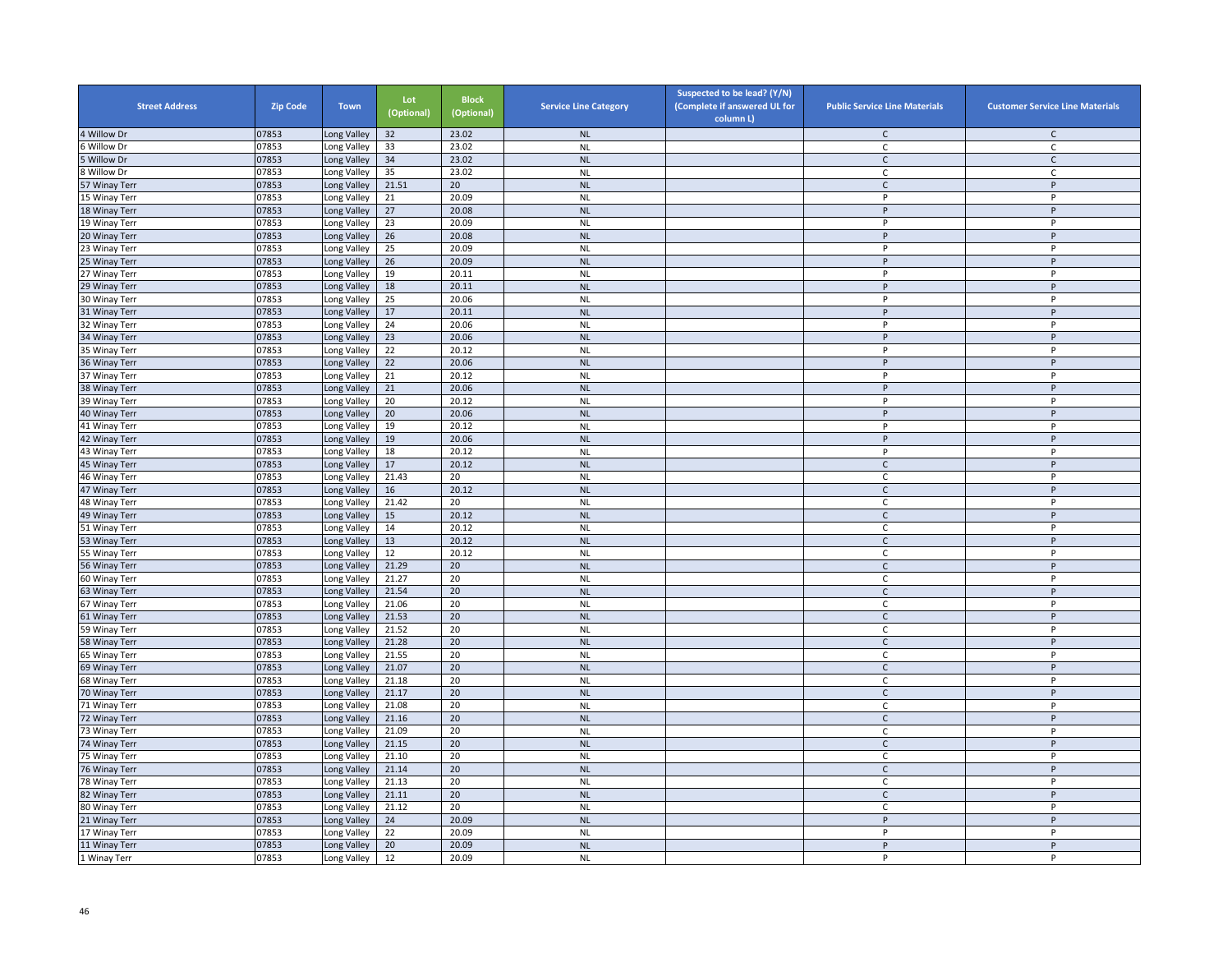| <b>Street Address</b> | <b>Zip Code</b> | <b>Town</b> | Lot<br>(Optional) | <b>Block</b><br>(Optional) | <b>Service Line Category</b> | Suspected to be lead? (Y/N)<br>(Complete if answered UL for<br>column L) | <b>Public Service Line Materials</b> | <b>Customer Service Line Materials</b> |
|-----------------------|-----------------|-------------|-------------------|----------------------------|------------------------------|--------------------------------------------------------------------------|--------------------------------------|----------------------------------------|
| <b>Winay Terr</b>     | 07853           | ong Valley  | 17                | 20.08                      | <b>NL</b>                    |                                                                          | P                                    | P                                      |
| Winay Terr            | 07853           | ong Valley  | 18                | 20.08                      | <b>NL</b>                    |                                                                          | P                                    | P                                      |
| <b>Winay Terr</b>     | 07853           | Long Valley | 13                | 20.09                      | <b>NL</b>                    |                                                                          | P                                    | P                                      |
| <b>Winay Terr</b>     | 07853           | Long Valley | 20                | 20.08                      | <b>NL</b>                    |                                                                          | P                                    | P                                      |
| Winay Terr            | 07853           | Long Valley | 14                | 20.09                      | <b>NL</b>                    |                                                                          | P                                    | P                                      |
| <b>Winay Terr</b>     | 07853           | ong Valley  | 15                | 20.09                      | <b>NL</b>                    |                                                                          | P                                    | P                                      |
| <b>Winay Terr</b>     | 07853           | Long Valley | 21                | 20                         | <b>NL</b>                    |                                                                          | $\mathsf{C}$                         | P                                      |
| 19 Windswept Way      | 07853           | ong Valley  | 54.15             | 13                         | <b>NL</b>                    |                                                                          | C                                    | P                                      |
| 21 Windswept Way      | 07853           | ong Valley  | 54.14             | 13                         | NL                           |                                                                          | $\mathsf{C}$                         | $\sf P$                                |
| 23 Windswept Way      | 07853           | Long Valley | 54.13             | 13                         | <b>NL</b>                    |                                                                          | $\mathsf C$                          | P                                      |
| 22 Windswept Way      | 07853           | Long Valley | 54.12             | 13                         | <b>NL</b>                    |                                                                          | $\mathsf{C}$                         | P                                      |
| 20 Windswept Way      | 07853           | Long Valley | 54.11             | 13                         | <b>NL</b>                    |                                                                          | C                                    | P                                      |
| 18 Windswept Way      | 07853           | Long Valley | 54.10             | 13                         | <b>NL</b>                    |                                                                          | $\mathsf{C}$                         | $\mathsf C$                            |
| 16 Windswept Way      | 07853           | Long Valley | 54.09             | 13                         | <b>NL</b>                    |                                                                          | C                                    | C                                      |
| 4 Windswept Way       | 07853           | ong Valley  | 54.08             | 13                         | <b>NL</b>                    |                                                                          | $\mathsf{C}$                         | $\mathsf{C}$                           |
| 12 Windswept Way      | 07853           | Long Valley | 54.07             | 13                         | <b>NL</b>                    |                                                                          | C                                    | C                                      |
| 10 Windswept Way      | 07853           | Long Valley | 54.06             | 13                         | <b>NL</b>                    |                                                                          | $\mathsf{C}$                         | $\mathsf{C}$                           |
| 1 Windswept Way       | 07853           | Long Valley | 11                | 13.10                      | <b>NL</b>                    |                                                                          | $\mathsf C$                          | $\mathsf{C}$                           |
| 15 Windswept Way      | 07853           | ong Valley  | 10                | 13.10                      | <b>NL</b>                    |                                                                          | $\mathsf{C}$                         | $\mathsf{C}$                           |
| Windswept Way         | 07853           | ong Valley  | 54.05             | 13                         | <b>NL</b>                    |                                                                          | C                                    | $\mathsf{C}$                           |
| Windswept Way         | 07853           | ong Valley  | 54.04             | 13                         | <b>NL</b>                    |                                                                          | $\mathsf{C}$                         | $\mathsf C$                            |
| Windswept Way         | 07853           | ong Valley  | 54.03             | 13                         | <b>NL</b>                    |                                                                          | C                                    | C                                      |
| Windswept Way         | 07853           | ong Valley  | 15                | 13.10                      | <b>NL</b>                    |                                                                          | $\mathsf{C}$                         | $\mathsf C$                            |
| Windswept Way         | 07853           | Long Valley | 14                | 13.10                      | <b>NL</b>                    |                                                                          | $\mathsf C$                          | $\mathsf{C}$                           |
| Windswept Way         | 07853           | Long Valley | 13                | 13.10                      | <b>NL</b>                    |                                                                          | C                                    | C                                      |
| 9 Windswept Way       | 07853           | ong Valley  | 12                | 13.10                      | <b>NL</b>                    |                                                                          | $\mathsf{C}$                         | $\mathsf{C}$                           |
| 10 Wolfe Run Court    | 07853           | ong Valley  | 3.05              | 59                         | UL                           | ${\sf N}$                                                                | UX                                   | <b>UX</b>                              |
| 11 Wolfe Run Court    | 07853           | Long Valley | 3.11              | 59                         | UL                           | $\overline{\mathsf{N}}$                                                  | UX                                   | <b>UX</b>                              |
| 14 Wolfe Run Court    | 07853           | ong Valley  | 3.07              | 59                         | UL                           | ${\sf N}$                                                                | <b>UX</b>                            | <b>UX</b>                              |
| 17 Wolfe Run Court    | 07853           | Long Valley | 3.09              | 59                         | UL                           | ${\sf N}$                                                                | UX                                   | UX                                     |
| 12 Wolfe Run Court    | 07853           | Long Valley | 3.06              | 59                         | UL                           | $\mathsf{N}$                                                             | <b>UX</b>                            | <b>UX</b>                              |
| 16 Wolfe Run Court    | 07853           | Long Valley | 3.08              | 59                         | UL                           | N                                                                        | UX                                   | UX                                     |
| 15 Wolfe Run Court    | 07853           | Long Valley | 3.10              | 59                         | UL                           | ${\sf N}$                                                                | <b>UX</b>                            | <b>UX</b>                              |
| Wolfe Run Court       | 07853           | Long Valley | 3.04              | 59                         | UL                           | N                                                                        | UX                                   | <b>UX</b>                              |
| Wolfe Run Court       | 07853           | Long Valley | 3.12              | 59                         | UL                           | $\mathsf{N}$                                                             | <b>UX</b>                            | <b>UX</b>                              |
| Wolfe Run Court       | 07853           | ong Valley  | 3.03              | 59                         | UL                           | ${\sf N}$                                                                | UX                                   | <b>UX</b>                              |
| Wolfe Run Court       | 07853           | Long Valley | $\overline{3}$    | 59                         | UL                           | ${\sf N}$                                                                | <b>UX</b>                            | <b>UX</b>                              |
| Wolfe Run Court       | 07853           | Long Valley | 3.02              | 59                         | UL                           | ${\sf N}$                                                                | UX                                   | UX                                     |
| Wolfe Run Court       | 07853           | Long Valley | 3.13              | 59                         | UL                           | ${\sf N}$                                                                | <b>UX</b>                            | <b>UX</b>                              |
| 12 Woodland Dr        | 07853           | Long Valley | $\overline{3}$    | 23.03                      | <b>NL</b>                    |                                                                          | $\mathsf{C}$                         | $\mathsf{C}$                           |
| 14 Woodland Dr        | 07853           | ong Valley  | $\overline{4}$    | 23.03                      | <b>NL</b>                    |                                                                          | $\mathsf{C}$                         | $\mathsf C$                            |
| 16 Woodland Dr        | 07853           | ong Valley  | 5                 | 23.03                      | <b>NL</b>                    |                                                                          | C                                    | C                                      |
| 18 Woodland Dr        | 07853           | ong Valley  | 6                 | 23.03                      | <b>NL</b>                    |                                                                          | $\mathsf{C}$                         | $\mathsf{C}$                           |
| 20 Woodland Dr        | 07853           | Long Valley | $\overline{7}$    | 23.03                      | <b>NL</b>                    |                                                                          | C                                    | C                                      |
| 22 Woodland Dr        | 07853           | Long Valley | 8                 | 23.03                      | <b>NL</b>                    |                                                                          | $\mathsf{C}$                         | $\mathsf{C}$                           |
| 4 Woodland Dr         | 07853           | Long Valley | 9                 | 23.03                      | <b>NL</b>                    |                                                                          | $\mathsf{C}$                         | C                                      |
| 23 Woodland Dr        | 07853           | Long Valley | 16                | 23.02                      | <b>NL</b>                    |                                                                          | $\mathsf{C}$                         | $\mathsf{C}$                           |
| 1 Woodland Dr         | 07853           | ong Valley  | 17                | 23.02                      | <b>NL</b>                    |                                                                          | $\mathsf{C}$                         | C                                      |
| 19 Woodland Dr        | 07853           | Long Valley | 29                | 23.02                      | <b>NL</b>                    |                                                                          | $\mathsf{C}$                         | $\mathsf{C}$                           |
| 17 Woodland Dr        | 07853           | ong Valley  | 30                | 23.02                      | <b>NL</b>                    |                                                                          | $\mathsf{C}$                         | $\mathsf{C}$                           |
| Woodland Dr           | 07853           | Long Valley | 2.02              | 23.04                      | <b>NL</b>                    |                                                                          | $\mathsf{C}$                         | $\mathsf{C}$                           |
| Woodland Dr           | 07853           | Long Valley | 2.03              | 23.04                      | <b>NL</b>                    |                                                                          | $\mathsf{C}$                         | $\mathsf{C}$                           |
| Woodland Dr           | 07853           | Long Valley | 2.04              | 23.04                      | <b>NL</b>                    |                                                                          | $\mathsf{C}$                         | $\mathsf{C}$                           |
| Woodland Dr           | 07853           | Long Valley | 36                | 23.02                      | <b>NL</b>                    |                                                                          | C                                    | C                                      |
| Woodland Dr           | 07853           | ong Valley  | 37                | 23.02                      | <b>NL</b>                    |                                                                          | $\mathsf{C}$                         | $\mathsf{C}$                           |
| Woodland Dr           | 07853           | ong Valley  | 38                | 23.02                      | <b>NL</b>                    |                                                                          | C                                    | C                                      |
| 10 Youngman Dr        | 07853           | Long Valley | 11                | 35.03                      | UL                           | ${\sf N}$                                                                | <b>UX</b>                            | <b>UX</b>                              |
|                       | 07853           |             | 12                | 35.03                      | UL                           | ${\sf N}$                                                                | <b>UX</b>                            | UX                                     |
| 12 Youngman Dr        |                 | Long Valley |                   |                            |                              |                                                                          |                                      |                                        |